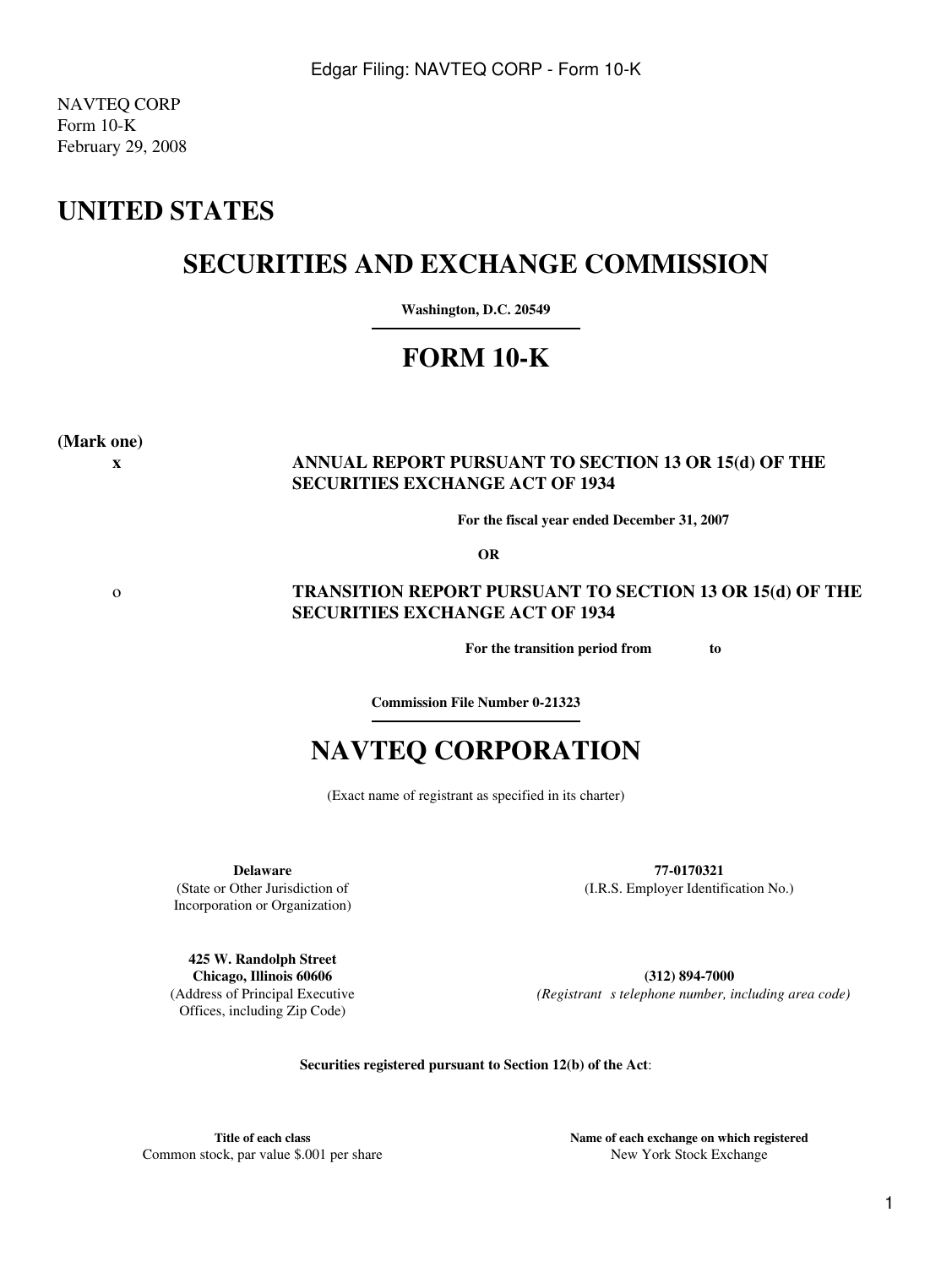Securities registered pursuant to Section 12(g) of the Act: **None**

Indicate by check mark if the registrant is a well-known seasoned issuer (as defined in Rule 405 of the Securities Act). Yes x No o

Indicate by check mark if the registrant is not required to file reports pursuant to Section 13 or 15(d) of the Act. Yes o No x

Indicate by check mark whether the registrant (1) has filed all reports required to be filed by Section 13 or 15(d) of the Securities Exchange Act of 1934 during the preceding 12 months (or for such shorter period that the registrant was required to file such reports), and (2) has been subject to such filing requirements for the past 90 days. Yes x No o

Indicate by check mark if disclosure of delinquent filers pursuant to Item 405 of Regulation S-K is not contained herein, and will not be contained to the best of the registrant s knowledge, in the definitive proxy statement incorporated by reference in Part III of this Form 10-K or any amendment to this Form 10-K. o

Indicate by check mark whether the registrant is a large accelerated filer, an accelerated filer, a non-accelerated filer, or a smaller reporting company. See definitions of large accelerated filer, accelerated filer, and smaller reporting company in Rule 12b-2 of the Exchange Act. (Check one):

Large accelerated filer x Accelerated filer x

Non-accelerated filer o (Do not check if a smaller reporting company)

Indicate by check mark whether the registrant is a shell company (as defined in Rule 12b-2 of the Exchange Act).

Yes o Nox

As of June 29, 2007, the aggregate market value of the registrant s common stock held by non-affiliates, computed by reference to the price at which the common stock was last sold, equaled approximately \$4,142,256,418

The number of shares of the registrant s common stock, \$0.001 par value, outstanding as of February 6, 2008 was 98,639,313.

### **DOCUMENTS INCORPORATED BY REFERENCE**

Smaller reporting company o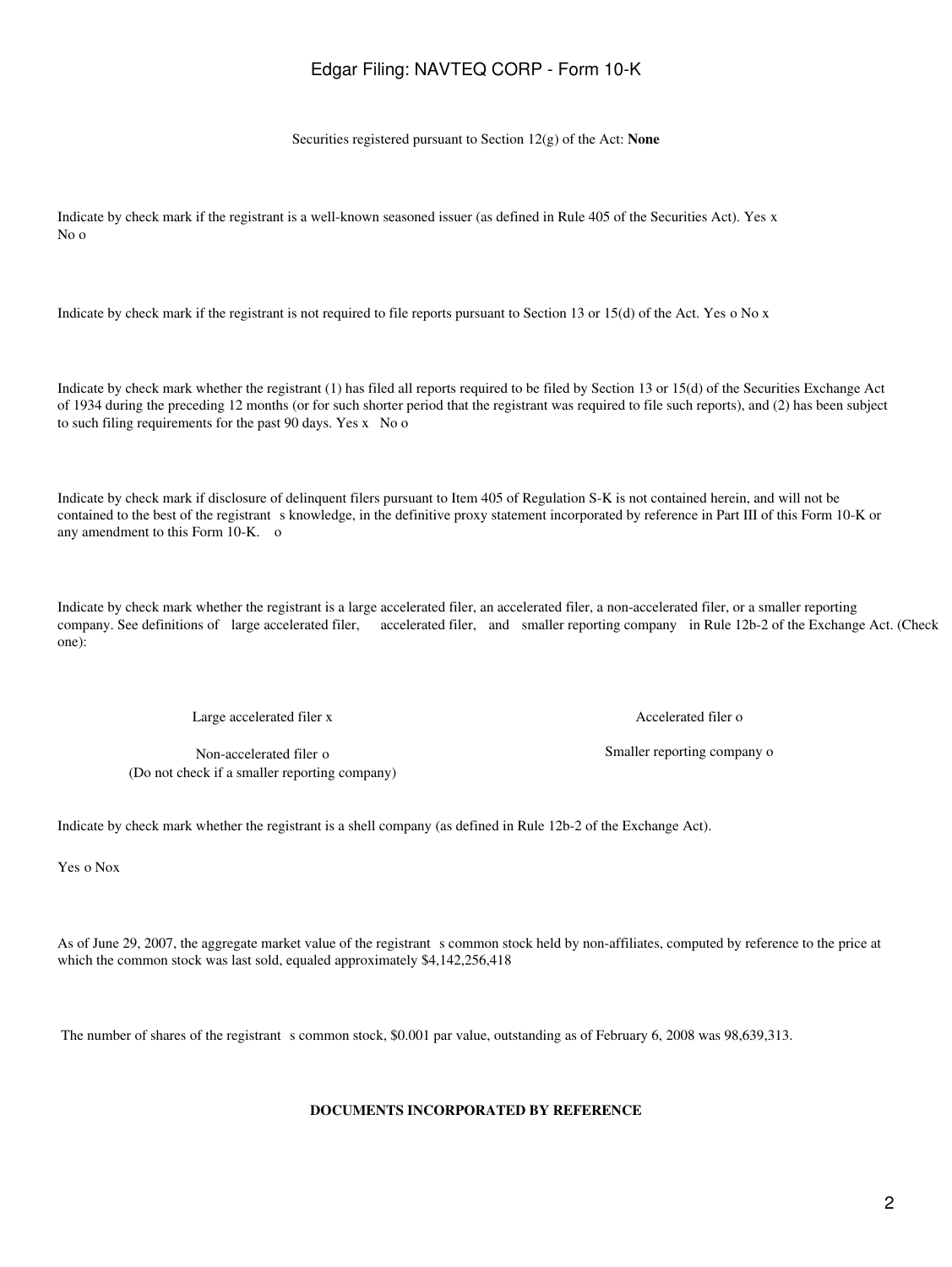Portions of the registrant s Proxy Statement relating to the registrant s 2008 Annual Meeting of Stockholders to be filed within 120 days after the end of the fiscal year covered by this Annual Report on Form 10-K are incorporated by reference into Part III of this Annual Report on Form 10-K where indicated. If the Proxy Statement is not filed within this 120 day period, the Company will file an amendment to this Annual Report on Form 10-K to provide the required information.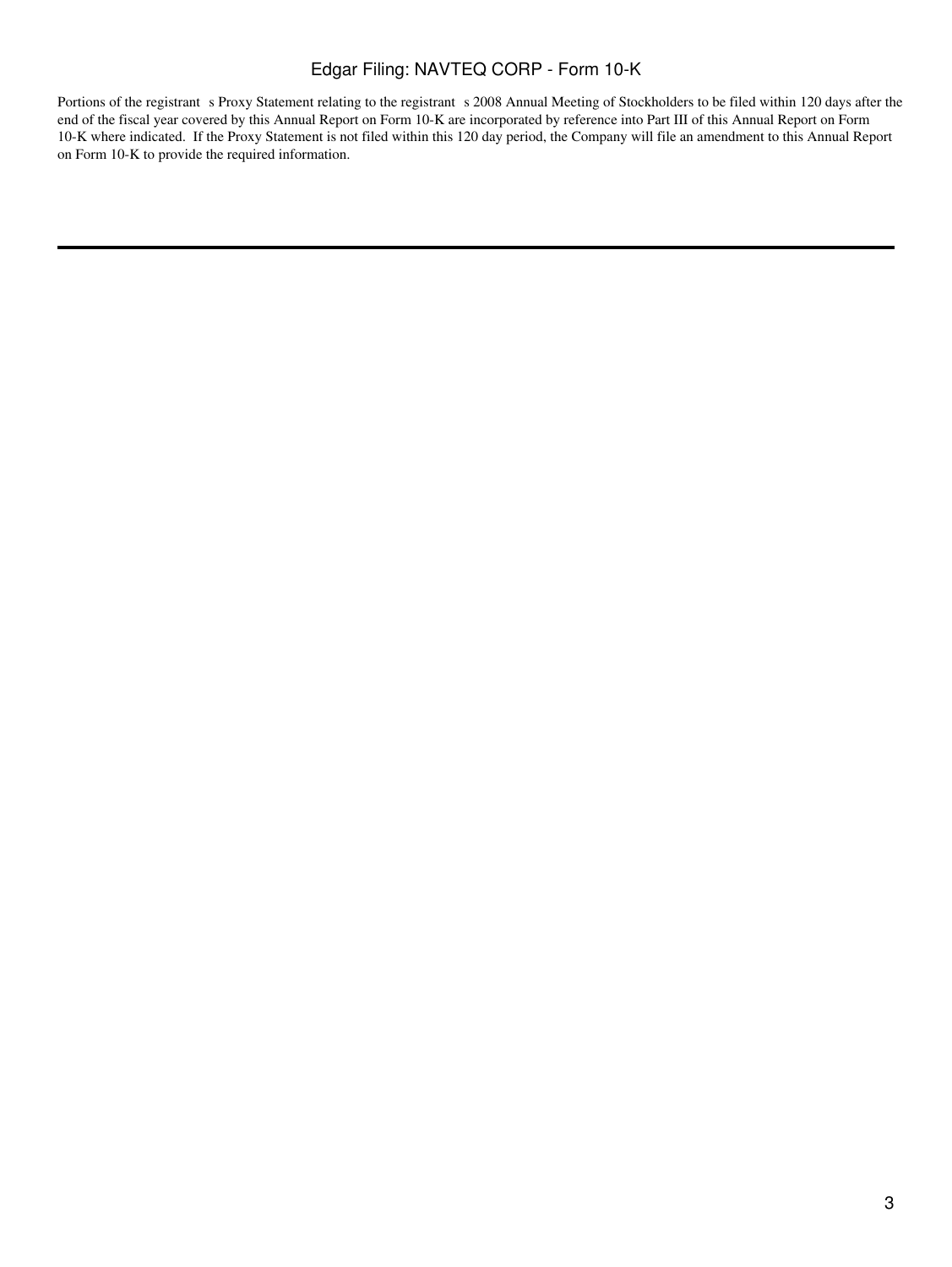#### **PART I**

Certain statements in this document contain or may contain information that is forward-looking within the meaning of Section 27A of the Securities Act of 1933, as amended, and Section 21E of the Securities Exchange Act of 1934, as amended. In some cases, you can identify forward-looking statements by the terminology used for example, words and phrases such as may, should, expect, anticipate, plan, believe estimate, predict and other comparable terminology typically would be deemed forward-looking. Actual events or results may differ materially from those described in the forward-looking statements and will be affected by a variety of risks and factors, including, without limitation, the risks described in this annual report under Item 1A. Risk Factors. Readers should carefully review this annual report in its entirety, including, but not limited to, the financial statements and notes thereto. NAVTEQ Corporation undertakes no obligation to publicly release any revisions to such forward-looking statements to reflect events or circumstances after the date hereof. You should rely only on the information contained in this document. We have not authorized anyone to provide you with information that is different. The information contained herein may only be accurate as of the date of this document.

References in this annual report to NAVTEQ, the Company, we, us, and our refer to NAVTEQ Corporation and its subsidiaries.

**Item 1. Business.**

**Our Company**

We are a leading provider of comprehensive digital map information and other location-based content, including real-time traffic information, for automotive navigation systems, mobile navigation devices and Internet-based mapping applications. Our map database enables providers of these products and services to offer dynamic navigation, route planning, location-based services and other geographic information-based products and services to consumer and commercial users. We believe that our database is the most used source of digital map information for automotive and Internet-based navigation products and services in Europe and North America, and that we are a leading provider of such information for use in mobile devices. Our traffic information is also provided to traditional radio and television stations, and federal, state and local governmental entities.

By developing software applications that interface with our map database, our customers offer a broad range of navigation and geographic-based products and services to consumers and businesses. Our database enables these providers to offer:

• *Dynamic Navigation.* Our map database enables real-time, detailed turn-by-turn route guidance through vehicle navigation systems, as well as through GPS-enabled handheld navigation devices, and other mobile devices. Customers that use our map database to provide dynamic navigation applications include vehicle navigation systems manufacturers, such as Harman Becker, Alpine and Siemens, and mobile navigation device manufacturers, such as Garmin and Magellan. Every major automobile manufacturer that currently offers a navigation system in North America or Europe uses our database in one or more of its models.

• *Route Planning.* Our database enables driving directions, route optimization and map display through services provided by Internet portals and through computer software for personal and commercial use. Customers that use our map database to provide route planning applications include leading Internet portals and websites, such as AOL/MapQuest, Microsoft/MSN, Google and Yahoo!, software developers, such as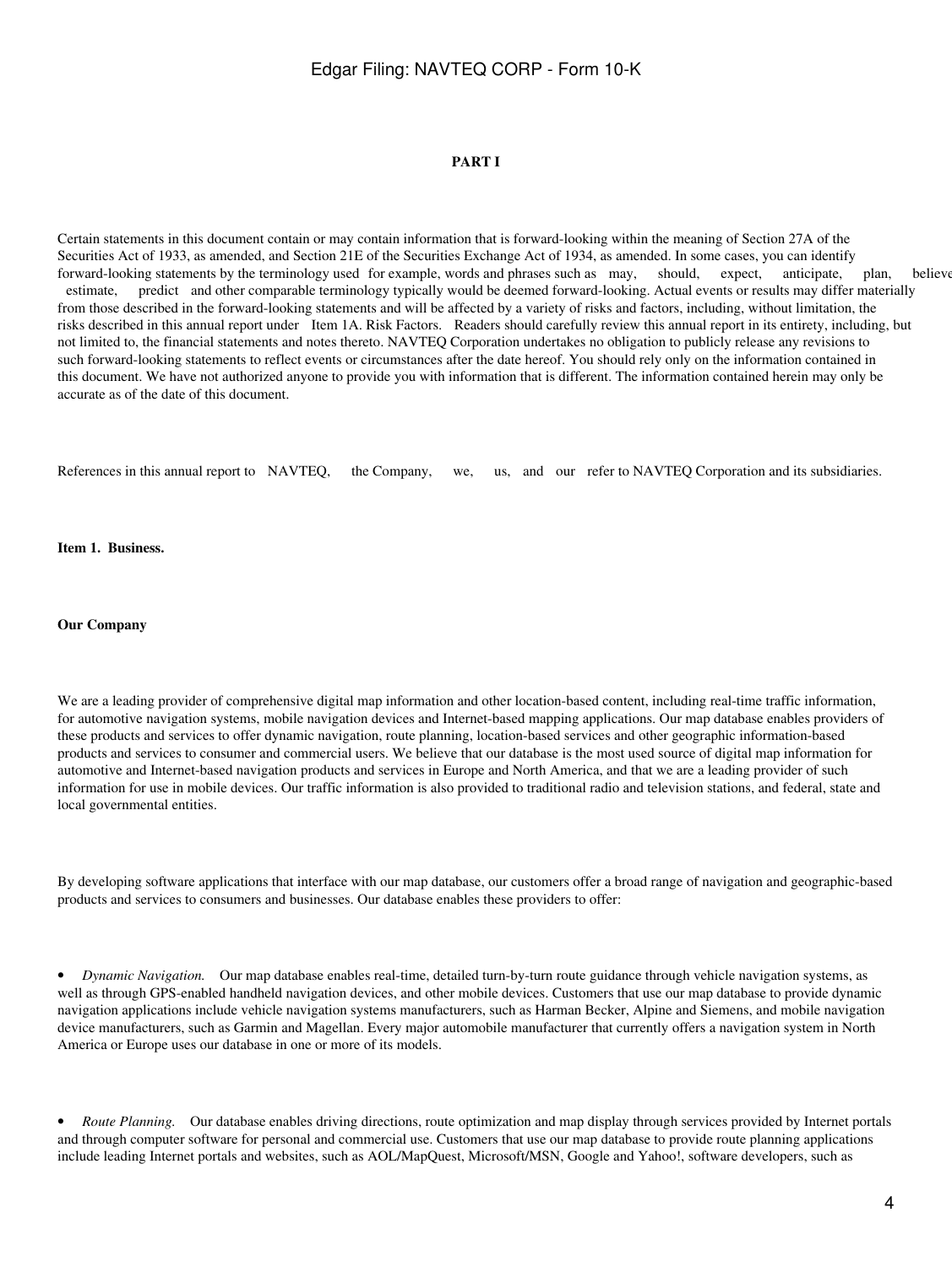Microsoft and Rand McNally, and leading parcel and overnight delivery service companies. In 2007, there were more than 57 billion route planning transactions derived from our database in North America on the leading Internet portals and websites.

• *Location-Based Services.* Our database enables location-specific information services, providing geographic information about people and places that is tailored to the immediate proximity of the specific user. Current applications using our map database include points of interest locators, mobile directory assistance services, emergency response systems, and vehicle-based telematics services. Customers that use our map database to provide location-based products and services include directory assistance providers, police and emergency care providers and wireless carriers.

• *Geographic Information Systems.* Our database enables software applications that render geographic representations of information and assets for management analysis and decision making. Examples of these applications include infrastructure cataloging and tracking for government agencies and utility companies, asset tracking and fleet management for commercial logistics companies and demographic analysis, such as new location identification for restaurants and policyholder and claims analysis for insurance companies.

Our map database is a highly accurate and detailed digital representation of road transportation networks in Europe, the United States, Canada and other regions. Our database offers extensive geographic coverage, including data at various levels of detail for 69 countries on six continents, covering approximately 11 million miles of roadway worldwide. In Europe, our database covers virtually all main arterial roads within Western Europe s major highways network and has detailed coverage for numerous cities throughout Europe. We currently provide coverage relating to approximately 6.1 million miles of roadway in North America, which includes detailed coverage in areas in which a majority of the population live and work. Our most detailed coverage includes extensive road, route and related travel information, including attributes collected by road segment that are essential for routing and navigation, such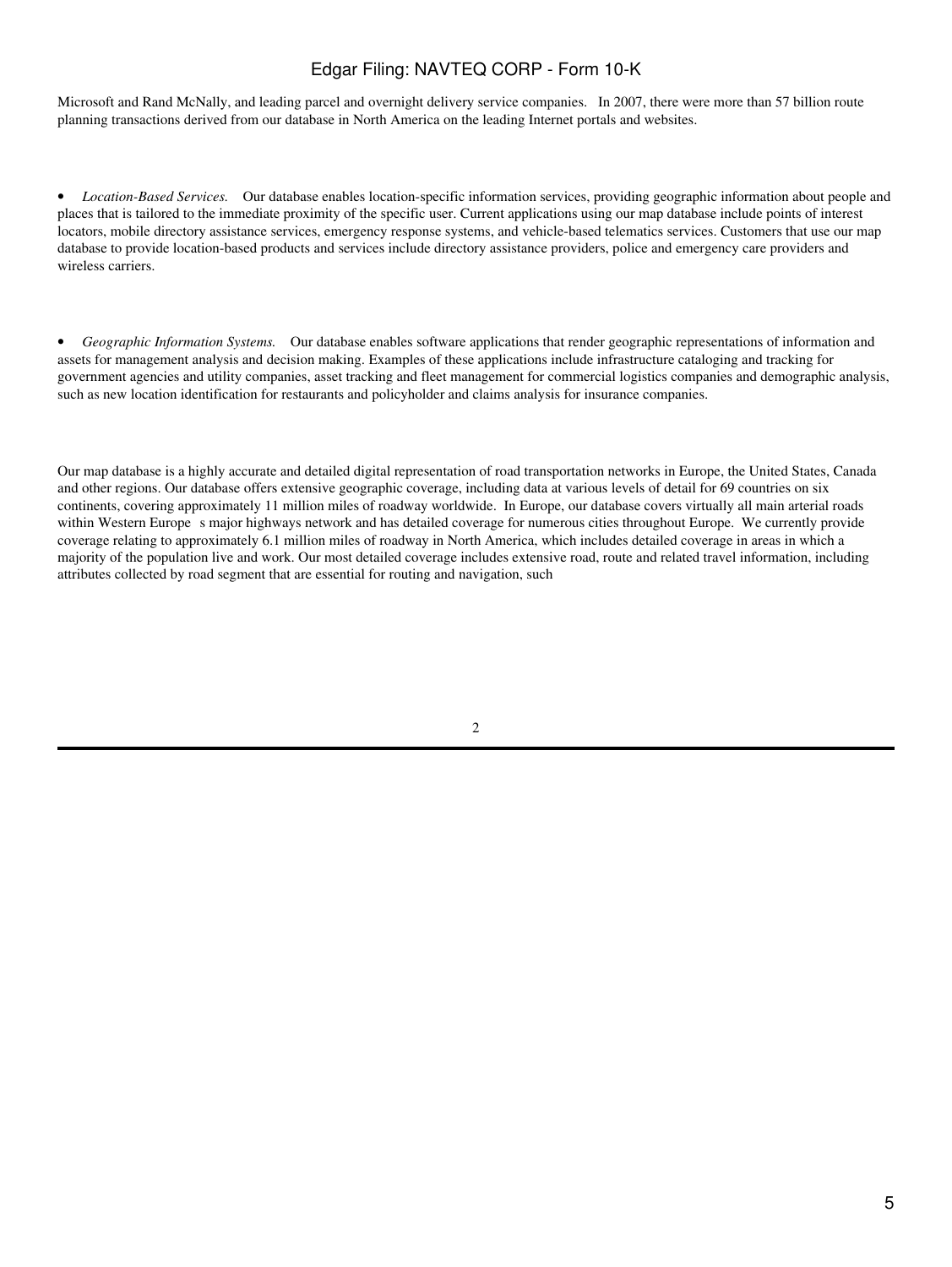as road classifications, details regarding ramps, road barriers, sign information, street names and addresses and traffic rules and regulations. In addition, our database currently includes over 18 million points of interest, such as airports, hotels, restaurants, retailers, civic offices and cultural sites.

We use a multi-step process to create, maintain and deliver a high-quality database. The process involves utilization of proprietary software and technologies combined with our dedicated field force of over 700 employees around the world.

### **Pending Merger with Nokia**

On October 1, 2007, we entered into an Agreement and Plan of Merger (Nokia Merger Agreement) with Nokia Inc., a Delaware corporation (Parent), North Acquisition Corp., a Delaware corporation and a wholly-owned subsidiary of Parent (Purchaser) and, for certain purposes set forth in the Nokia Merger Agreement, Nokia Corporation, a corporation organized and existing under the laws of the Republic of Finland. Subject to the terms and conditions of the Nokia Merger Agreement, Purchaser will be merged with and into us (the Nokia Merger), each outstanding share of our common stock, par value \$0.001 per share, will be converted into the right to receive \$78.00 in cash, without interest, and we will survive the Nokia Merger as a wholly-owned subsidiary of Parent. All unvested options to purchase common stock will accelerate and vest in full immediately prior to the consummation of the Nokia Merger. Option holders will receive a cash payment for each option held equal to the excess of \$78.00 over the applicable option exercise price, less taxes.

The Nokia Merger Agreement includes customary representations, warranties and covenants of the parties and is subject to customary closing conditions, including certain regulatory reviews and approvals. The Nokia Merger Agreement also contains certain termination rights for both us and Parent and further provides that we will be required to pay Parent a termination fee of \$250 million if the Nokia Merger Agreement is terminated under certain specified circumstances. The Nokia Merger Agreement was approved and adopted by our stockholders at a special meeting of stockholders on December 12, 2007.

The foregoing description of the Nokia Merger Agreement and the Nokia Merger does not purport to be complete and is qualified in its entirety by reference to the Nokia Merger Agreement filed as Exhibit 2.1 to our Current Report on Form 8-K dated October 1, 2007, which is incorporated herein by reference.

#### **Acquisition of Mapsolute**

On November 6, 2007, NAVTEQ German Holdings B.V., a private company with limited liability organized under the laws of The Netherlands (NAVTEQ Germany), Mapsolute GmbH, a limited liability company organized under the laws of Germany (Mapsolute) and each of the stockholders of Mapsolute entered into a Stock Purchase Agreement pursuant to which NAVTEQ Germany acquired all of the outstanding capital stock of Mapsolute for a total purchase price of approximately \$42 million, subject to certain potential purchase price adjustments. Mapsolute is one of the leading suppliers of geographic software for interactive mapping applications. Mapsolute sunique technology provides a foundation for serving accurate and up-to-date digital map data on a variety of platforms, including Internet, enterprise applications, desktops, and mobile devices. As a result, Mapsolute s flexible product suite is used in various vertical markets, such as fleet tracking, telematics, logistics, geo-marketing, CRM software, and Internet portals. Mapsolute also operates Map24.com, which is one of Germanys most visited consumer mapping portals.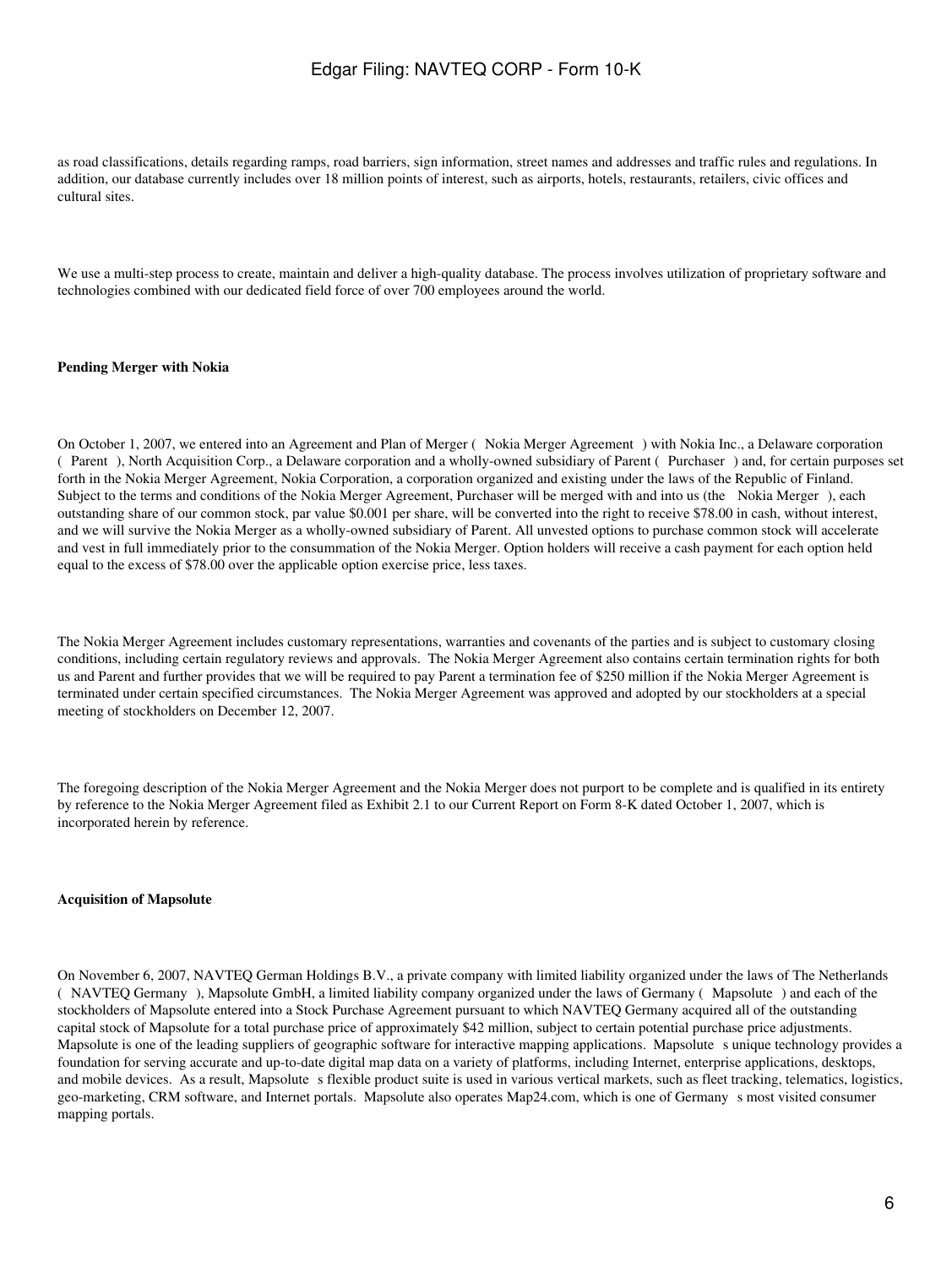The foregoing description of the Stock Purchase Agreement does not purport to be complete and is qualified in its entirety by reference to the Stock Purchase Agreement filed as Exhibit 10.1 to our Current Report on Form 8-K dated November 7, 2007, which is incorporated herein by reference.

#### **Acquisition of Traffic.com**

On November 5, 2006, we entered into an Agreement and Plan of Merger (the Traffic.com Merger Agreement) by and among Traffic.com, Inc., a Delaware corporation (Traffic.com), NAVTEQ Holdings B.V., a corporation organized under the laws of The Netherlands and wholly-owned subsidiary of NAVTEQ, NAVTEQ Holdings Delaware, Inc., a Delaware corporation (Merger Subsidiary) and an indirect wholly-owned subsidiary of NAVTEQ, and us, pursuant to which Traffic.com was merged with and into Merger Subsidiary effective on the closing date (the Traffic.com Merger). The closing date of the acquisition was March 6, 2007. Upon consummation of the Traffic.com Merger, the separate

existence of Traffic.com ceased, and Merger Subsidiary was the surviving corporation. The name of the Merger Subsidiary was changed at closing to Traffic.com, Inc. The total cost of the transaction was approximately \$187 million, including consideration given to Traffic.com shareholders and direct costs of the acquisition.

Traffic.com continues to be a leading provider of accurate, real-time traffic information in the United States, based on the quality of its traffic data and the extent of its geographic coverage. Traffic.com combines traffic incident and event information, collected using traditional methods, with comprehensive flow data collected through its network of roadside sensors to offer detailed traffic information, including specific speeds, travel times and delay times. Traffic.com has built its TIMS data management system to process the above information in real time and to deliver customized reports to large numbers of radio, television, online, mobile device, and in-vehicle navigation system users.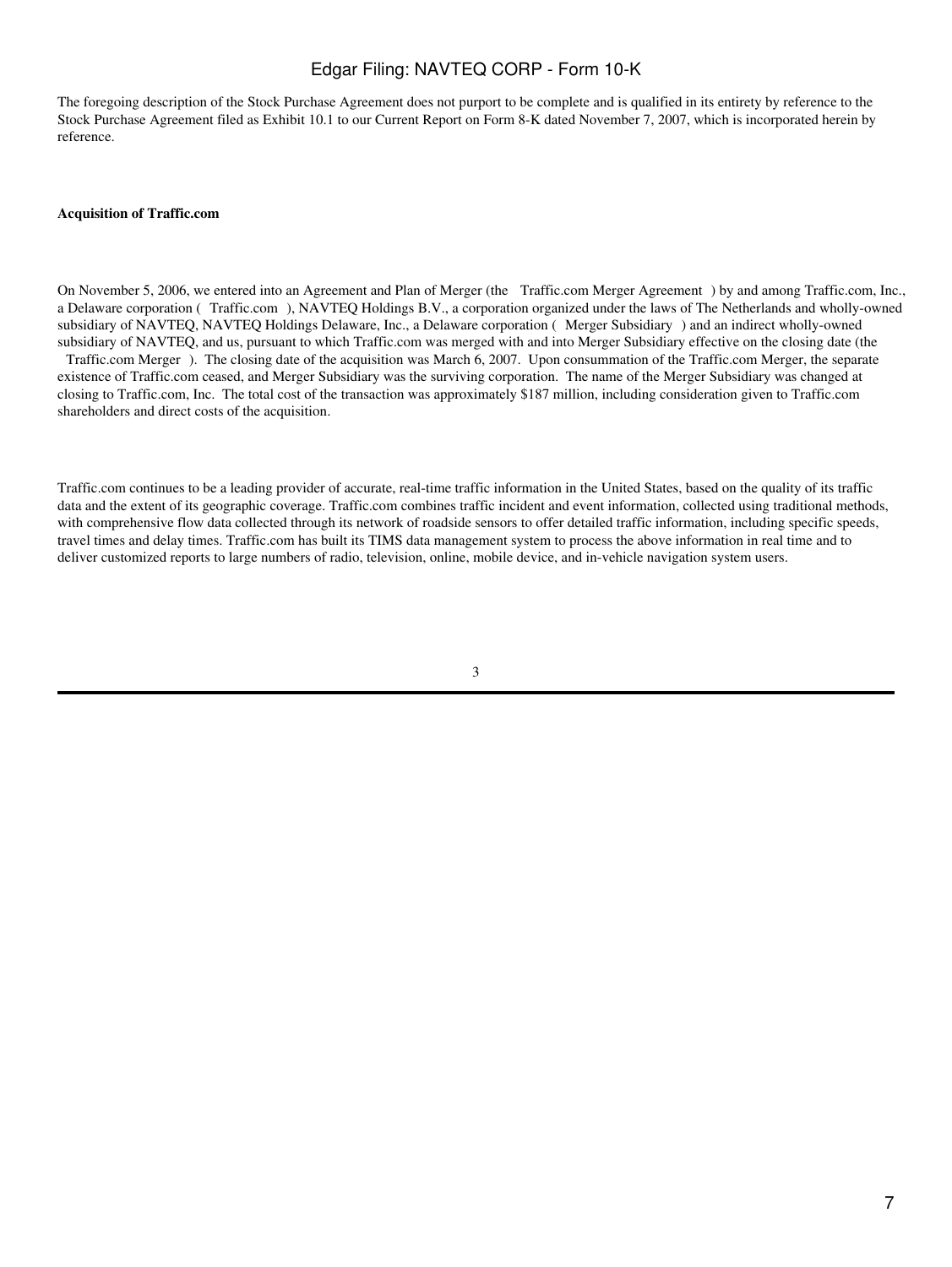Pursuant to the Traffic.com Merger Agreement, at the effective time of the Traffic.com Merger, each share outstanding of Traffic.com common stock was converted into the right to receive, at the election of the holder thereof (subject to certain conditions, including those pertaining to pro-ration): (i) \$8.00 in cash, without interest or (ii) 0.235 shares of our common stock, par value \$0.001 per share. The election of cash or stock was subject to a limit on total cash consideration of approximately \$49 million (minus the cash value of dissenting shares) and a total stock consideration equal to approximately 4.3 million shares of our common stock (less the shares of our common stock issued to holders of warrants to purchase Traffic.com stock that were exchanged for our common stock based on the per share stock consideration).

#### **Corporate Information**

We originally incorporated in the State of California in August 1985 as Karlin & Collins, Inc., and reincorporated in the State of Delaware in September 1987 as Navigation Technologies Corporation. In February 2004, we changed our name to NAVTEQ Corporation. Our principal executive offices are located at 425 W. Randolph Street, Chicago, Illinois 60606, and our telephone number at that address is (312) 894-7000. We maintain a web site at www.navteq.com. Our annual reports on Form 10-K, quarterly reports on Form 10-Q and current reports on Form 8-K, and amendments thereto, are available on our web site free of charge as soon as reasonably practicable after we file such reports with the SEC. These reports are also available without charge upon written request to Investor Relations; NAVTEQ; 425 W. Randolph Street, Chicago, Illinois 60606 or by calling (312) 894-7500. Information contained on, or that may be accessed through, our web site is not part of this annual report.

#### **Industry Overview**

Consumers have traditionally relied on printed maps for vehicle navigation and route planning information. In more recent years, the use of maps in digital form has proliferated, both as a substitute for the uses provided by paper maps and for more advanced functions. In particular, the development of the digital map database industry has been, and continues to be, accelerated by the commercialization of GPS technology. Originally developed for military applications, GPS technology has been increasingly used for consumer applications and commercial usage has begun to expand as cheaper and smaller GPS chipsets have been introduced. GPS technology provides a precise latitude and longitude of an object in digital form. The usefulness of this information is enhanced by referencing it to the location of other objects. A digital map database provides a means to accurately reference relative positions of objects to each other in an automated fashion.

We are focused primarily on the segment of the digital map database industry that provides digital map information and related location-based dynamic content for a wide range of navigation, mapping and geographic-related applications in vehicle navigation, mobile devices and Internet-based mapping. This segment of the industry is currently experiencing rapid growth as a result of increasing consumer acceptance of navigation systems and route planning services and the active efforts today of a variety of businesses in several industries to develop and market a wide range of applications and services that incorporate a digital map database and related location-based dynamic content. Currently, the principal providers of such information within this industry segment range from several commercial providers (primarily, NAVTEQ and Tele Atlas N.V.) to numerous governmental and quasi-governmental mapping agencies (such as Ordnance Survey in the United Kingdom) that license map data for commercial use. We believe that we are the number one provider in North America and Europe within this industry segment based on revenue.

We believe that the digital map database industry will grow and evolve due to the rapid adoption of new technologies, applications and products. A variety of businesses in several industries are actively developing and marketing a wide range of applications and services that incorporate a digital map database.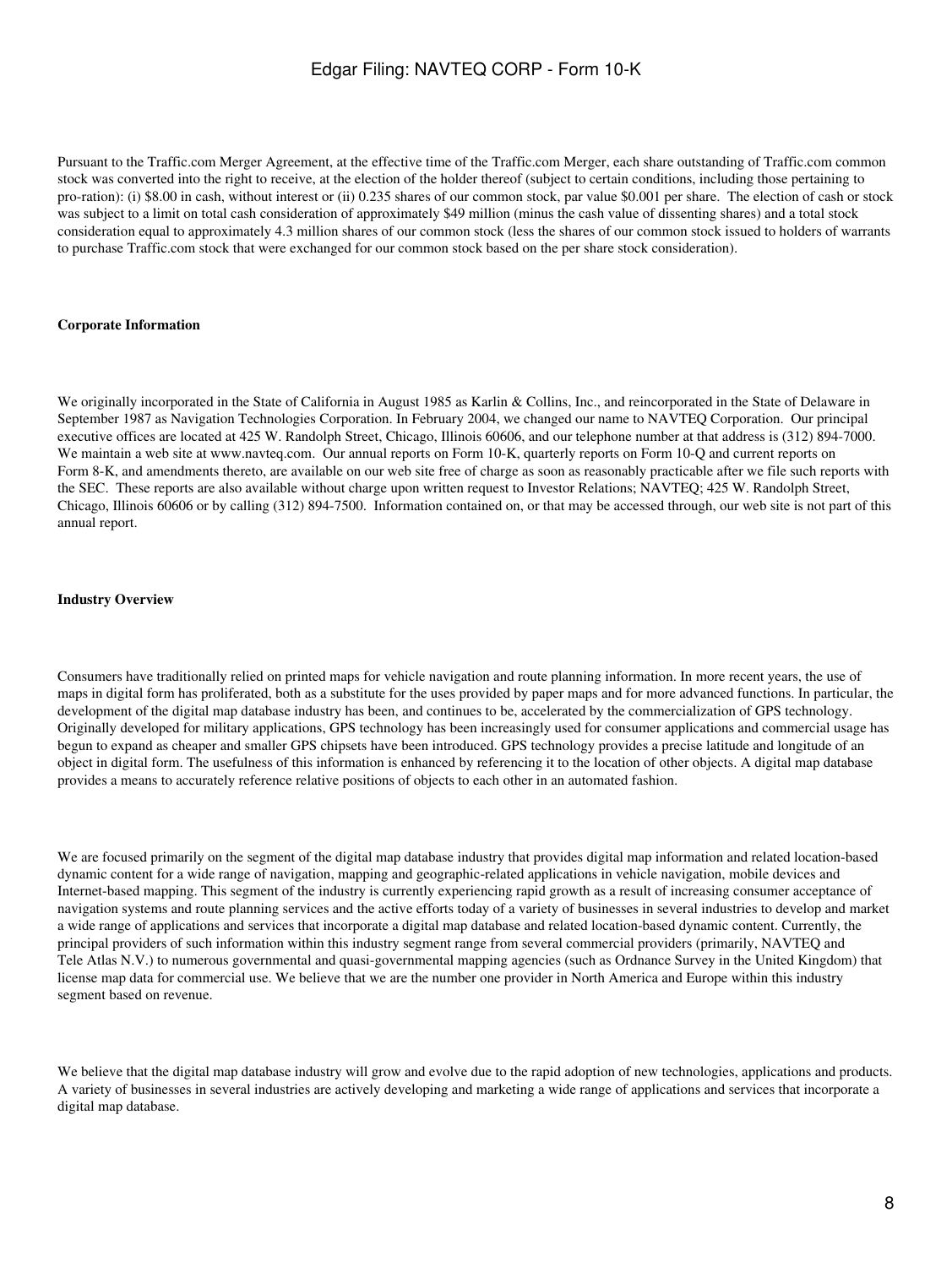Currently, we provide our digital map database and related location-based dynamic content in several areas, as described below.

*Vehicle Navigation*

The automotive industry led the early adoption of GPS-enabled navigation technologies. Vehicle navigation customers, consisting primarily of automobile manufacturers and their navigation systems suppliers, are currently our largest channel by revenue. However, we believe that mobile devices will represent a majority of our revenue from digital map database sales in the near future. In 2006 and 2007, approximately 66% and 52%, respectively, of our revenue was generated from sales of our map database for use in self-contained navigation hardware and software systems installed in vehicles. Although we expect our revenue generated from sales to the vehicle navigation industry will continue to grow, we expect that these sales as a percentage of our total revenue will decline over time, primarily due to anticipated higher growth rates in the use of our database in GPS-enabled mobile devices. Our sales in the vehicle navigation industry are primarily in Western Europe and North America.

A number of factors are expected to continue to drive growth in the penetration of navigation systems in Europe and North America. Technological advancements and manufacturing economies from higher production volumes are expected to lead to a continual decrease in the average price of vehicle navigation systems although this has not occurred as rapidly as we had expected. Additionally, as competition among automobile manufacturers intensifies, they will increasingly look for ways to differentiate their product offerings. As a result, we expect automobile manufacturers in North America to continue to expand beyond offering navigation systems primarily in the luxury and sport utility vehicle classes to other vehicle classes, and to seek additional location-based dynamic content such as real-time traffic information.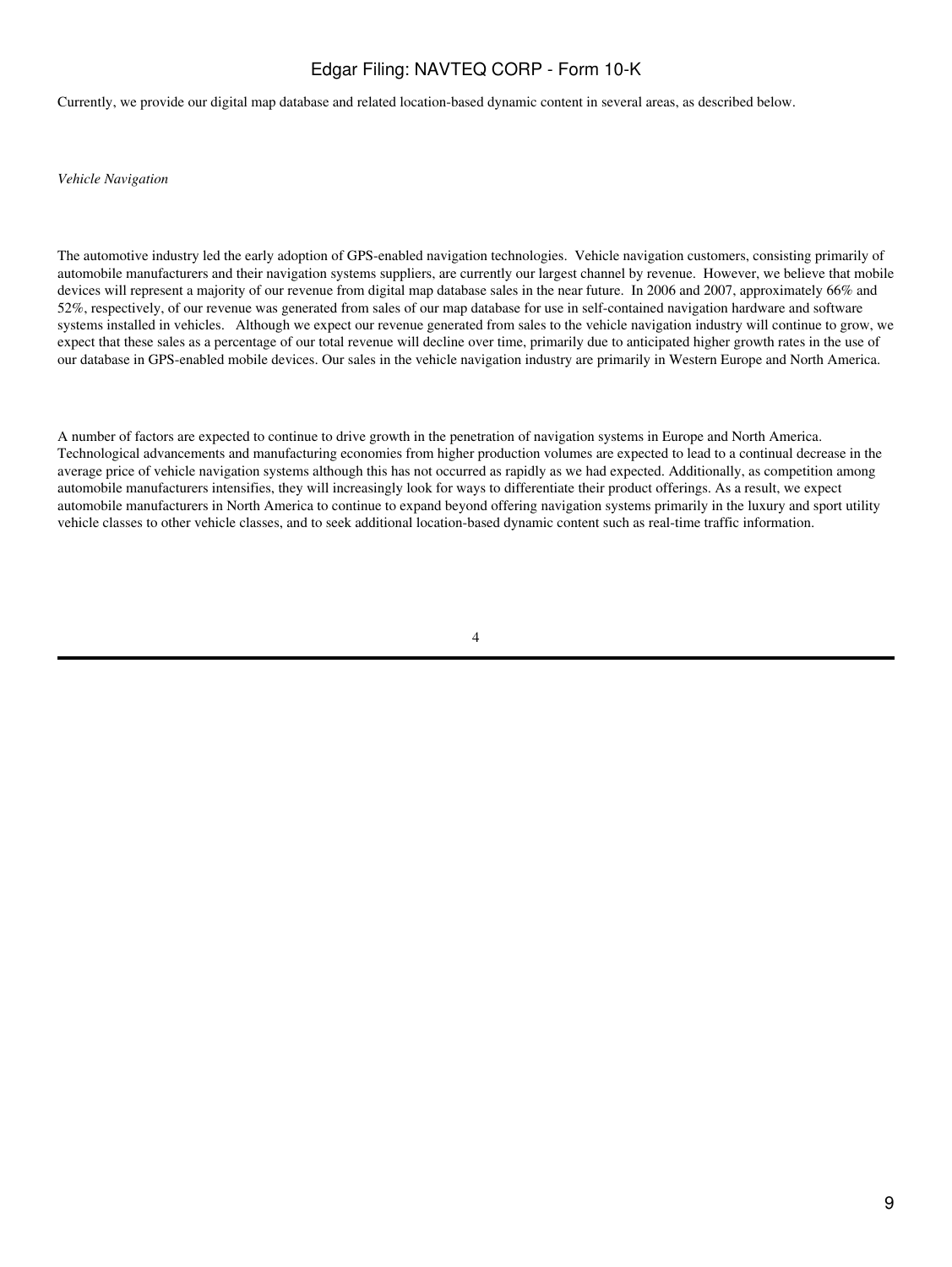#### *Mobile Devices*

A variety of mobile devices have been introduced in recent years that are GPS-enabled and capable of supporting dynamic navigation and location-based services applications. These include mobile phones (including smart phones), personal digital assistants (PDAs) and portable navigation devices (PNDs). Demand for navigation and location-based products and services is growing as consumers become more familiar with and depend upon real-time electronically delivered information. We believe that the confluence of nascent market demand for location-based services, government regulation requiring or encouraging mobile phones to be location-enabled and the desire of wireless service providers to increase their average revenue per user will continue to drive the development of location-based applications and result in accelerated growth in this area in the future.

#### *Internet-based Mapping Applications*

Leading websites and portals, such as AOL/MapQuest, Microsoft/MSN, Google and Yahoo!, derive a substantial amount of traffic from consumers seeking route planning services such as static digital maps and point-to-point driving directions. Many of the leading websites and portals offering route planning services use our database to provide these services. The revenue we receive from these websites/portals does not represent a substantial portion of our business; however, we view this business to be an important driver of consumer awareness of digital route planning services and increased comfort levels with the more advanced dynamic navigation offerings in the vehicle and mobile device industries. In 2007, there were more than 57 billion route planning transactions derived from our database in North America on the leading Internet portals and websites.

#### *Other Applications*

Commercial enterprises and government agencies also deploy location-based applications to manage certain aspects of their business. Businesses with large fleets of vehicles benefit from understanding the changing location of the vehicles and optimizing routing in order to achieve fuel and labor efficiencies. Many consumer businesses such as insurers and retailers use geographic information to analyze their customer bases, while utility companies use precise geographic information to understand the location of their assets.

#### **Competitive Strengths**

We believe that we enjoy a number of important competitive strengths that drive our success and differentiate us in the various industries we serve, including:

*Market Leadership.* We are the leader in providing digital map information to automobile manufacturers and automotive navigation systems manufacturers in Europe and North America. Every major automobile manufacturer that currently offers a navigation system in Europe and North America uses our database in one or more of their models. We believe that we are the leading provider to Internet sites providing route planning services in North America. We also believe that our experience and reputation in serving these markets enhances our ability to penetrate other industries utilizing highly accurate digital map data, such as the emerging location-enabled mobile device market.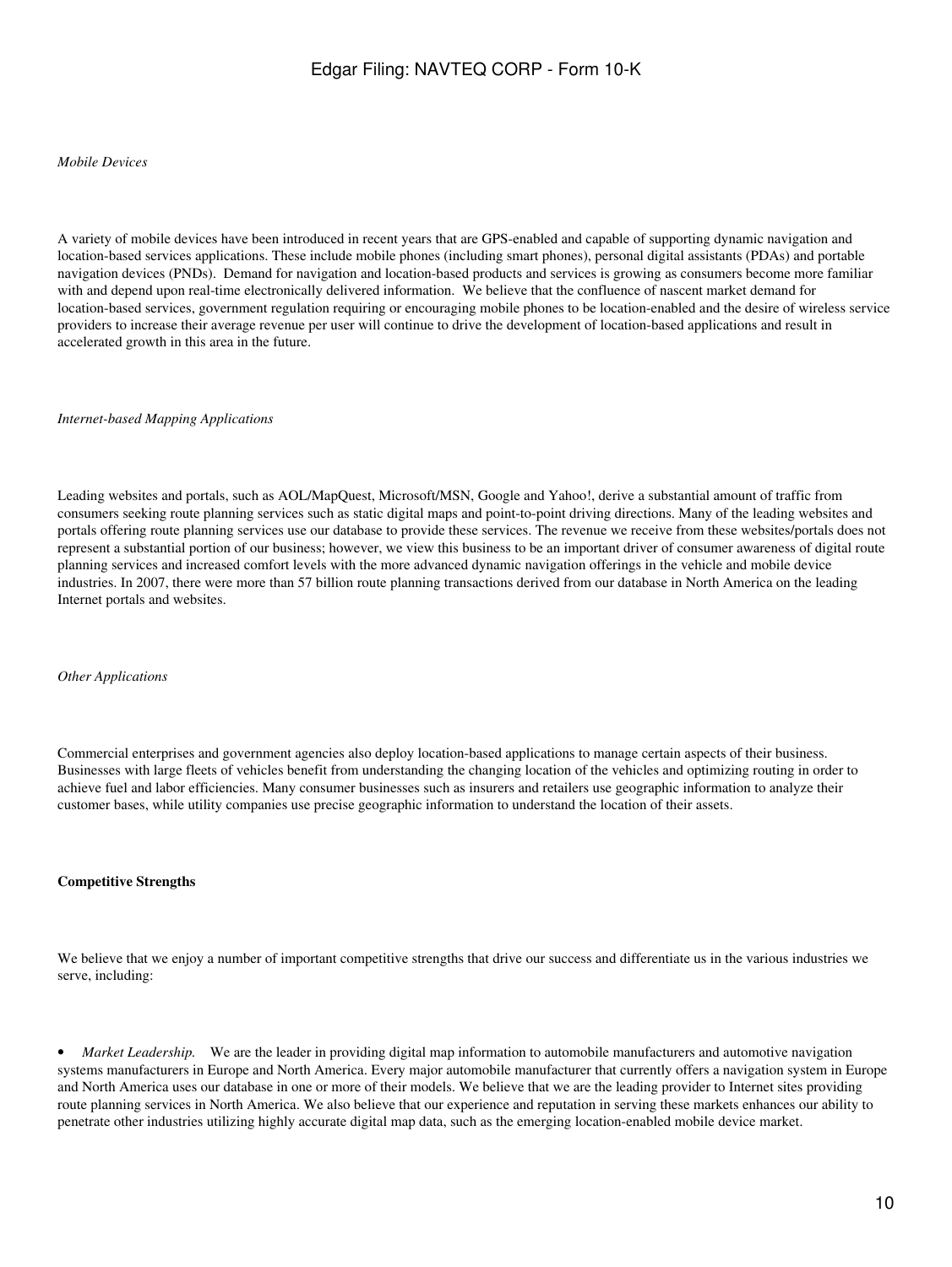• *Extensive Global Coverage.* An important consideration to automobile manufacturers, navigation systems suppliers and Internet portals is the ability to provide a comprehensive global product offering. We offer extensive geographic coverage, including 69 countries on six continents covering approximately 11 million miles of roadway.

• *Detail and Richness of Our Database.* We offer a highly-detailed database, enabling real-time, turn-by-turn route guidance to specific addresses, points of interest and other locations. Unlike basic road maps, our map database currently can have over 260 unique attributes for a particular road segment, including details regarding ramps, road barriers, sign information, street names and addresses and traffic rules and regulations. Our database also includes information on an array of points of interest, such as airports, hotels, restaurants, retailers, civic offices and cultural sites. We believe that the inclusion of detailed navigation-related information as well as points of interest make our product more useful and relevant to users, enhancing the overall navigation experience. We continue to expand the detail and breadth of coverage of the database through direct collection and third party sources.

• *Integrated Data Collection Process.* We have a data collection process that combines proprietary technology with a global field force of over 700 trained technicians, enabling us to effectively collect, update and verify detailed road network data. We also believe that our data collection process provides superior quality and accuracy, as our field force experiences the roadway in the same manner as end-users, and that this quality and accuracy provides us with a distinct competitive advantage over comparable databases that are aggregated solely or more primarily from third party sources.

• *Consistent Global Specification.* Our maintenance of common data standards and a uniform digital mapping approach worldwide enables us to deliver highly accurate, timely and consistent data to our customers. Maintaining a consistent global specification not only enables us to rapidly enhance maps and add attributes in new or existing coverage areas, but also allows us to meet our customers objectives of uniform quality and format on a global basis. This minimizes their costs and time required to process our data and incorporate it into their products and services. To the extent we acquire digital map databases, we intend to migrate the acquired databases to our global specification.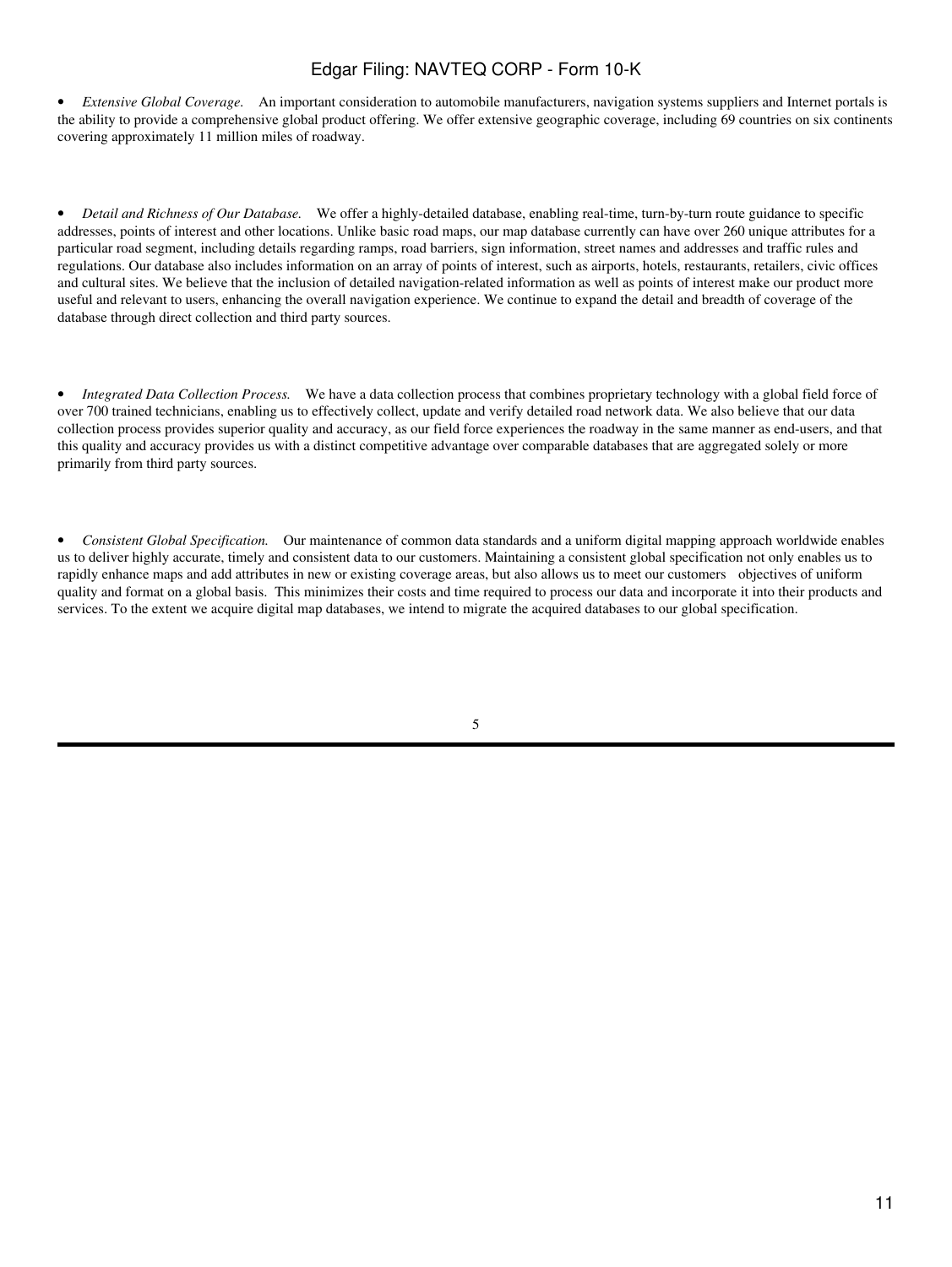*Strong Business Relationships.* We have long-standing, collaborative relationships with manufacturers of automobiles, vehicle navigation systems and mobile devices. We are a direct supplier to a number of the major automobile manufacturers, including BMW, Daimler, Chrysler, Fiat, Ford, General Motors, Porsche, PSA Peugeot Citroën, Renault and Volkswagen. We also supply some of these automobile manufacturers and others, such as Honda and Toyota, indirectly through relationships with the major navigation systems manufacturers, including AISIN AW, Alpine, Denso, Harman Becker, Siemens and Mitsubishi. In addition, we have established relationships with a number of GPS-enabled mobile device manufacturers, such as Garmin and Magellan. We work closely with some of these manufacturers at various points in the product life cycle to facilitate their use of our database. In this case, we collaborate with our customers in their engineering, marketing, information technology and/or sales functions and in any other areas within their organizations that are integral to their use of our map database. We believe this approach benefits our customers.

#### **Our Database**

Our principal product is a map database that is a digital representation of road transportation networks in Europe, North America and other regions. Our database is constructed to provide the high level of accuracy and detail necessary to support a variety of applications providing dynamic navigation, route planning, location-based services and other geographic information-based products and services. We believe our digital map has the most extensive navigable geographic coverage of any commercially available today, currently including coverage at various levels of detail for 69 countries on six continents, covering approximately 11 million miles of roadway.

We devote significant resources to creating, updating and enhancing our data and maintaining its quality. We also have made significant investments in software and related tools for database creation and updating. Our database is constructed to the same overall specifications regardless of coverage area so that product developers, manufacturers and service providers generally can design a single product that can be sold globally.

We provide varying levels of coverage ranging from intertown coverage, which is our base coverage, to detailed coverage, which is our most comprehensive coverage. Detailed coverage provides sufficient detail to allow turn-by-turn route guidance to addresses, points of interest and other locations within detailed coverage areas. Road network coverage, which is the coverage level in between detailed coverage and intertown coverage, typically includes most roads in the covered area with the exception of some local, residential or rural roads (referred to as functional class 5 roads) with verification made of roads that typically contain the most complex driving and navigating decisions (referred to as functional class 1-4 roads). Intertown coverage includes the major roadways and select local travel information, and seamlessly connects the detailed coverages. Route guidance products typically incorporate both detailed and intertown information.

In the United States and Canada, our database covers close to 100% of both the population and the public road network. Detailed coverage is complete for cities and their respective surrounding areas, covering in the aggregate approximately 75% of the total combined population of North America. In Western Europe and Eastern Europe, our database covers approximately 100% and 29%, respectively, of the population of the countries listed below under Europe.

We currently offer coverage in the following countries:

#### **North America**

• United States (including Puerto Rico and Virgin Islands)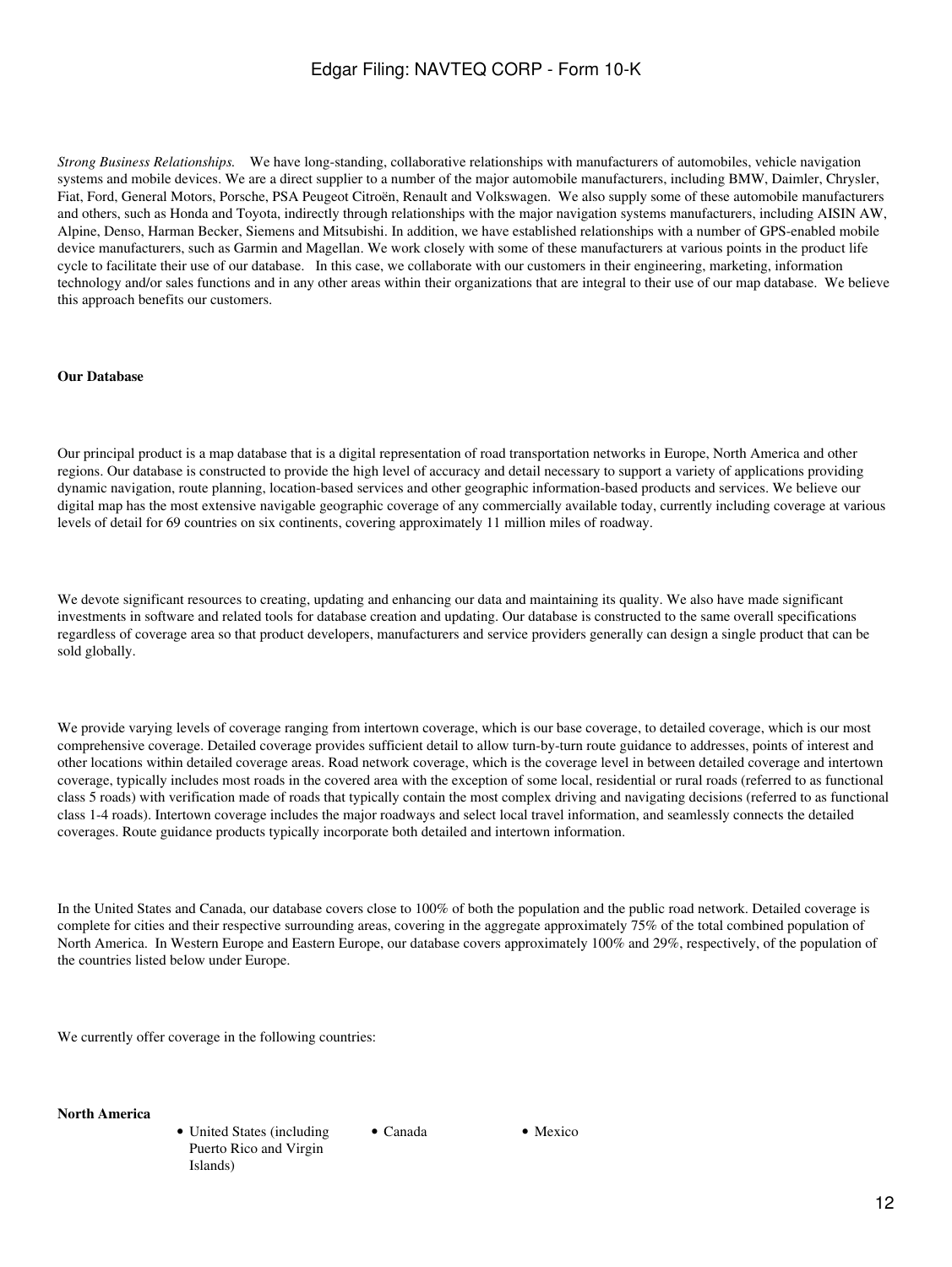#### **Europe**

- 
- 
- 
- 
- 
- Belgium Latvia Serbia • Bosnia and Herzegovina • Liechtenstein
- 
- 
- 
- Czech Republic Macedon<br>• Denmark Moldova
- 
- England (including Monaco Turkey Crown Territories, Isle • Montenegro • Ukraine<br>
of Man, Channel Islands • The Netherlands • Vatican City of Man, Channel Islands<br>and Gibraltar)
- 
- 
- 
- Hungary<br>• Ireland
- Austria Ireland San Marino
	-
	-
	-
	-
- Bulgaria Lithuania Slovenia • Croatia • Luxembourg • Spain
	-
	-
	-
	-
	-
	- Northern Ireland
		-
- Estonia Norway Wales
	- Poland
- Albania Greece Romania
	-
	-
- Belarus Italy Scotland Belgium Serbia
	-
	-
	-
	-
	-
	- Moldova Switzerland<br>• Monaco Turkey
		-
		-
		-
		-
		- 6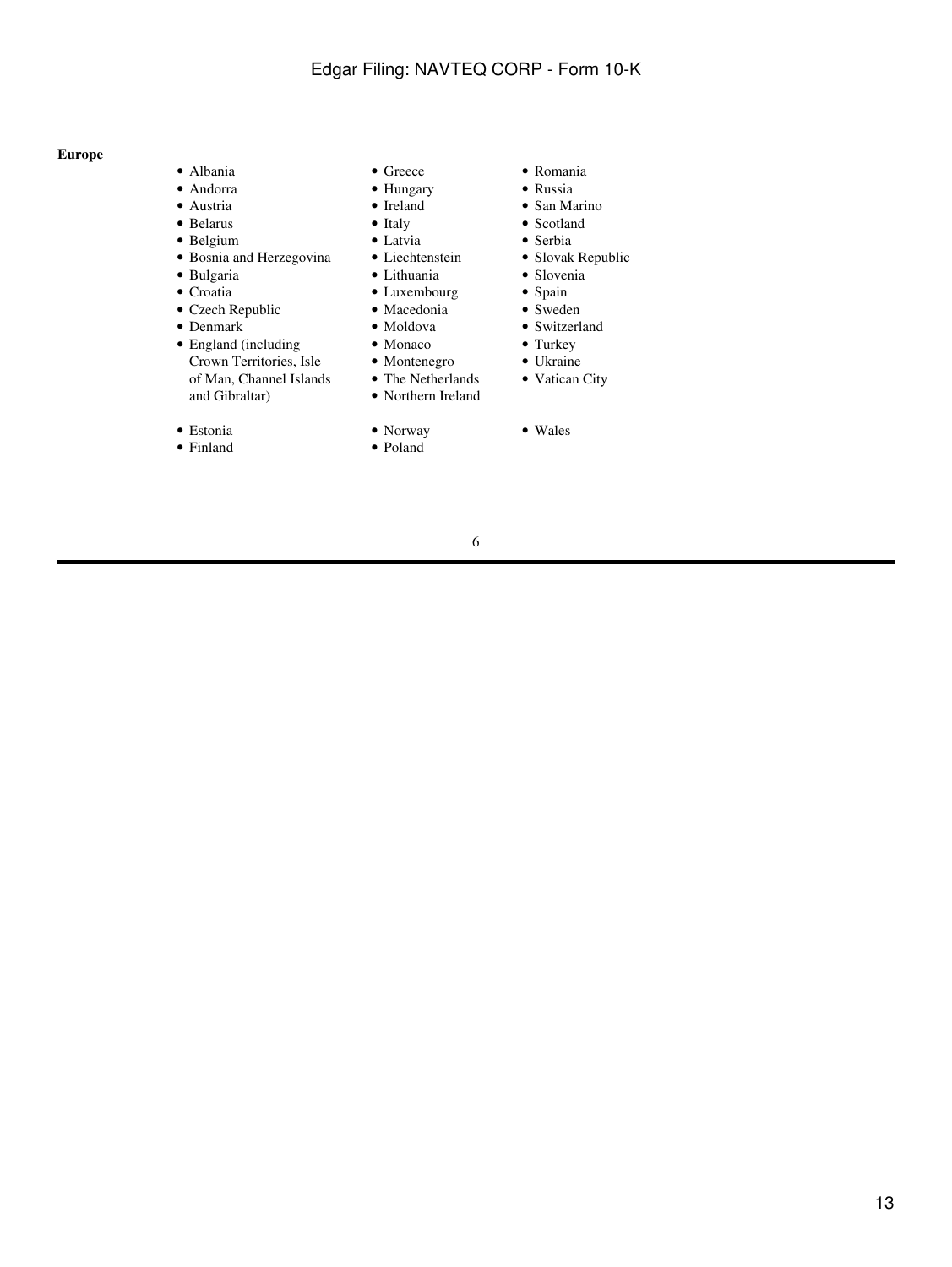

\*We also offer data for mainland China indirectly through our Chinese joint venture, NAV2.

Creating, maintaining and delivering a comprehensive, high quality map database is a multi-step, labor-intensive process. We currently employ over 270 employees in our centralized production facility and a global workforce of over 700 geographic analysts in 32 countries, all working with a consistent build methodology and using one global specification.

The major steps in building our digital map database include:

• *Source Acquisition.* When building a map of a new area, it is generally more efficient and productive for us to start with a base map with basic road network information. Under the leadership of our field operations, we evaluate national, regional and local sources of private and publicly available information to obtain base road information and other points of interest, such as airports, hotels, restaurants, retailers, civic offices and cultural sites.

During initial database creation, our field force develops relationships with authorities at all levels responsible for the roadways in order to gather driving rules and other information and field-verify the database. In some cases, reliable third party source material may not be available. In these instances, we initiate field data collection.

• *Digitization.* Source material may either be in a digital or analog format (such as paper maps or aerial photography). For analog sources, we must digitize the information (convert the source material into an electronic format). This work is generally accomplished in our production facility or through select outsourcing.

• *Geometry.* The base road geometry is then associated with the appropriate longitude and latitude in a variety of ways, including field drives and the use of digital imagery.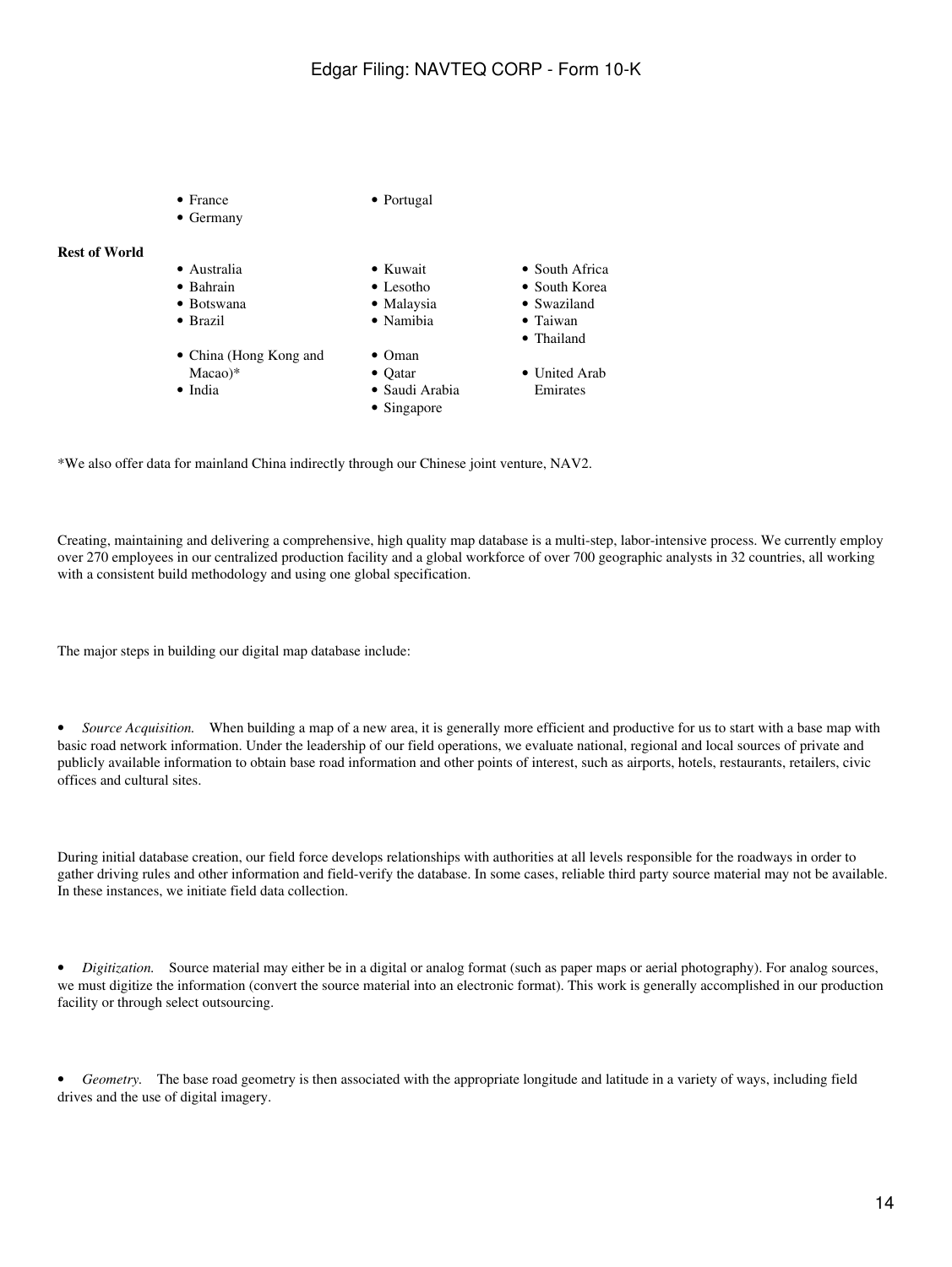• *Field Data Collection.* Using proprietary tools and processes, we supplement the base map data with complex geographic data, street name information and navigation information or attributes (such as barriers, one-way restrictions, turn restrictions and other driving rules and points of interest) by direct observation using our field force.

• Geocoding. We use our proprietary technologies and methods to convert the data that we have collected into our database according to our specifications. Our method consists of creating a geometric base of elements that represent objects in the real world and then applying additional data, such as street names and addresses, postal codes and one-way road information.

• *Data Validation.* Throughout the data entry process, hundreds of validation tests automatically check the accuracy of the data, indicating when field verification through direct observation is needed for resolution. This is complemented by periodic reports monitoring data quality and on-site field-testing of randomly selected geographic areas.

After our maps are created, we then process the data into a variety of formats and data sets for delivery to our customers in the data extraction process.

Once initial development for an area is complete we continually update our database to reflect changes to the roadway network, points of interest,and new content, and we release these updates to our customers on a periodic basis throughout the year. The major steps in maintaining and updating our digital map database include:

• *Large-Scale Sources.* When available, we utilize large-scale information (such as, governmental postal file information or high resolution digital imagery) to identify changes in our database.

*Local Sources.* We also use our field force s network of local and regional contacts to identify changes or additions to the road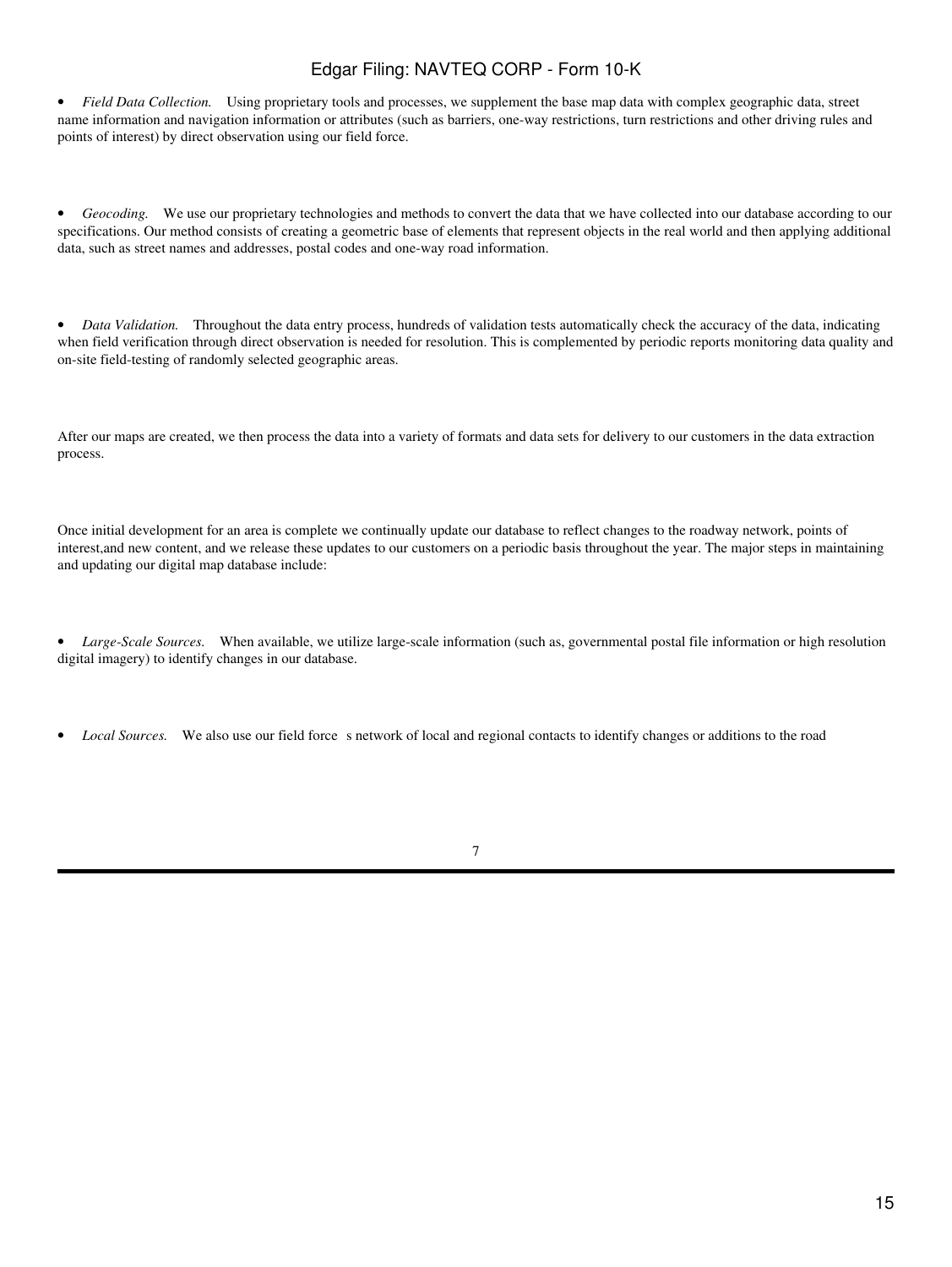network. Our local field offices gather information on road conditions and plans from multiple sources, check data quality and continually validate database information.

• *Customer Input.* Customer and end-user feedback is captured through a comprehensive database update request process used to identify errors and anomalies in the data.

• *Field Data Collection.* Areas requiring updates or changes to the database are integrated into our on-going data-collection drive plans in order to capture the specific attribution required for navigation through direct observation.

In connection with the licensing of our map database, we sometimes provide our customers with related distribution and technical support services. These additional services facilitate the use and adoption of our database by assisting our customers with the complexities of distributing storage media (for example, multiple formats, languages and countries) and reducing their development costs and time to market for their products and services that use our data.

Distribution services include the manufacturing and shipping of digital storage media to automobile manufacturers and dealers or directly to end-users, as well as a complete range of services, including inventory management, order processing, on-line credit card processing, multi-currency processing, localized VAT handling and consumer call center support. We handle several million pieces of storage media annually (both CDs and DVDs) and some component of our distribution services are currently used by more than 20 car brands.

Technical support services include technical content support, technical software support, resident engineering and program management. Technical content support is provided to all customers to assist them in optimizing use of our data in their products and services. Technical software support provides shelf-ready, third party and custom software tools and solutions. Finally, resident engineering and program management services help define and manage broad program implementation to ensure successful product launches. Our technical support services are designed to facilitate more successful and rapid entry by our customers into the navigation market, accelerate growth of the entire navigation market and enhance the relationship between us and our customers. Our technical support service staff also works closely with both sales personnel and customers to better understand customer requirements for new product deployment.

#### **Research and Development**

Investing in research and development is a critical part of our continued growth and success. Our global technology team consists of over 500 employees, focusing on initiatives to better serve our customers needs as well as to improve our efficiency. We also outsource some of our software development and data production functions to third parties located in foreign countries. This enables us to leverage a global talent pool and complete projects in a cost effective and timely manner.

Our customers evolving uses and requirements for our map database and location-related content drive our technology developments and innovations in data gathering, processing, delivery and deployment. Our technology effort will continue to focus on system software tools and services that enable us to efficiently create, manage and deliver the map database and related content. We expect to continue to develop proprietary technologies where appropriate and to purchase or license technologies where cost-effective.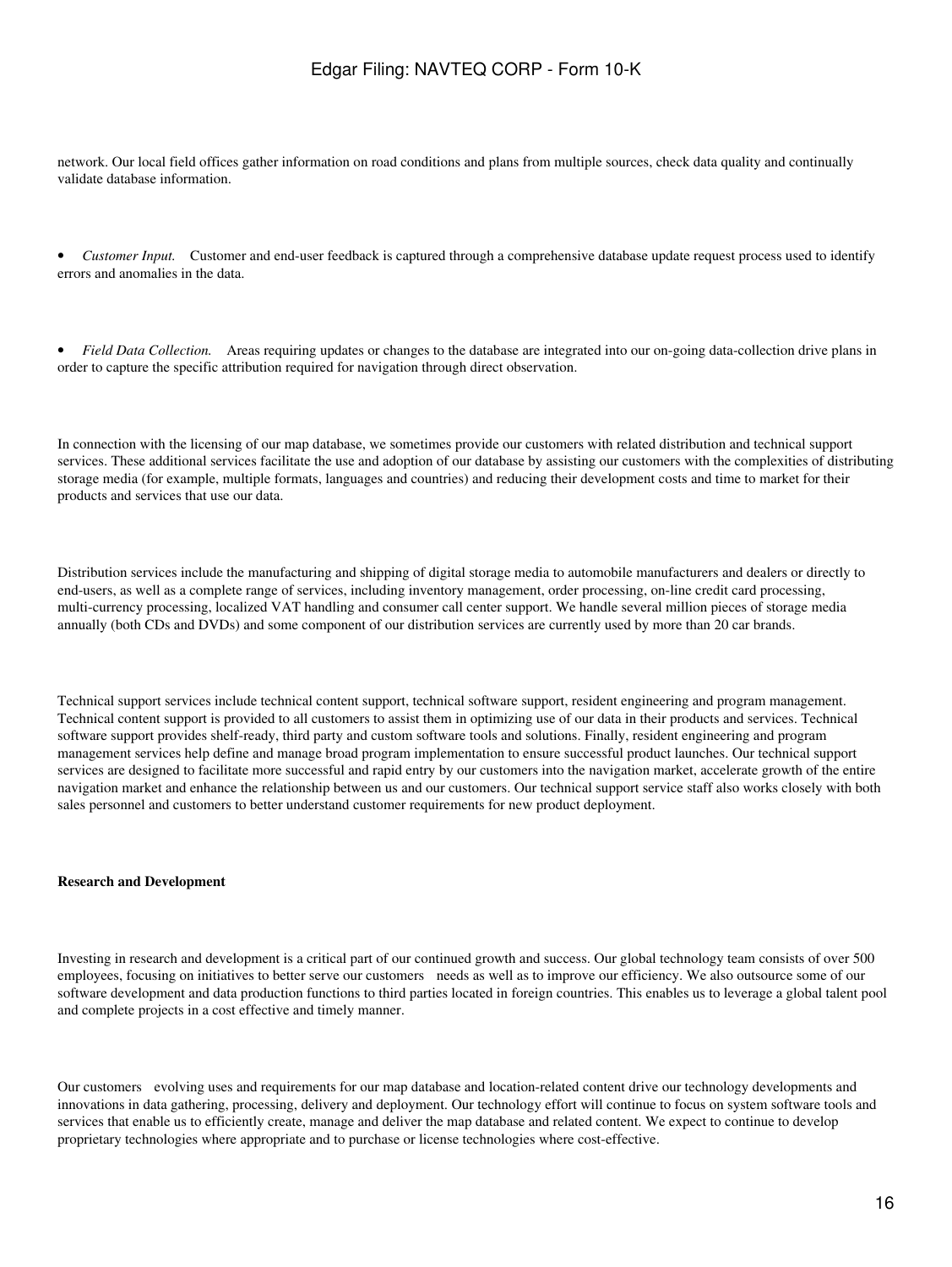We believe that a significant factor in the successful creation and updating of our database is our proprietary software environment. We employ an integrated approach to our database, software support and operations environments. We devote significant resources and expertise to the development of a customized data management software system. We also have built our workstation software to enable sophisticated database creation and the performance of updating tasks in a well-controlled and efficient environment. A particular capability that we have developed in this area is the ability to access the common database from any of our 180 satellite offices and the ability to edit portions of the data concurrently among several users. Our proprietary software enables our field force to gather data on a real-time basis on portable computers in field vehicles. Once the data has been gathered and stored on portable computers, our field force performs further data processing at our field offices before integrating the changes into the common database. In addition, we have recently migrated to an enhanced database platform that will enable us to support electronic, incremental delivery of map data and reduce latency between data collection, database updates and distribution of information. The new system will also enable us to provide on-demand delivery of map and content updates to our customers.

#### **Marketing and Database Distribution**

Our marketing efforts include a direct sales force, attendance and exhibition at trade shows and conferences, advertisements in relevant industry periodicals, direct sales mailings and advertisements, electronic mailings, Internet-based marketing and co-marketing with customers.

We provide our data to end-users through multiple distribution methods. For example, our customers produce copies of our data on various media, such as CD-ROMs, DVDs and other storage media. Our customers then distribute those media to end-users directly and indirectly through retail establishments, automobile manufacturers and their dealers, and other re-distributors. The media may be sold by our customer separately from its products, bundled with its products or otherwise incorporated into its products. We also produce copies of our data and distribute those copies to end-users both directly and indirectly through automobile manufacturers and their dealers. In those cases where we produce and distribute copies to end-users, the copies are compiled into our customers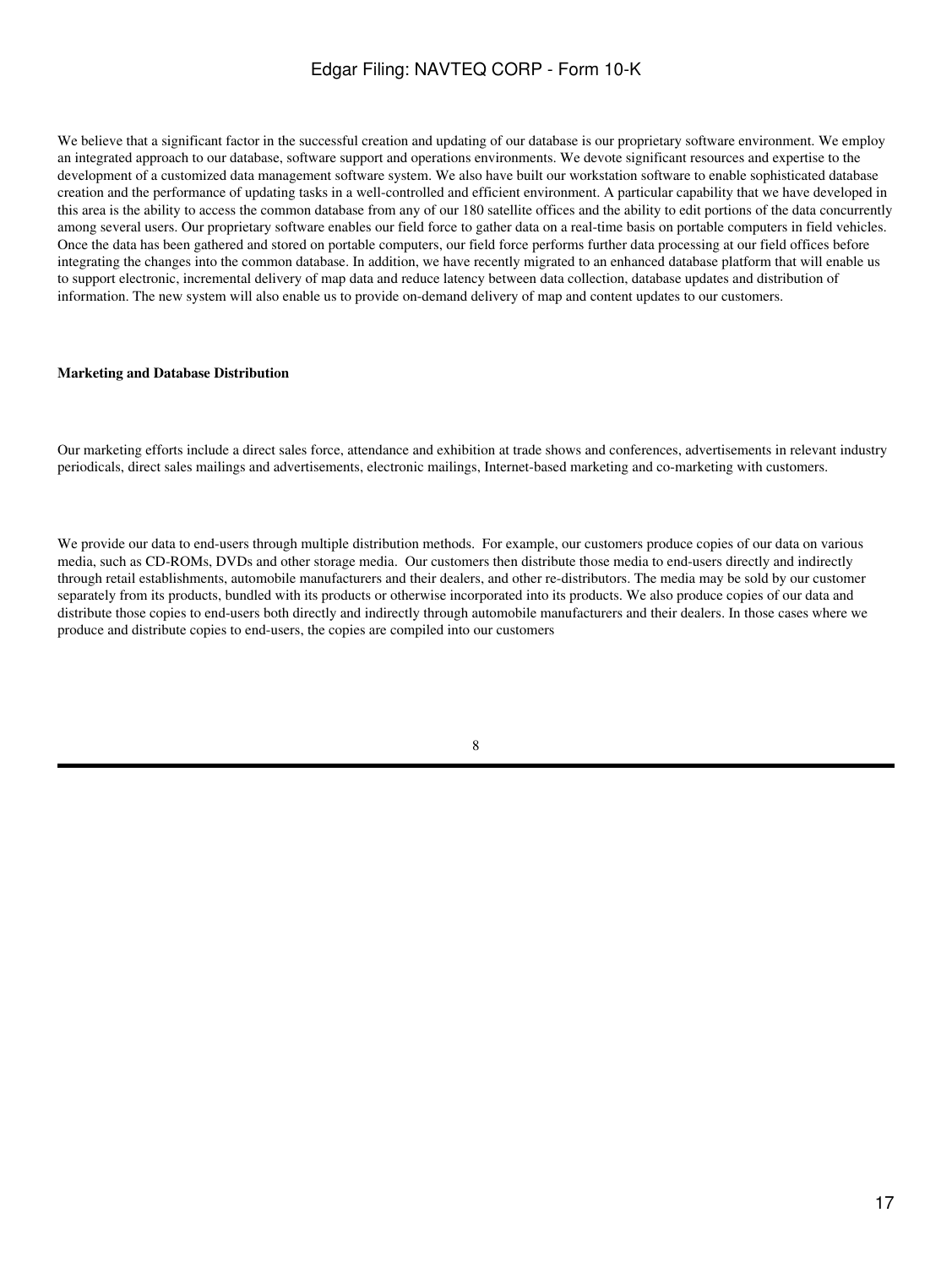proprietary format for use with the customers products. Additionally, some of our customers store our data on servers and distribute information, such as map images and driving directions, derived from our data over the Internet and through other communication networks.

#### **Customers**

We provide our database to automobile manufacturers and dealers, navigation systems manufacturers, software developers, Internet portals, parcel and overnight delivery services companies and governmental and quasi-governmental entities, among others. Our customers include developers and marketers of vehicle and mobile navigation systems and devices, providers of route planning and map display applications, providers of location-based products and services and providers of other geographic information-based products and services. We have entered into written agreements of various types, principally license agreements, with each of our customers. The majority of these agreements, however, are not requirements contracts.

The following table presents a representative sample of our customers and their respective map-based applications.

| <b>Industry Type</b>                                                                | <b>Map-Based Applications</b>                                                                                                                 | <b>Representative Customers</b>                                                                                                                                                                                                                                                                                                |
|-------------------------------------------------------------------------------------|-----------------------------------------------------------------------------------------------------------------------------------------------|--------------------------------------------------------------------------------------------------------------------------------------------------------------------------------------------------------------------------------------------------------------------------------------------------------------------------------|
| <b>Vehicle Navigation</b>                                                           | • Dynamic navigation<br>Telematics services<br>$\bullet$<br>Real-time traffic data<br>$\bullet$                                               | BMW, Daimler, Chrysler, VW-Audi,<br>$\bullet$<br><b>PSA</b><br>Peugeot Citroën, Ford, General Motors<br>(Automotive)<br>Harman Becker, AISIN AW, Alpine,<br>$\bullet$<br>Siemens,<br>Denso<br>(Navigation systems manufacturers)<br>OnStar, ATX (Telematic)<br>٠<br>XM Satellite Radio, Sirius Satellite<br>$\bullet$<br>Radio |
| <b>Mobile Devices</b>                                                               | Map display<br>$\bullet$<br>Driving directions<br>Dynamic navigation<br>٠                                                                     | Nokia, Garmin, Magellan,<br>$\bullet$<br>T-Info, Verizon Wireless<br>deCarta, PTV, Tel-Map                                                                                                                                                                                                                                     |
| <b>Internet-Based Mapping</b>                                                       | Map display<br>٠<br>Driving directions                                                                                                        | AOL/MapQuest,<br>٠<br>Microsoft/MSN, Yahoo!, Google<br>(Internet portals)<br>Microsoft, Rand McNally<br>٠<br>(PC Software)                                                                                                                                                                                                     |
| Other<br>(Commercial Logistics,<br>Geographic Information<br>Analysis, Media, etc.) | Asset tracking/fleet management<br>Route optimization<br>٠<br>Geographic information<br>Emergency response<br>Traffic management<br>$\bullet$ | Leading parcel and overnight delivery<br>service<br>companies, PTV, ESRI<br>Federal, state, local and quasi-<br>government agencies<br>Initiative Media, MediaCom (Media)<br>٠                                                                                                                                                 |

During the fiscal years ended December 31, 2006 and 2007, BMW AG (including its affiliates) represented approximately 12% and 9% of revenue, respectively. We sell copies of our database and map disks to BMW in North America and Europe pursuant to BMW s standard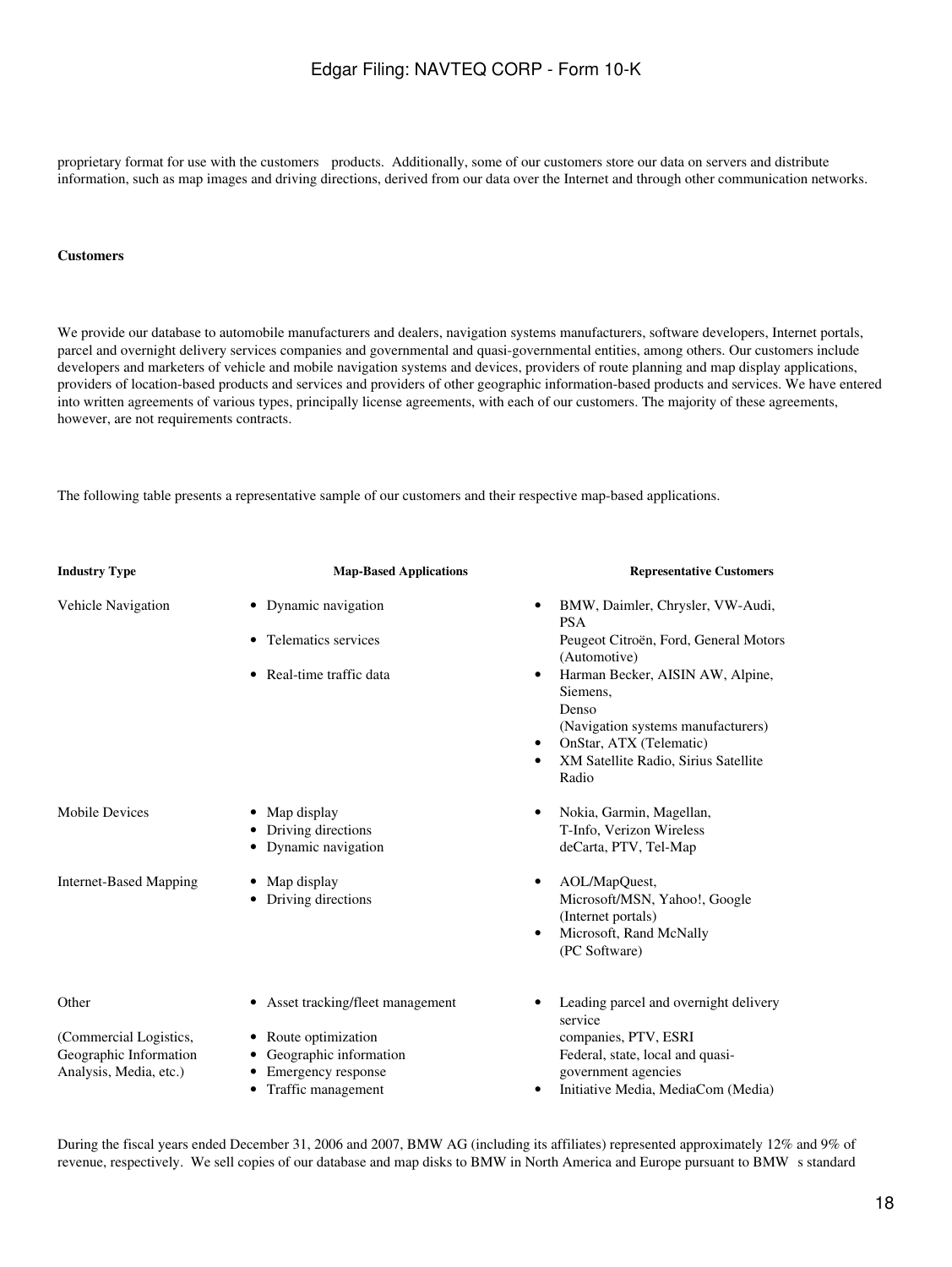purchasing terms and conditions, modified in specific instances by separate agreements with BMW. BMW is not obligated to make any minimum purchases under these arrangements. We have also entered into an agreement with BMW to develop a database for South Africa and to sell copies of this database and map disks to BMW.

During the fiscal year ended December 31, 2006 and 2007, Garmin International (including its affiliates) represented approximately 9% and 15% of revenue, respectively. We license copies of our geographic database and related content for countries around the world to Garmin pursuant to a data license agreement. Garmin is not obligated to make any minimum purchases under this agreement.

In addition, for the years ended December 31, 2005, 2006 and 2007, sales to our top 15 customers accounted for approximately 76%, 71% and 65% of our revenue, respectively.

| M.<br>٦     |
|-------------|
| S<br>I<br>ł |
| ۰,<br>٠     |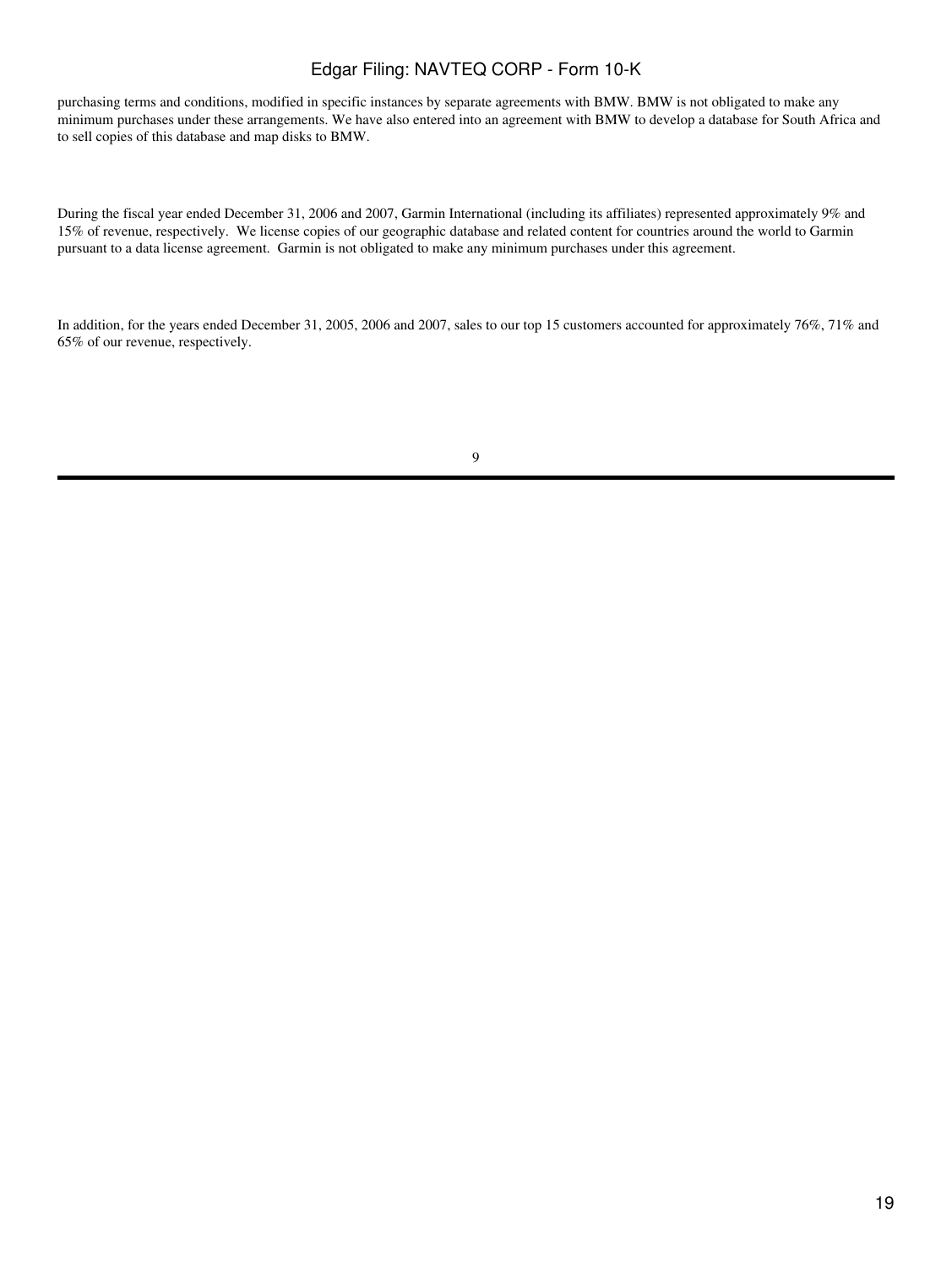#### **License Agreements**

We license and distribute our database in several ways, including licensing and delivering our database to our business customers, such as application developers and service providers, who then distribute the database directly or indirectly to business and consumer end-users in connection with their products and services. We also license and distribute our database directly (or indirectly through distributors) to both business and consumer end-users. In addition to the basic license terms that typically provide for non-exclusive licenses, our license agreements generally include additional terms and conditions relating to the specific use of the data.

Our license fees vary depending on several factors, including the content of the data to be used by the product or service, the use for which the data has been licensed and the geographical scope of the data. The license fees paid for the licenses are usually on a per-copy basis or a per-transaction basis. In general, there is no requirement that a customer sell a minimum number of copies or transactions, although certain of the licenses require a minimum annual license fee or other minimum fee to be paid by the customer to us.

Certain of the license agreements allow our customers to require or request us to produce copies of the database on their behalf and to deliver those copies to the customer or to another distributor for redistribution to consumer end-users. Similarly, we produce and deliver database copies to automobile manufacturers pursuant to purchase orders or other agreements, and the automobile manufacturers and their dealers redistribute the copies to automobile purchasers. If a customer elects for us to provide these database copies, or if we agree to provide these copies to an automobile manufacturer, then this customer, automobile manufacturer or another party is obligated to pay us a fee for each copy that we produce and deliver which includes a per-copy license fee and a service fee for packaging and distribution.

#### **Competition**

The market for map information is highly competitive. We compete with other companies and governmental and quasi-governmental agencies that provide map information to a wide variety of users in a wide range of applications with varying levels of functionality. We believe that the principal elements of competition in the market for map information are:

- the geographic coverage of the database;
- the range and specificity of the information in the database;
- database accuracy;
- value-added services;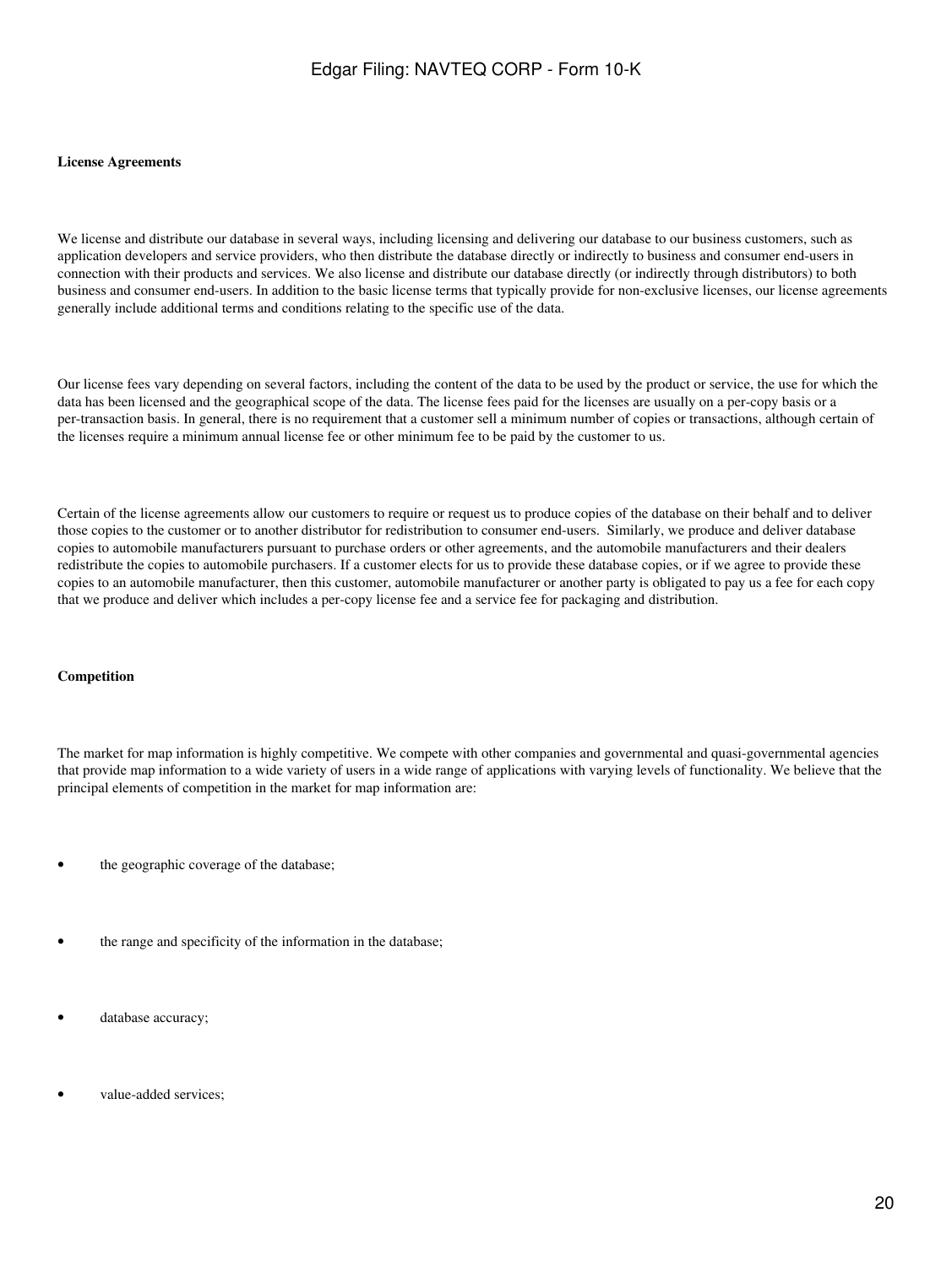- content;
- the price to customers for the use of the database; and

• the availability of software and hardware products that are compatible with the database (or available or used in products/services that use this map information).

We currently have several major competitors, including Tele Atlas N.V. (which has announced an agreement to be acquired by TomTom N.V.) and numerous European governmental and quasi-governmental mapping agencies (e.g., Ordnance Survey in the United Kingdom) that license map data for commercial use, as well as many local competitors in geographic areas outside of North America and Europe. Also, AND Automotive Navigation Data has announced that it will be expanding its coverage of mapping data that supports navigation from countries of Eastern Europe to countries of Western Europe, and Facet Technologies has announced its launch of mapping data that supports navigation for the United States, with plans to expand to Canada and Europe. Governmental and quasi-governmental agencies are making more map data information with greater coverage and content, and higher quality, available free of charge or at lower prices, which may encourage new market entrants or reduce the demand for fee-based products and services which incorporate our map database. Several companies are also now providing aerial, satellite and other location-based imagery which provides our customers with an alternative to our map data and makes it less costly and time-consuming for competitors to build a high quality map database similar to our database. In addition, some of our customers prefer to license data from several vendors in order to diversify their sources of supply and to maintain competitive and pricing pressure. We expect that we will continue to operate in a highly competitive environment following the completion of TomTom s acquisition of Tele Atlas.

Additionally, we have intense competition in providing traffic information to radio and television stations across the United States as Traffic.com derives the majority of its revenues via advertising on radio and television stations. We have several major competitors, including Westwood One and Clear Channel Communications, that have the ability to provide these services to radio and television stations as well, which could result in price reductions, reduced profit margins or loss of business. These competitors have longer operating histories with respect to traffic information and more established relationships with advertisers. Our traffic data also competes with smaller, start-up companies that make use of publicly available traffic data from government sources.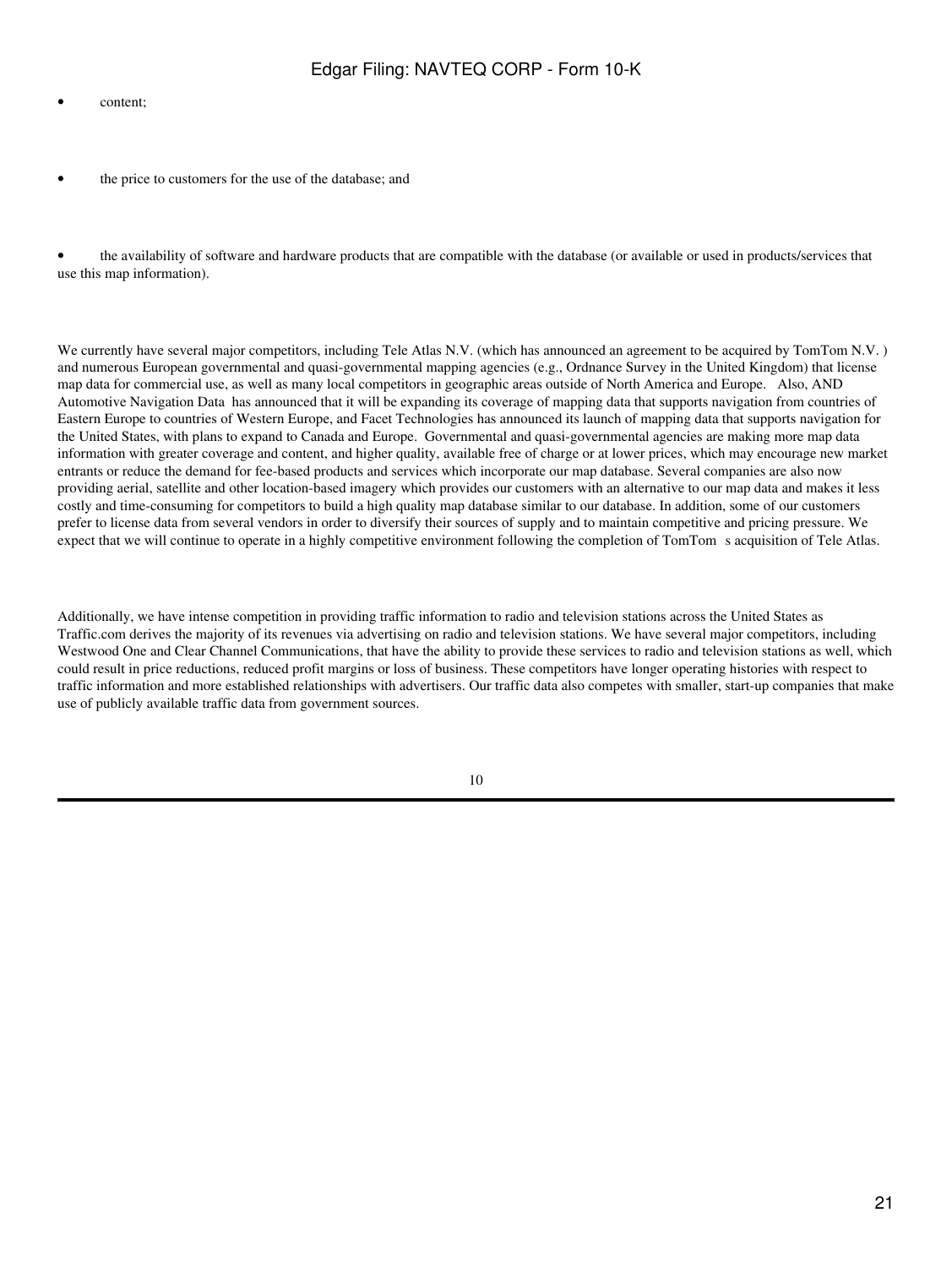Increased competition from our current competitors or new market entrants (which may include our customers) with respect to quality content, pricing, and otherwise, actions taken by our customers to diversify their sources of supply and increased pricing pressure, initiatives to develop community and probe-based map data or related data, such as traffic data, and other competitive pressures, may result in price reductions, reduced profit margins or loss of business.

#### **Intellectual Property**

Our success and ability to compete are dependent, in part, upon our ability to establish and adequately protect our intellectual property rights. In this regard, we rely primarily on a combination of copyright laws (including, in Europe, database protection laws), trade secrets and patents to establish and protect our intellectual property rights in our database, software and related technology. We hold a total of more than 268 U.S. patents, which cover a variety of technologies, including technologies relating to the collection and distribution of geographical and other data, data organization and format, and database evaluation and analysis tools. Although we actively attempt to utilize patents to protect our technologies, we believe that none of our patents, individually or in the aggregate, are material to our business. We have licensed others to practice certain of our patents or patent rights and expect to continue licensing certain of our patents or patent rights in the future. We also protect our database, software and related technology, in part, through the terms of our license agreements and by confidentiality agreements with our employees, consultants, customers and others. We also claim rights in our trademarks and service marks. Certain of our marks are registered in the United States, Europe and elsewhere and we have filed applications to register certain other marks in these jurisdictions. We have licensed others to use certain of our marks in connection with our database and expect to continue licensing certain of our marks in the future.

NAVTEQ is a trademark of NAVTEQ Corporation, Traffic.com is a trademark of Traffic.com, Inc. and Map Network is a trademark of The Map Network, Inc. All other trademarks or service marks appearing in this annual report are trademarks or service marks of others.

#### **Seasonality**

Revenue derived from the use of our data in location-enabled mobile devices, as opposed to in-vehicle navigation devices, is becoming a much more significant part of our overall operating results. As such, our total revenue will likely have a more seasonal pattern with first quarter revenue generally being relatively weaker than other quarters and fourth quarter revenue generally being relatively stronger than other quarters. Since we are in the early stages of this shift in our revenue, our ability to forecast our revenue, particularly in the fourth quarter, may be limited, and may result in material differences between any forecasted operating results and our actual results. This could cause volatility in our stock price. In addition, if we become more dependent on revenues associated with location-enabled devices, our business may be more sensitive to the general strength of the fourth quarter holiday shopping season and external retail shopping factors, each of which could significantly negatively impact our business.

#### **Employees**

As of December 31, 2007, we had a total of 3,349 employees. We believe that relations with our employees are good, and we have not experienced any work stoppages due to labor disputes.

#### **International Operations**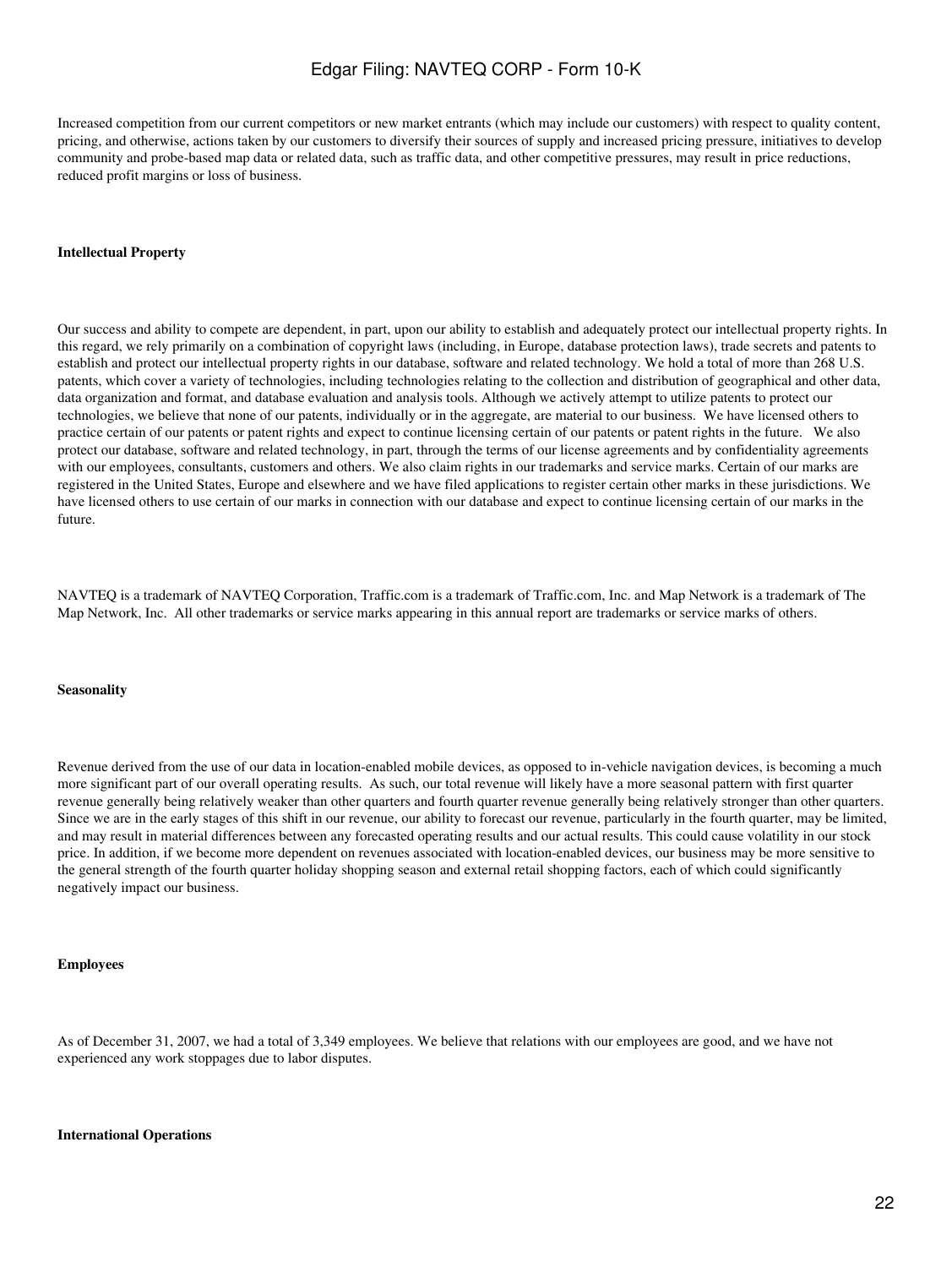We have substantial operations in Europe and other jurisdictions and we expect a significant portion of our revenues and expenses will be generated by our European operations in the future. Accordingly, our operating results are and will continue to be subject to the risks of doing business in foreign countries, including compliance with, or changes in, the laws and regulatory requirements of various foreign countries and the European Union, difficulties in staffing and managing foreign subsidiary operations, taxes, trade barriers and business interruptions. In addition, substantially all of our expenses and revenues relating to our international operations are denominated in foreign currencies. We are not currently engaged in activities to hedge our foreign currency exposures. We are, and will continue to be, subject to risks related to foreign currency fluctuations until we engage in such hedging activities, if ever. Any of these matters could increase our expenses and have a material adverse effect on our financial condition and results of operations.

The following summarizes net revenue on a geographic basis for the years ended December 31, 2005, 2006 and 2007 (in thousands):

|                   | <b>Years Ended December 31,</b> |         |         |
|-------------------|---------------------------------|---------|---------|
|                   | 2005                            | 2006    | 2007    |
| Net revenue:      |                                 |         |         |
| <b>EMEA</b>       | \$<br>316,208                   | 360,056 | 472,523 |
| Americas          | 172,789                         | 216,150 | 373,303 |
| Asia Pacific      | 7.515                           | 5,413   | 7,561   |
| Total net revenue | \$<br>496,512                   | 581,619 | 853,387 |

We derive our revenues primarily from database license fees. Revenues for geographic data of Europe, North America and Korea are attributed to Europe, Middle East, and Africa (EMEA), Americas and Asia Pacific, respectively. Revenues for geographic data for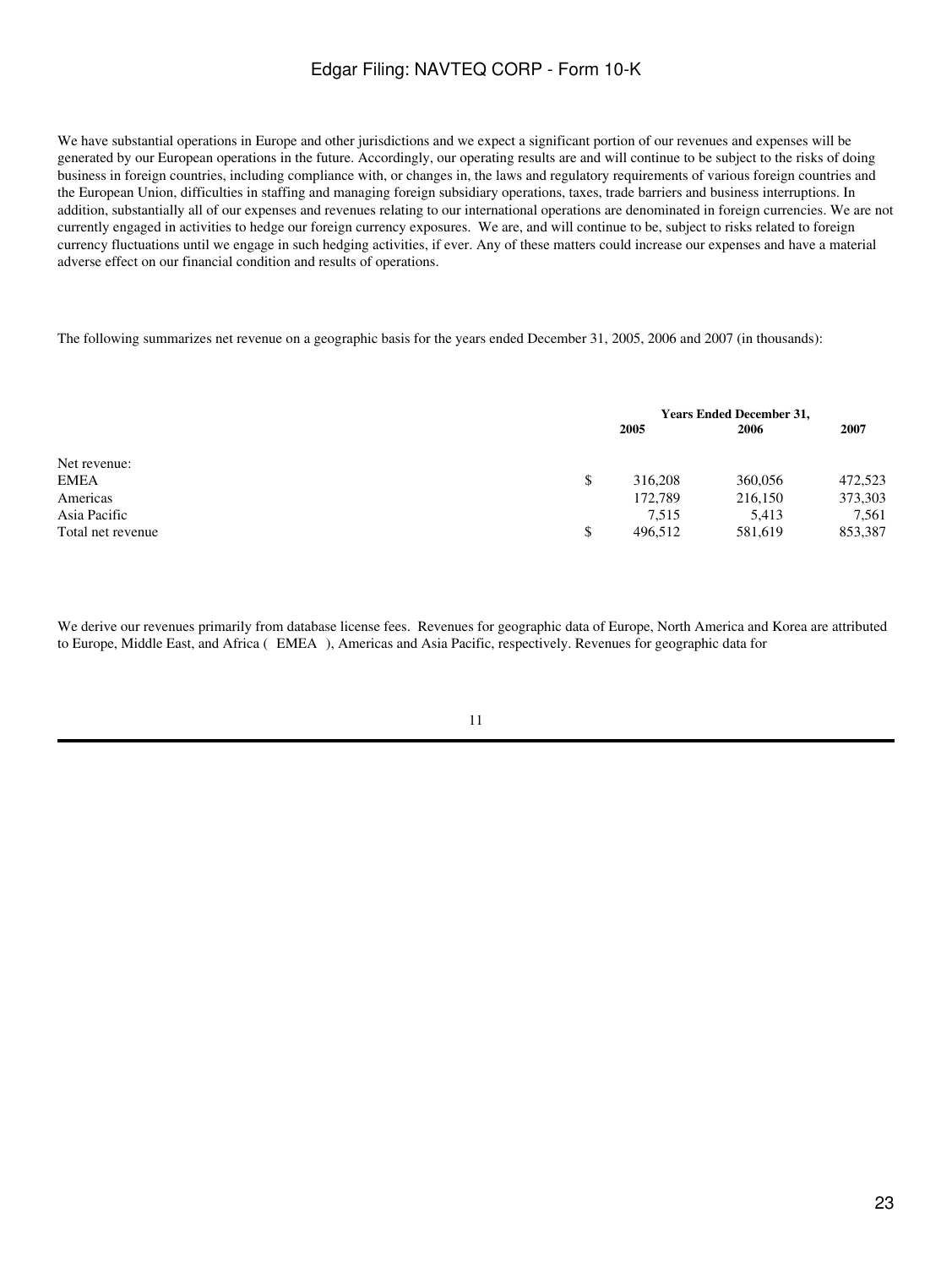Central and South America are attributed to Americas. Revenues for geographic data for countries outside of Europe, the Americas and Korea are attributed to EMEA, and are not material.

The following summarizes long-lived assets on a geographic basis as of December 31, 2006 and 2007 (in thousands):

|                                                   | December 31,<br>2006<br>2007 |         |
|---------------------------------------------------|------------------------------|---------|
| Property and equipment, net:                      |                              |         |
| <b>EMEA</b>                                       | \$<br>7,077                  | 10,220  |
| Americas                                          | 19,810                       | 100,834 |
| Asia Pacific                                      | 575                          | 633     |
| Total property and equipment, net                 | \$<br>27,462                 | 111,687 |
| Capitalized software development costs, net:      |                              |         |
| <b>EMEA</b>                                       | \$<br>1,454                  | 9,255   |
| Americas                                          | 17,390                       | 17,829  |
| Asia Pacific                                      |                              |         |
| Total capitalized software development costs, net | \$<br>18,844                 | 27,084  |

### **Executive Officers of the Registrant**

Our executive officers and their ages and positions, as of February 15, 2008, are as follows:

| <b>Name</b><br>Age              | Position(s)                                                       |
|---------------------------------|-------------------------------------------------------------------|
| <i>Executive officers:</i>      |                                                                   |
| 55<br>Judson C. Green $(1)$     | President, Chief Executive Officer and Director                   |
| Lawrence M. Kaplan<br>44        | Executive Vice President, General Counsel and Corporate Secretary |
| John K. MacLeod<br>50           | Executive Vice President, NAVTEO Connected Services               |
| Jeffrey L. Mize<br>44           | Executive Vice President, NAVTEO Sales                            |
| 57<br>David B. Mullen           | Executive Vice President and Chief Financial Officer              |
| 35<br>Denise M. Doyle           | Senior Vice President, Business Affairs                           |
| Clifford I. Fox<br>52           | Senior Vice President, NAVTEO Map                                 |
| 51<br>Winston Guillory, $Jr(2)$ | Senior Vice President, Consumer and Business Sales                |
| Amreesh Modi<br>56              | Senior Vice President and Chief Technology Officer                |
| Christine C. Moore<br>58        | Senior Vice President, Human Resources                            |
| 55<br>Richard E. Shuman         | Senior Vice President, Asia Pacific Sales                         |
| Kelly A. Smith<br>44            | Senior Vice President, Corporate Marketing                        |

(1)Serves as a member of our board of directors pursuant to the terms of his employment agreement.

(2)Mr. Guillory has retired from NAVTEQ effective March 2, 2008.

### **Executive Officers**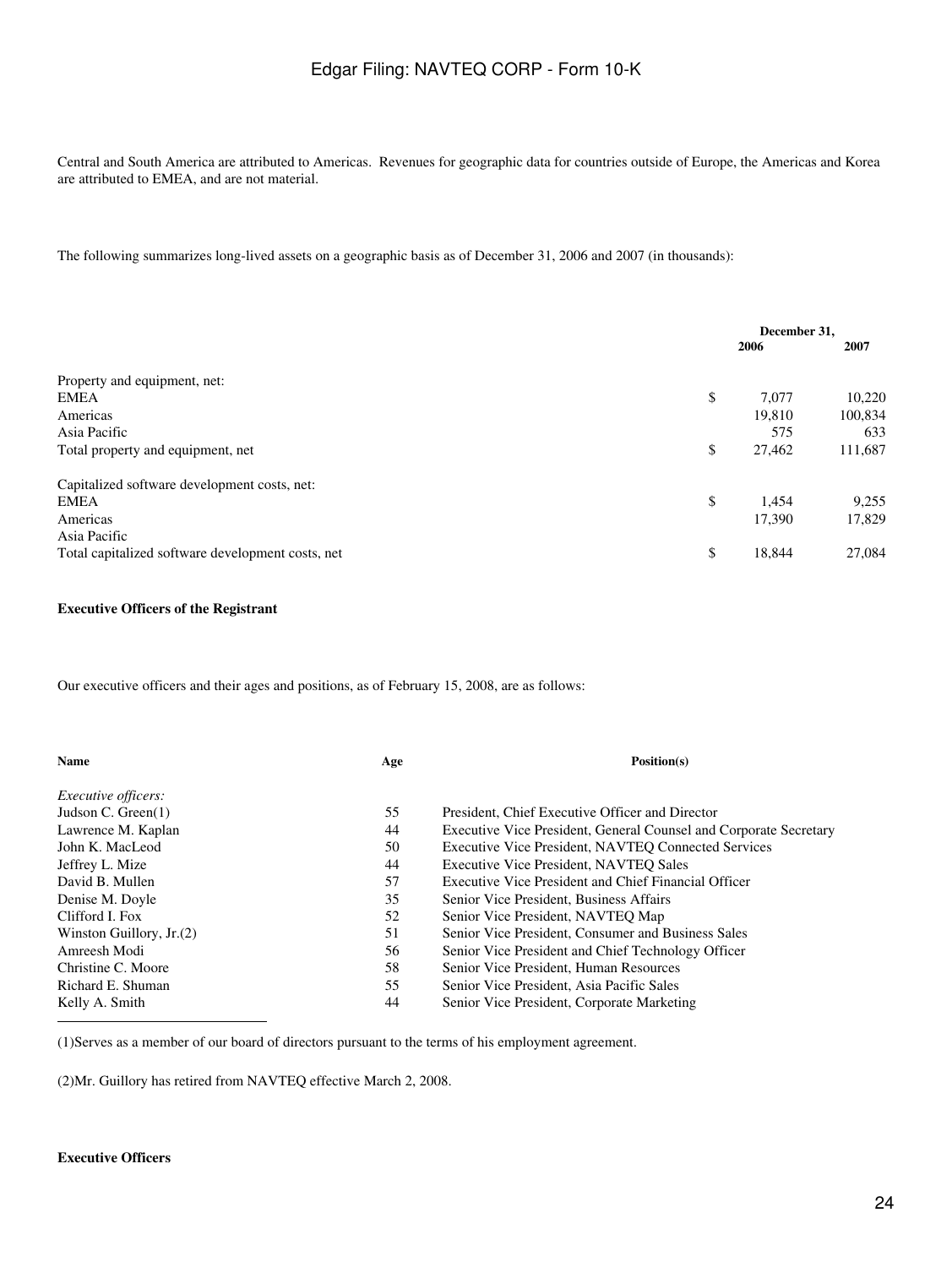*Judson C. Green* serves as our President and Chief Executive Officer and as a member of our board of directors. Mr. Green joined us in May 2000. Previously, Mr. Green was the President of Walt Disney Attractions, the theme park and resort segment of The Walt Disney Company, from August 1991 until December 1998, and Chairman from December 1998 until April 2000. Prior to his positions at Walt Disney Attractions, he served as Chief Financial Officer of The Walt Disney Company from December 1989 until August 1991. Mr. Green is also currently a director of Harley-Davidson, Inc. Mr. Green holds a M.B.A. from the University of Chicago Graduate School of Business and a bachelor s degree in economics from DePauw University.

*Lawrence M. Kaplan* serves as our Executive Vice President, General Counsel and Corporate Secretary. Mr. Kaplan joined us in 1995 as our Director of Intellectual Property and became Vice President and General Counsel in January 2001 before being promoted to Senior Vice President in December 2004 and Executive Vice President in January 2008. Previously, he was an attorney in private practice with the law firm of Brinks Hofer Gilson & Lione. Mr. Kaplan holds a J.D. from the University of Illinois College of Law and a B.S. in general engineering from the University of Illinois.

*John K. MacLeod* serves as our Executive Vice President, NAVTEQ Connected Services. Mr. MacLeod joined us in September 2000 as Executive Vice President, Marketing and Sales for North America and World Markets and also served as our Executive Vice President, Global Marketing and Strategy. From November 1999 until September 2000 he was an independent consultant. From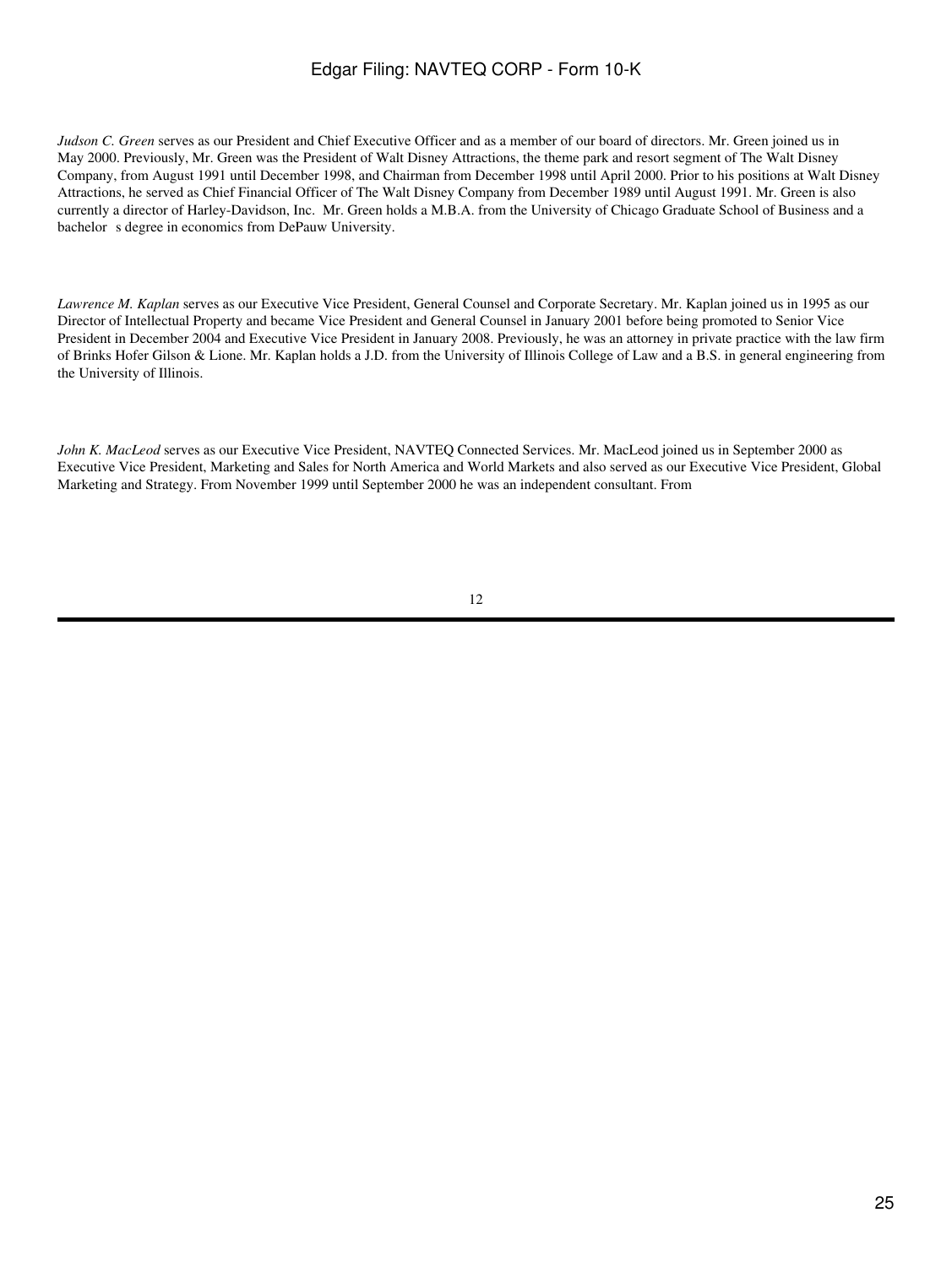January 1996 until November 1999, Mr. MacLeod was Senior Vice President Development and Operations, Sony Retail Entertainment division of Sony Corporation of America, which division s principal business was location-based entertainment. Mr. MacLeod holds a M.B.A. from the Stanford Graduate School of Business and a bachelor s degree in economics from Harvard.

*Jeffrey L. Mize* serves as our Executive Vice President, NAVTEQ Sales. Mr. Mize joined us in March 2001 as Sales Director, North America Vehicle Applications. In March 2003, he was promoted to Vice President and General Manager, Europe Vehicle Applications, and relocated to Frankfurt, Germany. In January 2006, he was promoted to Senior Vice President, Vehicle Sales. Mr. Mize was then promoted to Executive Vice President, NAVTEQ Sales in January 2008. In 1986, Mr. Mize began his career at the MICRO SWITCH Division of Honeywell and held a variety of sales and marketing positions in the automotive OEM and industrial factory floor automation markets. In 1998, he joined C&K Systems, a manufacturer of electronic security equipment, as the Vice President of Sales and Operations for the Americas. In 1999, Honeywell acquired C&K and Mr. Mize re-joined Honeywell as a Vice President of Sales for the Security Division until joining NAVTEQ. Mr. Mize holds a B.S. in Electrical Engineering from the University of Illinois at Champaign.

*David B. Mullen* serves as our Executive Vice President and Chief Financial Officer. Prior to joining us in December 2002, he was Chief Financial Officer of Allscripts Healthcare Solutions, Inc., a healthcare technology firm, from August 1997 to September 2002. From 1995 to 1997, Mr. Mullen was Chief Financial Officer of Enterprise Systems, a publicly-held healthcare software company. Earlier he held several top management positions with CCC Information Services, a software and information services company serving the insurance industry, and spent a number of years in the audit and systems consulting practices of Ernst & Young LLP. Mr. Mullen holds a M.B.A. from the Wharton School at the University of Pennsylvania and a bachelor s degree in statistics from Princeton University. Mr. Mullen is a director of Eagle Test Systems.

*Denise M. Doyle* serves as our Senior Vice President, Business Affairs. Ms. Doyle has been with us since 1999 and has held positions of increasing responsibility within the Business Affairs organization. Ms. Doyle was promoted to Senior Vice President, Business Affairs in January 2008. Prior to joining us, Ms. Doyle held corporate strategy and product management positions at Miller Brewing Company, America Online, Inc. and Wilton Industries, Inc. Ms. Doyle holds a B.A. degree in international studies from St. Norbert College.

*Clifford I. Fox* serves as our Senior Vice President, NAVTEQ Map. Mr. Fox joined us in June 2000 and has served in several senior level positions including Vice President and General Manager Sales for In-Vehicle Applications and Vice President Global Product Management. Previously he worked for twenty three years at Honeywell. The last nine of these years was spent working in various senior management positions including Director of Sales, Marketing and Engineering for the Automotive Sensor business, Director of Business Development and Director of Customer Support. Mr. Fox holds a B.S. in Physics from Iowa State University.

*Winston Guillory, Jr.* serves as our Senior Vice President, Consumer and Business Sales and is retiring effective March 2, 2008. Mr. Guillory joined us in July 2003 as Senior Vice President, North America Sales. Prior to joining us, Mr. Guillory worked from 1997 until 2002 in senior executive sales roles for Intermec Technologies, a leading provider of supply chain information products, services and technologies. Earlier he held senior sales positions with Weblink Wireless, Inc, a leading wireless company in North America, and Visual Information Technology, a provider of image processing hardware. Mr. Guillory spent the first nine years of his career at IBM in a variety of marketing and sales management roles. Mr. Guillory holds a B.B.A. in marketing from Lamar University.

*Amreesh Modi* serves as our Senior Vice President and Chief Technology Officer. Before joining us in December 2006, he held a number of senior positions at Motorola, Inc., most recently as Vice President, Integrated Communications Solutions. Before Motorola, Mr. Modi was at Bell Laboratories for nearly 15 years in various product management and engineering positions. Mr. Modi holds a B.S. in Electrical Engineering from Gujarat University in India, an M.S. in Electrical Engineering from the University of Wisconsin at Madison and an MBA from the University of Chicago Graduate School of Business.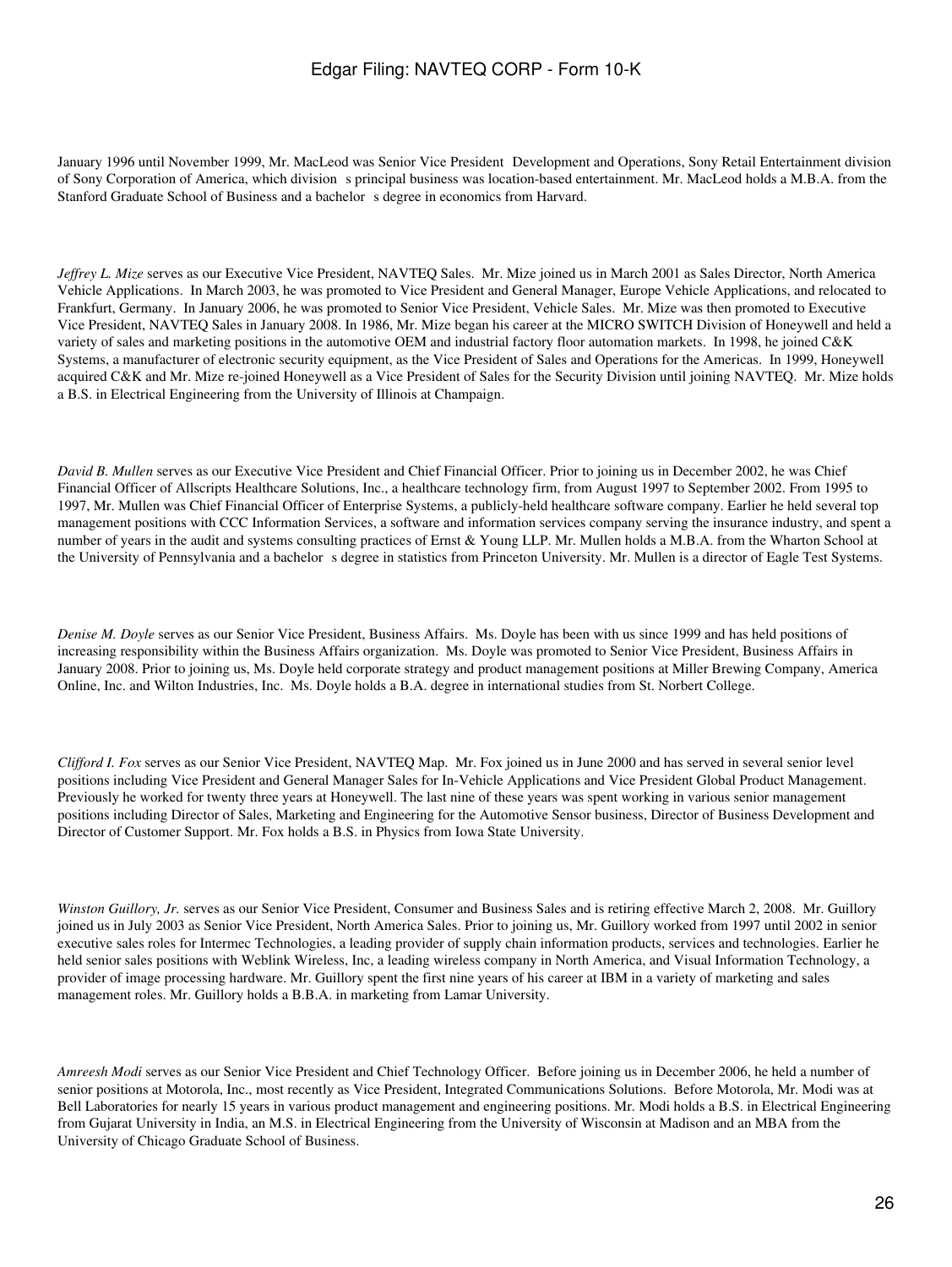*Christine C. Moore* serves as our Senior Vice President, Human Resources. Ms. Moore joined us in June 2000. Ms. Moore was promoted to Senior Vice President, Human Resources in January 2008. Previously, Ms. Moore was with The Walt Disney Company for almost 30 years, most recently as Director, Communications and Special Projects, for the Chairman of Disneys Theme Parks and Resorts Division. During her career with Disney, Ms. Moore held a variety of positions including General Manager, Human Resources, for the Disneyland Paris project, and Manager of Administration and Personnel for the Walt Disney World Resorts. Ms. Moore holds a Masters degree from the Crummer School of Business and a B.A. in both English and history from Marshall University.

*Richard E. Shuman* serves as our Senior Vice President, Asia-Pacific Sales. Mr. Shuman has been with us since 1987, and prior to his current position, Mr. Shuman held several other senior level positions, including General Manager, Vehicle Applications Europe, Senior Director, Automotive Business Development and Vice President, Asia-Pacific Sales. Mr. Shuman joined us from Cellular Business Systems Inc., where he was Vice President of Operations from 1984 to 1987. Prior to that, he was Regional Manager for SEI Information Technology. Mr. Shuman holds a B.A. in performance music from Roosevelt University.

*Kelly A. Smith* serves as our Senior Vice President, Corporate Marketing. Ms. Smith joined us in 2001 as our Vice President, Marketing Communications and became Vice President, Corporate Marketing in January 2006. Ms. Smith was promoted to Senior Vice President, Corporate Marketing in January 2008. Previously, she led Corporate Marketing at Donnelly Corporation, an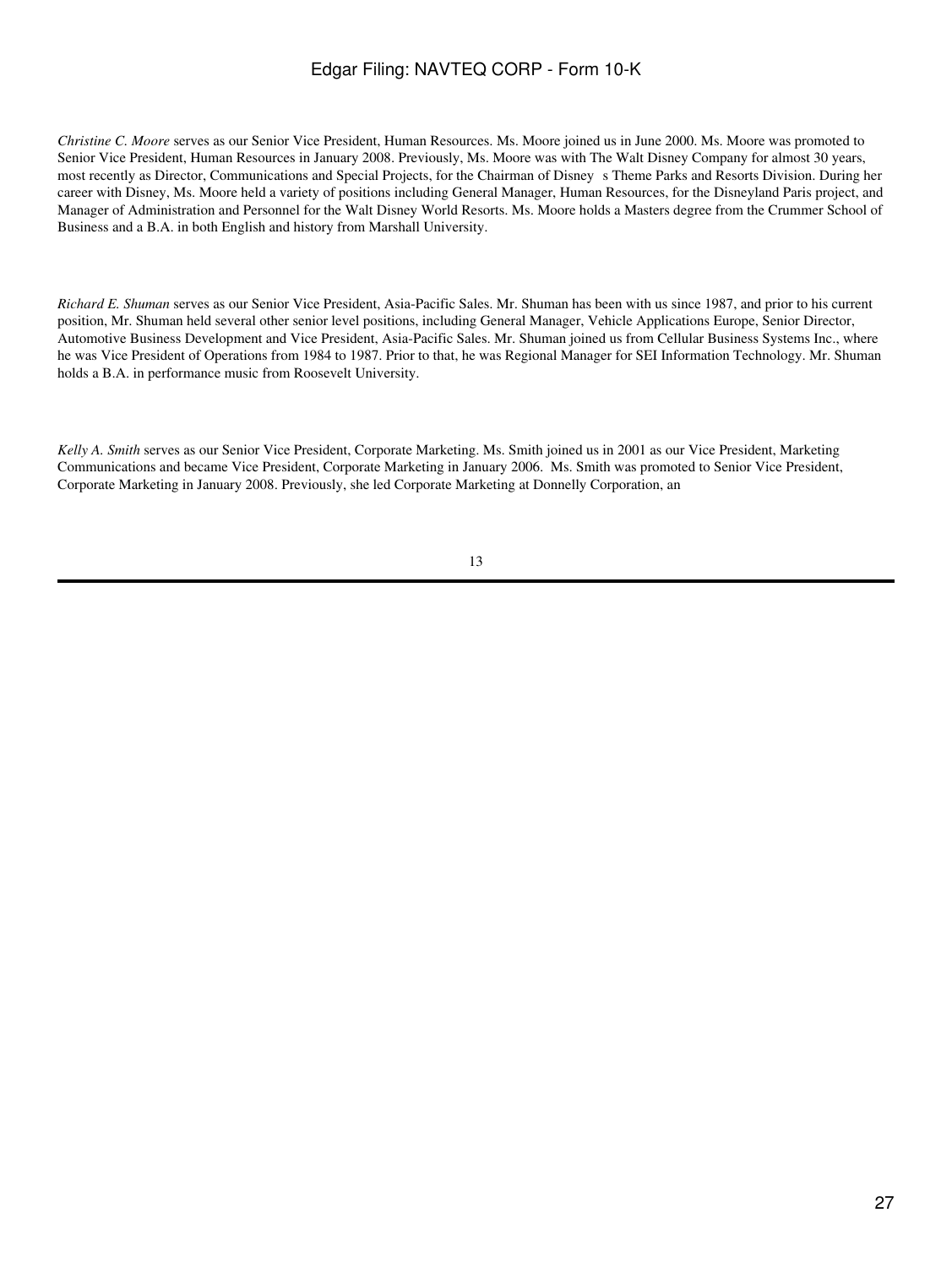automotive supply company, and held a variety of positions at Leo Burnett Company and DMB&B, large multi-national advertising agencies. Ms. Smith holds a B.B.A. in Marketing from the University of Notre Dame.

**Item 1A. Risk Factors**.

**Risks Related to Our Business**

*In the event our proposed merger with Nokia is not consummated, our business, results of operations and market price of our common stock would likely be materially and adversely affected.*

NAVTEQ entered into a merger agreement with Nokia Inc., North Acquisition Corp. and Nokia Corporation on October 1, 2007, pursuant to which Nokia Inc. will acquire NAVTEQ. The announcement and pendency of the merger agreement and merger could have an adverse effect on our business generally, our customer relationships and operating results, and our ability to retain employees, including key employees. In addition, in the event that the conditions to the completion of the merger are not satisfied, including the receipt of the required regulatory approvals, or an event, change or other circumstance occurs that could give rise to the termination of the merger agreement, the merger may not be completed.

We have already incurred substantial costs in connection with the proposed merger, including fees of legal and financial advisors and accountants, fees related to stockholder litigation arising out of the announcement of the transaction and significant management resources, and we anticipate incurring additional costs prior to the closing of the merger. If the merger is not completed, we will have incurred these costs for little or no benefit. If the merger is not completed due to certain circumstances specified in the merger agreement, we also may be required to pay Nokia a termination fee of \$250 million. Further, if the merger is not completed, we may experience negative reactions from the financial markets and our customers, suppliers and employees. Each of the factors described above would likely materially and adversely affect our business, results of operations and the market price and trading volume of our common stock. In particular, if the merger is not completed for any reason, the market price of our common stock may decline to the extent that the current market price of our common stock reflects a market assumption that the merger will be completed or the market s perceptions as to the reasons why the merger was not completed.

#### *Restrictions on the conduct of our business prior to the completion of the pending merger with Nokia may negatively impact our results of operations and our competitive position.*

We are subject to certain restrictions under the merger agreement on the conduct of our business prior to completion of the merger, including not exceeding a certain amount in capital expenditures, not making any acquisitions, not entering into contracts exceeding a certain amount and other matters. These restrictions may prevent us from pursuing attractive business opportunities that may arise prior the completion of the merger with Nokia that could be favorable to us and our stockholders. As a result, if the proposed merger is not completed, our results of operations and competitive position may be adversely affected.

*We derive a significant portion of our revenue from a limited number of customers, and if we are unable to maintain these customer relationships or attract additional customers, our revenue will be adversely affected.*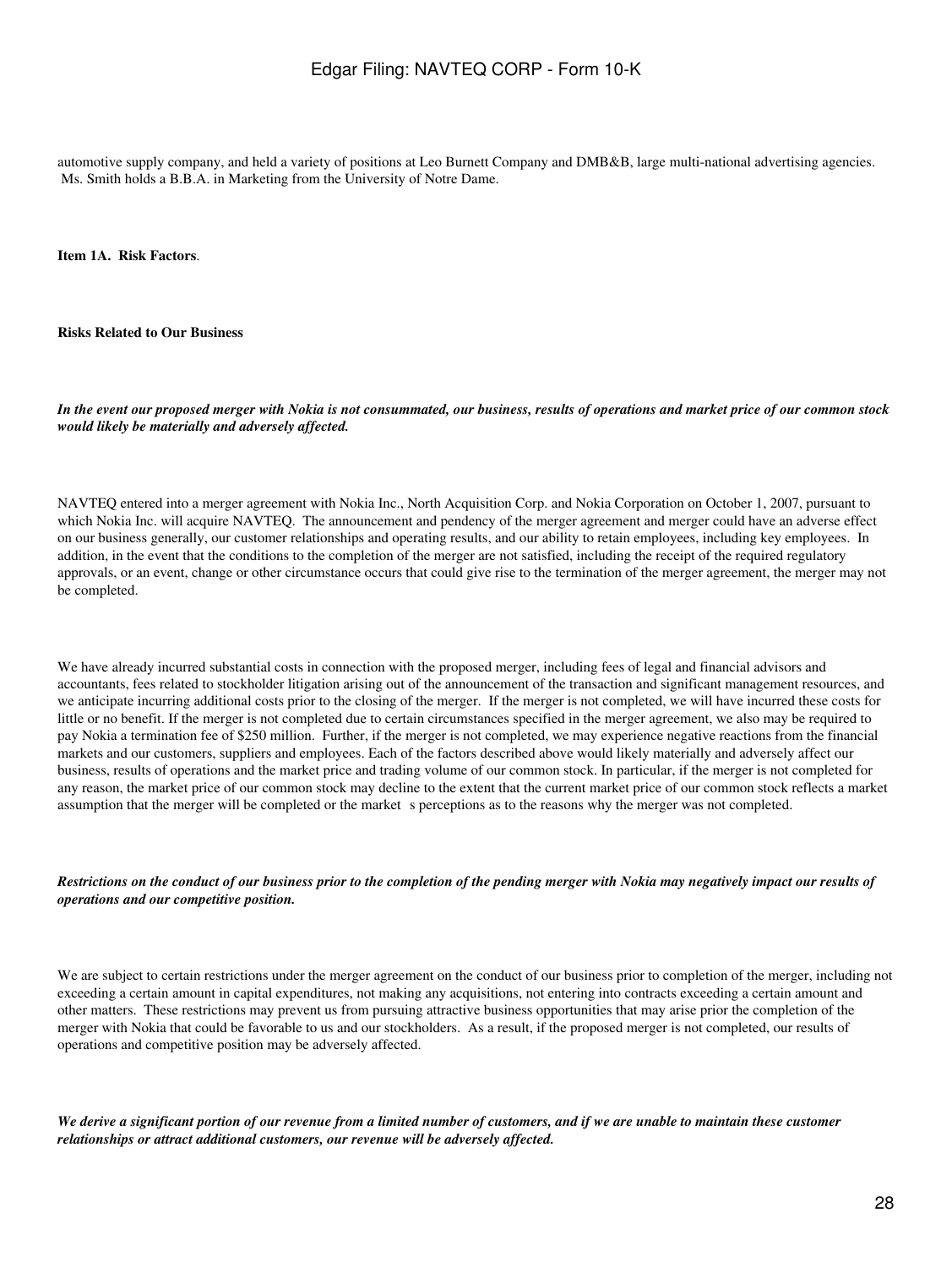For the years ended December 31, 2006 and 2007, our revenue from Garmin International accounted for approximately 9% and 15% of our total revenue, respectively. For the years ended December 31, 2006 and 2007, our revenue from BMW AG accounted for approximately 12% and 9%, respectively, of our total revenue. In addition, sales to our top 15 customers for the years ended December 31, 2005, 2006 and 2007 accounted for approximately 76%, 71% and 65% of our revenue, respectively. Although we have achieved some success in expanding our customer base, we anticipate that a limited number of customers will continue to represent a significant percentage of our revenue for the foreseeable future. In addition, although we have contractual arrangements with most of our key customers, the majority of these arrangements are not long term and generally do not obligate our key customers to make any minimum or specified level of purchases. Therefore, our relationships with these key customers may or may not continue in the future, and we are not guaranteed any minimum level of revenue from them. We cannot assure you that our revenue from our current customers will reach or exceed historical levels in any future period. The loss of one or more of our key customers, or fewer or smaller orders from them, would adversely affect our revenue.

#### *Increased competition could result in price reductions, reduced profit margins or loss of market share by us.*

The market for map and related information, such as traffic information, is highly competitive. We compete with other companies and governmental and quasi-governmental agencies that provide map and related information to a wide variety of users in a wide range of applications with varying levels of functionality.

We currently have several major competitors in providing map information, including Tele Atlas N.V. (which recently announced an agreement to be acquired by TomTom N.V.), Internet-based mapping sites and numerous European governmental and quasi-governmental mapping agencies (e.g., Ordnance Survey in the United Kingdom) that license map data for commercial use, as well as many local competitors in geographic areas outside of North America and Europe. Also, AND Automotive Navigation Data has announced that it will be expanding its coverage of mapping data that supports navigation from countries of Eastern Europe to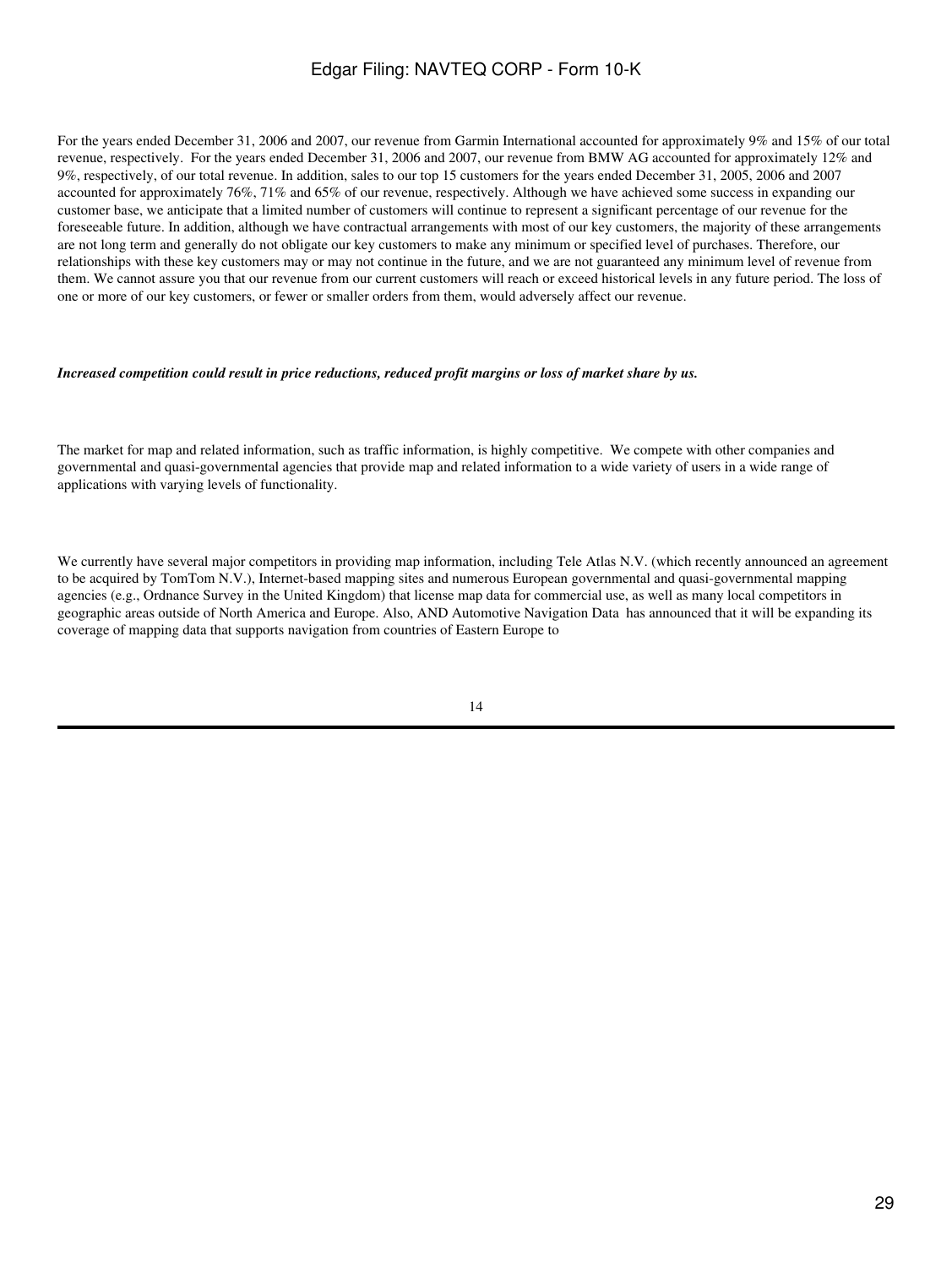countries of Western Europe, and Facet Technologies has announced its launch of mapping data that supports navigation for the United States, with plans to expand to Canada and Europe. Governmental and quasi-governmental agencies also are making more map data information with greater coverage and content, and higher quality, available free of charge or at lower prices, which may encourage new market entrants or reduce the demand for fee-based products and services which incorporate our map database. Several companies are also now providing aerial, satellite and other location-based imagery which provides our customers with an alternative to our map data and makes it less costly and time-consuming for competitors to build a high quality map database similar to our database. In addition, some of our customers prefer to license data from several vendors in order to diversify their sources of supply and to maintain competitive and pricing pressures. We expect that we will continue to operate in a highly competitive environment following the closing of TomTom s acquisition of Tele Atlas.

Additionally, we have intense competition in providing traffic information to radio and television stations across the United States as Traffic.com derives the majority of its revenues via advertising on radio and television stations. We have several major competitors, including Westwood One and Clear Channel Communications, that have the ability to provide these services to radio and television stations as well, which could result in price reductions, reduced profit margins or loss of business. These competitors have longer operating histories with respect to traffic information and more established relationships with advertisers. Our traffic data also competes with smaller, start-up companies that make use of publicly available traffic data from government sources.

Increased competition from our current competitors or new market entrants (which may include our customers) with respect to quality, content, pricing, alternative location-based imagery and otherwise, actions taken by our customers to diversify their sources of supply and increase pricing pressure, initiatives to develop community and probe-based map or related data, such as traffic data, and other competitive pressures may result in price reductions, reduced profit margins or loss of market share by us.

#### *If we are unable to integrate acquired companies effectively, our business could be adversely affected.*

We may pursue acquisitions of existing companies in order to grow our business, to expand the scope and breadth of our database and to diversify our products and services. We cannot assure you that we will be able to successfully integrate our recent acquisitions of Traffic.com, Inc. and Mapsolute GmbH, Inc. or any future acquisitions, that these acquired companies will operate profitably, or that we will realize the potential benefits from these acquisitions. If we do not successfully integrate acquired companies, the attention of our management may be diverted and our business, financial condition and results of operations could be adversely affected.

### *The market for products and services incorporating our map database and the market for Internet and wireless advertising is evolving and its rate of growth is uncertain.*

Our success depends upon the availability and functionality of our customers products and services, and our customers abilities to successfully market and sell their products and services incorporating our database. Continued growth in the adoption of route guidance products in the automotive industry and in the consumer mobile device industry (in products such as mobile phones, PDAs and PNDs), technological improvements in wireless devices, such as inclusion of GPS capabilities in mobile devices and increases in functional memory, and continued development by our current and potential customers of dynamic navigation, route planning, location-based services, asset tracking and other geographic-related products and services incorporating our database, are critical to our future growth. If our customers do not continue to successfully develop and market new products and services incorporating our database, or the products that our customers develop and market do not meet consumer expectations in terms of functionality, price and quality, our revenue and operating results will be adversely affected. Even if these products and services continue to be developed and marketed by our customers and gain market acceptance, we may not be able to license the database at prices that will enable us to maintain profitable operations.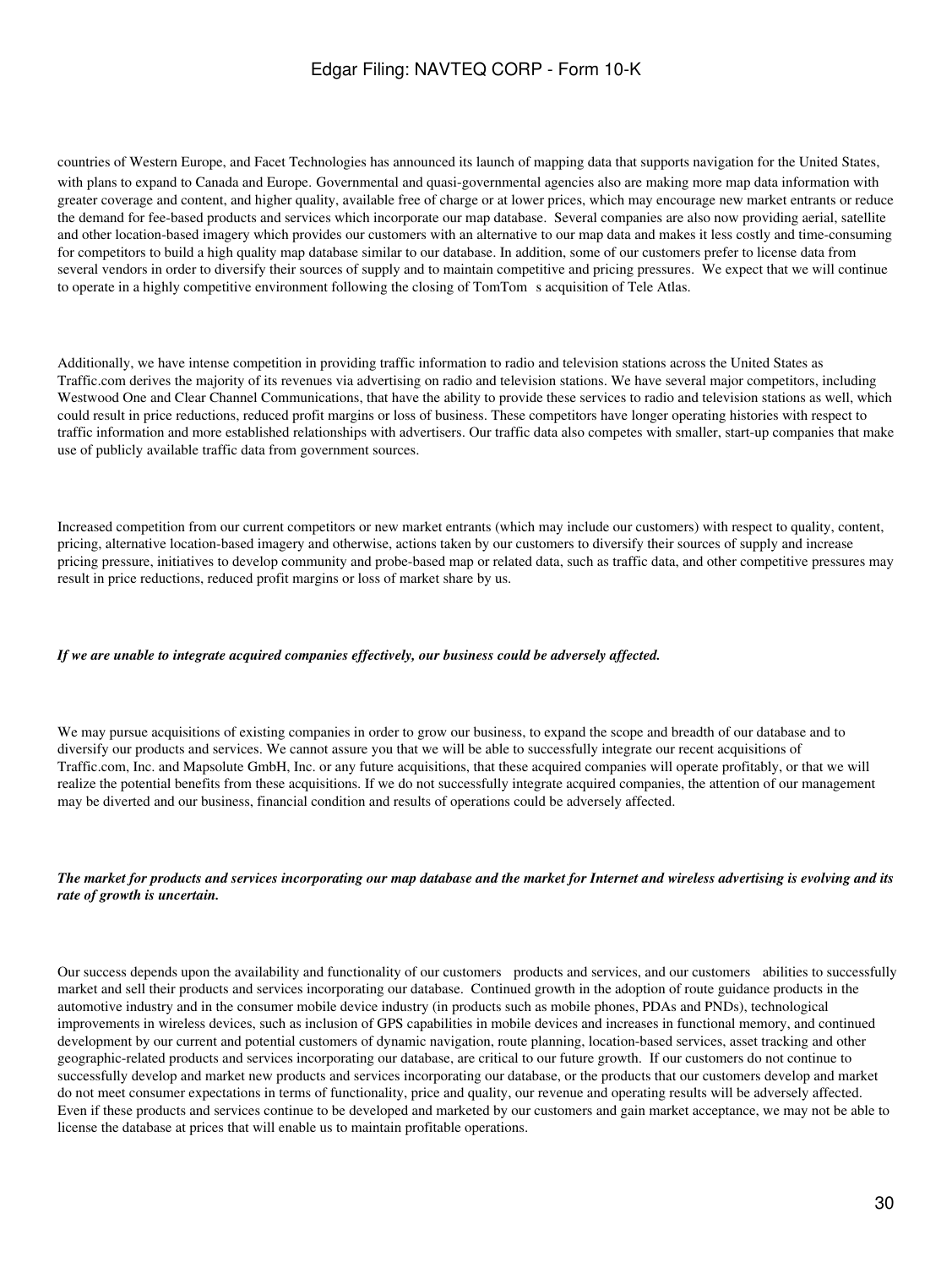Growth in the market for vehicle navigation products and services historically has occurred first in Europe and then in North America. If the market growth in North America is not consistent with the growth we have experienced in Europe, our ability to grow our revenue will be adversely affected. In addition, we expect that the retail price for vehicle navigation products and services will significantly decrease, which will result in a more affordable price for consumers and a higher volume of sales of such products and services. This decrease in retail price has not occurred as quickly as we had expected, and the delay or lack of such decreases in the future would adversely affect our future growth.

With respect to the Internet and wireless services offered by Traffic.com through its enhanced website and the websites of its customers, it is difficult to predict their demand and market acceptance. The placement of advertisements on Traffic.com s website or embedded in its wireless services, particularly by those entities that have historically relied upon traditional media for advertising, requires the acceptance of new ways of conducting business, measuring success and evaluating new advertising products and services. Such advertisers may determine that advertising on Traffic.coms website or in its wireless services is less effective for promoting their products and services than traditional advertising media. Further, new technologies may be developed that can block Traffic.com from displaying Internet advertisements on its website, or including them in its personalized messages. The market for Internet and wireless advertising may not continue to grow or become sustainable. If the market for Internet and wireless advertising fails to continue to develop or develops more slowly than we expect, Traffic.coms business and results of operations could be harmed, which in turn could harm our business and results of operations.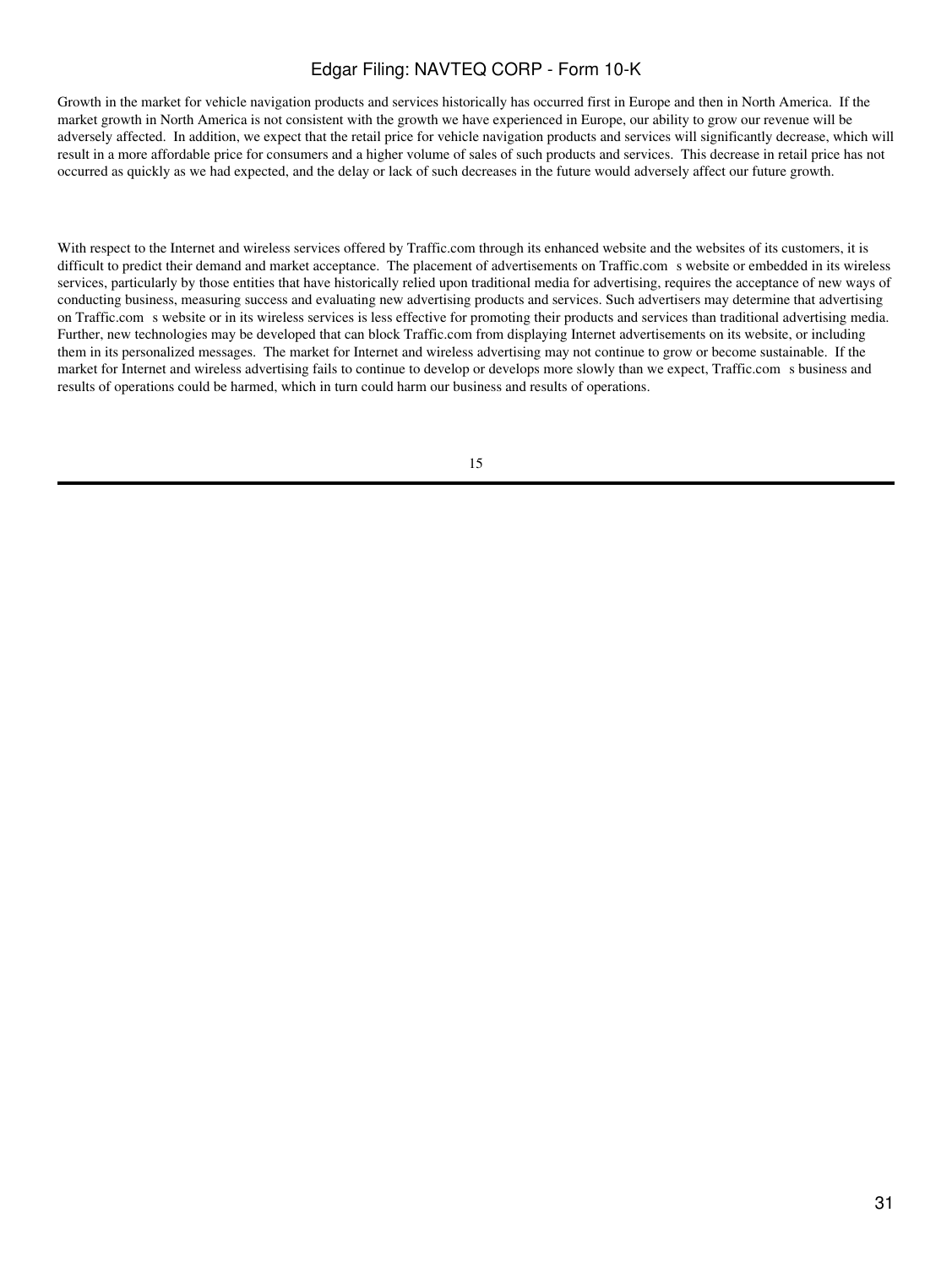#### *Our product offering is not diversified and if we attempt to diversify, we may not be successful.*

A substantial portion of our revenue is attributable to the licensing of our map database for route guidance applications. Consequently, if the demand for existing and new products and services incorporating our database declines or does not continue to grow, our business would be seriously harmed. Any attempt by us to diversify our product and service offerings may not be successful and may cause us to divert resources and management attention away from our core business, which could adversely affect our financial position, reputation and relationships with our customers.

In addition, with respect to our principal map database product, customers continue to request that additional types of content be included in our data. If we are unable to timely include such content in our product and service offerings or do not effectively determine what types of content to include and the related prioritization of developing such product and service offerings, our customers may purchase map data and related content elsewhere, which would adversely affect our revenue.

#### *If we are unable to manage our growth effectively, our profitability and ability to implement our strategy will be adversely affected.*

Our continued growth has and will continue to place significant demands on our managerial, operational and financial resources. To accommodate this growth and successfully execute our strategy, we will need to continue to hire additional qualified personnel and implement new or upgraded operating and financial systems and internal operating and financial controls and procedures throughout the Company. Our inability to expand and integrate these additions and upgrades in an efficient and timely manner could cause our expenses to increase, revenue to decline and could otherwise adversely affect our profitability and ability to implement our strategy.

*We derive the majority of our revenue from the use of our map database in vehicle navigation systems and fluctuations in the condition of the automotive market may result in fluctuations in the demand for products incorporating our database.*

The use of our database in vehicle navigation systems, which we supply directly and indirectly to automobile manufacturers, historically has accounted for a majority of our revenue. Approximately 72%, 66% and 52% of our revenue for the years ended December 31, 2005, 2006 and 2007, respectively, were generated by the sale of our database for use in new automobiles equipped with navigation systems. Any significant downturn in the demand for these products would materially decrease our revenue. The automotive market historically has experienced fluctuations due to increased competition, economic conditions and circumstances affecting the global market for automobiles generally, and additional fluctuations are likely to occur in the future. To the extent that our future revenue depends materially on sales of new automobiles equipped with navigation systems enabled by digital maps, our business may be vulnerable to these fluctuations.

*With respect to our recently acquired company, Traffic.com, if we do not achieve success with its recently expanded business model into* Internet advertising and other interactive media, our ability to grow Traffic.com s revenues would be adversely affected.

Traffic.com s revenue has historically been derived primarily by selling the advertising inventory it receives in exchange for the provision of its traffic services to radio and television stations. Substantially all of Traffic.coms revenue from its enhanced website and from personalized wireless services that it offers through its website will be derived from advertising customers. Traffic.com success in attracting Internet advertisers will depend, in large part, on its ability to significantly increase the number of visitors to its website, the number of its registered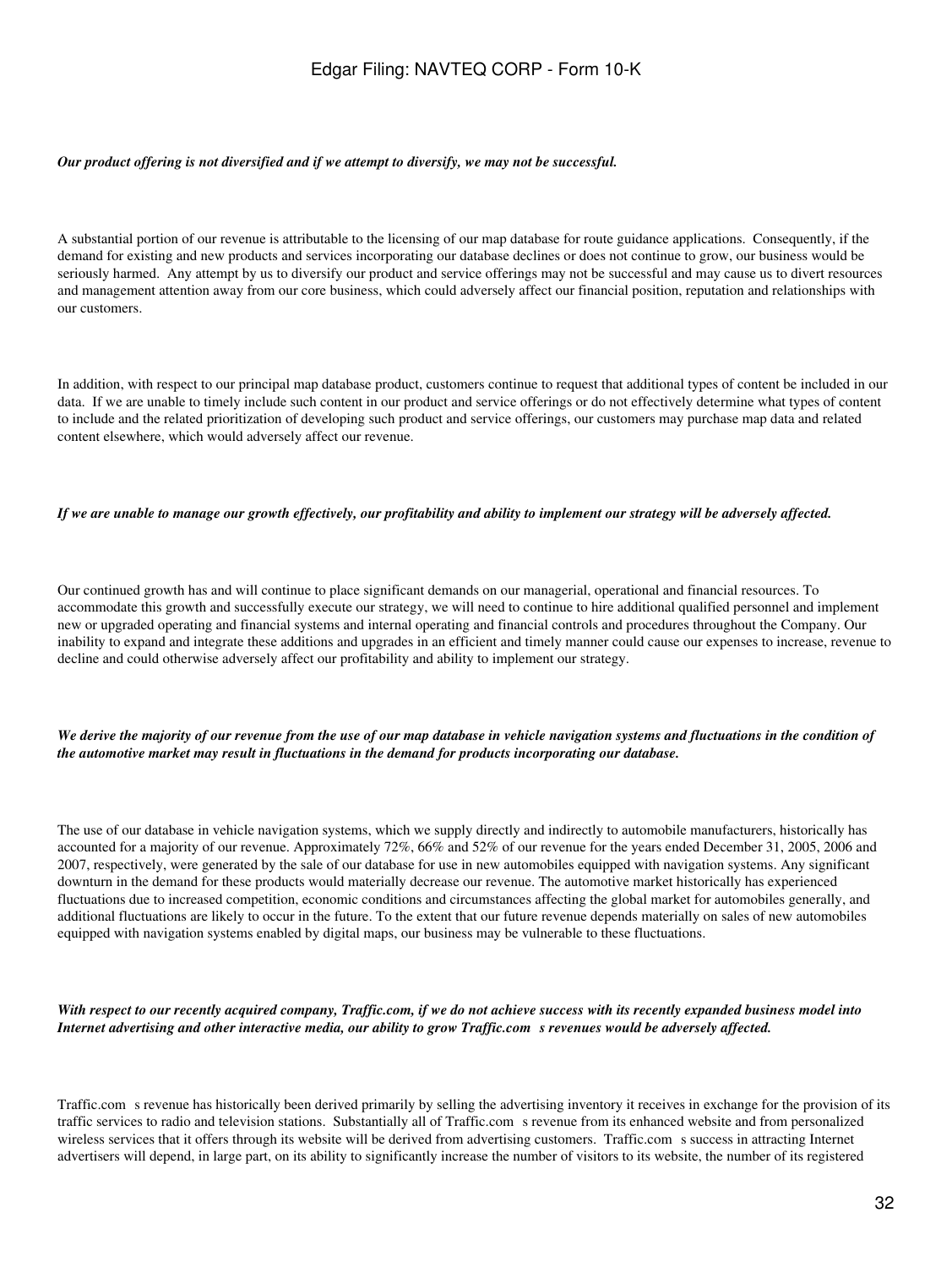users and the volume of its personalized wireless services delivered to consumers. Traffic.com has no significant operating history in conducting its business through the Internet or in attracting Internet advertisers. Prior to the acquisition, Traffic.com has had minimal revenue from Internet and wireless advertising. If we fail to significantly increase the number of visitors to Traffic.com s website and the related advertising revenue, our ability to grow Traffic.coms business will be adversely affected.

*If federal, state or local government agencies decide not to enter into agreements with Traffic.com or terminate existing agreements with Traffic.com, the expansion and the geographic scope of Traffic.com s business could be limited.* 

Traffic.coms right to construct its sensor network in various metropolitan areas and to own the traffic flow data produced by this network is derived from agreements that it has with the U.S. federal government and state and local governments. Traffic.com is the principal subcontractor under a competitively bid contract with the U.S. Department of Transportation (U.S. DOT) and has agreements with state and local agencies under which it provides them with traffic data from its sensor network in metropolitan areas. If the federal government were to terminate Traffic.coms contract for its failure to perform, Traffic.coms ability to expand its sensor network into additional metropolitan areas would be harmed. If Traffic.com s reputation or relationship with state and local government agencies were impaired or if one or more state and local government agencies otherwise ceased doing business with it, Traffic.com may be unable to continue to collect traffic data for one or more metropolitan areas in which its sensor network is currently deployed.

As of December 31, 2007, Traffic.com had formal agreements with state and local agencies that enable it to install, operate and maintain its sensor network on public highways in more than 26 major metropolitan areas. Traffic.coms agreement with the Utah Department of Transportation also provides for the integration of their probe data into Traffic.com s Traffic Information Management System in Salt Lake City. In addition, Traffic.com has agreements with state and local agencies that enable it to acquire government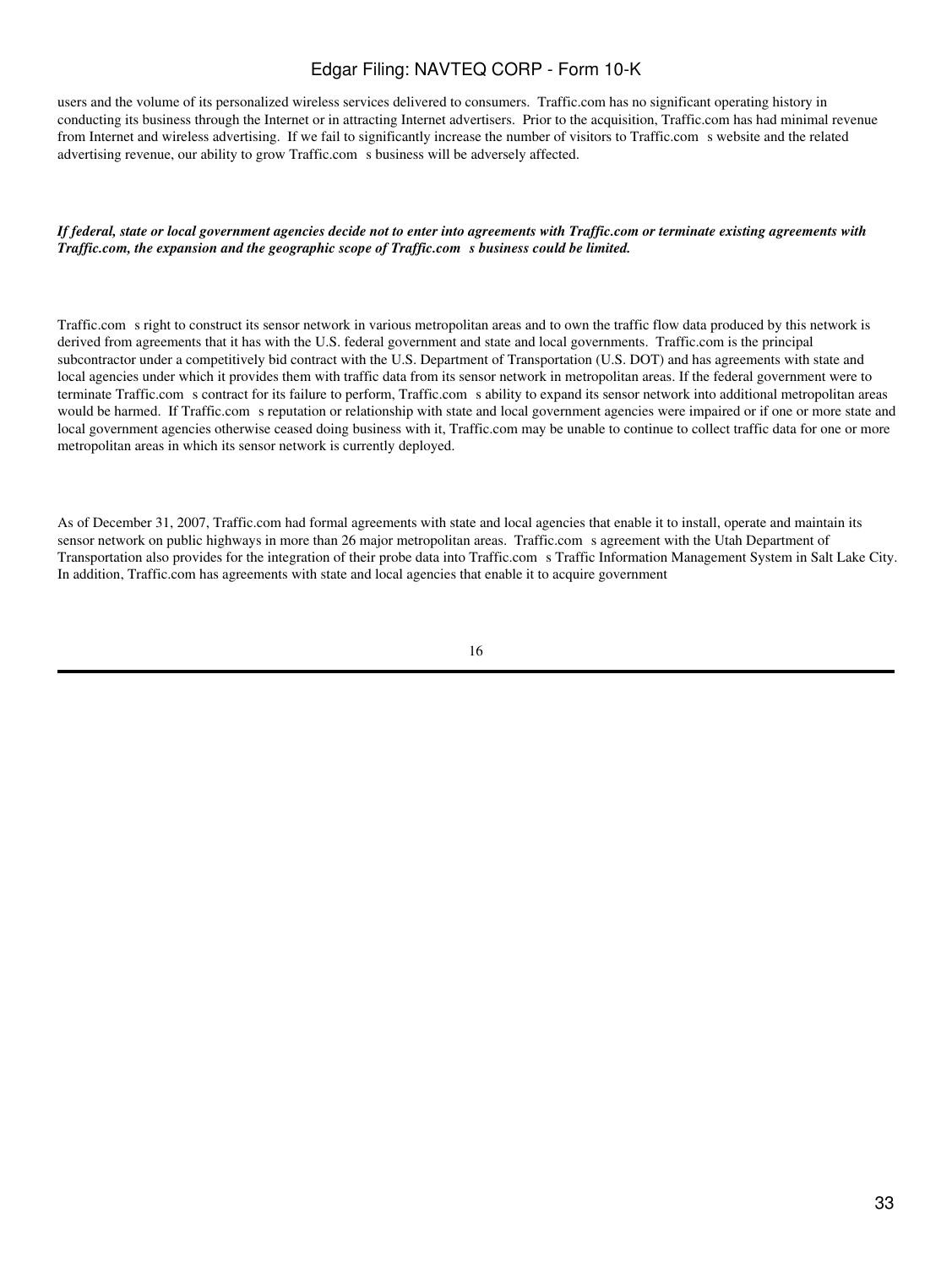data that it uses to produce traffic reports. Traffic.com needs similar agreements to enable it to install, operate and maintain its sensors on public highways, and to acquire government data in additional metropolitan areas.

Among the factors that could materially adversely affect Traffic.com s federal and state and local government contracting business are:

· budgetary constraints affecting government spending generally, and annual changes in fiscal policies or available funding;

· failure by it to comply with the requirements of the agreements, including failure to comply with data specifications and performance measures under its subcontract with the U.S. DOT, which could lead to various remedies being pursued against it, including contract termination, liquidated damages or a local public agency having the right to buy from it all system hardware including, among other items, sensor poles, solar panels and any components from system upgrades for a particular deployment area at fair market value;

· changes in government programs, priorities, procurement policies, permit policies or requirements;

new legislation, regulations or government policy changes on the nature and amount of services the government may obtain from private contractors; and

delays in the payment of its invoices by government payment offices due to problems with, or upgrades to, government information systems, or for other reasons.

These or other factors could cause governmental agencies to exercise their right to not enter into agreements, to terminate agreements or to not exercise options to renew agreements, any of which could prevent the expansion and limit the geographic scope of Traffic.com s business.

*Traffic.com derives a significant portion of its revenue from a limited number of advertisers. If we are unable to maintain these advertiser relationships or attract additional advertisers, or if there is a general downturn in advertising activity, Traffic.coms revenue will be adversely affected.*

Traffic.com has had repeat business from many of its key advertisers, however the majority of these arrangements do not obligate these key advertisers to make any minimum or specified level of purchases and the terms of these agreements may change from year to year. Therefore, Traffic.com s relationships with these key advertisers may not continue in the future, and Traffic.com generally is not guaranteed any minimum level of revenue from them. The loss of one or more of Traffic.coms large advertisers without replacement by other advertisers of similar size, or fewer or smaller orders, would adversely affect Traffic.coms revenue. If we were to fail to attract other large customers to replace this revenue or if we did not increase revenue from existing customers, Traffic.com s future revenue would not reach or exceed its historical levels. Further, spending on advertising tends to decline during an economic recession or downturn. As a result, Traffic.com s advertising revenue is likely to be adversely affected by a recession or downturn in the United States economy, the economy of an individual geographic market in which it derives significant advertising revenue or other events or circumstances that adversely affect advertising activity.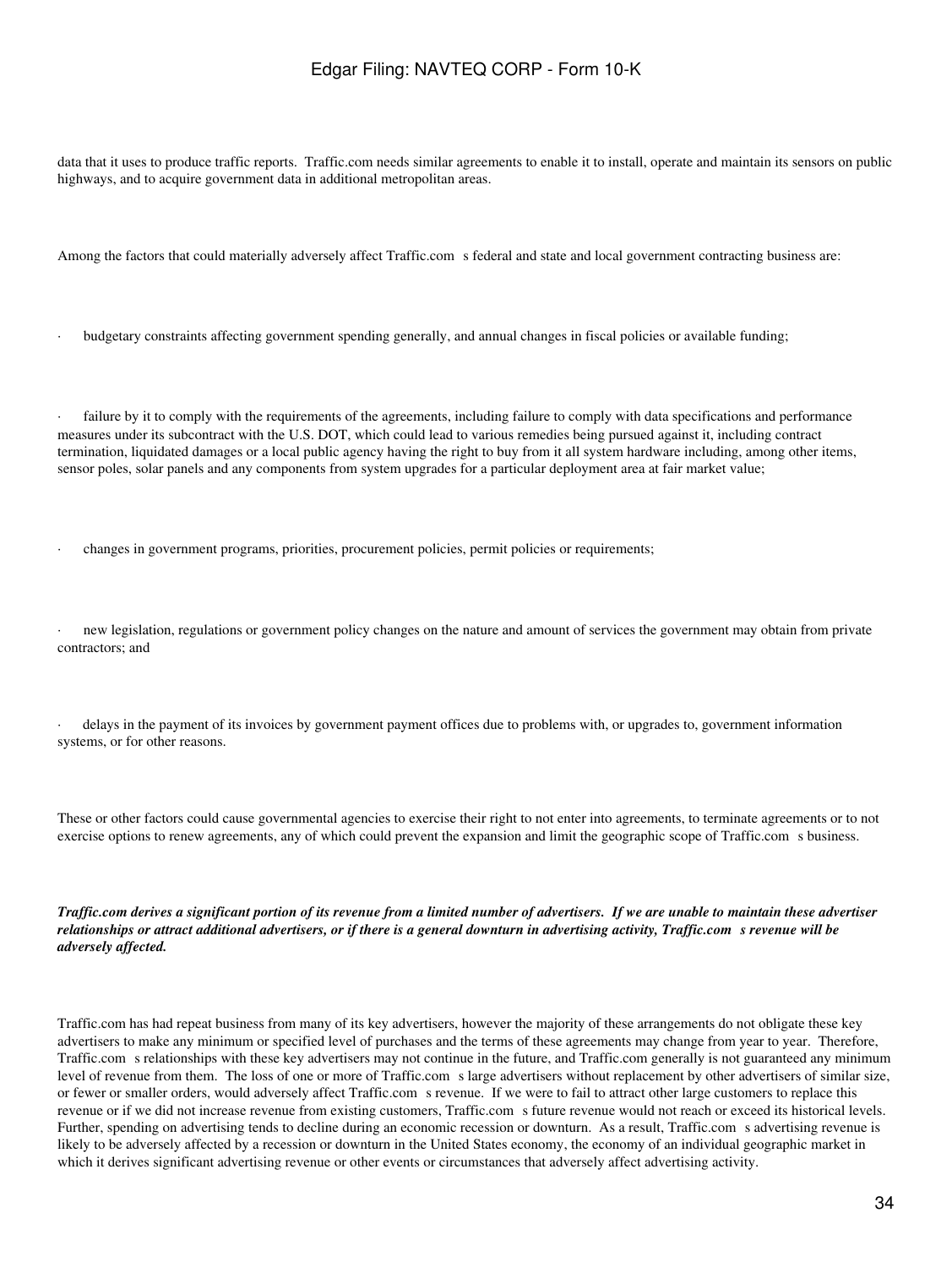#### *The issuance of shares of our common stock to Traffic.com stockholders as a result of our acquisition of Traffic.com and charges associated with the acquisition may have a negative impact on our earnings per share.*

As a result of the acquisition of Traffic.com, approximately 3.9 million shares of our common stock have been issued to Traffic.com stockholders, including 57,443 shares issued to Robert Verratti, the former Chief Executive Officer of Traffic.com, pursuant to a bonus payable to him in connection with the acquisition. Based on the increased number of our shares outstanding following the acquisition, Traffic.com s historical operating losses, the accounting charges related to the acquisition and the potential for additional costs associated with integrating Traffic.com into our business, the acquisition may result in lower earnings per share than would have been earned by us in the absence of the acquisition. We expect that over time the acquisition will yield cost and revenue synergies and other benefits to us such that the acquisition will ultimately be accretive to earnings per share. However, we cannot assure you that an increase in earnings per share will be achieved. In order to achieve increases in earnings per share as a result of the acquisition, we will, among other things, need to increase Traffic.coms revenues, including significantly growing the business of providing traffic data to new media distribution channels (such as Internet, wireless and in-vehicle navigation applications) and the corresponding advertising revenue associated therewith, successfully integrate Traffic.coms operations into our business and reduce Traffic.coms historic increases in operating expenses.

### *If our customers are unable to pay their fees in a timely manner, our revenue and results of operations could be materially negatively impacted.*

We have a number of customers with individually large amounts due at any given balance sheet date. Any unanticipated change in the creditworthiness of one of these customers or other matters affecting the collectibility of amounts due from these customers could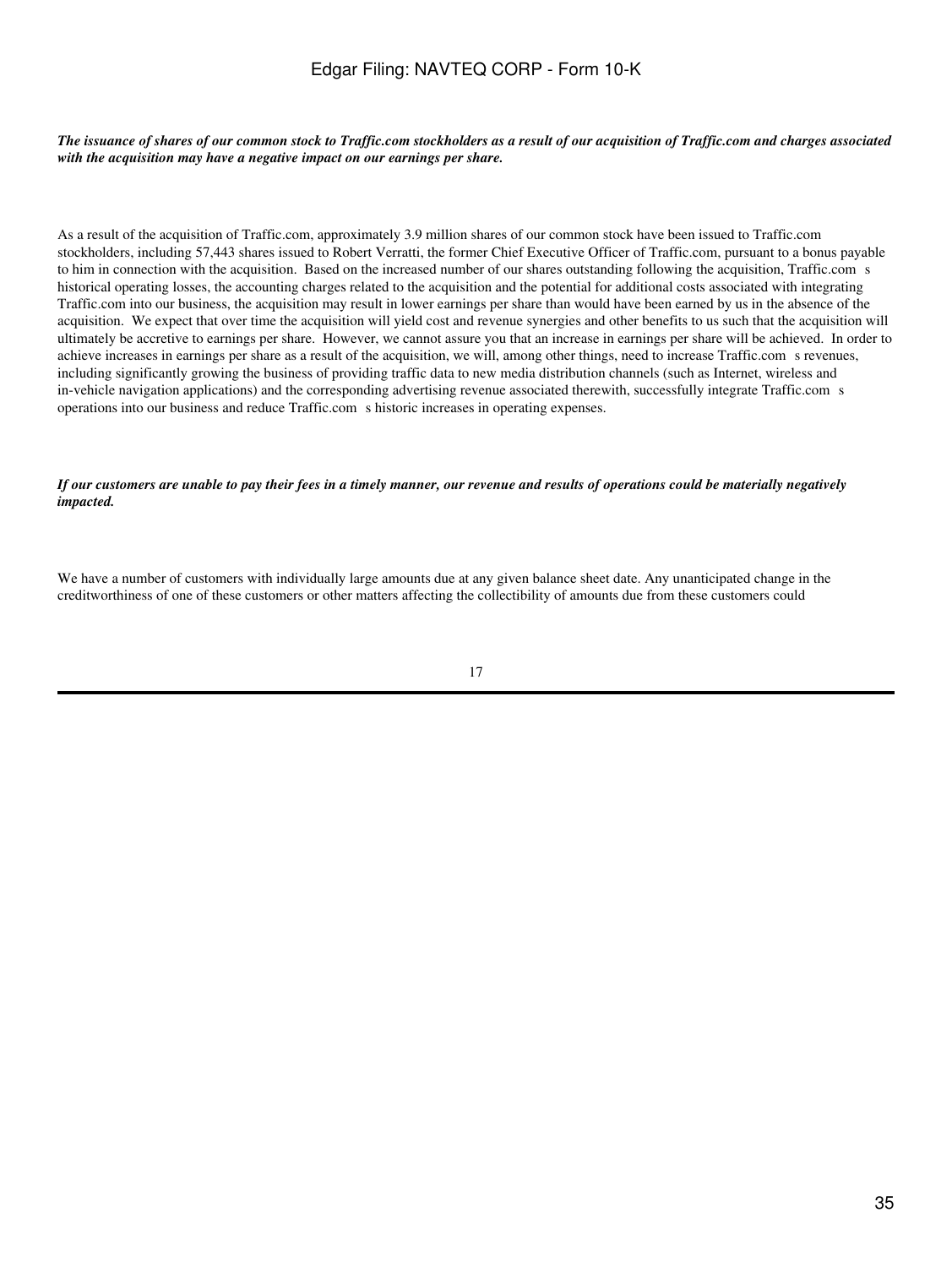have a material adverse affect on our results of operations in the period in which these changes or events occur and make it difficult to forecast our results. We record allowances for estimated losses from uncollectible accounts based upon specifically-identified amounts that we believe to be uncollectible. In addition, we record additional allowances based on historical experience and our assessment of the general financial condition of our customer base. If our actual collections experience changes, revisions to our allowances may be required. Our credit losses have historically been within both our expectations and the provision recorded, but fluctuations in credit loss rates in the future may affect our financial results.

*We are experiencing significant changes in our customer base which is resulting in new challenges that may decrease our growth, negatively impact our business and make it more difficult to forecast our results.*

Revenue derived from the use of our data in location-enabled mobile devices, as opposed to in-vehicle navigation devices, is becoming a much more significant part of our overall operating results. This shift is requiring us to focus on a number of factors, including the following:

- incorporating alternative pricing structures into our business models;
- the importance of brand awareness and loyalty;
- serving a larger number of small customers; and
- shorter design cycles which makes it easier to substitute map data.

If we are unable to effectively respond to these factors, our growth and business would be negatively affected.

In addition, our total revenue will likely have a more seasonal pattern with first quarter revenue generally being relatively weaker than other quarters and fourth quarter revenue generally being relatively stronger than other quarters. Since we are in the early stages of this shift in our revenue, our ability to forecast our revenue, particularly in the fourth quarter, may be limited, and may result in material differences between any forecasted operating results and our actual results. This could cause volatility in our stock price. In addition, if we become more dependent on revenues associated with location-enabled devices, our business may be more sensitive to the general strength of the fourth quarter holiday shopping season and external retail shopping factors, each of which could significantly negatively impact our business.

#### *Our results of operations will suffer if we are not able to maintain our license fees.*

Our profitability depends significantly on the prices we are able to charge customers for our data and other services. The license fees we charge our customers are affected by a number of factors, including: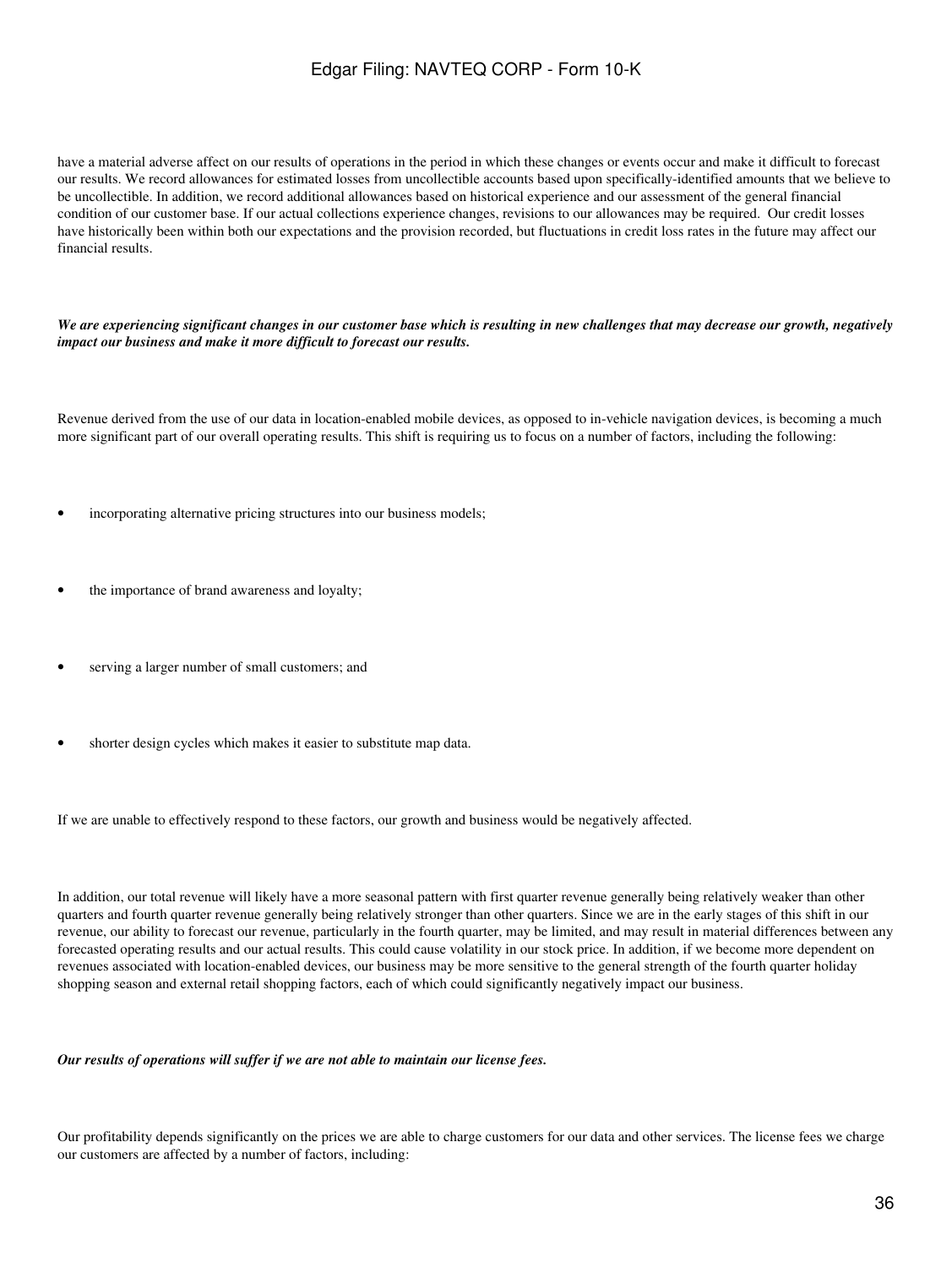- the quality of our data and other products and services and our customers perception of such quality;
- brand awareness and loyalty;
- the proliferation of navigation applications in lower-cost products and services and market acceptance of those products and services;

• Our customers expectations of lower license fees as a result of economies of scale, customer-imposed efficiency improvements and decreases in prices of hardware and software incorporating our database;

- competition;
- advances in technology that reduce the cost of geographic data acquisition;
- introduction of new services or products by us or our competitors;
- pricing policies of our competitors;
- price sensitivity of end-users of navigation products and services; and
- general economic conditions.

Any one or a combination of these factors could cause a decline in our license fees and thus, adversely affect our revenue and profitability. In addition, the success of our pricing policies is based, in part, on our assessment of the evolution of the market for products and services incorporating navigation applications, which is uncertain, and our ability to correlate the price we charge for various uses of our database. If either our assessment of the market evolution or our price correlations turn out to be incorrect, then our revenue and profitability may be adversely affected.

The automotive market and the market for mobile devices are highly competitive and manufacturers in these markets are continually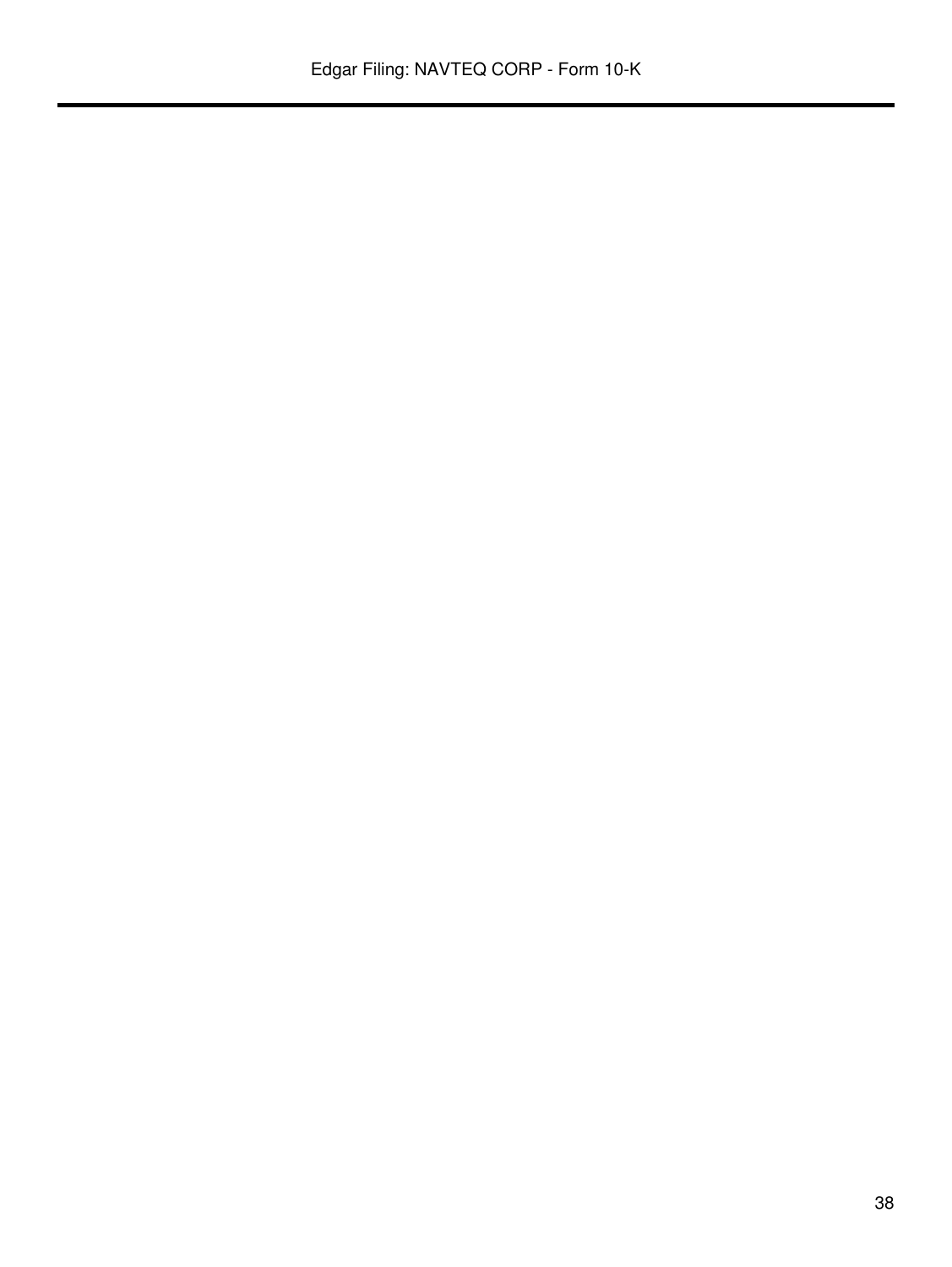looking for ways to reduce the costs of components included in their products in order to maintain or broaden consumer acceptance of those products. Because our map database is a component incorporated in automotive, mobile phone and handheld navigational systems, we face pressure, from time to time, from our customers to lower our database license fees. We have in the past, and may in the future, need to lower our license fees to preserve customer relationships or extend use of our database to a broader range of products. To the extent we lower our license fees in the future, we cannot assure you that we will be able to achieve related increases in the use of our database or other benefits to offset fully the effects of these adjustments.

In addition, increased competition has affected our ability to maintain the level of our prices. If price adjustments resulting from increased competition are not offset by increases in sales of our database, our revenue and profitability could be adversely affected.

## *One of our primary competitors has filed a complaint against us alleging various anti-competitive and tortious acts which could adversely affect our business, results of operations and financial condition.*

On April 22, 2005, Tele Atlas N.V. and Tele Atlas North America (Tele Atlas) filed a complaint against the Company in the United States District Court for the Northern District of California. The complaint alleges that the Company violated Sections 1 and 2 of the Sherman Act, Section 3 of the Clayton Act, and Sections 16720, 16727 and 17200 of the California Business and Professions Code, and that the Company intentionally interfered with Tele Atlas s contractual relations and prospective economic advantage with third parties, by allegedly excluding Tele Atlas from the market for digital map data for use in navigation system applications in the United States through exclusionary and predatory practices. On August 16, 2005, Tele Atlas filed an amended complaint based on these same causes of action. Specifically, in its amended complaint, Tele Atlas alleges that the Company controls a predominant share of variously defined markets for digital map data and has entered into exclusive contracts with digital map data customers for the purpose of acquiring or maintaining an illegal monopoly in these alleged markets. Tele Atlas also contends that these allegedly exclusive contracts have interfered with Tele Atlas current and prospective business relationships and amount to unfair competition under California state law. In addition, Tele Atlas alleges that the Company, through its license under U.S. Patent No. 5,161,886, control a predominant share of the alleged relevant technology market consisting of methods for displaying portions of a topographic map from an apparent perspective view outside and above a vehicle in the United States, and allegedly have entered into patent licenses and/or other arrangements in a manner that violates the aforesaid laws. On November 2, 2005, the Court dismissed some, but not all, of Tele Atlas claims for failure to state valid causes of action. On November 22, 2005, Tele Atlas filed a second amended complaint based on the same causes of actions and essentially the same allegations as in its first amended complaint and the Company filed an answer denying Tele Atlas claims. On February 19, 2007, Tele Atlas filed a Motion for Leave to Amend and Supplement Second Amended Complaint, seeking to file a third amended complaint based on the same causes of action and allegations as in its second amended complaint. Tele Atlas s proposed third amended complaint adds allegations regarding an additional defined market for digital map data and regarding the Companys control, through the Companys U.S. Patent No. 6,735,515, of a technology market consisting of methods and systems designed to continuously provide driver assistance systems with updated data about paths along roads onto which a motor vehicle can travel from its current position, and use of such control to enter into a patent licenses and/or other agreements in a manner that violates federal and state antitrust laws. Tele Atlas seeks preliminary and permanent injunctive relief, unspecified monetary, exemplary and treble damages, and costs and attorneys fees of suit. The court granted Tele Atlas s Motion for Leave and Tele Atlas s Third Amended Complaint was filed under seal on May 11, 2007. Fact and expert discovery has closed and the period for filing summary judgment motions has ended. The Company filed summary judgment motions seeking decisions in the Company s favor on all of Tele Atlas claims. This action is scheduled to begin a jury trial on July 14, 2008. The Company believes that Tele Atlas claims are without merit. The Company intends to take all necessary steps to vigorously defend itself against this action; however, the Company cannot predict its outcome or potential effect, if any, on the Companys business, financial position or results of operations. A negative outcome could adversely affect the Companys business, results of operations and financial condition. Even if the Company prevails in this matter, the Company may incur significant costs in connection with its defense, experience a diversion of management time and attention, realize a negative impact on its reputation with its customers and face similar governmental and private actions based on these allegations.

*We have historically incurred operating losses and we may not achieve sustained profitability.*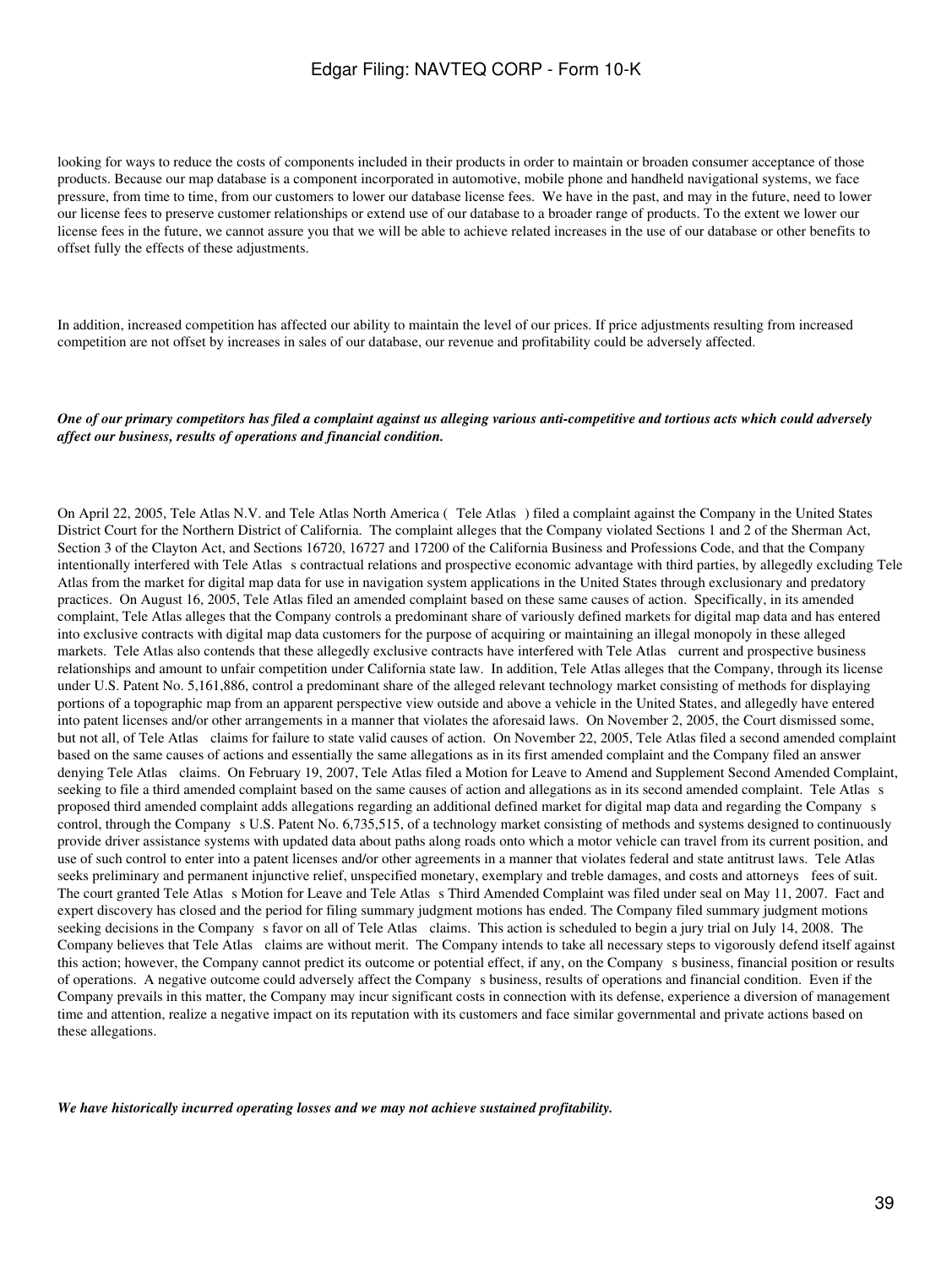Prior to the year ended December 31, 2002, we had been unprofitable on an annual basis since our inception. For the years ended December 31, 2000 and 2001, we had operating losses of \$51.3 million and \$28.9 million, respectively, and net losses of \$109.6 million and \$116.5 million, respectively. As of December 31, 2007, we had an accumulated deficit of \$14.0 million. Although we have achieved an operating profit and a net profit for the year ended December 31, 2002 and each fiscal year thereafter, we cannot assure you that our revenue will continue to grow at its current rate or that we will be able to maintain profitability in the future.

*Our dependence on our vehicle navigation systems manufacturer customers for compilation could result in a material decrease in our revenue or otherwise adversely affect our business.*

For vehicle navigation systems, we rely on our vehicle navigation systems manufacturer customers to compile copies of our map database into their proprietary formats. This can be a time and labor intensive and complex process. In some cases, these customers also are responsible for distributing the compiled database to the automobile manufacturers. If these customers do not compile or distribute our map database in a timely manner and consistent with the requirements of the automobile manufacturers, our reputation and relationships with the automobile manufacturers could be adversely affected. In other cases, our navigation systems manufacturer customers compile our map database and then return a master copy to us. We then distribute copies of the database to the automobile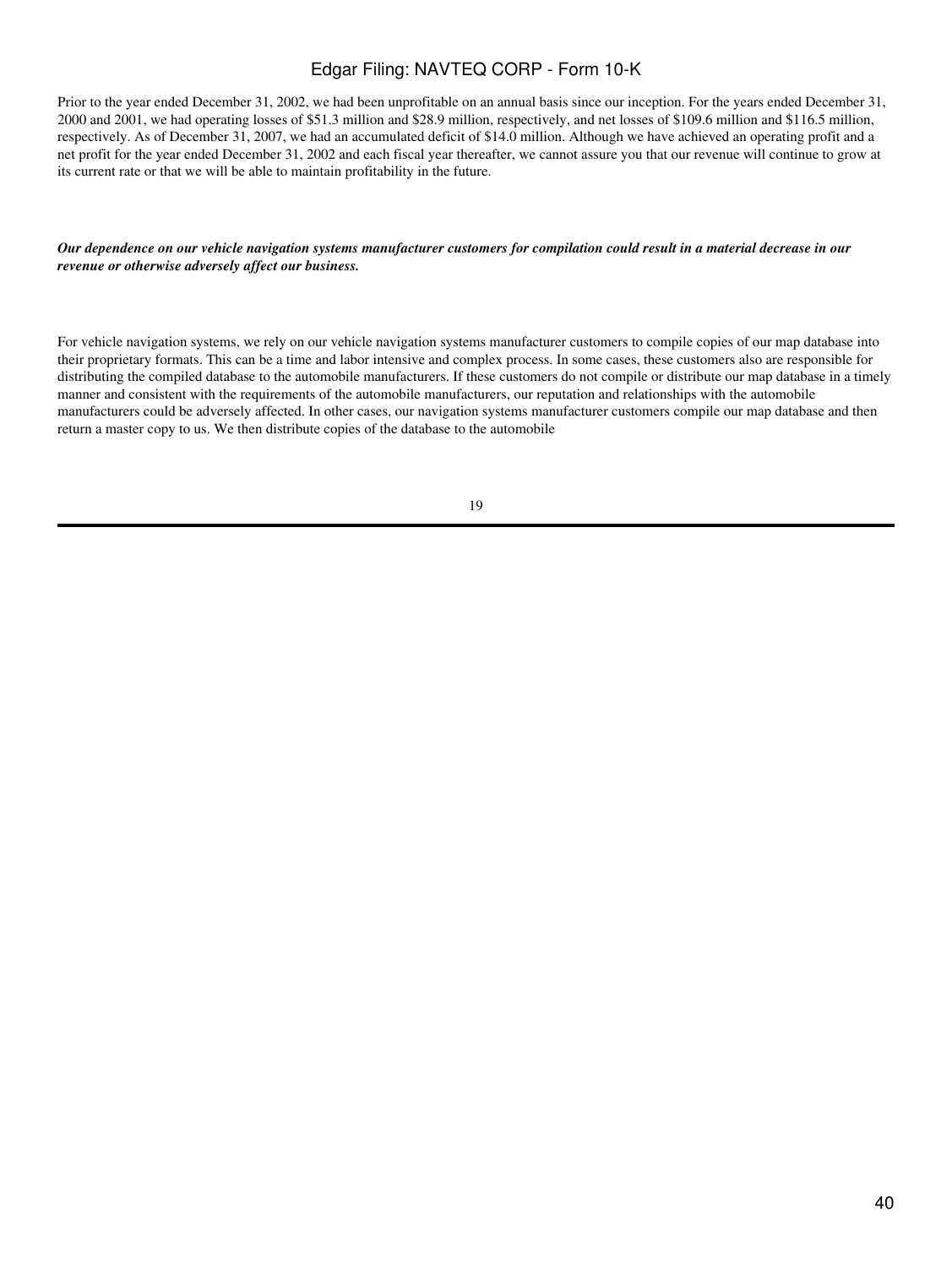manufacturers in exchange for a distribution fee. If these customers do not fulfill their obligations to us to compile our map database, or to the extent we have not entered into agreements clearly specifying their obligations or fail to do so in the future, we may not be able to satisfy our obligations to automobile manufacturers, which could result in its contractual liability to these automobile manufacturers, and would likely decrease our revenue and adversely affect our business. Our vehicle navigation systems manufacturer customers also could decide not to provide compilation services to us, which would prevent us from providing distribution services to the automobile manufacturers with respect to these customers navigation systems, and would result in a material decrease in our revenue.

### *We derive a significant portion of our revenue from our international operations and economic, political and other inherent risks of international operations may adversely affect our financial performance.*

We have approximately 180 satellite and administrative offices in 32 countries worldwide. We have substantial operations in Europe. Approximately 64%, 62% and 55% of our total revenue for the years ended December 31, 2005, 2006 and 2007, respectively, were attributable to our European operations. We expect a significant portion of our revenue and expenses will be generated by our European operations in the future. Accordingly, our operating results are and will continue to be subject to the risks of doing business in foreign countries, which could have a material adverse effect on our business. We also collect data in various foreign jurisdictions and outsource some software development and data production functions in foreign jurisdictions. The key risks to us of operating in foreign countries include:

• reduced or inadequate intellectual property protections and/or high rates of intellectual property piracy in some jurisdictions;

• multiple, conflicting, vague and changing laws and regulations, including tax laws, employment laws, governmental approvals, permits and licenses;

- restrictions on the movement of cash;
- general political and economic instability;
- restrictions on the import and export of technologies;
- price controls or restrictions on exchange of foreign currencies;
- trade barriers, including tariffs and other laws and practices that favor local companies;
- maintenance of quality standards for outsourced work; and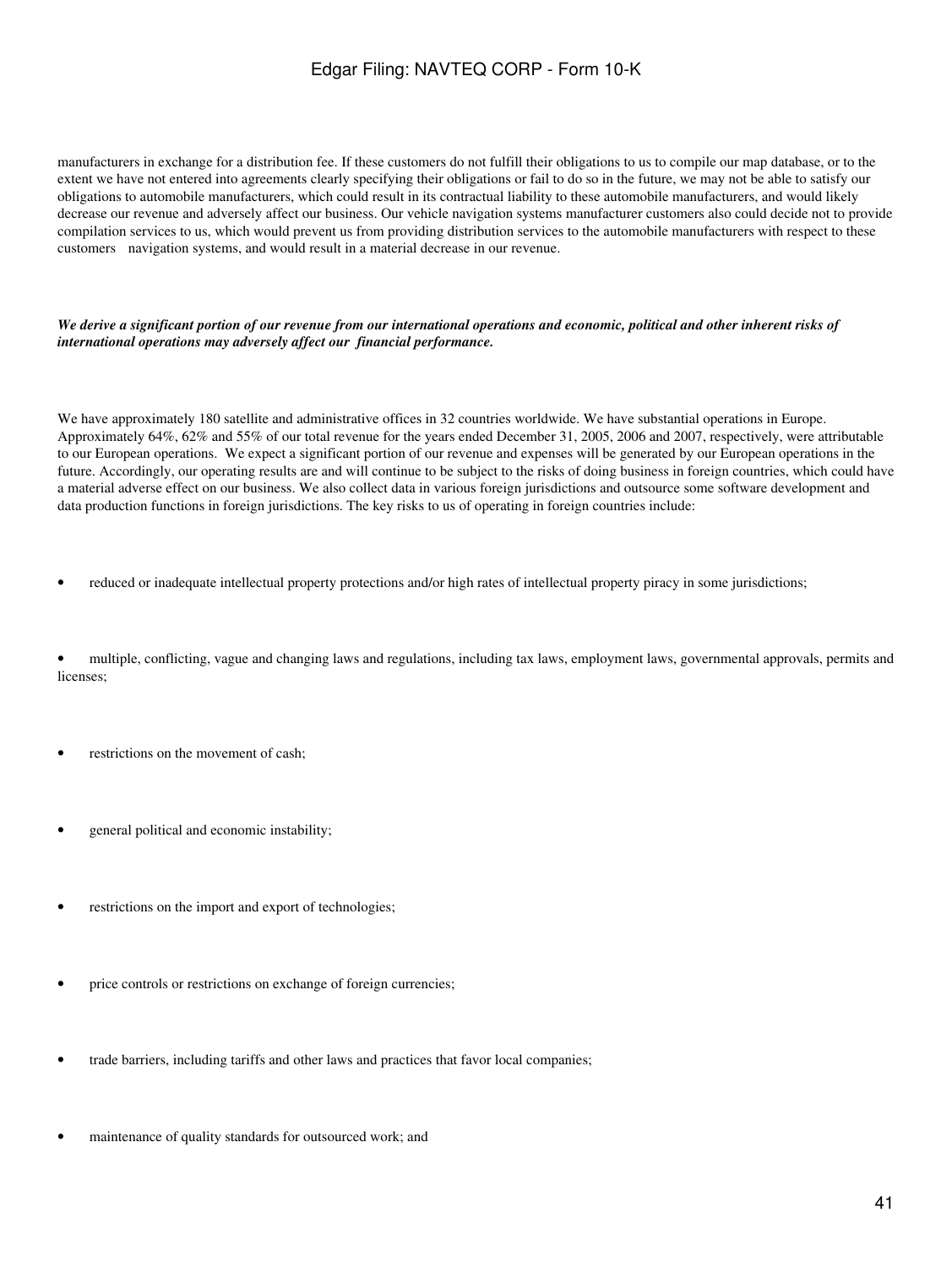difficulties and costs in staffing and managing foreign subsidiary operations, including cultural differences.

We expect to continue to expand internationally into other countries and regions, including into emerging economies, where we believe that many of these risks are increased. In some cases, this expansion may require or result in investments in or acquisitions of local companies or other strategic relationships, any of which may involve these risks.

### *Currency translation risk and currency transaction risk may adversely affect our results of operations.*

Material portions of our revenue and expenses have been generated by our EMEA operations, and we expect that our EMEA operations will account for a material portion of our revenue and expenses in the future. Substantially all of our international expenses and revenue are denominated in foreign currencies, principally the euro. As a result, our financial results could be affected by factors such as changes in foreign currency exchange rates or weak economic conditions in Europe and other foreign markets in which we have operations. Accordingly, fluctuations in the value of those currencies in relation to the U.S. dollar have caused and will continue to cause dollar-translated amounts to vary from one period to another. In addition to currency translation risks, we incur currency transaction risk whenever one of our operating subsidiaries enters into either a purchase or a sales transaction using a currency other than the local currency in which we receive revenue and pay expenses.

For the year ended December 31, 2007, we generated approximately 56% of our total revenue, and incurred approximately 41% of our total costs in foreign currencies. Our EMEA operations reported revenue of \$472.5 million for the year ended December 31, 2007. For the year ended December 31, 2007, every one cent change in the exchange ratio of the euro against the dollar resulted in a \$3.4 million change in our revenue and a \$1.8 million change in our operating income. Our analysis does not consider the implications that such fluctuations could have on the overall economic activity that could exist in such an environment in Europe or the United States. Given the volatility of exchange rates, we may not be able to manage effectively our currency translation and/or transaction risks, which may adversely affect our financial condition and results of operations.

*We are subject to income taxes in many countries because of our international operations and we exercise judgment in order to determine our provision for income taxes. Because that determination is an estimate, we cannot be certain that our income tax provisions and accruals will be adequate.*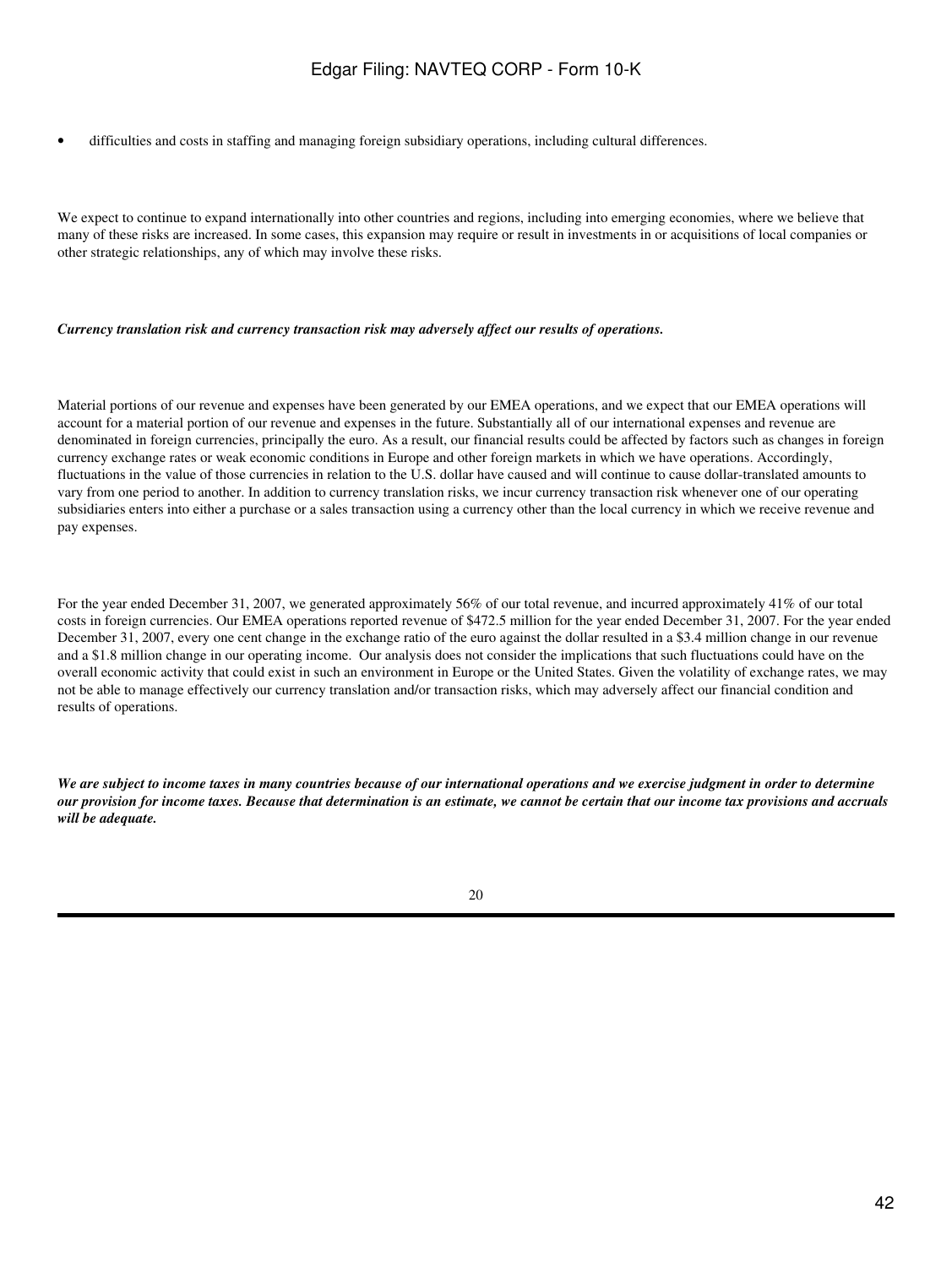We are subject to income taxes in many countries, jurisdictions and provinces. Our international operations require us to exercise judgment in determining our global provision for income taxes. Regularly, we make estimates where the ultimate tax determination is uncertain. While we believe our estimates are reasonable, we cannot assure you that the final determination of any tax audit or tax-related litigation will not be materially different from that reflected in our historical income tax provisions and accruals. The assessment of additional taxes, interest and penalties as a result of audits, litigation or otherwise, could be materially adverse to our current and future results of operations and financial condition.

### *We may not generate sufficient future taxable income to realize our deferred tax assets.*

We have a significant amount of tax loss carryforwards and interest expense carryforwards that will be available to reduce the taxes we would otherwise owe in the future. We have recognized the value of these future tax deductions in our consolidated balance sheet at December 31, 2007. The realization of our deferred tax assets is dependent upon our generation of future taxable income during the periods in which we are permitted, by law, to use those assets. We exercise judgment in evaluating our ability to realize the recorded value of these assets, and consider a variety of factors, including the scheduled reversal of deferred tax liabilities, projected future taxable income and tax planning strategies in making this assessment. Our evaluation of the realizability of deferred tax assets must consider both positive and negative evidence, and the weight given to the potential effects of positive and negative evidence is based on the extent to which the evidence can be verified objectively. While we believe that sufficient positive evidence exists to support our determination that the realization of our deferred tax assets is more likely than not, we cannot assure you that we will have profitable operations in the future that will allow us to fully realize those assets.

### *Increased governmental regulation may place additional burdens on our business and adversely affect our ability to compete.*

Although we do not believe governmental regulation has had a material effect on our business and operations to date, it is possible that we will experience the effects of increased regulation in the future. In Europe and the United States, the combination of heightened security concerns and the increase in the breadth and accuracy of our map database could result in more restrictive laws and regulations, such as export control laws, applicable to our database. In addition, automobile safety initiatives may result in restrictions on devices that use our database. As we continue to expand our geographic coverage, policies favoring local companies and other regulatory initiatives may result in export control laws and other restrictions on our ability to access, collect and use map data or otherwise conduct business in various countries throughout the world. Our failure to comply with local policies and regulations could result in a number of adverse consequences, including loss of access to map data, restrictions or prohibitions on our use of map information, financial penalties, criminal sanctions or loss of licenses or other authority to do business in those jurisdictions. Any of these occurrences could adversely affect our ability to complete, improve, license or distribute our database, which could result in a competitive disadvantage for us and the possible loss of customers and revenue.

*We are required to evaluate our internal control over financial reporting under Section 404 of the Sarbanes-Oxley Act of 2002 and any adverse results from such evaluation could result in a loss of investor confidence in our financial reports and have an adverse effect on our stock price.*

As a public reporting company, we must comply with the Sarbanes-Oxley Act of 2002 and the related rules and regulations of the Securities and Exchange Commission, including expanded disclosures and accelerated reporting requirements. We are now required to furnish a report by our management on our internal control over financial reporting. The report must contain among other matters, an assessment of the effectiveness of our internal control over financial reporting as of the end of its fiscal year. This assessment must include disclosure of any material weaknesses in our internal control over financial reporting identified by management.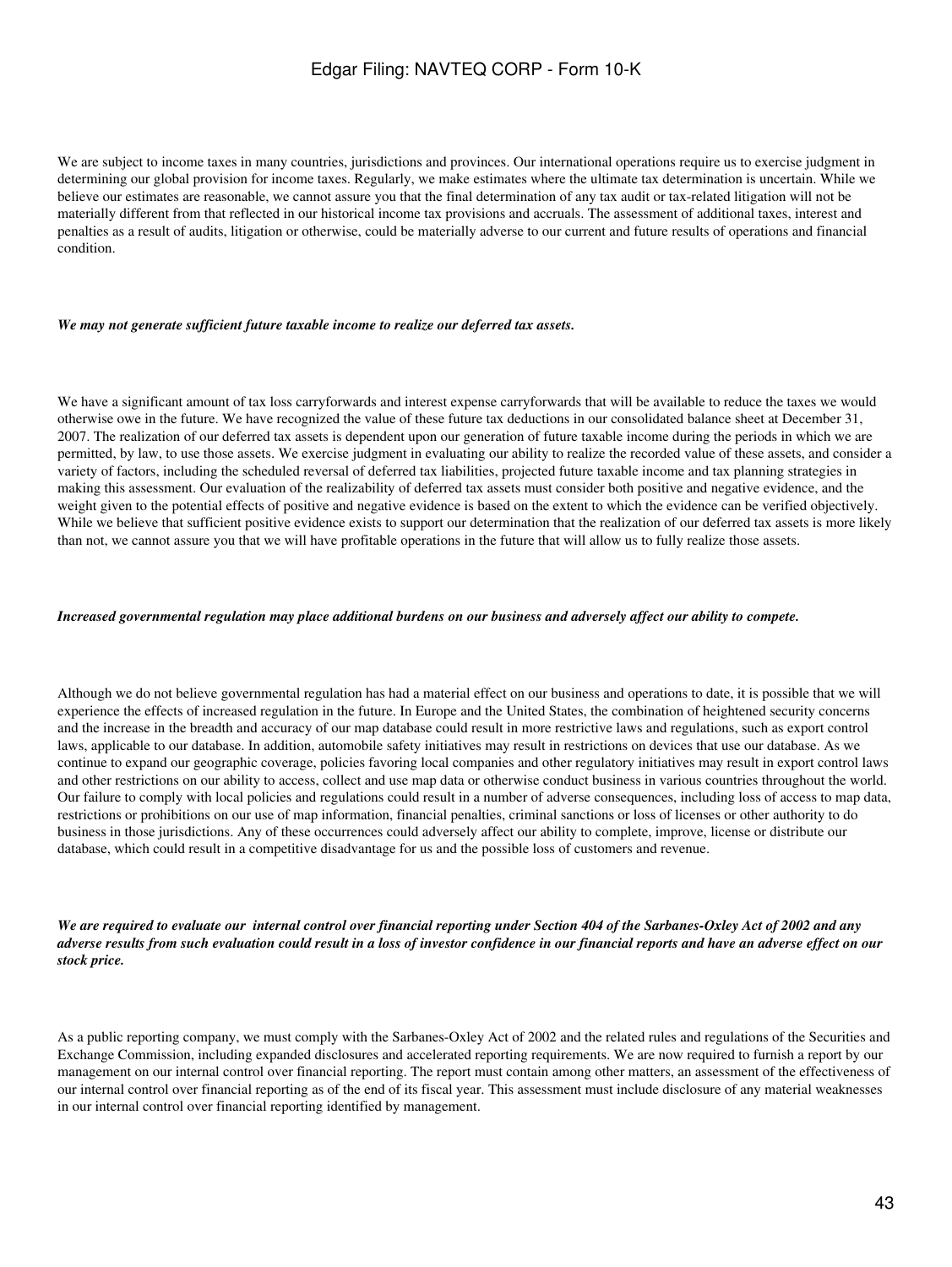This annual report on Form 10-K for the year ended December 31, 2007 includes our management s report stating that our management has assessed the effectiveness of our internal control over financial reporting for the year ended December 31, 2007, and has concluded that as of December 31, 2007, our internal control over financial reporting was effective in providing reasonable assurance regarding the reliability of financial reporting and the preparation of financial statements for external purposes in accordance with generally accepted accounting principles. However, if our management identifies one or more material weaknesses in our internal control over financial reporting in the future in accordance with our annual assessment, we will be unable to assert that our internal control is effective. If we are unable to assert that our internal control over financial reporting is effective for any fiscal year, or if our auditors are unable to express an opinion on the effectiveness of our internal control, we could lose investor confidence in the accuracy and completeness of our financial reports, which could have an adverse effect on our stock price.

Likewise, if we are not able to comply with the requirements of Section 404 in a timely manner or if our auditors are not able to complete the procedures required to support their opinion on the effectiveness of our internal control, we could lose investor confidence in the accuracy and completeness of our financial reports, which could have an adverse effect on our stock price.

## *If we cannot retain our existing management team or attract and retain highly skilled and qualified personnel, our business could be adversely affected.*

Our success depends to a significant degree on the skills, experience and efforts of our current executive officers, including Judson C. Green, President and Chief Executive Officer, David B. Mullen, Executive Vice President and Chief Financial Officer and John K. MacLeod, Executive Vice President, NAVTEQ Connected Services and our other key employees, including management, sales,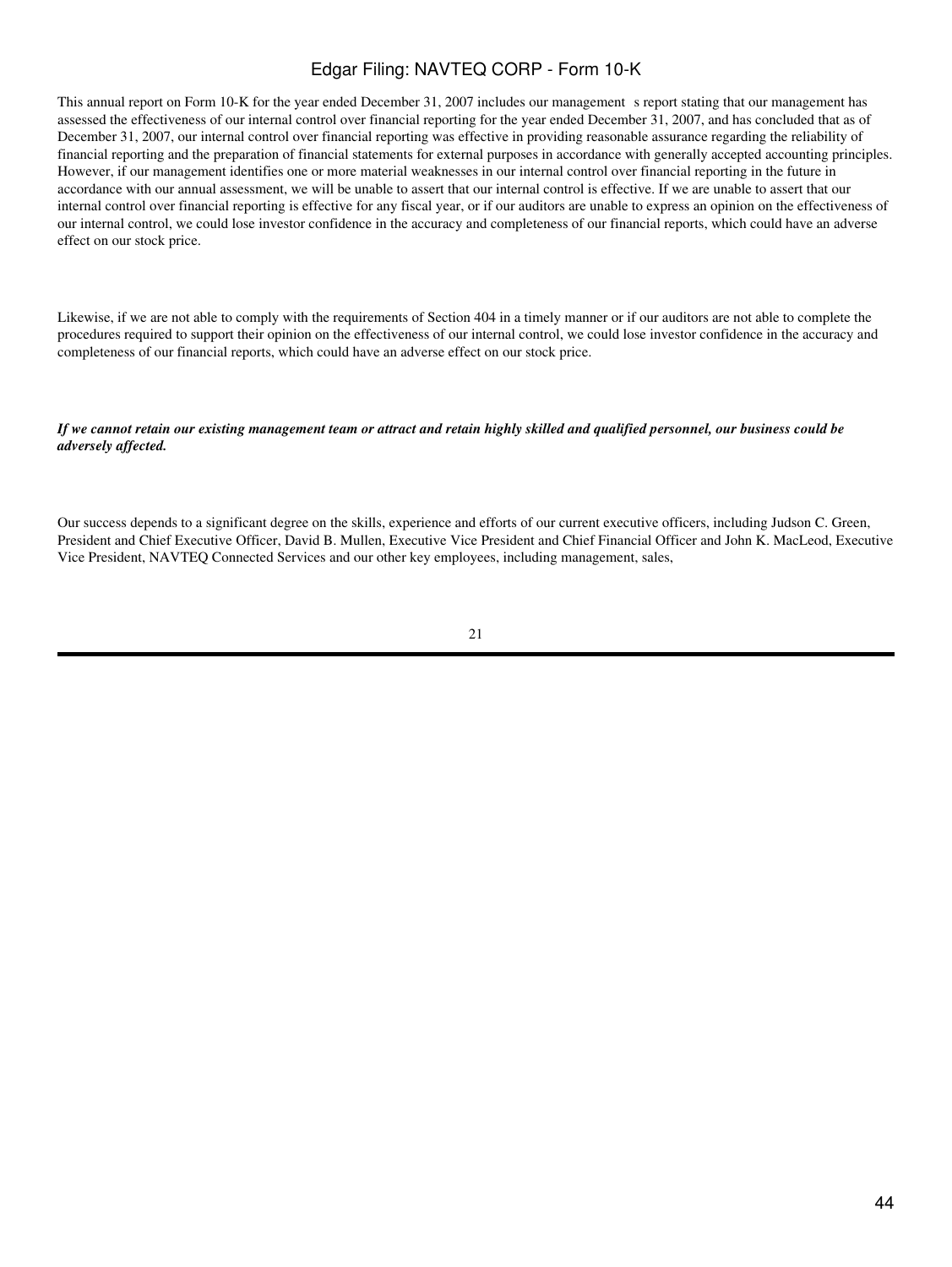support, technical and services personnel. Qualified employees are in high demand throughout technology-based industries, and our future success depends in significant part on our ability to attract, train, motivate and retain highly skilled employees and the ability of our executive officers and other members of senior management to work effectively as a team.

### *If we fail to adapt our technology infrastructure, map database and data collection tools to changes in technology, we could lose our existing customers and be unable to attract new business.*

The market for products and services incorporating digital map information is evolving and is characterized by rapid technological change, changes in customer requirements, the introduction of new products and services and enhancements to existing products and services. Although our database currently can be used by our customers in a wide variety of applications, we will need to be able to maintain the compatibility of our map database with new products and services introduced as a result of technological changes. If we are unable to do so, demand for our database could decline and our revenue would be adversely affected.

In addition, our customers expect us to be able to handle larger amounts of data comprised of new and often dynamic content on an increasingly real-time basis. If our technology infrastructure and data collection tools are inflexible or unable to effectively respond to such expectations, our customers may purchase map data and related content from other sources.

## *If we fail to establish and maintain relationships with third party sources of data used in our map database or other suppliers, our business is likely to suffer.*

We depend upon third party sources for data to build, maintain and enhance our database. In certain cases, this data is readily available only from limited third party sources and/or at significant cost. We cannot assure you that we will be successful in maintaining our relationships with our current third party sources or that we will be able to continue to obtain data from them on acceptable terms or at all. We also cannot assure you that we will be able to obtain data from alternative sources if our current sources become unavailable. In some cases, we may obtain data on less favorable terms in order to satisfy our customers requirements. In addition, we may be unable to obtain data from additional sources that would allow us to enhance our existing coverage and expand our geographic coverage. Our rights to use any data we obtain may be limited in scope and duration and subject to various other terms and restrictions that may reduce its usefulness to us. As we increase the number of sources we use that contain restrictions on scope or other restrictive terms and conditions, it will become increasingly difficult to manage these restrictions, and any breach by us of these supplier agreements could result in the loss of a data source, litigation and/or damage to our reputation. Our inability to obtain data from our current sources or additional or alternative sources, or to use the acquired data for its intended purposes, may impair or delay the further development, updating and distribution of our database. Any impairments or delays may adversely affect our relationships with our customers and cause us to lose revenue. Further, if we must pay more for the data than we have in the past or acquire data on unfavorable terms to satisfy customer requirements, our profitability may be adversely affected.

We also rely on one of our suppliers to produce end-user copies of our data. If we are unable to obtain end-user copies from such supplier on terms acceptable to us or at all, it may be difficult to find a replacement, and could result in significant increase to our costs in cases where we distribute our map data directly to automotive manufacturers.

*If our customers do not accurately report the amount of license fees owed to us, we will not receive all of the revenue to which we are entitled.*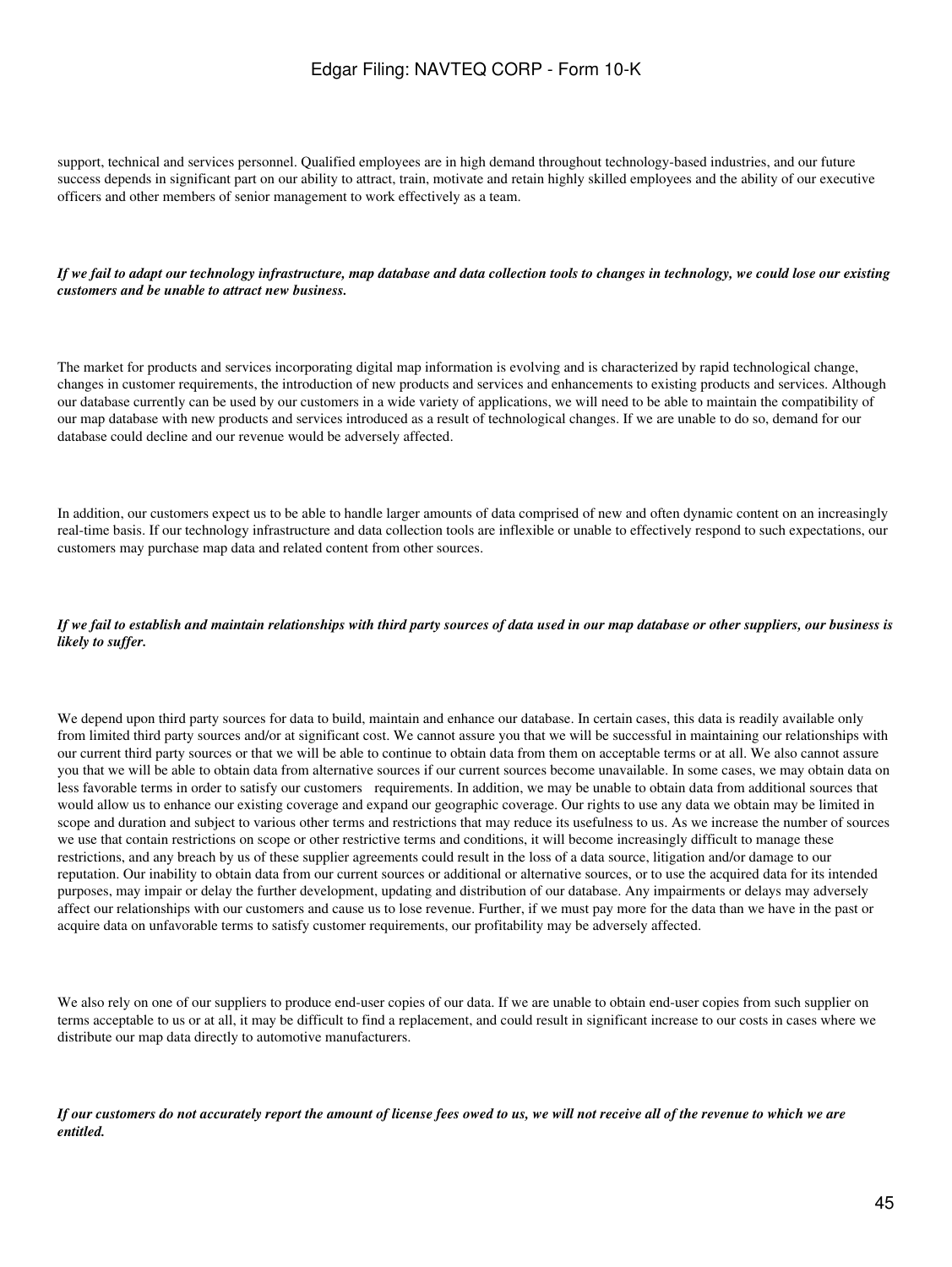Except with respect to our automobile manufacturer customers for whom we make and distribute copies of our database, we rely on our customers to report the amount of license fees owed to us under our agreements with them. The majority of our agreements, including those with our key customers, give us the right to audit their records to verify this information. However, these audits can be expensive, time-consuming and possibly detrimental to our ongoing business relationships with our customers. As a result, to date we have only audited a small number of customers in any given year and have relied primarily on the accuracy of our customers reports. To the extent those reports are inaccurate, the revenue we collect from our customers could be materially less than the amount we should be receiving from them. Though we believe the revenue lost from underreporting has not been material historically, we cannot estimate the impact of underreporting in the future.

### *Errors or defects in the database we deliver to customers may expose us to risks of product liability claims and adversely affect our reputation, which could result in customer loss, decreased revenue, unexpected expenses and loss of market share.*

The use of our data in route guidance products and other navigation products and applications involves an inherent risk of product liability claims and associated adverse publicity. Claims could be made by our customers if errors or defects result in failure of their products or services, or by end-users of those products or services or others alleging loss or harm as a result of actual or perceived errors or defects in our map database. Our potential exposure may increase as products and services incorporating our map database begin to be used more widely in emergency response or other safety-related applications and as the information included in earlier versions of our map database becomes dated or obsolete. In addition, errors or defects in our database may require us to participate in product recalls, or cause us to voluntarily initiate a recall in order to maintain good customer relationships.

Product liability claims present a risk of protracted litigation, substantial money damages, attorneys fees, costs and expenses, and diversion of management s attention from the operation of our business. Although we have not had any product liability claims brought against us to date, we cannot assure you that claims will not be brought in the future. We attempt to mitigate the risks of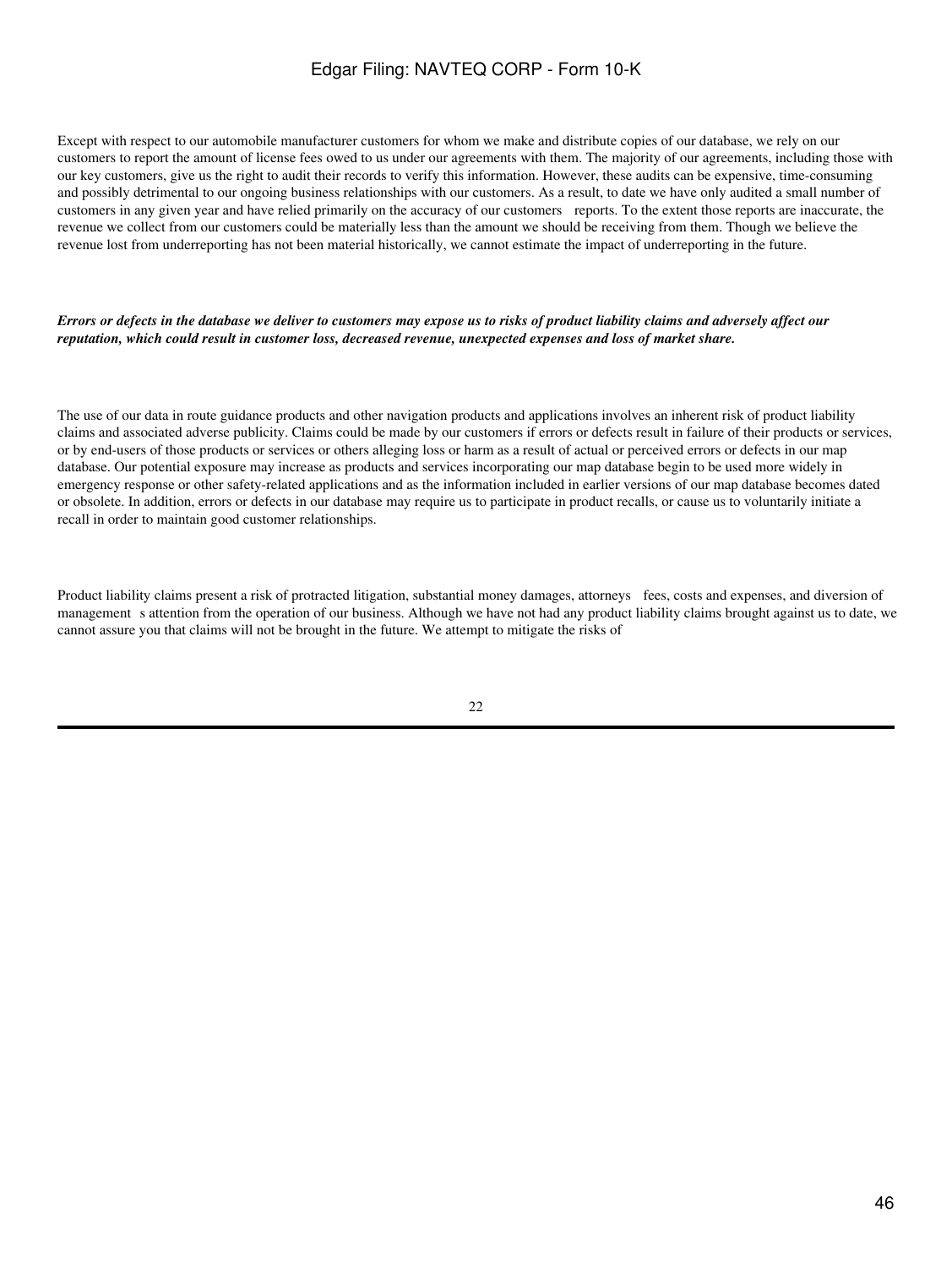product liability claims through the use of disclaimers, limitations of liability and similar provisions in our license agreements; however, we cannot assure you that any of these provisions will prove to be effective barriers to claims. Recalls also may be costly and divert management s attention from the operation of our business. In some circumstances, we are contractually obligated to indemnify our customers for liabilities, costs and expenses arising out of product liability claims. Providing indemnification or contesting indemnification claims from our customers may result in us incurring substantial costs and expenses. In some cases, purchase orders submitted by our customers purport to incorporate certain customer-favorable contractual terms and conditions which, if given effect, could increase our potential product liability and recall liability exposure. In addition, adverse publicity may reduce our customers willingness to incorporate our database and related applications into their products, which would adversely affect our revenue.

### *Our inability to adequately protect our map database and other intellectual property could enable others to market databases with similar coverage and features that may reduce demand for our database and adversely affect our revenue.*

We rely primarily on a combination of copyright laws, trade secrets, patents, database laws and contractual rights to establish and protect our intellectual property rights in our database, software and related technology. We cannot assure you that the steps we have taken or will take to protect our intellectual property from infringement, misappropriation or piracy will prove to be sufficient. Current or potential competitors may use our intellectual property without our authorization in the development of databases, software or technologies that are substantially equivalent or superior to ours, and even if we discover evidence of infringement, misappropriation or intellectual property piracy, our recourse against them may be limited or could require us to pursue litigation, which could involve substantial attorneys fees, costs and expenses and diversion of management s attention from the operation of our business. Our database is a compilation of public domain, licensed, otherwise-acquired and independently developed information obtained from various sources such as aerial photographs, commercially available maps and data, government records, other data sources and field observation. Current or potential competitors may be able to use publicly available sources of information and techniques similar to ours to independently create a database containing substantially the same information as our database. Any of these events likely would harm our competitive position.

The laws of some countries in which we operate do not protect our intellectual property rights to the same extent as the laws of other countries. For example, although our database and software are protected in part by copyright, database and trade secret rights, copyright protection does not extend to facts and legislative database protections that relate to compilations of facts currently exist only in certain countries of Europe and do not exist in the United States or Canada. In addition, as we continue to expand our geographic coverage outside of Europe and North America, there may be little or no intellectual property protection and increased rates of piracy. Further, we recently have begun to outsource some software development and data production functions and license certain data collection tools and know how to third parties located in foreign countries where we believe there is an increased risk of infringement, misappropriation and piracy and an increased possibility that we may not be able to enforce our contractual and intellectual property rights.

Copies of our database that are distributed to end-users do not always include effective protection against unlawful copying. While we attempt to stop data piracy, our database is sometimes illegally copied and sold through auction sites and other channels.

### *We may face intellectual property infringement claims that could be time consuming, costly to defend and result in our loss of significant rights.*

Due to the uncertain and developing nature of this area of intellectual property law, we cannot assure you that claims of infringement or similar claims will not be asserted against us. Various public authorities and private entities claim copyright or other ownership of or protection with respect to certain data and map information that we use in our database. Although our general policy is to seek to obtain licenses or other rights where necessary or appropriate, we cannot assure you that we have obtained or will be successful in obtaining all of these licenses or rights. In the event that claims are asserted against us, we may be required to obtain one or more licenses from third parties. We may or may not be able to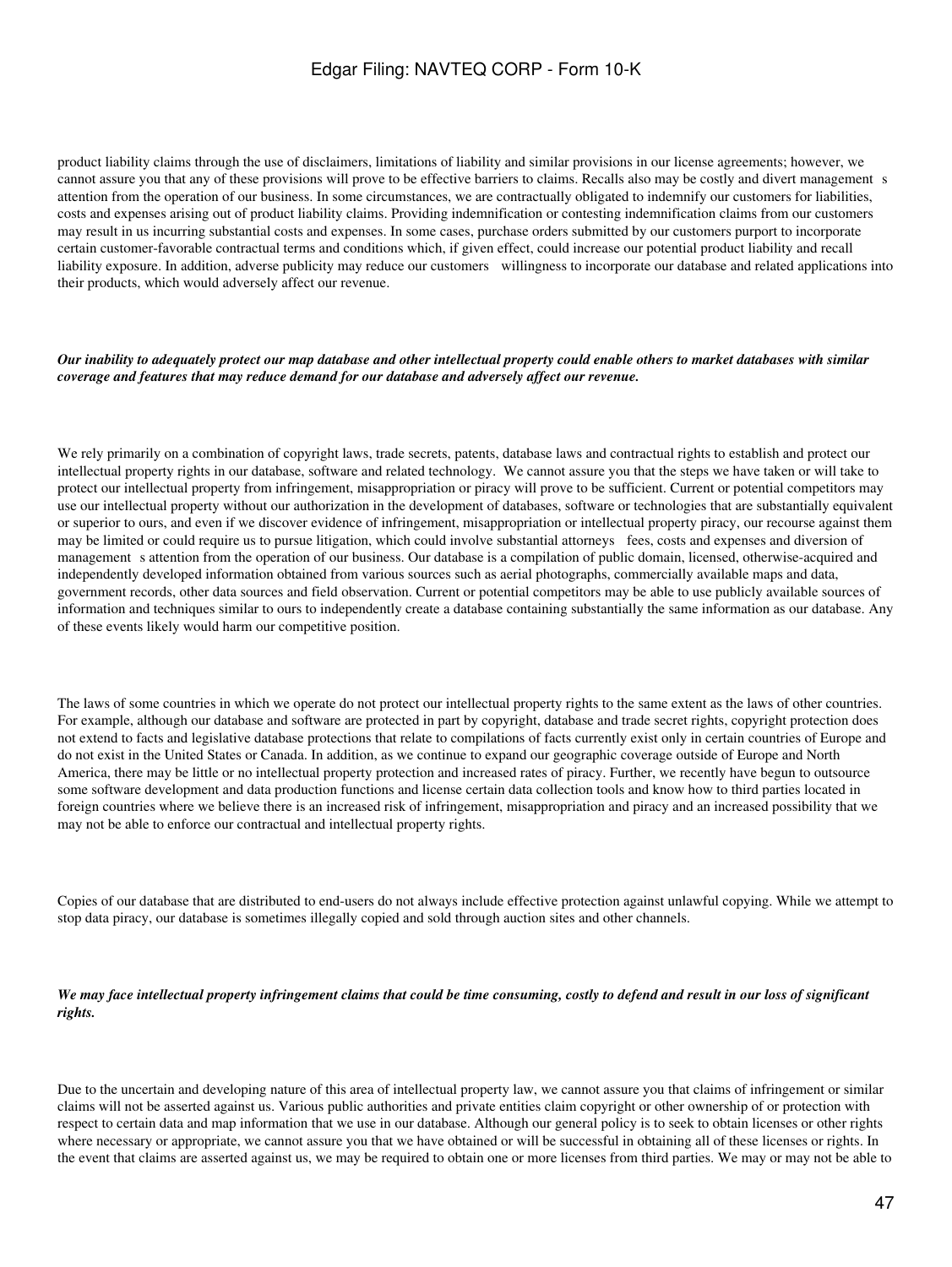obtain those licenses at a reasonable cost or at all. Also, if we are found to have infringed the intellectual property rights of a third party, we may be subject to payment of substantial royalties or damages, or enjoined or otherwise prevented from marketing part or all of our database, software or related technologies and/or products which would incorporate our database, software or related technologies, any of which could cause us to lose revenue, impair our customer relationships and damage our reputation.

We also claim rights in our trademarks and service marks. Certain of our marks are registered in Europe, the United States, and elsewhere and we have filed applications to register certain other marks in these jurisdictions. Marks of others that are the same or similar to certain of our marks currently exist or may exist in the future. We cannot assure you that we will be able to continue using certain marks or that certain of our marks do not infringe the marks of others. We have licensed others to use certain of our marks in connection with our database and expect to continue licensing certain of our marks in the future. Licensees of our marks may take actions that might materially and adversely affect the value of our marks or reputation.

### *Our intellectual property indemnification practices and potential obligations may adversely affect our business.*

Our license agreements with our customers generally contain indemnification provisions which, in certain circumstances may require us to indemnify our customers for liabilities, costs and expenses arising out of violations of intellectual property rights. These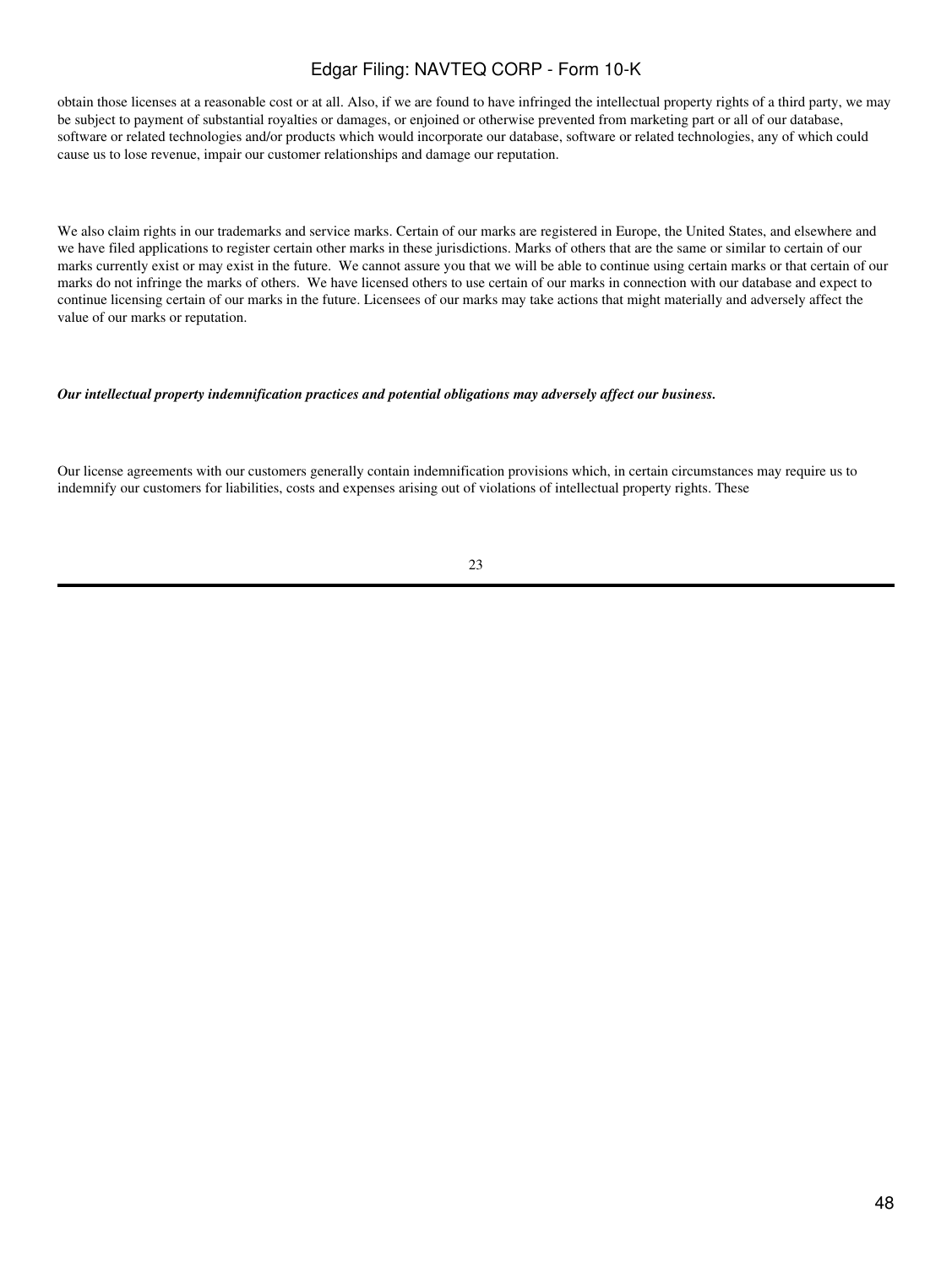indemnification provisions and other actions by us may result in indemnification claims or claims of intellectual property right infringement. In some instances, the potential amount of the indemnities may be greater than the revenue we receive from the customer. Any indemnification claims or related disputes or litigation, whether ultimately we are or are not required to provide indemnification, could be time-consuming and costly, damage our reputation, prevent us from offering some services or products, or require us to enter into royalty or licensing arrangements, which may not be on terms favorable to us.

### *Our technology systems may suffer failures and business interruptions that could increase our operating costs and cause delays in our operations.*

Our operations face the risk of systems failures. Although we believe we have sufficient disaster recovery plans and redundant systems in place, our systems and operations are vulnerable to damage or interruption from fire, flood, power loss, computer hardware and software failure, telecommunications failure, computer hacking break-ins and similar events. The occurrence of a natural disaster or unanticipated problems with our technology systems at our production facility in Fargo, North Dakota, or at our offices in Chicago, Illinois and Veldhoven, the Netherlands could cause interruptions or delays in the ongoing development and enhancement of our map database and related software, and inhibit our ability to timely deliver our database to our customers, which in turn could cause us to lose customers or revenue. Our technology systems may also be subject to capacity constraints which would cause increased operating costs in order to overcome these constraints.

Further, the operational failure of TIMS, the system Traffic.com uses to collect, analyze and distribute traffic information, could prevent us from delivering traffic data to our customers, which could result in a loss of customers and would adversely affect our ability to maintain or increase advertising revenue related to our traffic data and grow Traffic.com s business.

## *We are required to achieve and maintain various quality assurance standards and if we are unable to do so, our key customers may not do business with us.*

Many of our customers, particularly those in the automotive industry, require their suppliers to maintain certain quality assurance standards and certifications, including those pursuant to the ISO series of international standards. Although we have achieved many of these certifications, we cannot assure you that we will be able to continue to meet these standards in the future or that our customers will not require us to obtain and maintain certifications under different or more stringent standards in the future, which we may or may not be able to accomplish. If we are unable to do so, those customers may refuse to do business with us, which could materially reduce our revenue and adversely affect our reputation.

### *Changes to financial accounting standards may affect our results of operations and cause us to change our business practices.*

We prepare our financial statements to conform with generally accepted accounting principles, or GAAP, in the United States. These accounting principles are subject to interpretation by the American Institute of Certified Public Accountants, the Financial Accounting Standards Board, or FASB, the SEC and various bodies formed to promulgate and interpret appropriate accounting policies. A change in those accounting principles or interpretations could have a significant effect on our reported financial results and may affect our reporting of transactions completed before a change is announced or adopted.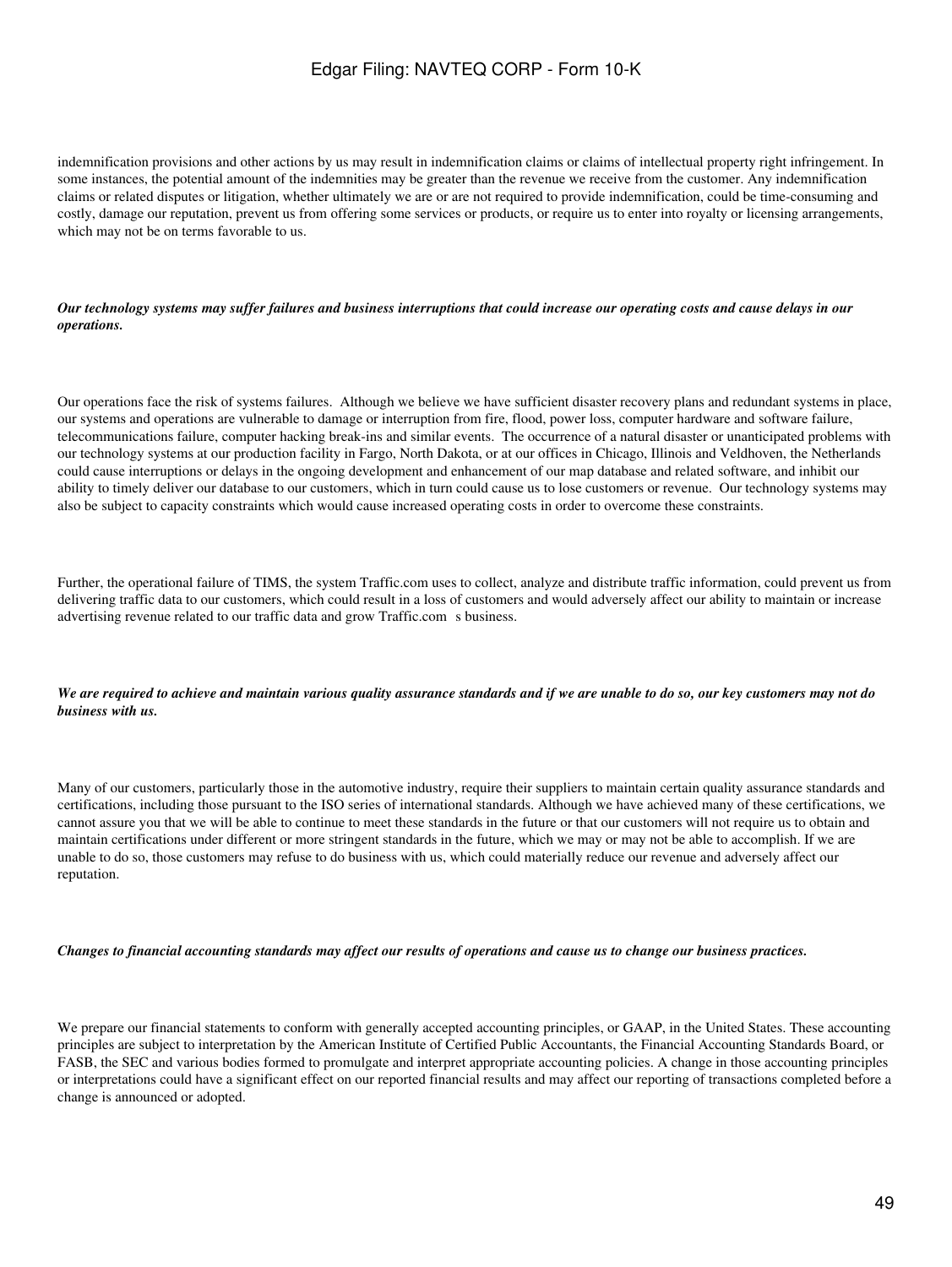### *Our investment in marketable securities are subject to risks that may result in losses.*

Our investment in marketable securities are subject to risks that may result in losses. We invest our excess cash balances in several types of securities, including notes and bonds issued by governmental agencies or corporations, and money market funds. Securities issued by governmental agencies include those issued directly by the U.S. government, those issued by state, local or other governmental entities, and those guaranteed by entities affiliated with governmental entities. These investments are investment grade and meet our internal investment policy.

At December 31, 2007, our short-term investments included auction rate securities issued by state, local and other governmental entities, or guaranteed by entities affiliated with governmental entities. They have long-term maturities, but the interest rates are reset periodically through an auction process which provides opportunities for holders of the securities to liquidate their positions.

Our short-term investments are subject to fluctuations in market value and yield based upon changes in market conditions, including interest rate, liquidity, general economic conditions and conditions specific to the issuer.

Recently, insufficient market liquidity has impacted the general debt market and our ability to liquidate certain of our auction rate securities as originally scheduled. None of the securities in which we are invested have experienced defaults.

If our ability to liquidate these securities is limited, we could experience losses in our investment portfolio and our ability to access additional cash could be more restricted.

#### **Risks Related to Ownership of Our Common Stock**

#### *Our stock price may be volatile, and you may not be able to resell shares of our common stock at or above the price you paid or at all.*

The price of our common stock may fluctuate widely, depending upon many factors, including the market s perception of our prospects and those of geographic data providers in general, differences between its actual financial and operating results and those expected by investors and analysts, changes in analysts recommendations or projections, changes in general economic or market conditions and broad market fluctuations. Broad market and industry factors may decrease the market price of our common stock, regardless of our actual operating performance. Stock prices for technology-related companies have experienced significant price and volume volatility. Companies that experience volatility in the market price of their securities often are subject to securities class action litigation. This type of litigation, if instituted against us, could result in substantial costs and divert management s attention and resources away from our business. In addition, we are currently experiencing a major shift in our business from in-vehicle navigation devices to location-enabled mobile devices which is causing our business to be more seasonal and difficult to predict, each of which could result in volatility in our stock price.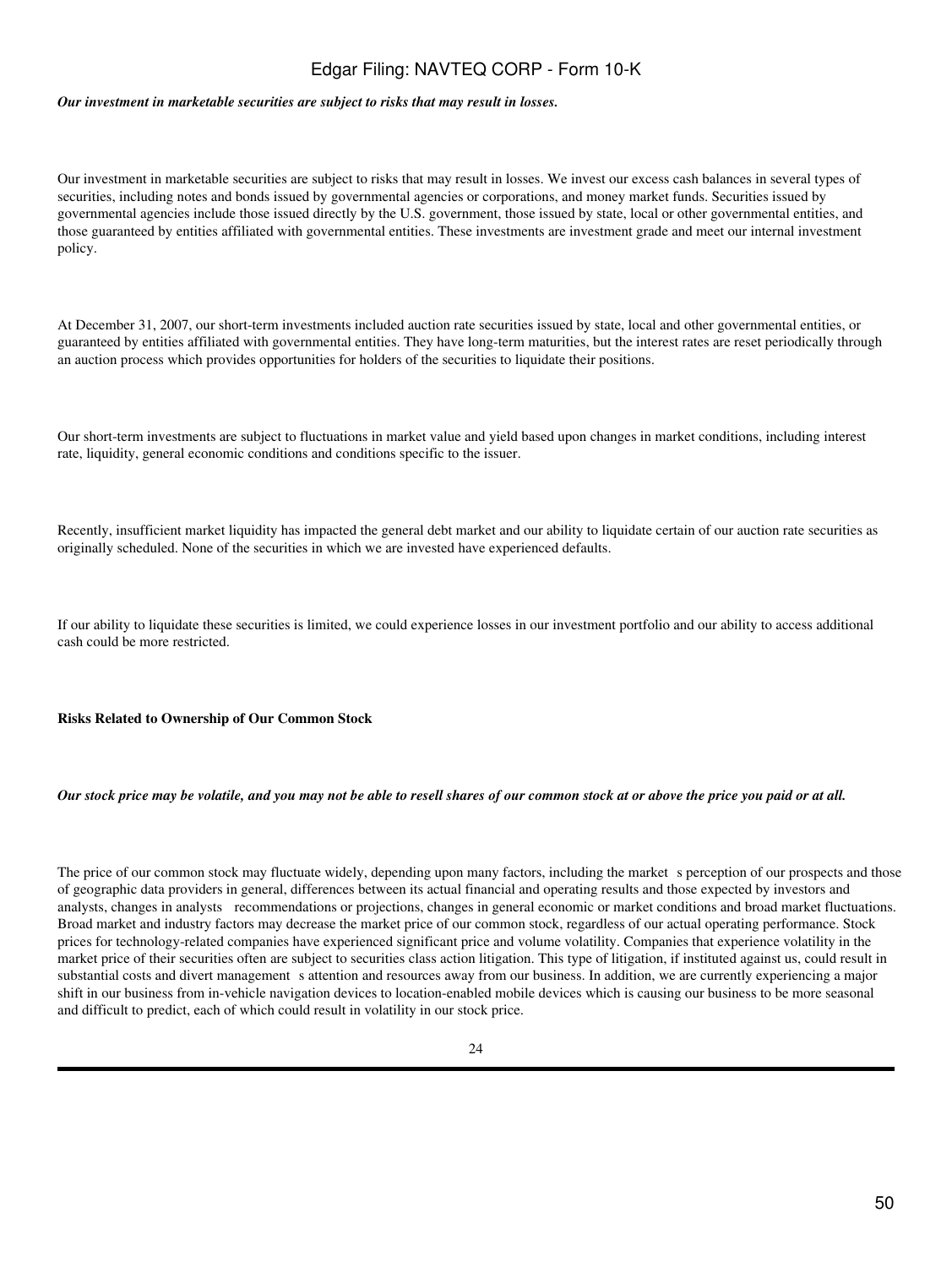### *Our quarterly revenue and operating results are difficult to predict and if we do not meet quarterly financial expectations, our stock price may experience increased volatility.*

Our quarterly revenue and operating results are difficult to predict due to a variety of factors, including the timing of purchases by our customers, the introduction of new products or services by them incorporating our map database and changes in our pricing policies or those of our competitors. These or other factors, many of which are beyond our control, may result in this unpredictability continuing in the future. This could cause our operating results in some quarters to vary from market expectations and lead to volatility in our stock price. We currently do not provide guidance to the marketplace with respect to our quarterly financial results. As such, analysts

estimates may not reflect our own expectations as to our future financial performance.

## *If securities or industry analysts do not publish research or reports about our business, or if they change their recommendations regarding our stock adversely, our stock price and trading volume could decline.*

The trading market for our common stock will be influenced by the research and reports that industry or securities analysts publish about us or our business. If one or more of the analysts who cover us downgrade our stock, our stock price would likely decline. If one or more of these analysts ceases coverage of us or fails to regularly publish reports on us, we could lose visibility in the financial markets, which in turn could cause our stock price or trading volume to decline.

### *We may require additional capital in the future, which may not be available to us. Sales of our equity securities to provide this capital may dilute your ownership in us.*

We may need to raise additional funds through public or private debt or equity financings in order to:

- take advantage of expansion opportunities;
- acquire complementary businesses or technologies;
- develop new services and products; or
- respond to competitive pressures.

Any additional capital raised through the sale of our equity securities may dilute your percentage ownership interest in us. Furthermore, any additional financing we may need may not be available on terms favorable to us or at all. The unavailability of needed financing could adversely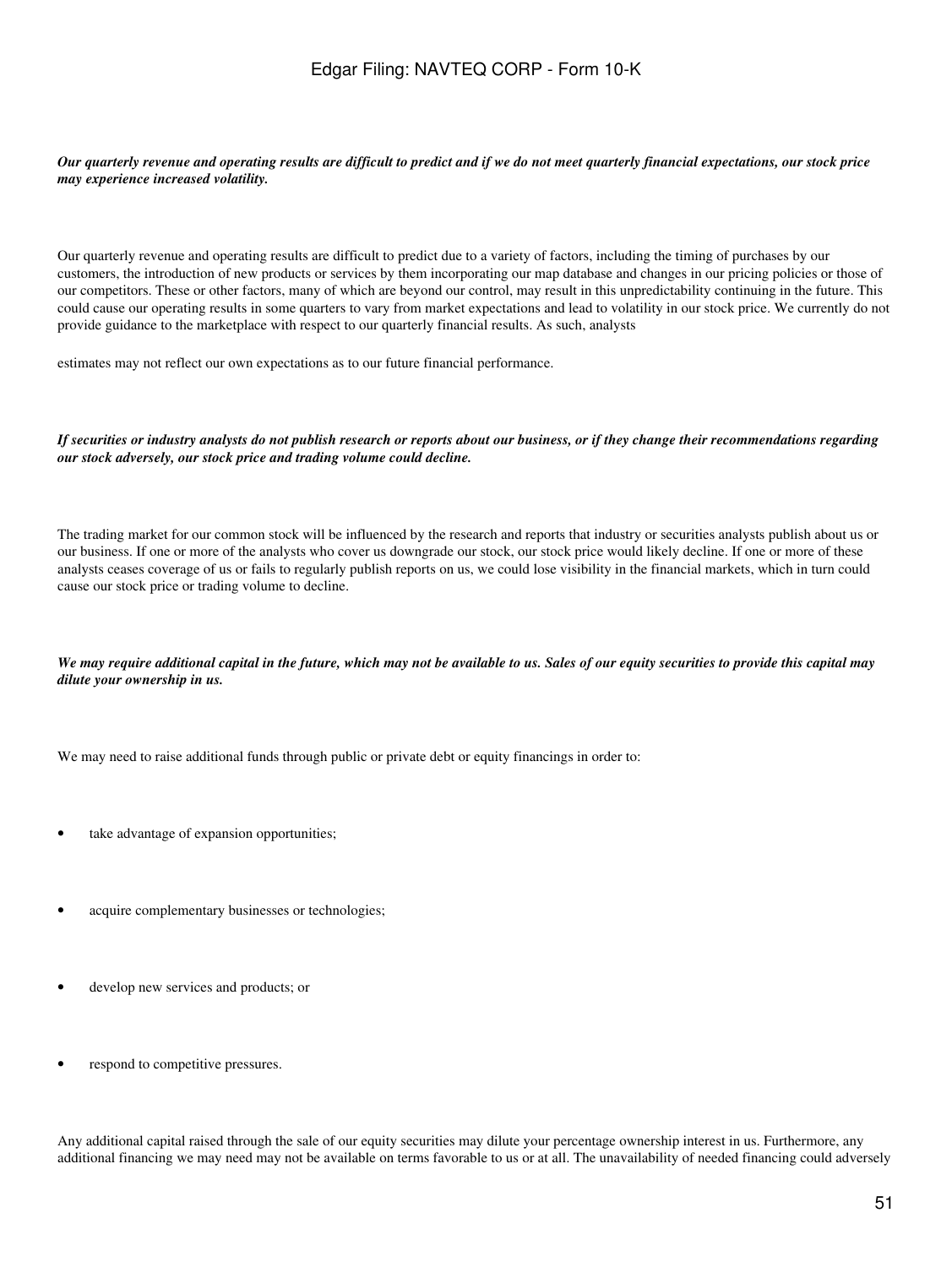affect our ability to execute our growth strategy.

### *We do not intend to pay dividends for the foreseeable future.*

Except for the special cash dividend that was paid on June 18, 2004 to our common stockholders of record as of April 19, 2004, we have never declared or paid any cash dividends on our common stock. Payment of future cash dividends will be at the discretion of our board of directors after taking into account various factors, including our financial condition, operating results, current and anticipated cash needs and plans for expansion, and any limitations on dividend payments included in any financing or other agreements that we may be party to at the time. Our existing credit facility currently restricts our ability to pay dividends. Consequently, investors cannot rely on dividend income and your opportunity to achieve a return on your investment in our common stock will likely depend entirely upon any future appreciation in the price of our stock. There is no guarantee that the price of our common stock will appreciate in the future or that the price at which you purchased your shares will be maintained.

### *Delaware law and our certificate of incorporation and bylaws contain provisions that could delay and discourage takeover attempts that stockholders may consider favorable.*

Certain provisions of our certificate of incorporation and bylaws and applicable provisions of Delaware corporate law may make it more difficult for or prevent a third party from acquiring control of us or changing our board of directors and management. These provisions include:

- the ability by our board of directors to issue preferred stock with voting or other rights or preferences;
- our stockholders may only take action at a meeting of our stockholders and not by written consent; and

• our stockholders must comply with advance notice procedures in order to nominate candidates for election to our board of directors or to place stockholders proposals on the agenda for consideration at meetings of the stockholders.

Any delay or prevention of a change of control transaction or changes in our board of directors or management could deter potential acquirors or prevent the completion of a transaction in which our stockholders could receive a substantial premium over the then current market price for their shares.

**Item 1B. Unresolved Staff Comments.**

None.

**Item 2. Properties.**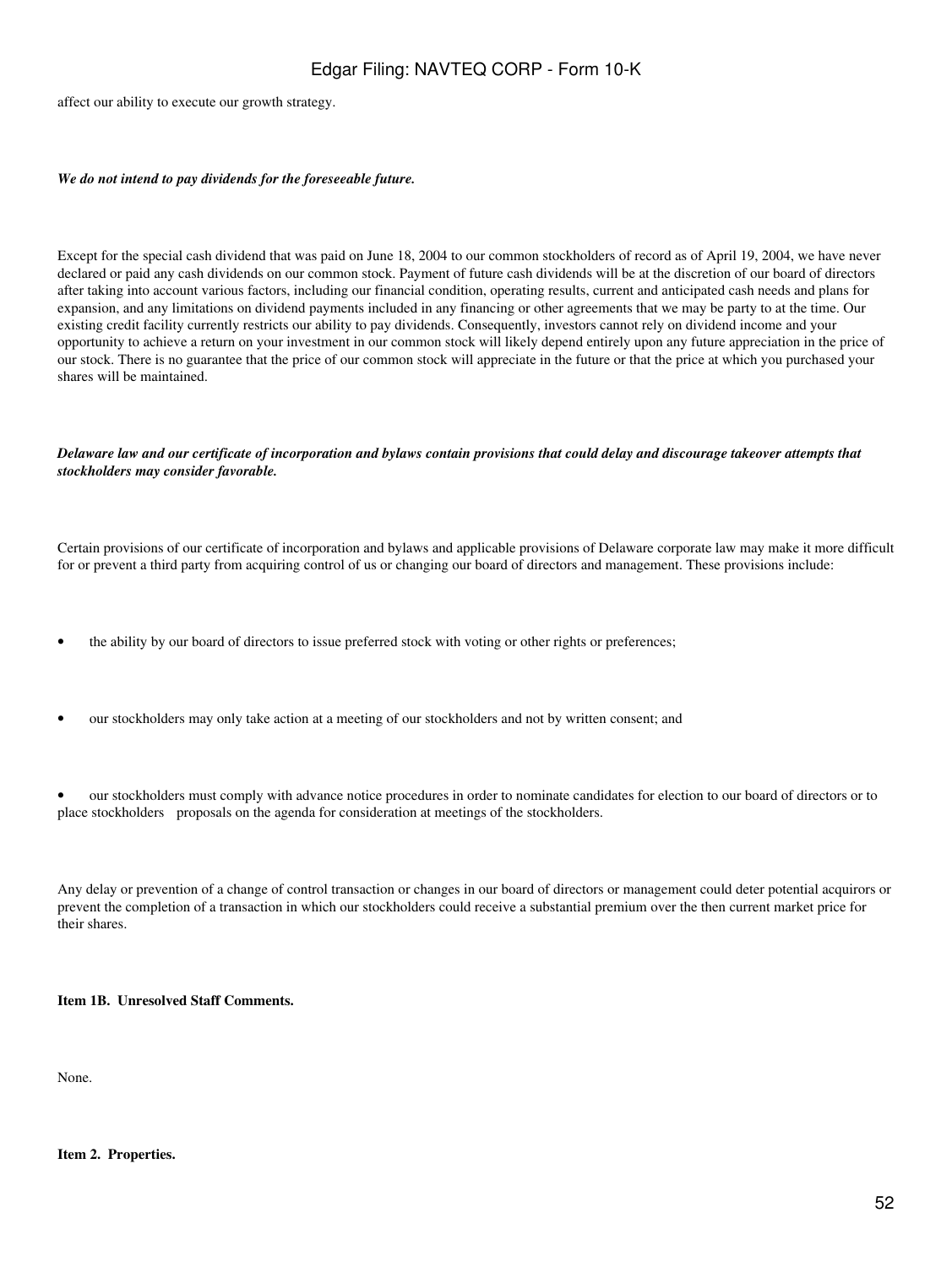Our corporate headquarters are located in Chicago, Illinois. We maintain a regional headquarters in Veldhoven, The Netherlands and a production facility in Fargo, North Dakota. The table below provides additional information concerning our principal facilities, including the approximate square footage of each facility and the lease or sublease expiration date.

<sup>25</sup>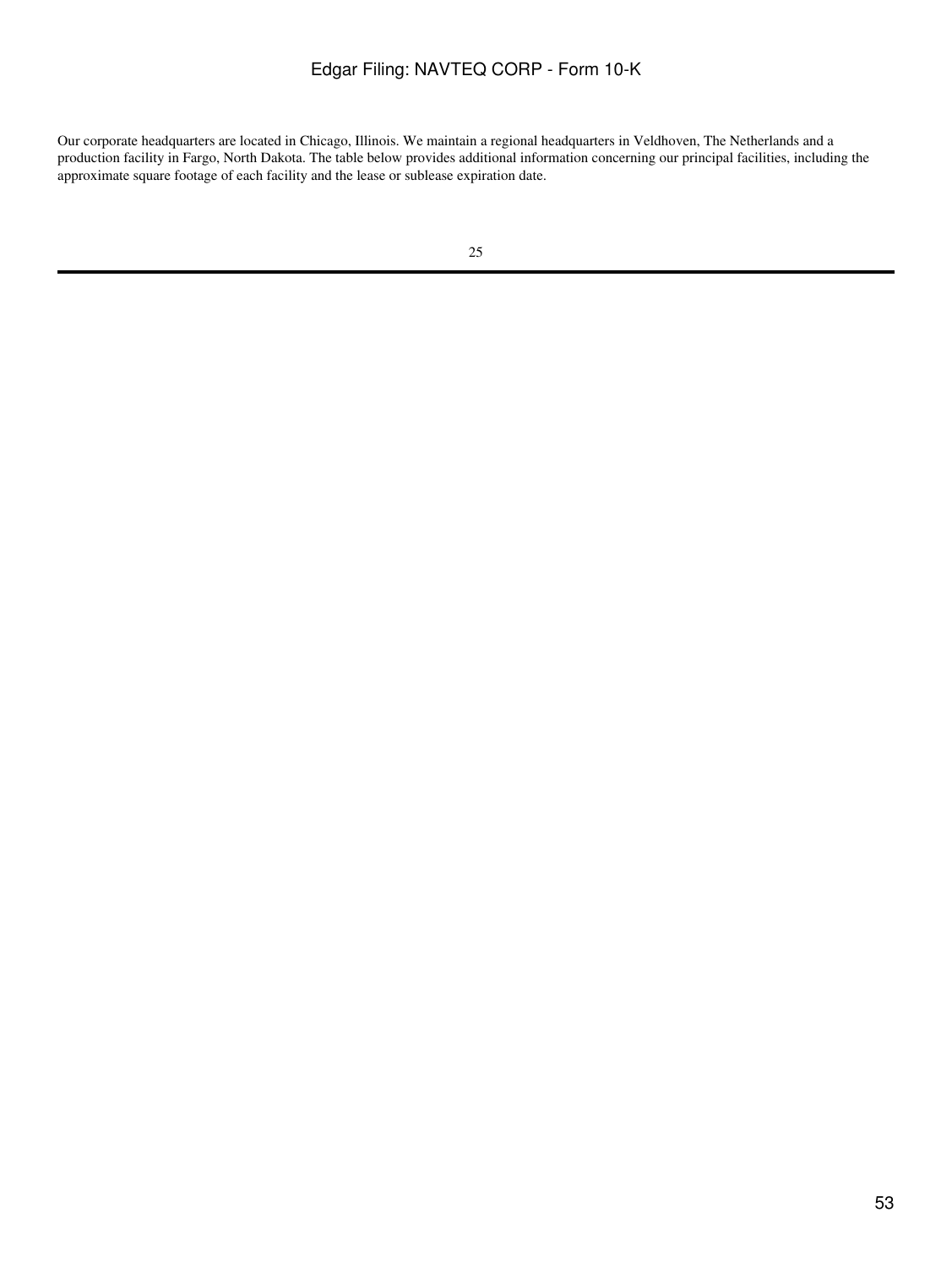**Location Use/Purpose**

**Square Footage Lease Expiration** Chicago, IL Corporate Headquarters 300,440 September 30, 2022 Fargo, ND Production Facility 56,500 September 30, 2011 Veldhoven, The Netherlands European Headquarters 41,505 March 14, 2011

In addition to these facilities, we also have 180 satellite and administrative offices in 32 countries worldwide.

## **Item 3. Legal Proceedings.**

On April 22, 2005, Tele Atlas filed a complaint against us in the United States District Court for the Northern District of California. The complaint alleges that we violated Sections 1 and 2 of the Sherman Act, Section 3 of the Clayton Act, and Sections 16720, 16727 and 17200 of the California Business and Professions Code, and that we intentionally interfered with Tele Atlass contractual relations and prospective economic advantage with third parties, by allegedly excluding Tele Atlas from the market for digital map data for use in navigation system applications in the United States through exclusionary and predatory practices. On August 16, 2005, Tele Atlas filed an amended complaint based on these same causes of action. Specifically, in its amended complaint, Tele Atlas alleges that we control a predominant share of variously defined markets for digital map data and have entered into exclusive contracts with digital map data customers for the purpose of acquiring or maintaining an illegal monopoly in these alleged markets. Tele Atlas also contends that these allegedly exclusive contracts have interfered with Tele Atlas current and prospective business relationships and amount to unfair competition under California state law. In addition, Tele Atlas alleges that we, through our license under U.S. Patent No. 5,161,886, control a predominant share of the alleged relevant technology market consisting of methods for displaying portions of a topographic map from an apparent perspective view outside and above a vehicle in the United States, and allegedly have entered into patent licenses and/or other arrangements in a manner that violates the aforesaid laws. On November 2, 2005, the Court dismissed some, but not all, of Tele Atlas claims for failure to state valid causes of action. On November 22, 2005, Tele Atlas filed a second amended complaint based on the same causes of actions and essentially the same allegations as in its first amended complaint and we filed an answer denying Tele Atlas claims. On February 19, 2007, Tele Atlas filed a Motion for Leave to Amend and Supplement Second Amended Complaint, seeking to file a third amended complaint based on the same causes of action and allegations as in its second amended complaint. Tele Atlas s proposed third amended complaint adds allegations regarding an additional defined market for digital map data and regarding our control, through our U.S. Patent No. 6,735,515, of a technology market consisting of methods and systems designed to continuously provide driver assistance systems with updated data about paths along roads onto which a motor vehicle can travel from its current position, and use of such control to enter into a patent licenses and/or other agreements in a manner that violates federal and state antitrust laws. Tele Atlas seeks preliminary and permanent injunctive relief, unspecified monetary, exemplary and treble damages, and costs and attorneys fees of suit. The court granted Tele Atlas s Motion for Leave and Tele Atlas s Third Amended Complaint was filed under seal on May 11, 2007. Fact and expert discovery has closed and the period for filing summary judgment motions has ended. We filed summary judgment motions seeking decisions in our favor on all of Tele Atlas claims. This action is scheduled to begin a jury trial on July 14, 2008. We believe that Tele Atlas claims are without merit. We intend to take all necessary steps to vigorously defend ourselves against this action; however, we cannot predict its outcome or potential effect, if any, on our business, financial position or results of operations. A negative outcome could adversely affect our business, results of operations and financial condition. Even if we prevail in this matter, we may incur significant costs in connection with our defense, experience a diversion of management time and attention, realize a negative impact on its reputation with our customers and face similar governmental and private actions based on these allegations.

On October 4, 2007, a shareholder class action and derivative complaint was filed by Monroe County Employees Retirement System in the United States District Court for the Northern District of Illinois. This lawsuit purported to be brought on behalf of all NAVTEQ stockholders and derivatively on behalf of NAVTEQ and named the members of the NAVTEQ Board of Directors and NAVTEQ as defendants. On October 9, 2007, a second shareholder class action complaint was filed by Karen Rosenberg in the Circuit Court of Cook County, Illinois. This lawsuit also purported to be brought on behalf of all NAVTEQ stockholders and named the members of the NAVTEQ Board of Directors, NAVTEQ, and Nokia Inc. as defendants. Both complaints alleged, among other things that the NAVTEQ Board of Directors violated its fiduciary duties to NAVTEQ stockholders by entering into the merger agreement. The second complaint also alleged that Nokia Inc. aided and abetted the NAVTEQ Board of Directors in its alleged violation of fiduciary duties. Both complaints sought to enjoin the merger and monetary relief. NAVTEQ denies all of the allegations in these lawsuits, including any allegation its current disclosures with regard to the merger are false, misleading, or incomplete in any way. Nevertheless, without admitting any liability or wrongdoing, NAVTEQ and the other defendants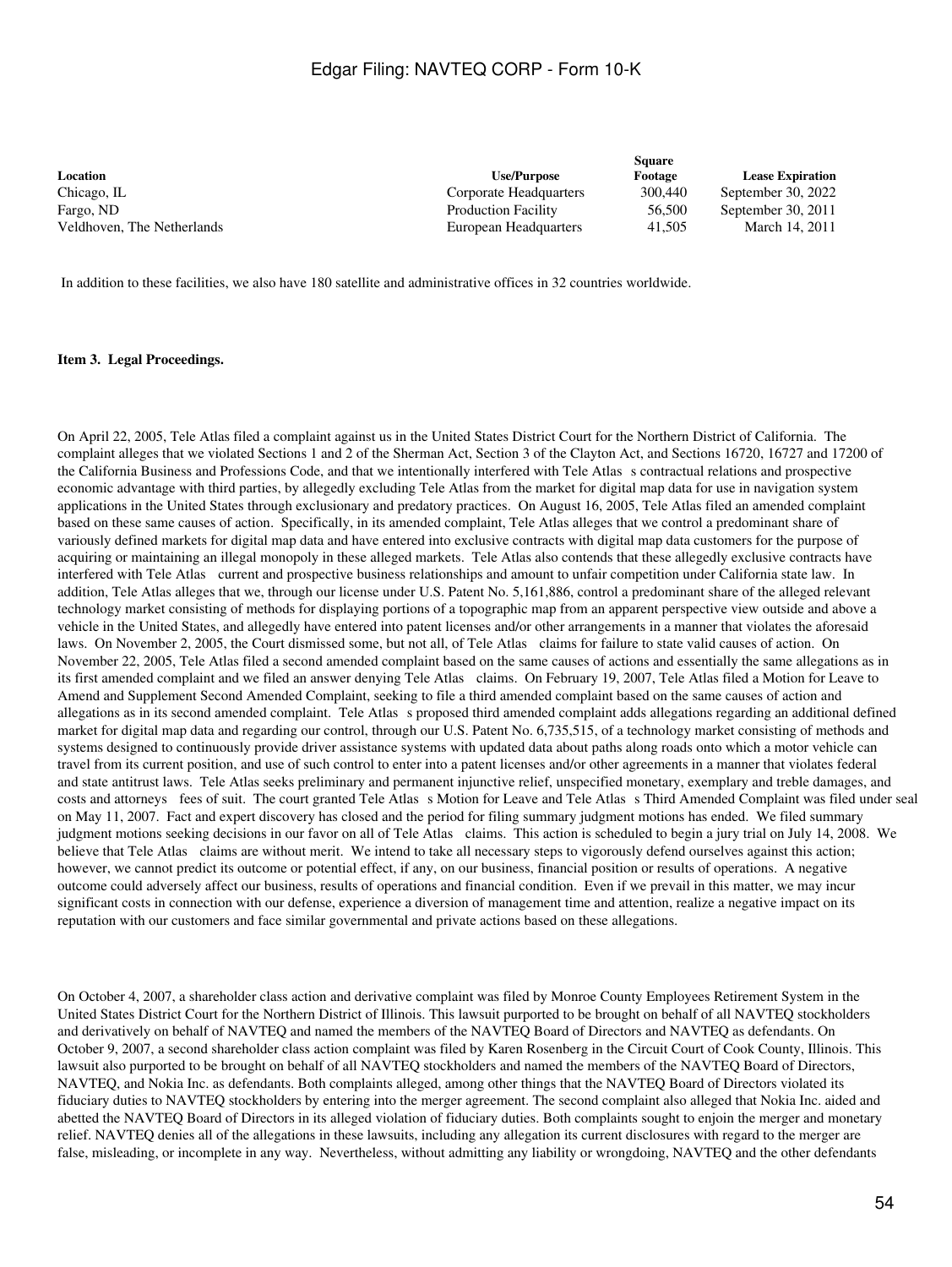have agreed to settle the lawsuits in order to avoid the potential cost and distraction of continued litigation and to eliminate any risk of delay to the closing of the merger posed by these lawsuits. On January 25, 2008, the parties in both actions entered into a memorandum of understanding for settlement of the claims under which NAVTEQ agreed, without any admission of liability or wrongdoing, to (1) modify the appraisal rights of NAVTEQ s shareholders, (2) make certain additional disclosures regarding the merger transaction in a Form DEFA14A, (3) make certain additional confirmatory discovery available to the plaintiffs to confirm the fairness and adequacy of the settlement, and (4) pay the sum of \$1,000,000 to plaintiffs counsel for their fees and reimbursement of expenses and costs. This payment will not affect the merger consideration to be paid to NAVTEQ s shareholders in connection with the merger. The details to the settlement will be set forth in a notice to be sent to NAVTEQ s shareholders prior to a hearing before the court to consider the settlement. The settlement is subject to the parties agreeing upon and executing appropriate stipulations of settlement and such other documentation as may be required to obtain approval of the settlement from the Federal Court and dismissal of both the Federal and State actions, which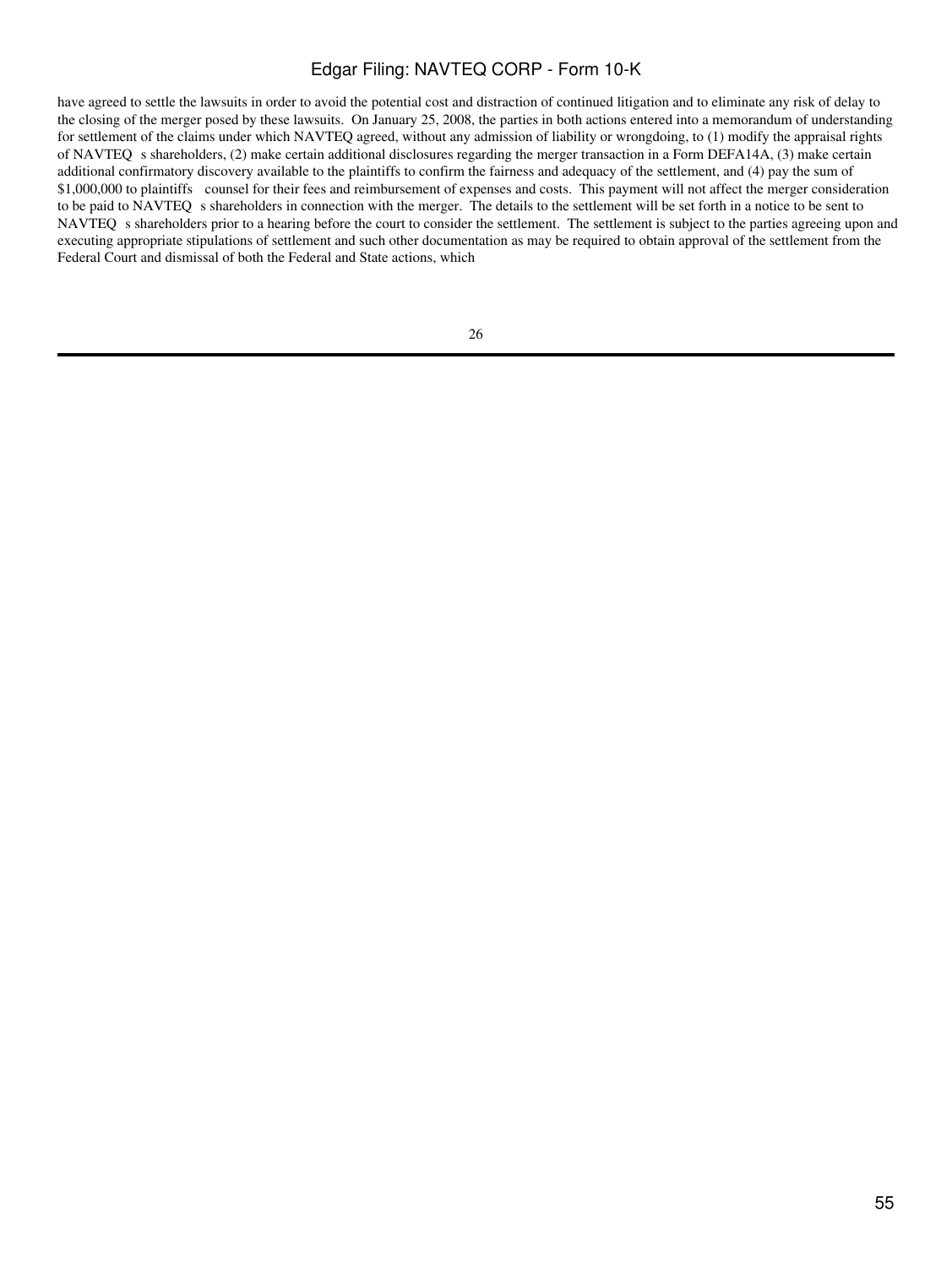stipulation will provide, among other things: (i) for the certification as an opt-out class for settlement purposes of all persons who owned NAVTEQ common stock as of July 30, 2007 through and including the sale of NAVTEQ as contemplated in the merger, and their successors in interest and transferees, under Rule 23 of the Federal Rules of Civil Procedure or its State Court rule equivalent; (ii) for entry of a judgment of dismissal with prejudice in both the Federal and State actions; and (iii) for a release and settlement of all known and unknown claims against defendants, including Nokia, and their respective various related persons, which have been or could have been asserted by any member of the proposed class, based upon, arising from, or related to any matter discussed in the November 13, 2007 Proxy or any disclosure related thereto or the actual or alleged acts or omissions of defendants relating to the merger. The stipulation will further provide that defendants have denied and continue to deny that they have committed or attempted to commit any violations of law or breached any duty owed to NAVTEQ or its stockholders or otherwise. The settlement is subject to: (a) the drafting and execution of the definitive settlement documents; (b) final approval from the Federal Court of the settlement and dismissal of both the Federal and State Actions with prejudice and without awarding costs to any party (except for NAVTEQ s payment of \$1,000,000 as discussed above); and (c) consummation of the merger.

We are subject to various other legal proceedings and claims arising in the ordinary course of our business. We do not believe that any of these other legal proceedings or claims will materially affect our business, financial position or results of operations.

### **Item 4. Submission of Matters to a Vote of Security Holders.**

The Company held a special meeting of the stockholders on December 12, 2007 to vote on (i) a proposal to adopt the Agreement and Plan of Merger, dated as of October 1, 2007, by and among Nokia Inc., North Acquisition Corp., Nokia Corporation and NAVTEQ and (ii) a proposal to adjourn the special meeting, if necessary or appropriate, to solicit additional proxies if there are insufficient votes at the time of the special meeting to adopt the merger agreement. The following is a tabulation of the votes cast:

|                                                                                                                                                                                                                                  | For          | Against   | Abstain | <b>Broker Non-Votes</b> |
|----------------------------------------------------------------------------------------------------------------------------------------------------------------------------------------------------------------------------------|--------------|-----------|---------|-------------------------|
| Approval of the proposal to adopt the<br>Agreement and Plan of Merger dated as of<br>October 1, 2007, by and among Nokia Inc.,<br><b>North Acquisition Corp., Nokia</b><br><b>Corporation and the Corporation</b>                | 74, 207, 512 | 259,848   | 36.418  |                         |
| Approval of the proposal to adjourn the<br>special meeting, if necessary or appropriate,<br>to solicit additional proxies if there are<br>insufficient votes at the time of the special<br>meeting to adopt the merger agreement | 71,630,379   | 2,825,464 | 47.935  |                         |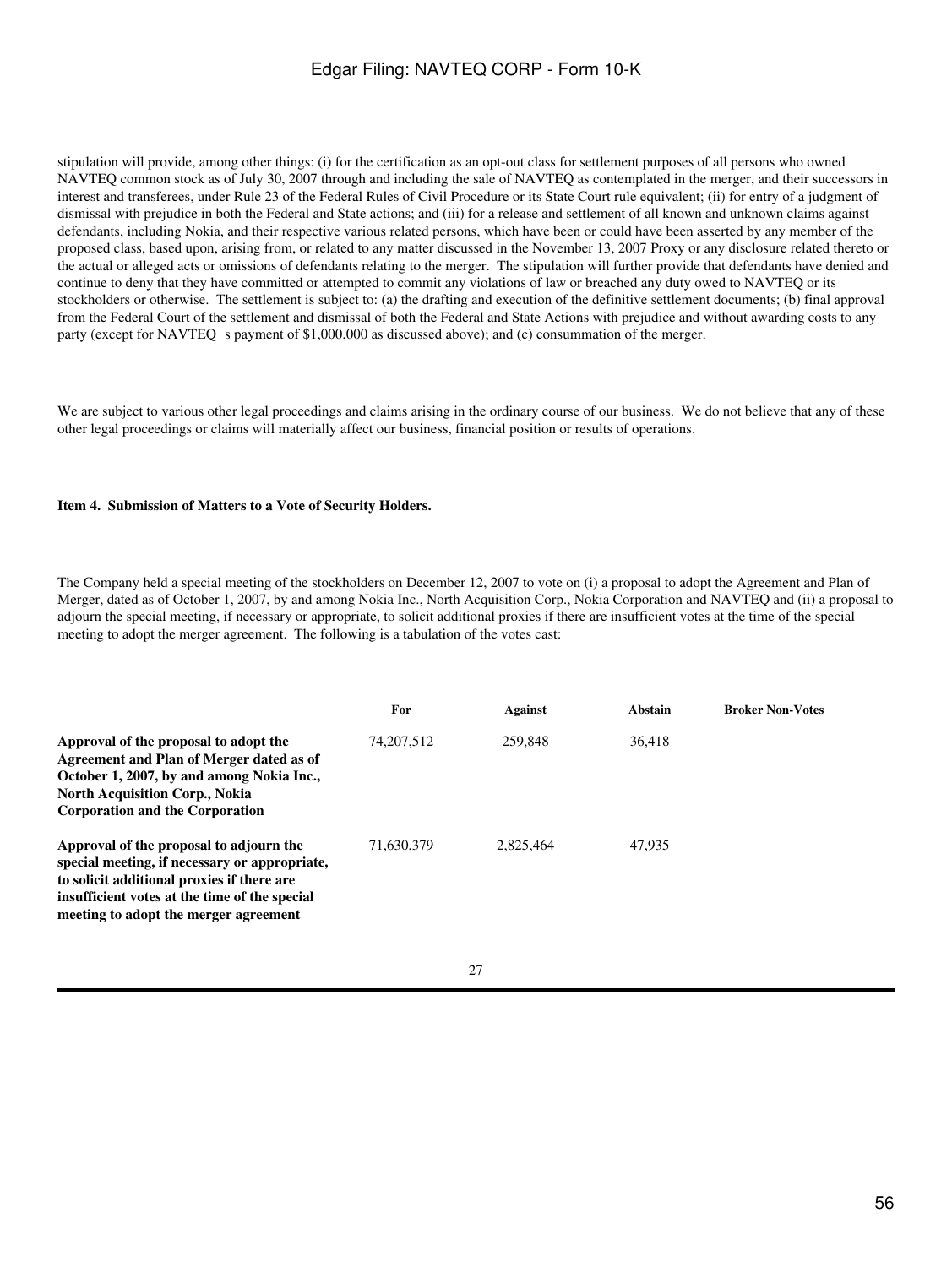### **PART II**

Item 5. Market for Registrant s Common Equity and Related Stockholder Matters.

#### **Market Information**

Our common stock is listed on the New York Stock Exchange under the symbol NVT. The following table sets forth the high and low sales prices per share of our common stock for each quarter of 2006 and 2007:

|             | High             | Low   |
|-------------|------------------|-------|
| 2007        |                  |       |
| 4th Quarter | \$<br>78.00 \$   | 74.20 |
| 3rd Quarter | 79.27            | 42.27 |
| 2nd Quarter | 45.99            | 34.28 |
| 1st Quarter | 37.84            | 30.44 |
| 2006        |                  |       |
| 4th Quarter | \$<br>$37.25$ \$ | 25.14 |
| 3rd Quarter | 45.00            | 23.73 |
| 2nd Quarter | 55.86            | 37.25 |
| 1st Quarter | 51.59            | 40.00 |

### **Holders**

As of February 13, 2008, our common stock was held by 259 stockholders of record.

### **Dividends**

Except for a special cash dividend that was paid to our common stockholders on June 18, 2004, we have never declared or paid any cash dividends on our common stock. We currently intend to retain future earnings, if any, to finance the expansion of our business and do not expect to pay any cash dividends in the foreseeable future. In addition, neither we nor our subsidiaries may pay any cash dividends with respect to any shares of any class of our capital stock in accordance with our existing revolving credit agreement. This restriction materially limits our ability to pay dividends on our common stock. Payment of future cash dividends, if any, will be at the discretion of our board of directors after taking into account various factors, including our financial condition, operating results, current and anticipated cash needs and plans for expansion, and in accordance with the revolving credit agreement. Our ability to pay dividends also may be limited by financing or other agreements that we may be a party to or enter into in the future.

**Securities Authorized for Issuance Under Equity Compensation Plans**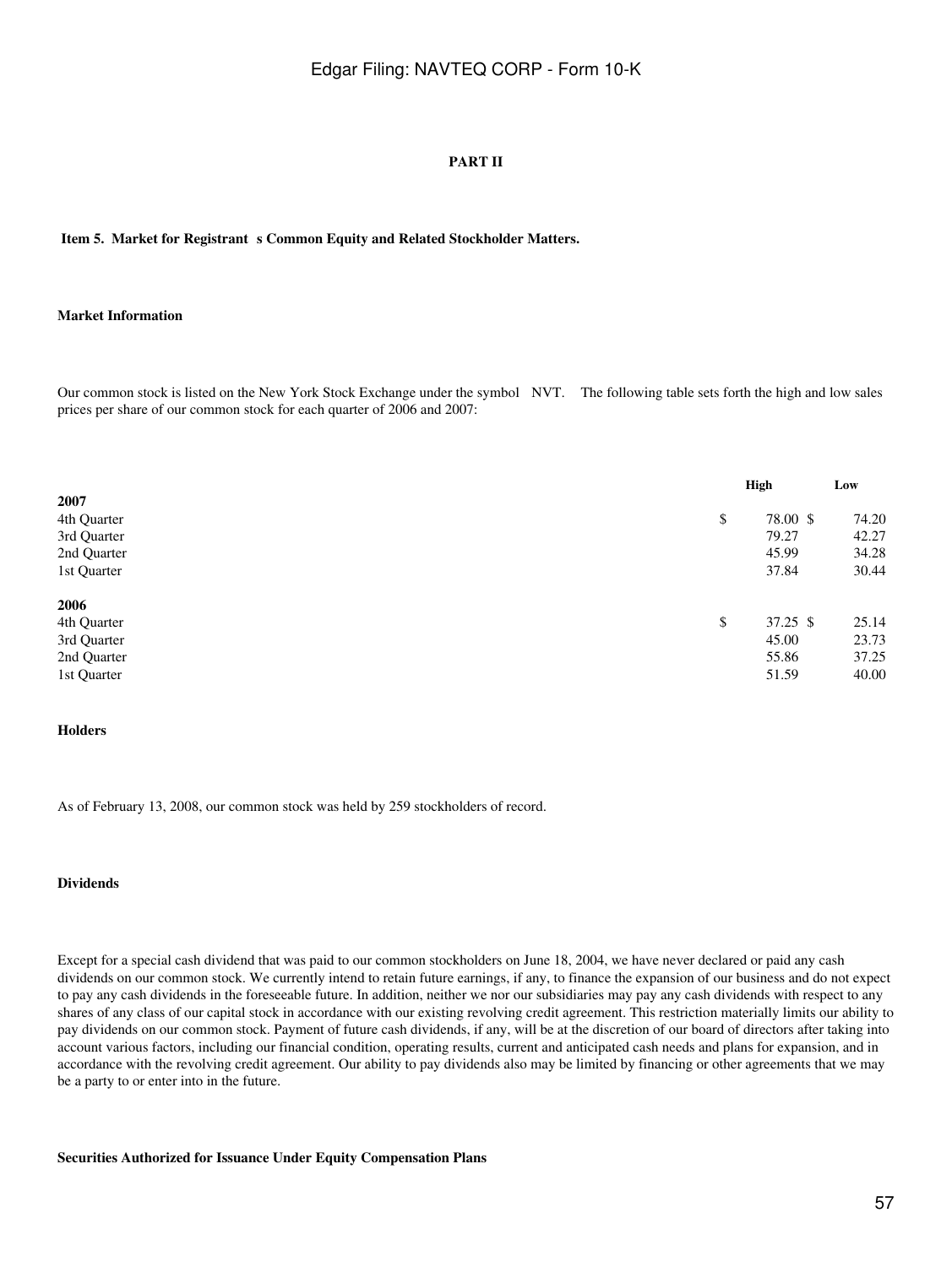See Item 12. Security Ownership of Certain Beneficial Owners and Management and Related Stockholder Matters for information regarding the Company s securities authorized for issuance under equity compensation plans.

### **Sale of Unregistered Securities**

We issued 57,443 shares of our common stock to Robert Verratti, the former Chief Executive Officer of Traffic.com, as of April 20, 2007 in connection with a sale bonus payable to Mr. Verratti in connection with his employment with Traffic.com, which we acquired in March 2007. On April 20, 2007, we filed a registration statement with the SEC under the Securities Act of 1933, as amended (Securities Act), to register for resale such shares. The shares were offered and sold by us in reliance upon the exemption from the registration requirements provided by Section 4(2) of the Securities Act relating to sales not involving any public offering.

We did not sell any other equity securities during the fiscal year ended December 31, 2007 that were not registered under the Securities Act.

### **Repurchases of Our Common Stock**

We have not repurchased any of our common stock, or announced any programs or plans to repurchase any of our common stock, during the year ended December 31, 2007.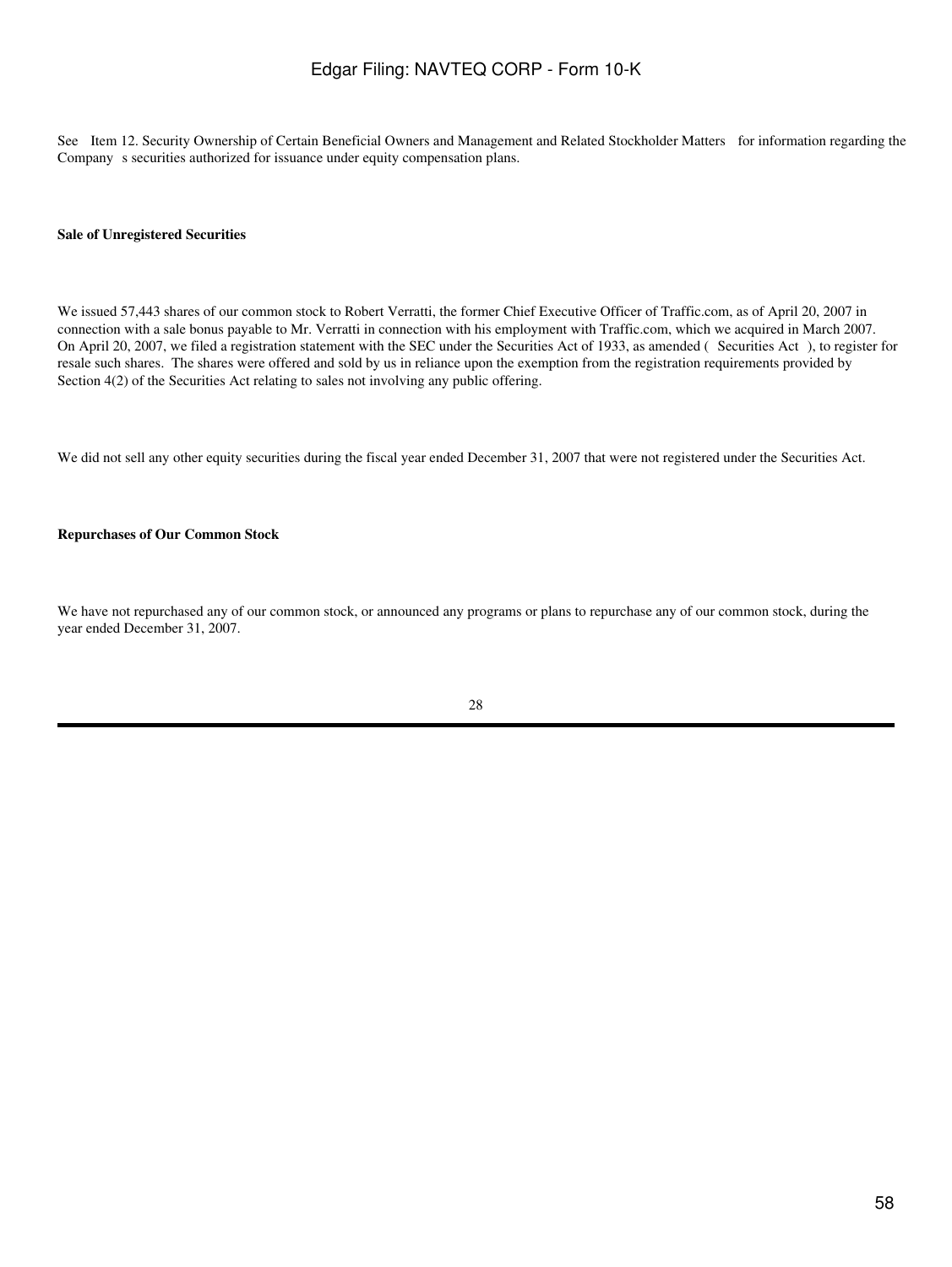## **Item 6. Selected Financial Data.**

The following selected historical consolidated financial data as of December 31, 2006 and 2007 and for the years ended December 31, 2005, 2006 and 2007 have been derived from the audited consolidated financial statements of NAVTEQ, appearing elsewhere in this document. The following selected historical consolidated financial data as of December 31, 2003, 2004 and 2005 and for the years ended December 31, 2003 and 2004 have been derived from the audited consolidated financial statements of NAVTEQ, which are not included herein. The historical results presented below are not necessarily indicative of the results to be expected in any future period. The selected historical consolidated financial data should be read in conjunction with Management s Discussion and Analysis of Financial Condition and Results of Operations and the consolidated financial statements and related notes thereto appearing elsewhere in this document.

### **NAVTEQ CORPORATION AND SUBSIDIARIES**

### **(In thousands, except per share amounts)**

|                                                     | <b>Years Ended December 31,</b>                                       |            |         |          |         |         |
|-----------------------------------------------------|-----------------------------------------------------------------------|------------|---------|----------|---------|---------|
|                                                     |                                                                       | 2003       | 2004    | 2005     | 2006    | 2007    |
| <b>Consolidated Statement of Operations Data:</b>   |                                                                       |            |         |          |         |         |
| Net revenue                                         | \$                                                                    | 272,623    | 392,858 | 496,512  | 581,619 | 853,387 |
| Operating costs and expenses:                       |                                                                       |            |         |          |         |         |
| Database creation and distribution costs (1)        |                                                                       | 133,119    | 197,089 | 236,405  | 275,449 | 395,778 |
| Selling, general and administrative expenses (1)    |                                                                       | 75,746     | 101,183 | 125,851  | 152,474 | 231,458 |
| Total operating costs and expenses                  |                                                                       | 208,865    | 298,272 | 362,256  | 427,923 | 627,236 |
| Operating income                                    |                                                                       | 63,758     | 94,586  | 134,256  | 153,696 | 226,151 |
| Interest income, net                                |                                                                       | 380        | 1,134   | 4.237    | 11,257  | 18,223  |
| Other income (expense), net                         |                                                                       | 6,163      | (1,892) | 498      | (1,008) | (339)   |
| Income before income taxes                          |                                                                       | 70,301     | 93,828  | 138,991  | 163,945 | 244,035 |
| Income tax expense (benefit) $(2)$                  |                                                                       | (165, 514) | 39,762  | (31,839) | 54,481  | 71,085  |
| Net income                                          |                                                                       | 235,815    | 54,066  | 170,830  | 109,464 | 172,950 |
| Cumulative effect of change in accounting principle |                                                                       |            |         |          | 506     |         |
| Net income                                          | \$                                                                    | 235,815    | 54,066  | 170,830  | 109,970 | 172,950 |
| Earnings per share of common stock:                 |                                                                       |            |         |          |         |         |
| Basic                                               | $\mathbb{S}% _{t}\left( t\right) \equiv\mathbb{S}_{t}\left( t\right)$ | 2.81       | 0.62    | 1.90     | 1.18    | 1.78    |
| Diluted                                             | \$                                                                    | 2.69       | 0.59    | 1.81     | 1.15    | 1.73    |
| Weighted average shares used in per share           |                                                                       |            |         |          |         |         |
| computation:                                        |                                                                       |            |         |          |         |         |
| <b>Basic</b>                                        |                                                                       | 84,062     | 86,509  | 90,115   | 93,029  | 97,350  |
| Diluted                                             |                                                                       | 87,593     | 92,001  | 94,198   | 95,713  | 99,985  |
|                                                     |                                                                       |            |         |          |         |         |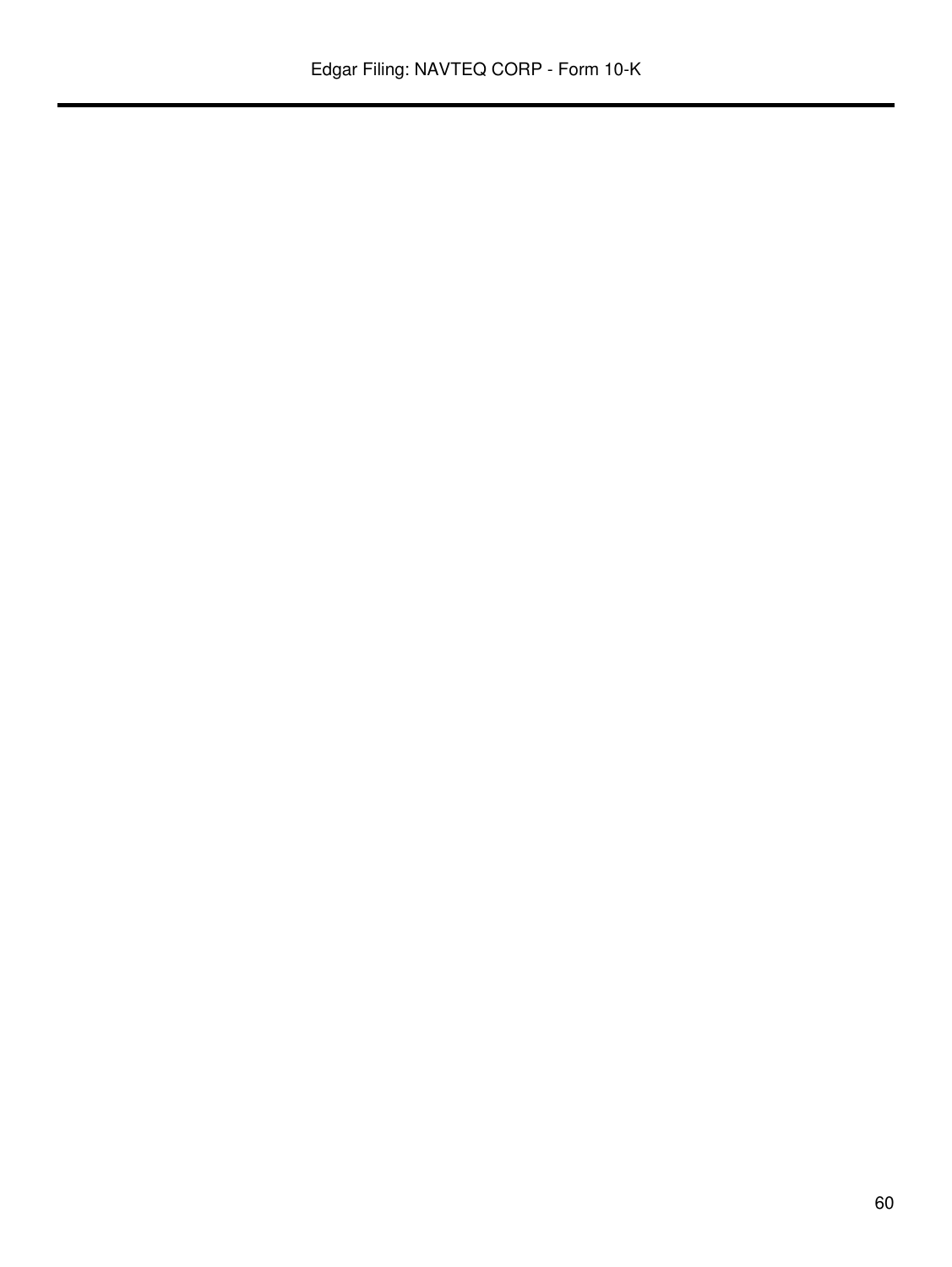|                                         | As of December 31, |         |         |         |           |
|-----------------------------------------|--------------------|---------|---------|---------|-----------|
|                                         | 2003               | 2004    | 2005    | 2006    | 2007      |
| <b>Consolidated Balance Sheet Data:</b> |                    |         |         |         |           |
| \$<br>Cash and cash equivalents         | 1.982              | 30.101  | 85,070  | 122,335 | 159,857   |
| Cash on deposit with affiliate          | 65,307             |         |         |         |           |
| Marketable securities                   |                    | 72,930  | 133,728 | 200,196 | 302.981   |
| Working capital                         | 82,088             | 97,587  | 190.945 | 272,144 | 410.779   |
| Deferred income tax assets (2)          | 172,065            | 142,765 | 211,848 | 196.623 | 238,492   |
| Total assets                            | 325,165            | 364,708 | 615.888 | 794.701 | 1,321,817 |
| Total stockholders<br>equity            | 217,911            | 232,818 | 490,064 | 649,381 | 1,006,574 |

|                                                     | <b>Year Ended December 31,</b> |           |           |           |           |           |
|-----------------------------------------------------|--------------------------------|-----------|-----------|-----------|-----------|-----------|
|                                                     |                                | 2003      | 2004      | 2005      | 2006      | 2007      |
| <b>Consolidated Statement of Cash Flow Data:</b>    |                                |           |           |           |           |           |
| Cash flow provided by operating activities          | \$                             | 65,948    | 106,422   | 137.753   | 140,008   | 292,946   |
| Capital expenditures                                |                                | (9,269)   | (12, 875) | (10, 466) | (17, 834) | (74,606)  |
| Capitalized software development costs              |                                | (9,966)   | (12,792)  | (12,369)  | (9,055)   | (20, 552) |
| Total capital expenditures and capitalized software |                                |           |           |           |           |           |
| development costs                                   |                                | (19, 235) | (25,667)  | (22, 835) | (26, 889) | (95, 158) |
| Depreciation and amortization                       |                                | 12.030    | 15.568    | 23,070    | 29,700    | 42.931    |

(1) Certain 2003, 2004 and 2005 expenses have been reclassified to Database creation and distribution costs that had been previously reported in Selling, general and administrative expenses.

(2) During 2003, the valuation allowance on deferred tax assets was partially reversed, resulting in a benefit of \$168,752. During 2004, the balance of deferred tax assets was adjusted due to changes in corporate income tax rates, primarily in the Netherlands, resulting in expense of \$3,824. During 2005, additional valuation allowance on deferred tax assets was reversed, resulting in a benefit of \$83,270. Also during 2005, the balance of deferred tax assets was adjusted due to the reversal of tax benefits related to deferred compensation, resulting in expense of \$1,836 and due to changes in corporate income tax rates, primarily in the Netherlands, resulting in expense of \$720.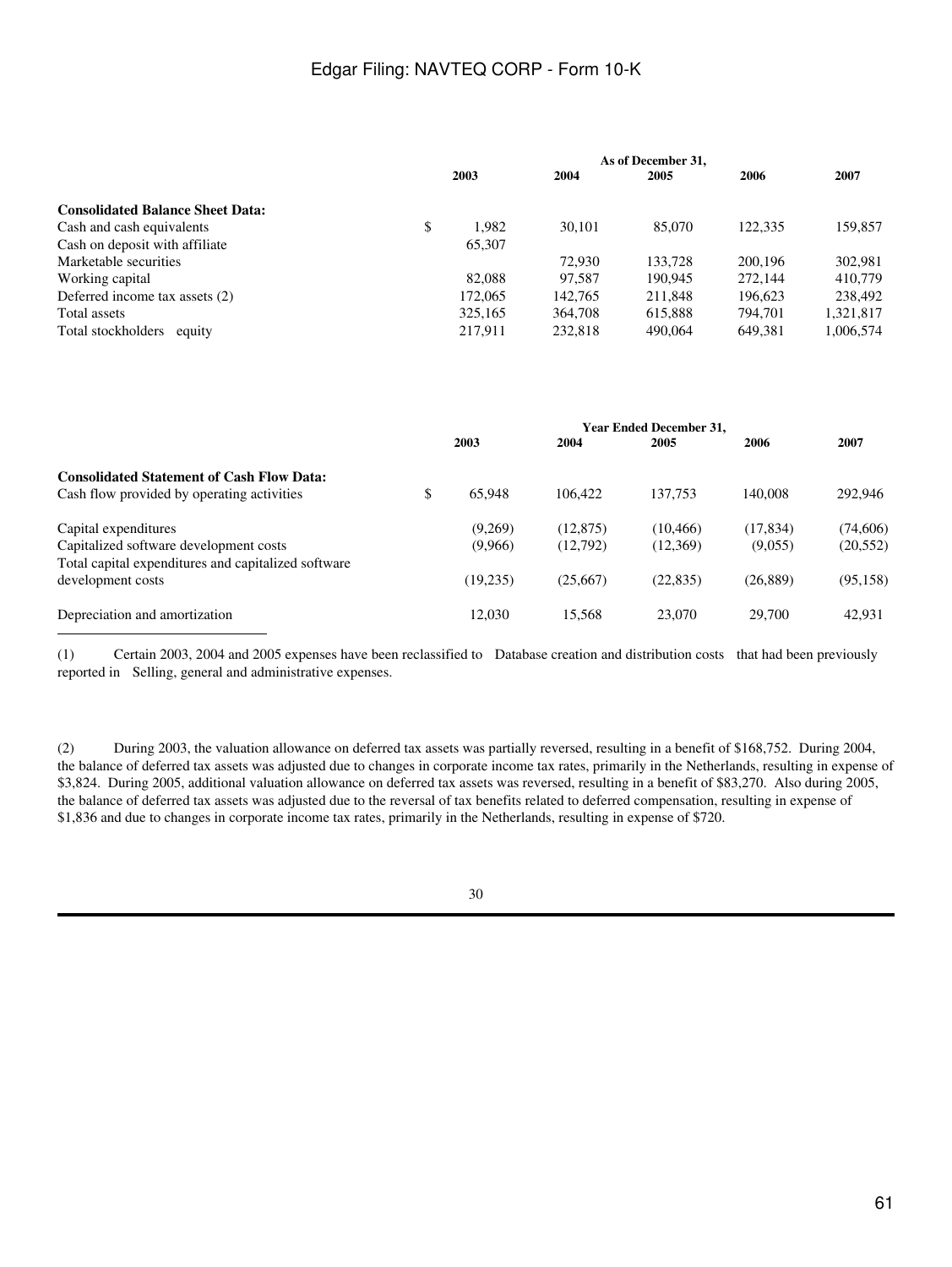### Item 7. Management s Discussion and Analysis of Financial Condition and Results of Operations.

#### **(Amounts in thousands, except per share amounts)**

You should read the following discussion and analysis of our financial condition and results of operations in conjunction with our consolidated financial statements and the related notes thereto contained elsewhere in this document. Certain information contained in this discussion and analysis and presented elsewhere in this document, including information with respect to our plans and strategy for our business, includes forward-looking statements that involve risk and uncertainties. In evaluating these statements, you should specifically consider the various risk factors identified in Item 1A. Risk Factors that could cause results to differ materially from those expressed in such forward-looking statements.

### **Overview**

We are a leading provider of comprehensive digital map data and location-based content, including traffic information, for automotive navigation systems, mobile navigation devices and Internet-based mapping applications. Our map database and related content enables providers of these products and services to offer dynamic navigation, route planning, location-based information services and other geographic information-based products and services to consumer and commercial users. In addition, we have a traffic and logistics data collection network in which we process traffic incident and event information, along with comprehensive traffic flow data collected through our network of roadside sensors, in order to provide detailed traffic information, including specific and customized speeds, travel times and delay times, to radio and television stations, Internet sites and mobile device users.

On October 1, 2007, we entered into an Agreement and Plan of Merger (Nokia Merger Agreement) with Nokia Inc., a Delaware corporation (Parent), North Acquisition Corp., a Delaware corporation and a wholly-owned subsidiary of Parent (Purchaser) and, for certain purposes set forth in the Nokia Merger Agreement, Nokia Corporation, a corporation organized and existing under the laws of the Republic of Finland. Subject to the terms and conditions of the Nokia Merger Agreement, Purchaser will be merged with and into us (the Nokia Merger), each outstanding share of our common stock, par value \$0.001 per share, will be converted into the right to receive \$78.00 in cash, without interest, and we will survive the Nokia Merger as a wholly-owned subsidiary of Parent. All unvested options to purchase common stock will accelerate and vest in full immediately prior to the consummation of the Nokia Merger. Option holders will receive a cash payment for each option held equal to the excess of \$78.00 over the applicable option exercise price, less taxes.

#### *Revenue*

We generate revenue primarily through the licensing of our geographic database and related location-based content in EMEA and Americas. The largest portion of our revenue comes from digital map data used in self-contained hardware and software systems installed in vehicles ( in-dash systems ).

We believe that, in addition to automobile market conditions in general and automobile sales mix, there are two key factors that affect our performance with respect to this revenue: the number of automobiles sold for which navigation systems are either standard or an option (adoption) and the rate at which car buyers select navigation systems as an option (take-rate).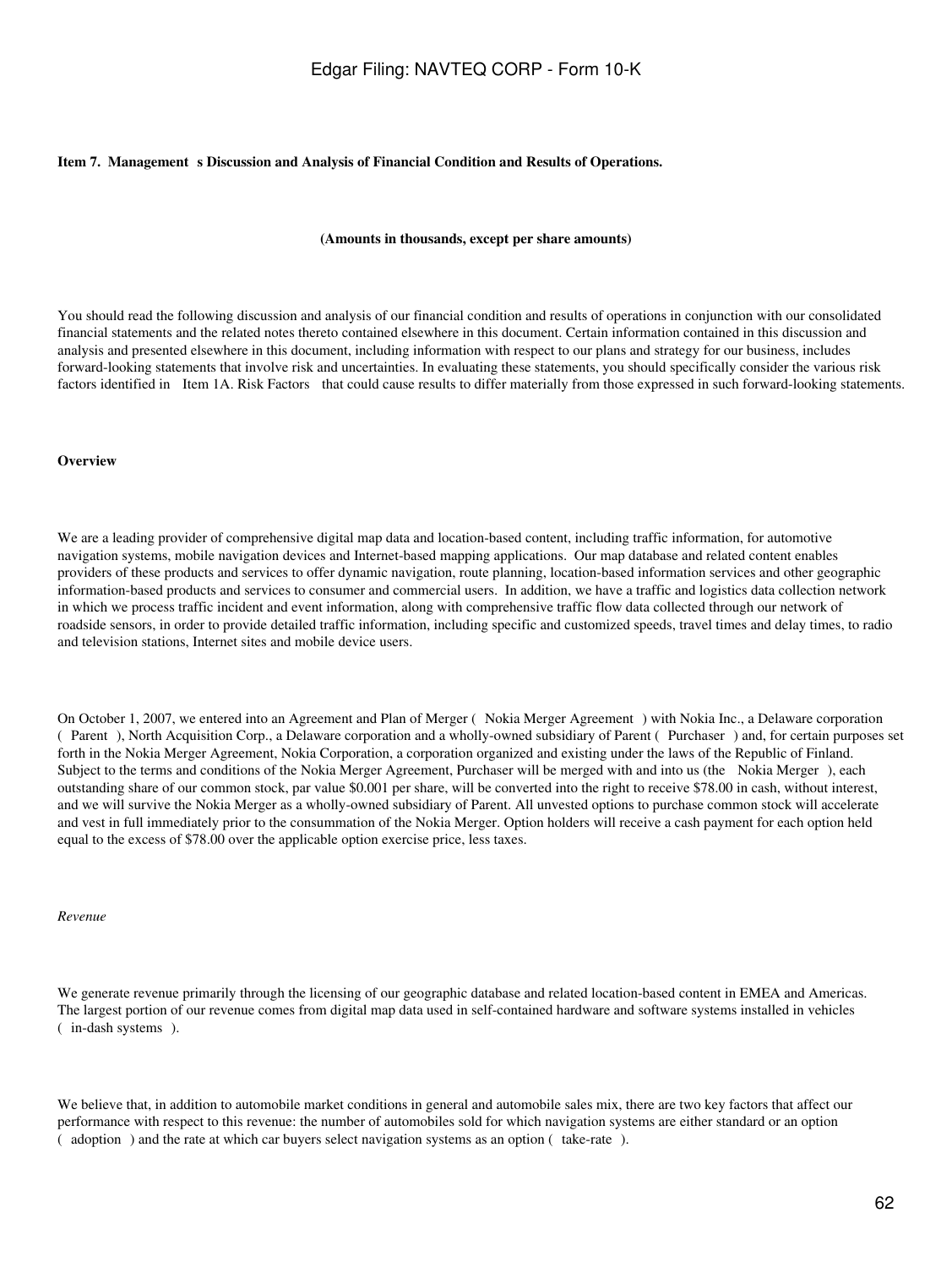We believe the adoption of navigation systems in automobiles in Europe has stabilized at over 80%, but that the adoption of such systems in North America continues to increase. In addition, the take-rates have increased during recent years in both Europe and North America and we expect that these will continue to increase for at least the next few years as a result of market acceptance by our customers of products and services that use our database and anticipated reductions in the price of in-dash systems. However, increased adoption in North America also has a dampening effect on overall take rates as a number of inexpensive models with relatively lower take rates offer the option for the first time. As the adoption of navigation systems in automobiles increases in North America, and as the take-rates in both North America and Europe increase, we believe each of these can have a positive effect on our revenue, subject to our ability to maintain our license fee structure and customer base.

 In addition, the market for products and services that use our geographic database and related location-based content is evolving, and we believe that much of our future success depends upon the development of a wider variety of products and services that use our data. This includes growth in location-enabled mobile devices, such as mobile phones, personal navigation devices (PNDs), personal digital assistants (PDAs), and other products and services that use digital map data. Our revenue growth is driven, in part, by the rate at which consumers and businesses purchase these products and services, which in turn is affected by the availability and functionality of such products and services. We believe that both of these factors have increased in recent years and will continue to increase for at least the next few years. However, even if these products and services continue to be developed and marketed by our customers and gain market acceptance, we may not be able to license the database at prices that will enable us to maintain profitable operations. Moreover, the market for location-based information is highly competitive, and competitive pressures in this area may result in price reductions for our database, which could materially adversely affect our business and prospects.

We expect that revenue derived from the use of our data in location-enabled mobile devices will represent an increasing percentage of our total revenue in the next few years. As a result, our total revenue will likely have a more seasonal pattern with first quarter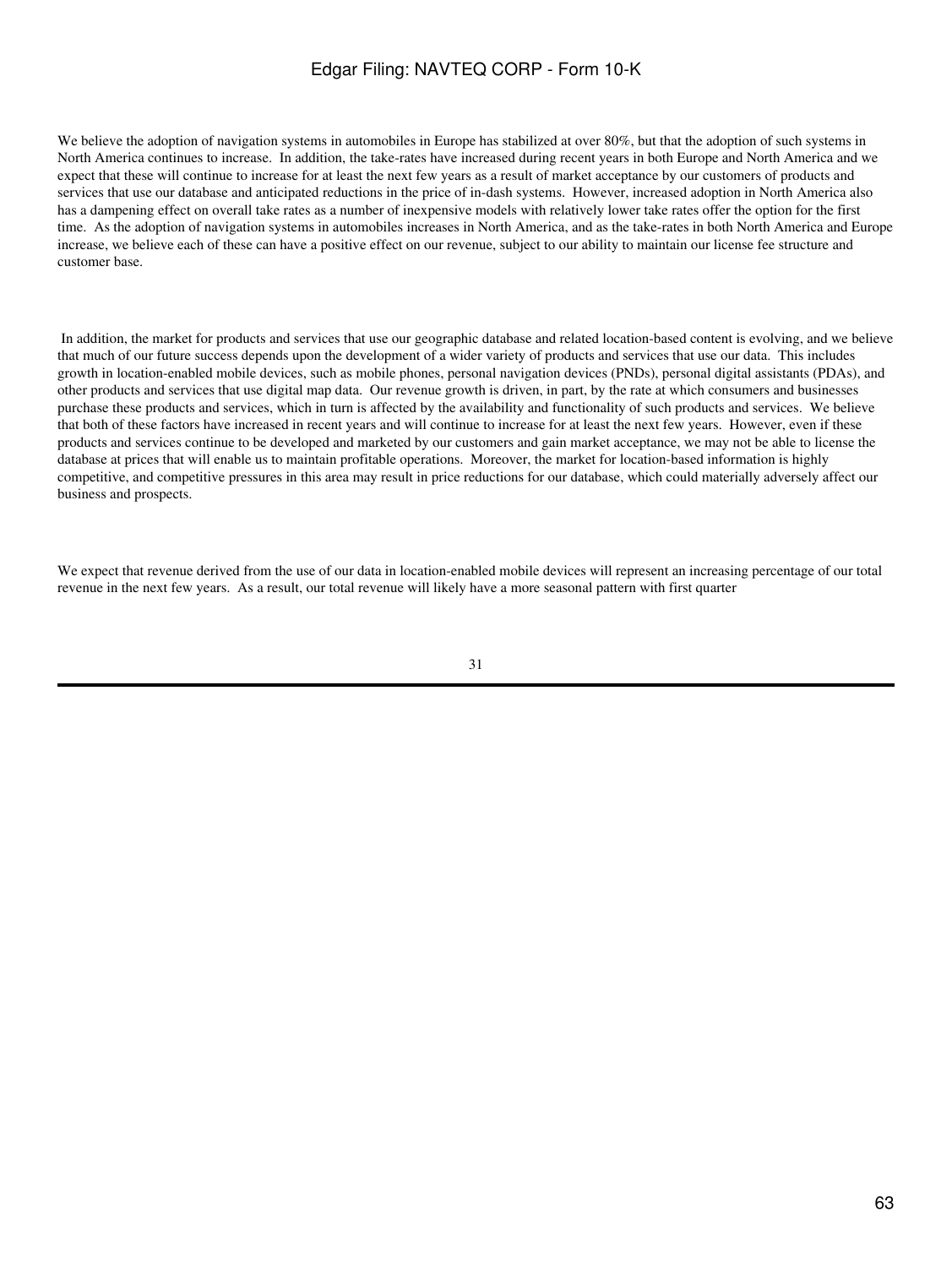revenue generally being relatively weaker than other quarters and fourth quarter revenue generally being relatively stronger than other quarters. Since we are in the early stages of this shift in our business, our ability to forecast revenue, particularly in the fourth quarter, may be limited, and may result in material differences between any forecasted operating results and our actual results.

We have also experienced, and expect to continue to experience, difficulty in maintaining the license fees we charge for our digital map database and related location-based content due to a number of factors, including automotive and mobile device customer expectations of continually lower license fees each year and a highly competitive environment. In response to these pressures, we are focused on:

- Offering a digital map database with superior quality, detail and coverage;
- Providing value-added services to our customers such as distribution services, and technical and marketing support; and
- Enhancing and extending our product offering by adding additional content to our map database.

We also believe that in the foreseeable future the effect on our revenue and profitability as a result of any decreases in our license fees will be offset by volume increases as the market for products and services that use our database grows, although we cannot assure you that these increases will occur.

In addition to revenues from our geographic database, we receive a portion of our revenues from the sale of advertising on radio and television stations. The Company receives airtime inventory from radio and television stations in exchange for traffic information and services. We expect these revenues to increase in the future as we increase the depth of our nationwide traffic and logistics data collection network and our proprietary system called Traffic Information Management System.

We expect that our revenue and revenue growth will continue to be subject to a highly competitive environment. We currently have several major competitors in providing map information, including Tele Atlas N.V. (which recently announced an agreement to be acquired by TomTom N.V.), internet-based mapping sites and numerous European governmental and quasi-governmental mapping agencies (e.g., Ordnance Survey in the United Kingdom) that license map data for commercial use, as well as many local competitors in geographic areas outside of North America and Europe. Also, AND Automotive Navigation Data has announced that it will be expanding its coverage of mapping data that supports navigation from countries of Eastern Europe to countries of Western Europe, and Facet Technologies has announced its launch of mapping data that supports navigation for the United States, with plans to expand to Canada and Europe. Governmental and quasi-governmental agencies also are making more map data information with greater coverage and content, and higher quality, available free of charge or at lower prices, which may encourage new market entrants or reduce the demand for fee-based products and services which incorporate our map database. Several companies are also now providing aerial, satellite and other location-based imagery which provides our customers with an alternative to our map data and makes it less costly and time-consuming for competitors to build a high quality map database similar to our database. In addition, some of our customers prefer to license data from several vendors in order to diversify their sources of supply and to maintain competitive and pricing pressures. We expect that we will continue to operate in a highly competitive environment following the closing of TomTom s acquisition of Tele Atlas.

Additionally, we have intense competition in providing traffic information to radio and television stations across the United States as Traffic.com derives the majority of its revenues via advertising on radio and television stations. We have several major competitors, including Westwood One and Clear Channel Communications, that have the ability to provide these services to radio and television stations as well, which could result in price reductions, reduced profit margins or loss of business. These competitors have longer operating histories with respect to traffic information and more established relationships with advertisers. Our traffic data also competes with smaller, start-up companies that make use of publicly available traffic data from government sources.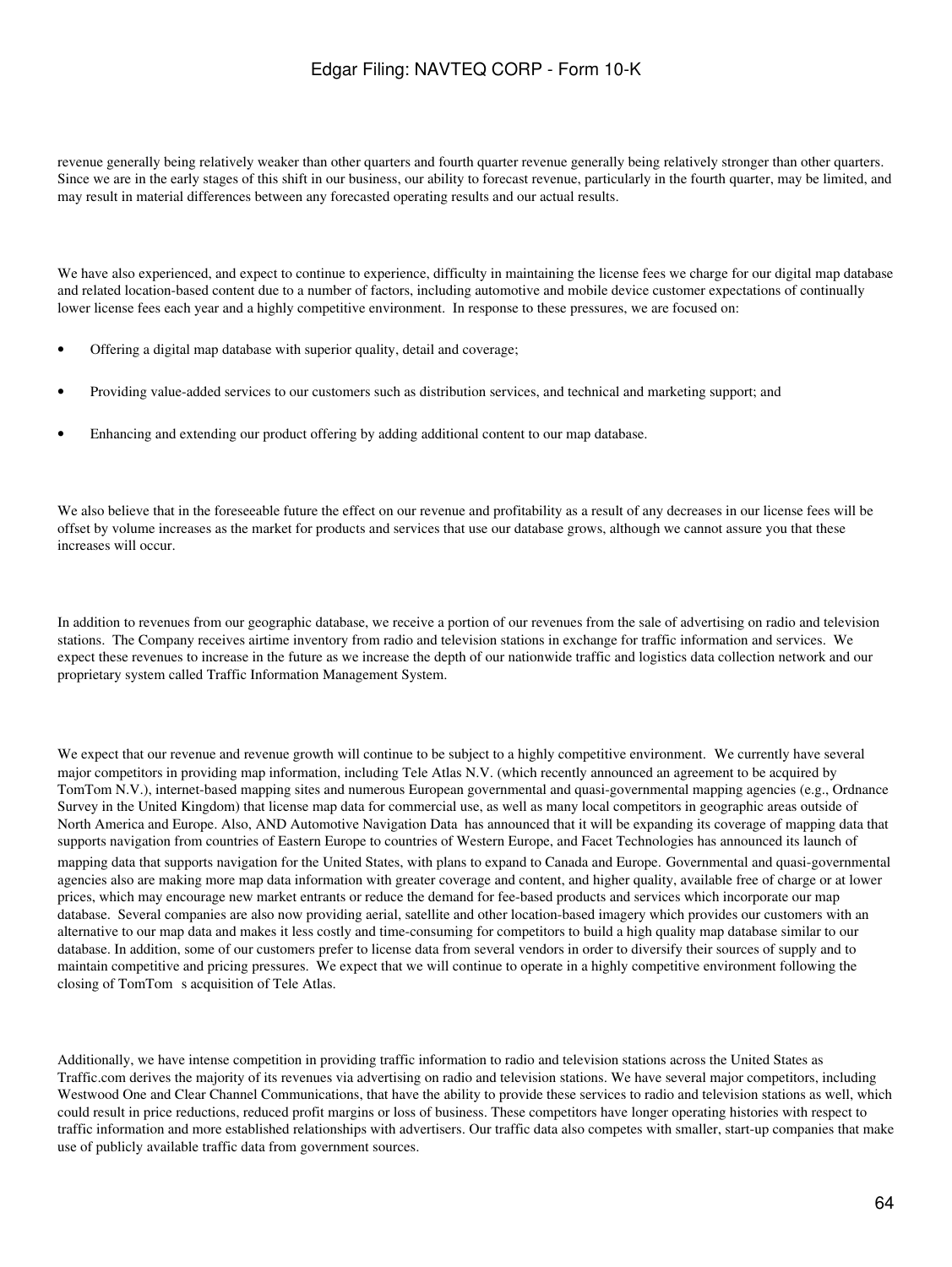## *Operating Expenses*

Our operating expenses are comprised of database creation and distribution costs, and selling, general and administrative expenses. Database creation and distribution costs primarily include the purchase and licensing of source maps, employee compensation and third party fees related to the construction, maintenance and delivery of our database. Selling, general and administrative expenses primarily include employee compensation, marketing, facilities and other administrative expenses.

During the first quarter of 2006, we conducted a review of the classification of our operating expenses. As a result of this review, costs associated with certain functional groups historically classified as selling, general, and administrative expenses were reclassified as database creation and distribution costs. Certain operating expenses in previously reported periods have been reclassified to conform to this presentation. Total operating expenses were not affected by the reclassification.

Our operating expenses have increased as we have made investments related to the development, improvement and commercialization of our database. We anticipate that operating expenses will continue to increase as our growth and development activities continue, including further development and enhancement of our database and increasing our sales and marketing efforts.

On January 1, 2006, we adopted Financial Accounting Standards Board Statement of Financial Accounting Standards (SFAS) No. 123(R), Share-Based Payment. This requires all share-based payments to employees, including grants of employee stock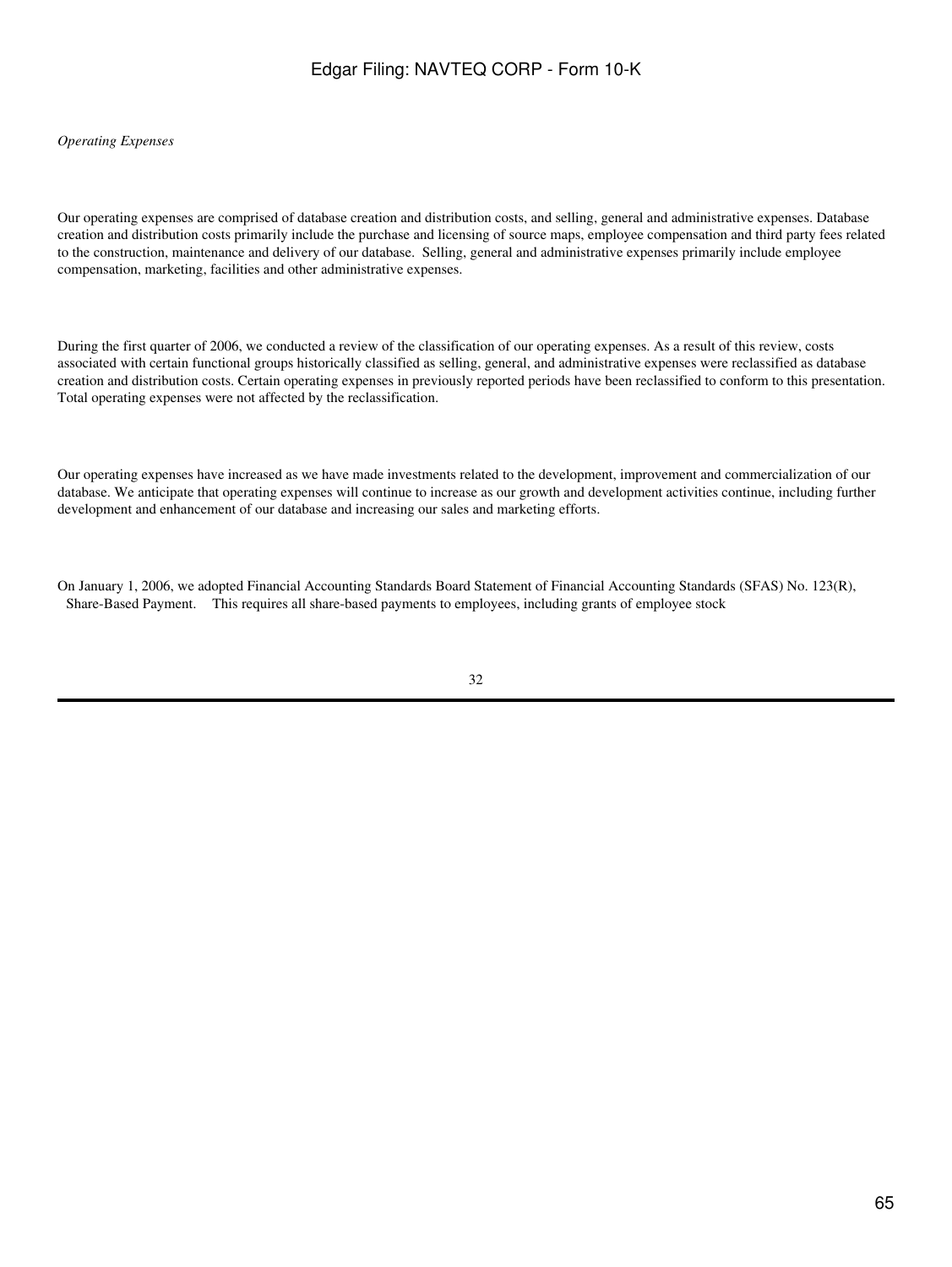options, to be recognized as an operating expense in the statement of operations. The cost will be recognized over the requisite service period based on fair values measured on grant dates. We recognized stock-based compensation expense of \$14,501 and \$20,844 for the years ended December 31, 2006 and 2007, respectively. We also recorded a cumulative effect of changing to SFAS No. 123(R) resulting in income of \$506 (net of income tax expense of \$312) in the first quarter of 2006.

*Income Taxes*

As of December 31, 2007, we had U.S. net operating loss carryforwards for Federal and state income tax purposes of approximately \$374,309 and \$224,484, respectively. Net operating loss carryforwards are available to reduce future taxable income subject to expiration. Various amounts of our net operating loss carryforwards expire, if not utilized, each year until 2027.

The Company also has available tax credit carryforwards of approximately \$4,217 and \$1,930 for U.S. Federal and state tax purposes, respectively.

If not utilized, U.S. Federal and state net operating loss carryforwards expire through 2027 and U.S. Federal tax credit carryforwards expire through 2022, as follows:

| <b>Year of expiration</b> | <b>Federal net</b><br>operating loss<br>carryforwards | <b>State net</b><br>operating loss<br>carryforwards | <b>Federal tax</b><br>credit<br>carryforwards |
|---------------------------|-------------------------------------------------------|-----------------------------------------------------|-----------------------------------------------|
| 2008                      |                                                       |                                                     | 114                                           |
| 2009                      |                                                       |                                                     | 28                                            |
| 2010                      |                                                       | 866                                                 | 102                                           |
| 2011                      | 12.268                                                | 298                                                 | 186                                           |
| 2012                      | 29,142                                                | 2,592                                               | 459                                           |
| Thereafter through 2027   | 332,899                                               | 220,721                                             | 3,328                                         |
|                           | 374,309                                               | 224.484                                             | 4,217                                         |

As of December 31, 2007, we had U.S. interest expense carryforwards for both U.S. Federal and state income tax purposes of approximately \$185,333. There is no expiration date for U.S. state tax credit carryforwards and U.S. Federal interest expense carryforwards.

*Cash and Liquidity*

Prior to the year ended December 31, 2002, we had been unprofitable on an annual basis since our inception, and, as of December 31, 2007, we had an accumulated deficit of \$13,964.

As of December 31, 2007, our balance of cash and cash equivalents and marketable securities was \$462,838, compared to \$322,531 as of December 31, 2006, which represents an increase of \$140,307.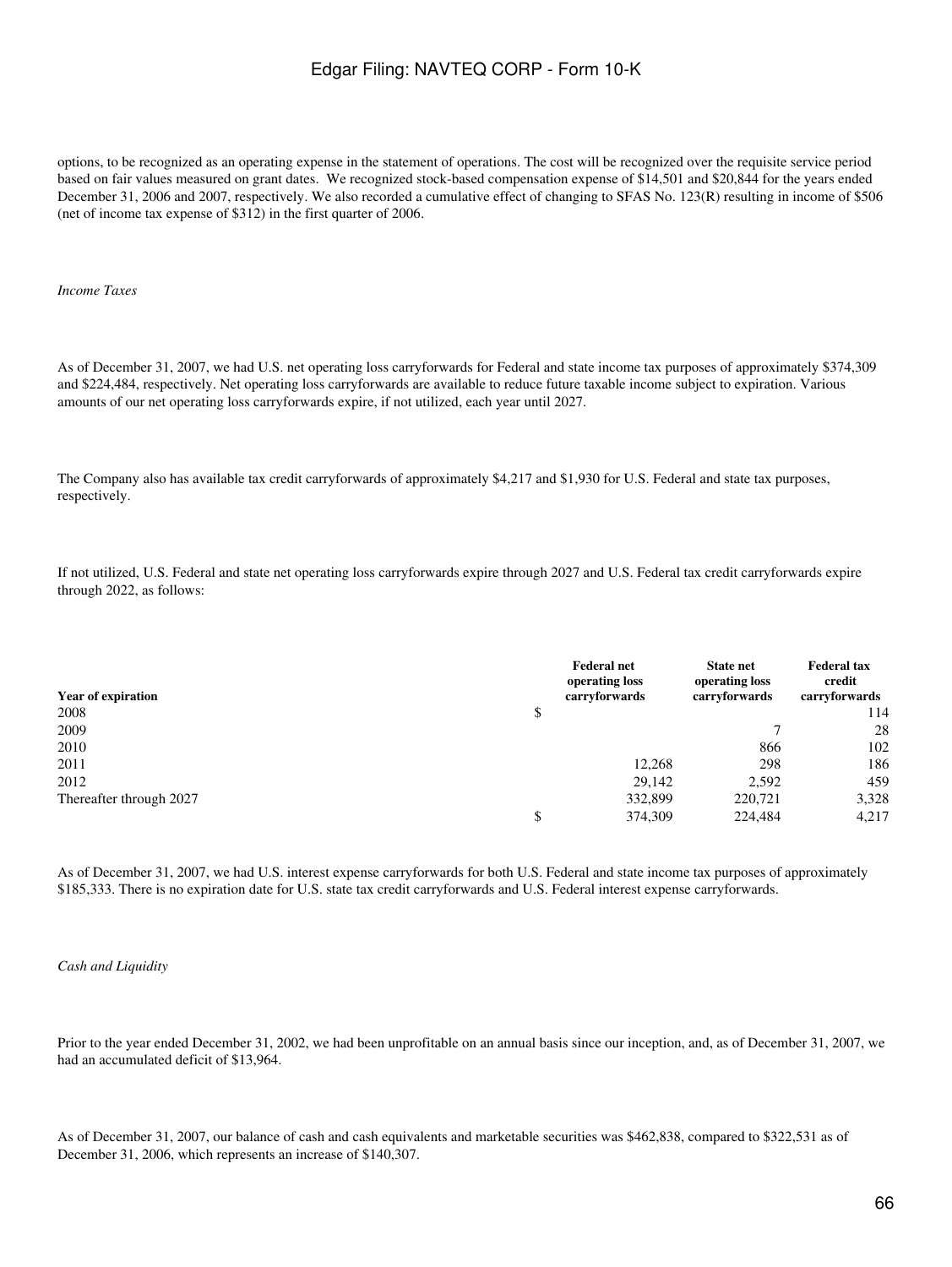## *Foreign Currency Risk*

Material portions of our revenue and expenses have been generated by our European operations, and we expect that our European operations will account for a material portion of our revenue and expenses in the future. Substantially all of our international expenses and revenue are denominated in foreign currencies, principally the euro. As a result, our financial results could be affected by factors such as changes in foreign currency exchange rates or weak economic conditions in Europe and other foreign markets in which we have operations. Accordingly, fluctuations in the value of those currencies in relation to the U.S. dollar have caused and will continue to cause dollar-translated amounts to vary from one period to another. In addition to currency translation risks, we incur currency transaction risk whenever one of our operating subsidiaries enters into either a purchase or a sales transaction using a currency other than the local currency in which it receives revenue and pays expenses.

Historically, we had not engaged in activities to hedge our foreign currency exposures. On April 22, 2003, we entered into a foreign currency derivative instrument to hedge certain foreign currency exposures related to intercompany transactions. The underlying intercompany loan was repaid in the second quarter of 2006 and the instrument has been terminated. See Note 8 to our Consolidated Financial Statements for additional information on this foreign currency derivative instrument. For the year ended December 31, 2007, we generated approximately 56% of our net revenue and incurred approximately 41% of our total expenses in foreign currencies. Our European operations reported revenue of \$472,523 for the year ended December 31, 2007. Due to an increase in the exchange rate of the euro against the dollar, as compared to 2006, European revenue was approximately \$34,013 higher than what would have been reported had the exchange rate not increased. Based on the results of the year ended December 31, 2007, every one cent change in the exchange rate of the euro against the dollar resulted in approximately a \$3,400 change in our revenue and approximately a \$1,800 change in our operating income. Our analysis does not consider the implications that such fluctuations could have on the overall economic activity that could exist in such an environment in the United States or Europe.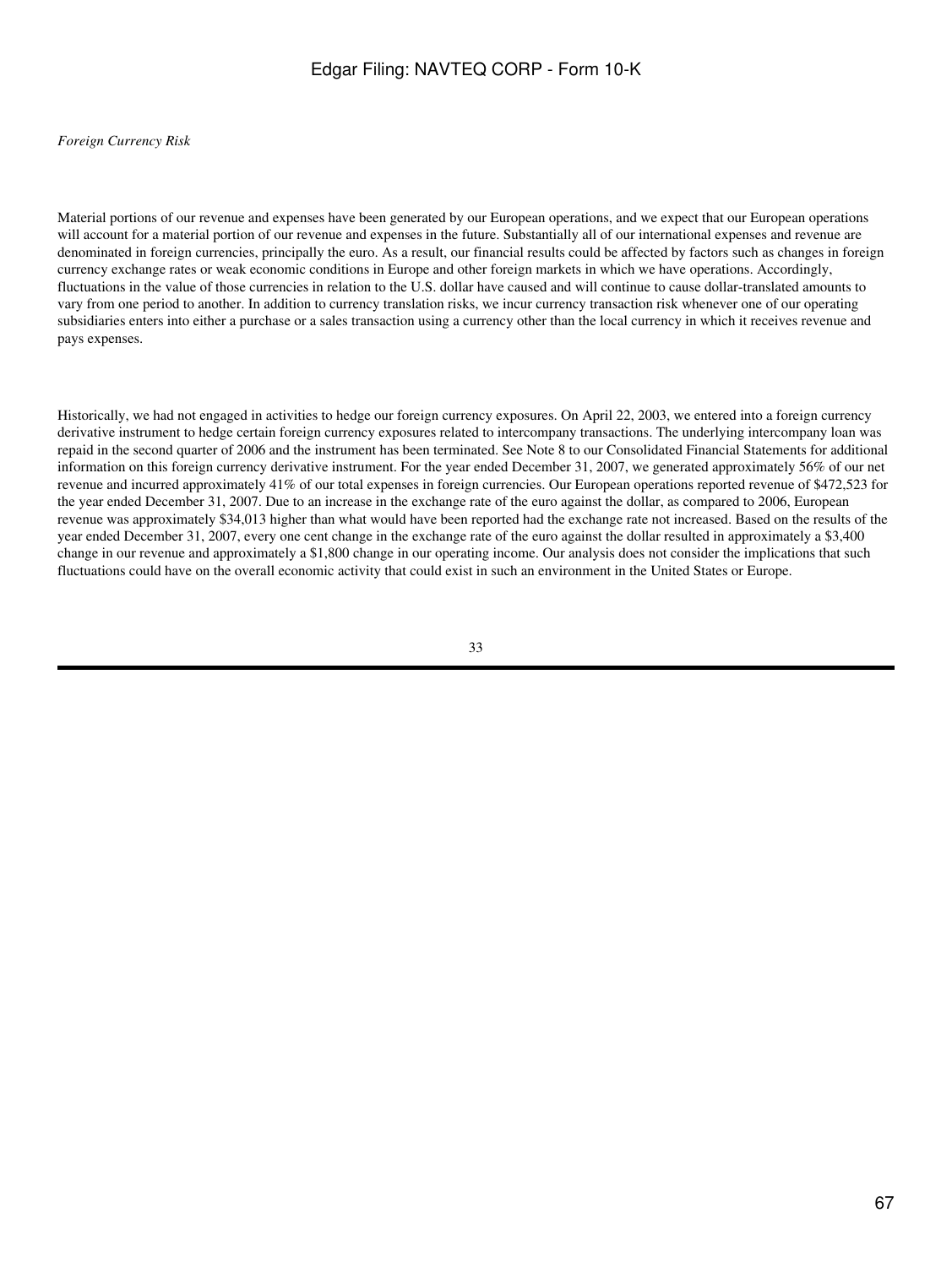### *Customer Concentration*

Material portions of our revenue have been generated by a small number of customers, and we expect that a small number of customers will account for a material portion of our revenue in the future. For the years ended December 31, 2006 and 2007, our revenue from Garmin International accounted for approximately 9% and 15% of our total revenue, respectively. For the years ended December 31, 2006 and 2007, our revenue from BMW AG accounted for approximately 12% and 9% respectively, of our total revenue. In addition, sales to our top 15 customers for the years ended December 31, 2005, 2006 and 2007 accounted for approximately 76%, 71% and 65% of our revenue, respectively.

The majority of our significant customers are automobile manufacturers and suppliers to automobile manufacturers. Conditions in the market for new automobiles generally and conditions affecting specific automobile manufacturers and suppliers may affect sales of vehicle navigation systems incorporating our database. Fluctuations in the automotive market have occurred in the past and are likely to occur in the future. To the extent that our future revenue depends materially on sales of new automobiles equipped with navigation systems enabled by digital maps, our business may be vulnerable to these fluctuations.

### **Critical Accounting Estimates**

Our discussion and analysis of our financial condition and results of operations are based upon our consolidated financial statements, which have been prepared in accordance with U.S. generally accepted accounting principles. The preparation of these financial statements requires that we make estimates and judgments that affect the reported amounts of assets, liabilities, revenue and expenses, and related disclosure of contingent assets and liabilities. On an ongoing basis, we evaluate our estimates based on historical experience and make various assumptions that we believe to be reasonable under the circumstances, the results of which form the basis for making judgments about the carrying values of assets and liabilities that are not readily apparent from other sources. Actual results may differ from these estimates under different assumptions or conditions. We believe that, of the significant policies used in the preparation of our consolidated financial statements (see Note 1 of Notes to Consolidated Financial Statements), the following are critical accounting estimates, which may involve a higher degree of judgment and complexity. Management has discussed the development and selection of these critical accounting estimates with our Audit Committee, and our Audit Committee has reviewed this disclosure.

#### *Revenue Recognition*

We derive a substantial majority of our revenue from licensing our database. We provide our data to end-users through multiple distribution methods, primarily media or server-based. For example, our customers produce copies of our data on various media, such as CD-ROMs, DVDs and memory cards. Our customers then distribute those media to end-users directly and indirectly through retail establishments, automobile manufacturers and their dealers, and other redistributors. The media may be sold by our customer separately from its products, bundled with its products or otherwise incorporated into its products. We also produce copies of our data and distribute those copies to end-users both directly and indirectly through automobile manufacturers and their dealers. Additionally, some of our customers store our data on servers and distribute information, such as map images and driving directions, derived from our data over the Internet and through other communication networks.

Revenue is recognized net of provisions for estimated uncollectible amounts and anticipated returns. Our map database license agreements provide evidence of our arrangements with our customers, and identify key contract terms related to pricing, delivery and payment. We do not recognize revenue from licensing our database until delivery has occurred and collection is considered probable. We provide for estimated product returns at the time of revenue recognition based on our historical experience for such returns, which have not been material. As a result, we do not believe there is significant risk of recognizing revenue prematurely.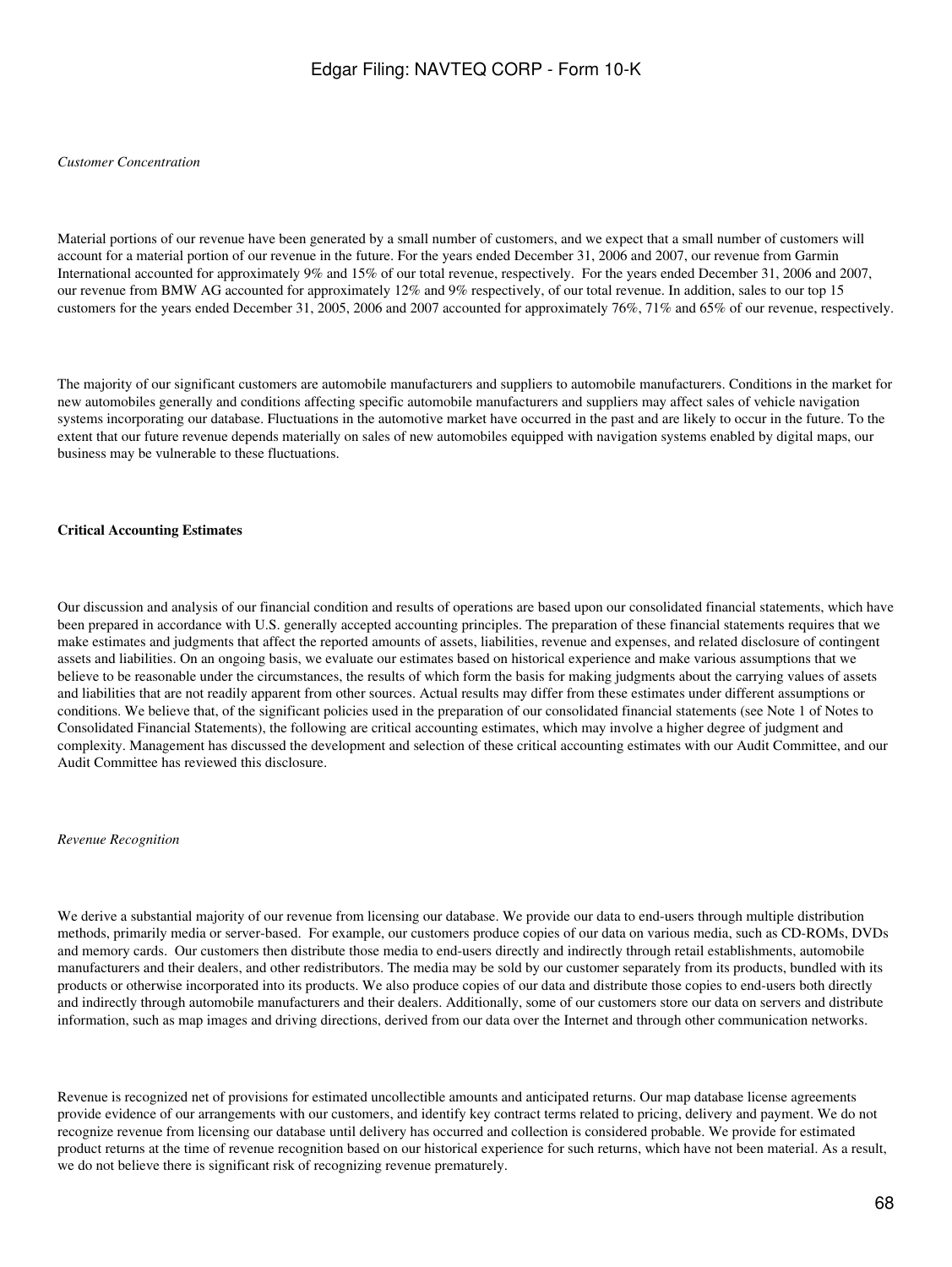For revenue distributed through the media-based method, license fees from usage (including license fees in excess of the nonrefundable minimum fees) are recognized in the period in which they are reported by the customer to us. Prepaid licensing fees are recognized in the period in which the distributor or customer reports that it has shipped our database to the end-user. Revenue for direct sales is recognized when the database is shipped to the end-user.

For revenue distributed through the server-based method, revenue includes amounts that are associated with nonrefundable minimum licensing fees, license fees from usage (including license fees in excess of nonrefundable minimum fees), recognition of prepaid licensing fees from our distributors and customers and direct sales to end-users. Nonrefundable minimum annual licensing fees are received upfront and represent a minimum guarantee of fees to be received from the licensee (for sales made by that party to end-users) during the period of the arrangement. We generally cannot determine the amount of up-front license fees that have been earned during a given period until we receive a report from the customer. Accordingly, we amortize the total up-front fee paid by the customer ratably over the term of the arrangement. When we determine that the actual amount of licensing fees earned exceeds the cumulative revenue recognized under the amortization method (because the customer reports licensing fees to us that exceed this amount), we recognize the additional licensing revenue.

For advertising related revenue on radio and television stations, revenue is recognized when the advertisements are aired. Revenue from Internet and wireless advertising is recognized over the period during which the advertisement is displayed or aired.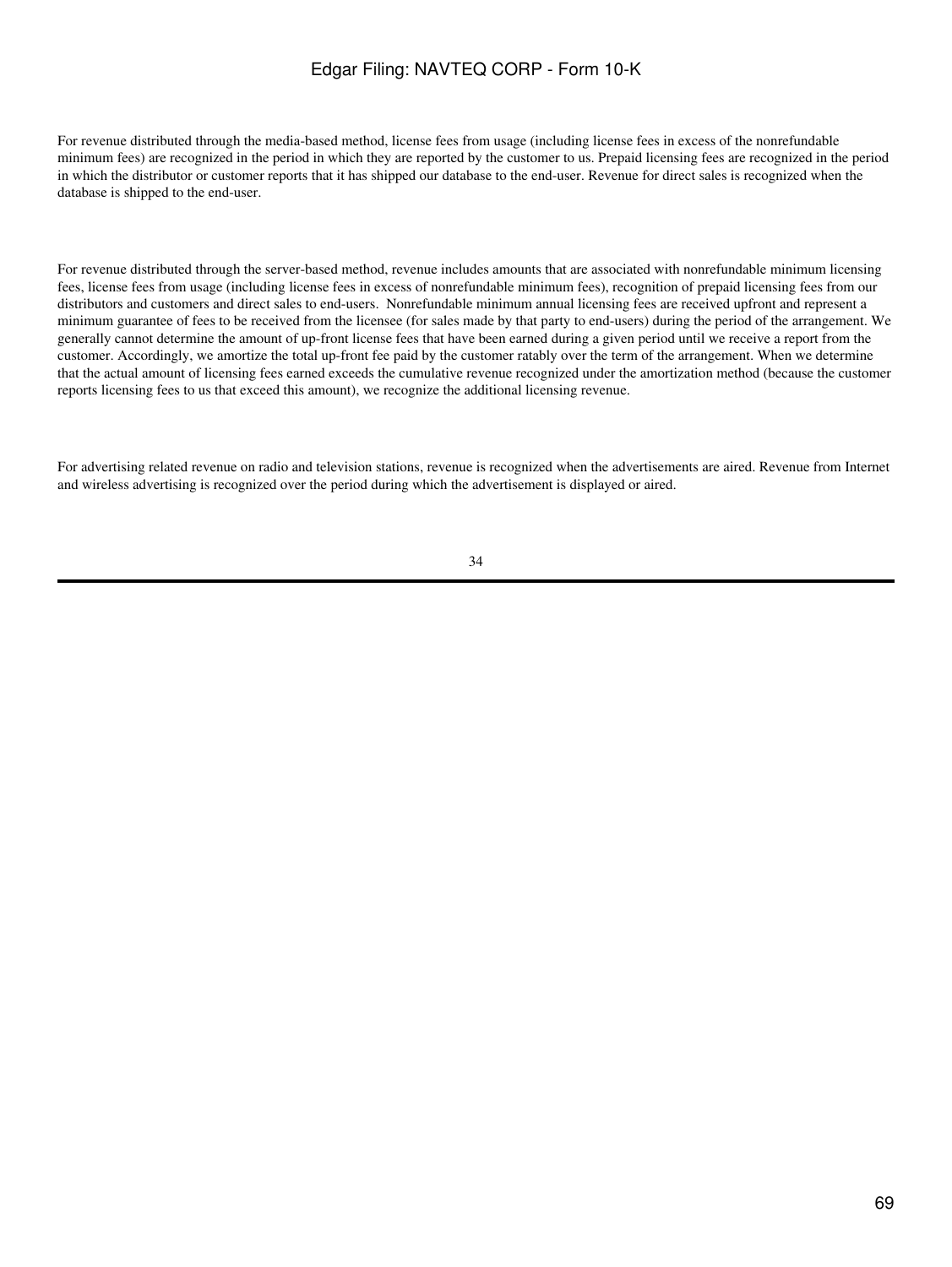Licensing arrangements that entitle the customer to unspecified updates over a period of time are recognized as revenue ratably over the period of the arrangement.

#### *Allowance for Doubtful Accounts*

We record allowances for estimated losses from uncollectible accounts based upon specifically identified amounts that we believe to be uncollectible. In addition, we record additional allowances based on historical experience and our assessment of the general financial condition of our customer base. If our actual collections experience changes, revisions to our allowances may be required.

We have a number of customers with individually large amounts due at any given balance sheet date. Any unanticipated change in the creditworthiness of one of these customers or other matters affecting the collectibility of amounts due from these customers could have a material adverse affect on our results of operations in the period in which these changes or events occur.

The allowance for doubtful accounts as reflected in our consolidated balance sheet reflects our best estimate of the amount of our gross accounts receivable that will not be collected. Our actual level of bad debts has been relatively stable in recent years, which we believe is due to our practice of requiring customer prepayments in certain instances together with prompt identification of potential problem accounts. We continue to refine our estimates for bad debts as our business grows, and while our credit losses have historically been within both our expectations and the provision recorded, fluctuations in credit loss rates in the future may affect our financial results.

*Database Creation, Distribution and Software Development Costs*

We have invested significant amounts in creating and updating our database and developing related software applications for internal use. Database creation and distribution costs consist of database creation and updating, database licensing and distribution, and database-related software development. Database creation and updating costs are expensed as incurred. These costs include the direct costs of database creation and validation, costs to obtain information used to construct the database, and ongoing costs for updating and enhancing the database content. Database licensing and distribution costs include the direct costs related to reproduction of the database for licensing and per-copy sales and shipping and handling costs. Database-related software development costs consist primarily of costs for the development of software as follows: (i) applications used internally to improve the effectiveness of database creation and updating activities, (ii) enhancements to internal applications that enable our core database to operate with emerging technologies, and (iii) applications to facilitate customer use of our database. Costs of internal-use software are accounted for in accordance with AICPA Statement of Position (SOP) No. 98-1, Accounting for the Costs of Computer Software Developed or Obtained for Internal Use. Accordingly, certain application development costs relating to internal-use software have been capitalized and are being amortized on a straight-line basis over the estimated useful lives of the assets. It is possible that our estimates of the remaining economic life of the technology could change from the current amortization periods. In that event, impairment charges or shortened useful lives of internal-use software could be required.

*Impairment of Long-lived Assets*

As of December 31, 2006 and 2007, our long-lived assets consisted of property and equipment, internal-use software and acquired intangible assets. We review long-lived assets for impairment whenever events or changes in circumstances indicate that the carrying amount of an asset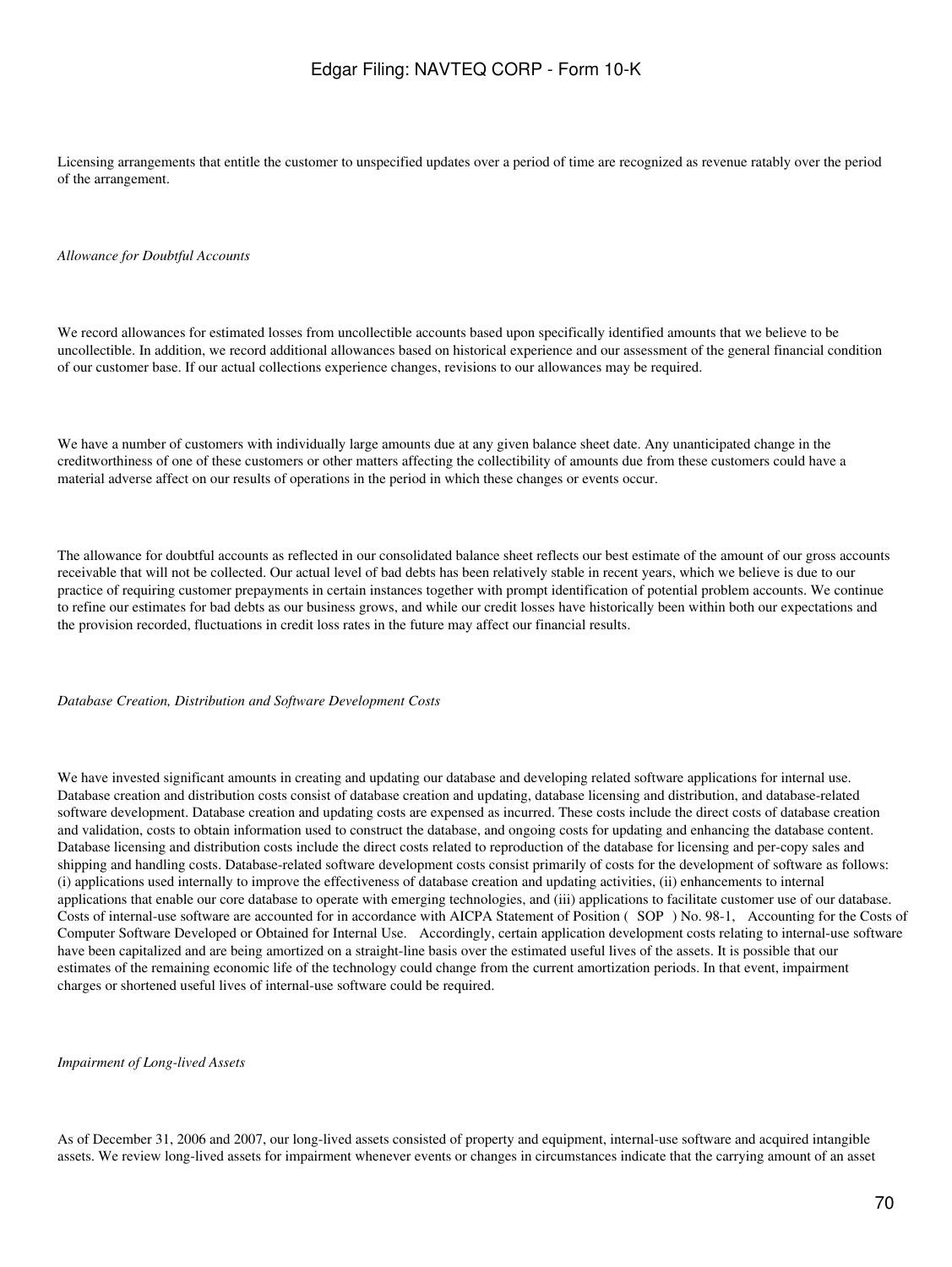may not be recoverable. Additionally, goodwill is reviewed on at least an annual basis as well to determine if our recorded goodwill amounts are impaired in any manner. Recoverability of assets to be held and used is measured by comparison of the carrying amount of an asset to estimated undiscounted future cash flows expected to be generated by the asset. If the carrying amount of an asset exceeds its estimated future cash flows, an impairment charge is recognized in the amount by which the carrying amount of the asset exceeds the fair value of the asset. Significant management judgment is required in determining the fair value of our long-lived assets to measure impairment, including projections of future discounted cash flows.

*Realizability of Deferred Tax Assets*

The assessment of the realizability of deferred tax assets involves a high degree of judgment and complexity. In assessing the realizability of deferred tax assets, management considers whether it is more likely than not that some portion or all of the deferred tax assets will not be realized. The realization of deferred tax assets is dependent upon the generation of future taxable income during the periods in which temporary differences, as determined pursuant to SFAS No. 109, Accounting for Income Taxes, become deductible. Management considers the scheduled reversal of deferred tax liabilities, projected future taxable income, and tax planning strategies in making this assessment. Managements evaluation of the realizability of deferred tax assets must consider both positive and negative evidence, and the weight given to the potential effects of positive and negative evidence is based on the extent to which it can be objectively verified. After evaluating the available evidence, management determined that sufficient objective evidence existed to conclude that it was more likely than not that the majority of deferred tax assets would be realized.

As of December 31, 2007, we had a valuation allowance for deferred tax assets of \$3,190 related to U.S. state, Mexican, and Korean net operating loss carryforwards, and U.S. Federal research and experimental tax credits.

We cannot assure you that we will continue to experience taxable income at levels consistent with recent performance in some or all of the jurisdictions in which we do business. In the event that actual taxable income differs from our projections of taxable income by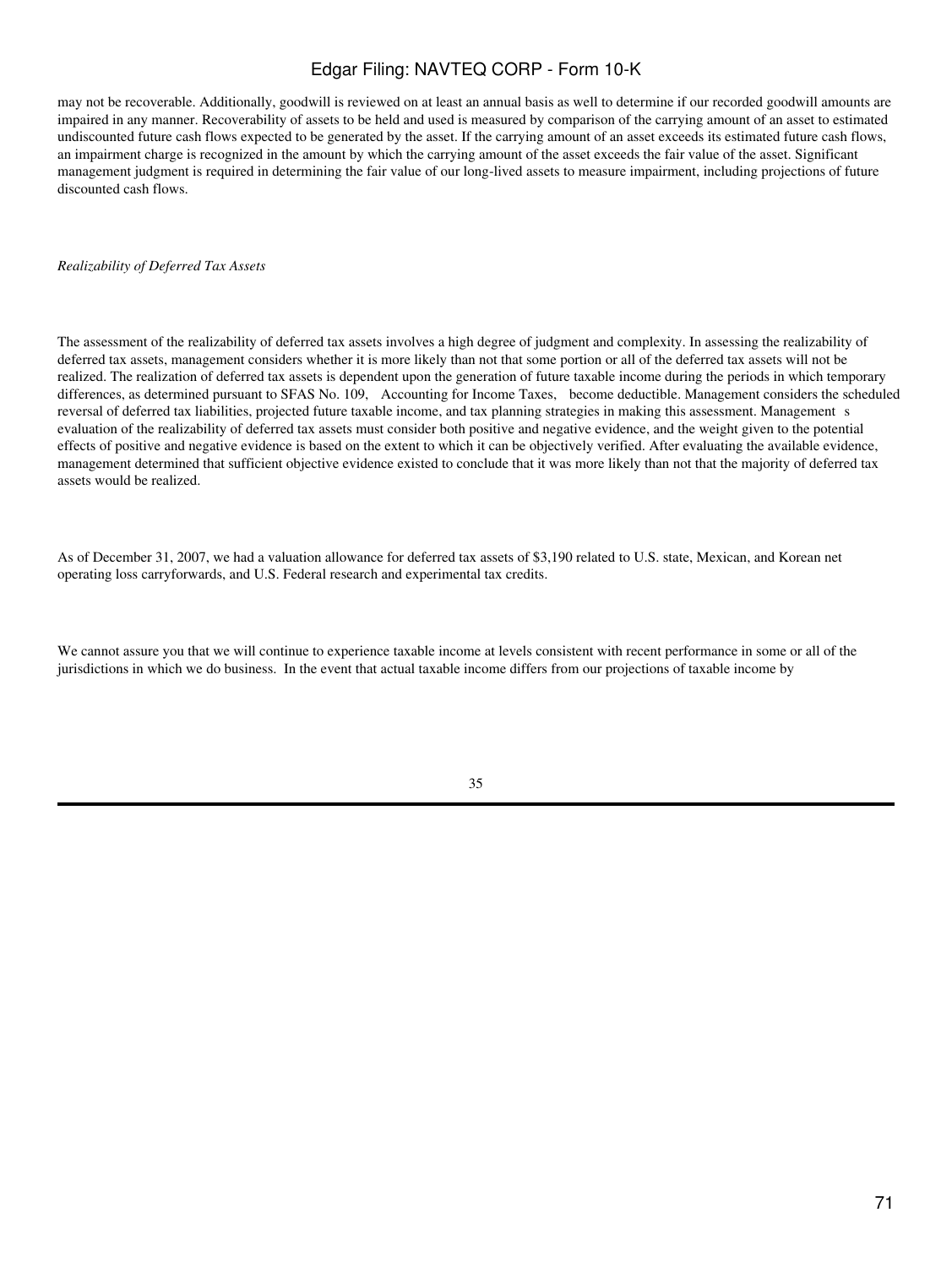jurisdiction, changes in the valuation allowance, which could affect our financial position and net income, may be required.

#### **Results of Operations**

#### *Comparison of Years Ended December 31, 2006 and 2007*

*Operating Income, Net Income and Net Income Per Share of Common Stock.* Our operating income increased from \$153,696 in 2006 to \$226,151 in 2007, due primarily to revenue growth. This revenue growth was partially offset by higher operating expenses. Our net income increased from \$109,970 in 2006 to \$172,950 in 2007 due to the higher operating income, lower effective tax rate and an increase in interest income. Basic net income per share of common stock increased from \$1.18 in 2006 to \$1.78 in 2007. Diluted net income per share of common stock increased from \$1.15 in 2006 to \$1.73 in 2007.

The following table highlights changes in selected line items, which are material to our results of operations. An analysis of the factors affecting each line is provided in the paragraphs that appear after the table.

|                                              |         |         |         | $\%$   |
|----------------------------------------------|---------|---------|---------|--------|
|                                              | 2006    | 2007    | Change  | Change |
| Net revenue                                  | 581.619 | 853.387 | 271.768 | 46.7%  |
| Database creation and distribution costs     | 275,449 | 395,778 | 120,329 | 43.7%  |
| Selling, general and administrative expenses | 152,474 | 231.458 | 78.984  | 51.8%  |
| Other income                                 | 10.249  | 17.884  | 7.635   | 74.5%  |
| Income tax expense                           | 54.481  | 71.085  | 16.604  | 30.5%  |

*Net Revenue*. The increase in net revenue was primarily due to an increase in database licensing, resulting primarily from increased unit sales to customers, and to a lesser extent, an increase in advertising revenues, which is primarily attributable to acquisitions. Growth occurred in both the EMEA and Americas geographic regions in 2007. EMEA revenue increased 31.2% from \$360,056 in 2006 to \$472,523 in 2007. Americas revenue increased 72.7% from \$216,150 in 2006 to \$373,303 in 2007. EMEA and Americas revenue both increased primarily due to an increase in unit sales to vehicle navigation system vendors, automobile manufacturers and mobile device manufacturers. In addition, advertising revenue of \$49,574, primarily related to the Traffic.com acquisition, also contributed to the increase in Americas revenue in 2007. Differences in foreign currency translation increased revenue within EMEA operations by approximately \$34,013 during 2007 as compared to 2006. Excluding the effect of the foreign currency translation, EMEA revenue would have grown 21.8% in 2007 as compared to 2006. Approximately 12% and 15% of our revenues from 2006 and 2007, respectively, came from one customer in each year, although these were two different customers.

*Database Creation and Delivery Costs*. The increase in database creation and delivery costs was due primarily to geographic expansion, quality improvements and increased costs due to our three recent acquisitions. The capitalization of \$9,055 and \$20,552 for 2006 and 2007, respectively, for internal-use software reduced our expenses in those periods. An unfavorable foreign currency translation effect increased expenses within EMEA operations by approximately \$12,134 in 2007 as compared to 2006.

Approximately 52% of our database creation and delivery costs for 2007 were comprised of personnel, software amortization, stock-based compensation, occupancy, and other business infrastructure expenses. Our direct delivery costs were approximately 20% of database creation and delivery costs in 2007. Our direct delivery costs were approximately 32% of our database creation and delivery costs in 2007. Database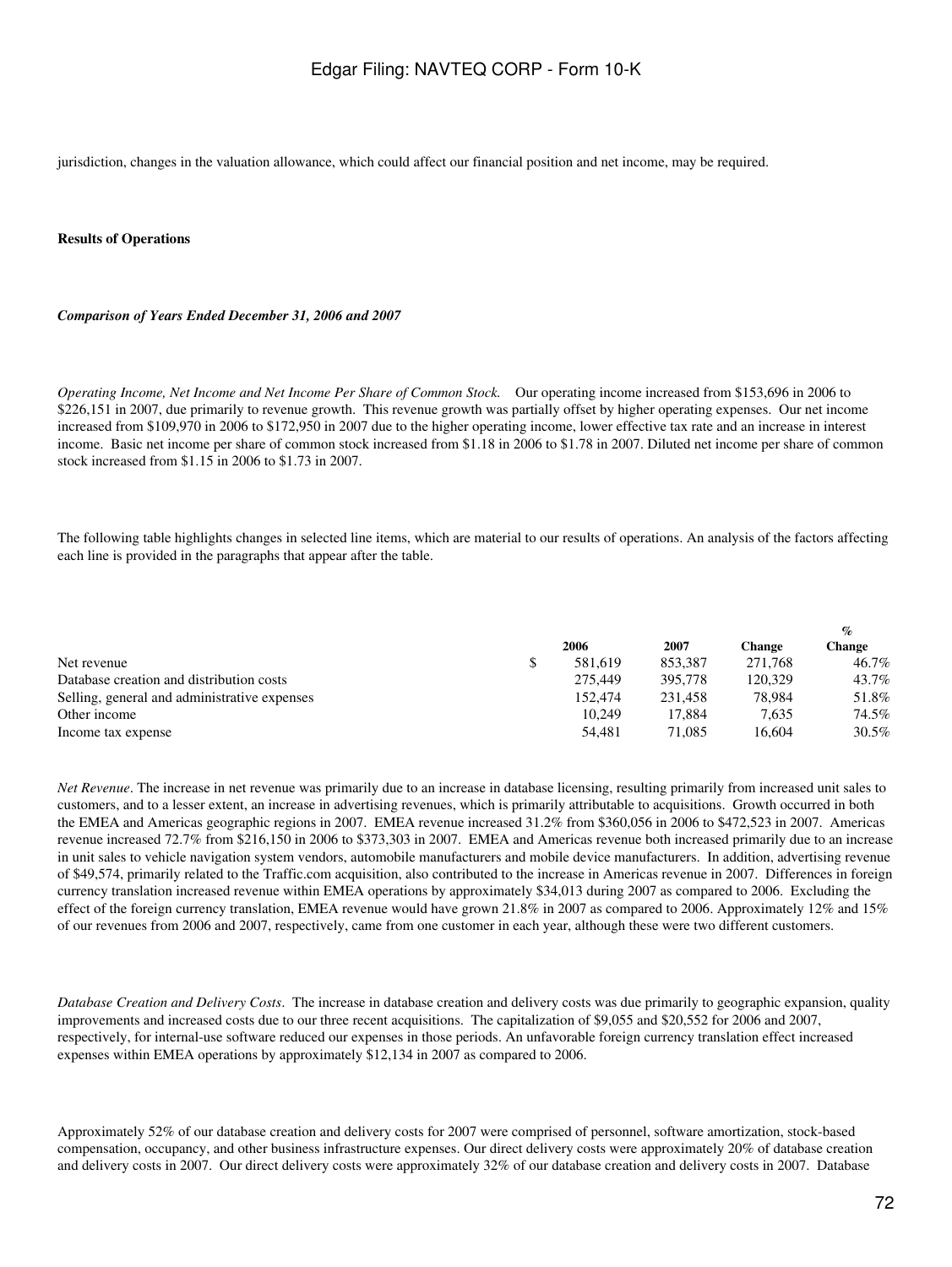creation and delivery costs for The Map Network, which was acquired in December 2006, and Traffic.com, which was acquired in March 2007, were approximately \$6,015 and \$46,723 in 2007, respectively. Database creation and delivery costs for The Map Network were approximately \$128 in 2006. Database creation and delivery costs for Mapsolute were approximately \$801 in 2007.

*Selling, General and Administrative Expenses*. The increase in selling, general and administrative expenses was due primarily to our investments in growing our worldwide sales force, expanding the breadth of our product offerings and expenses related to improving our infrastructure to support future growth, costs incurred related to our pending acquisition by Nokia and increased costs due to three recent acquisitions. Stock based compensation expense of \$11,665 was recorded in selling, general and administrative expense in 2006, compared to \$17,074 in 2007. An unfavorable foreign currency translation effect increased expenses within EMEA operations by approximately \$5,194 for 2007 as compared to 2006. Costs incurred related to our pending acquisition by Nokia were \$6,600 in 2007. Selling, general, and administrative expenses for The Map Network and Traffic.com were approximately \$6,579 and \$24,797 in 2007, respectively. Selling, general and administrative expenses for The Map Network were approximately \$248 in 2006. Selling, general and administrative expenses for Mapsolute were approximately \$2,875 in 2007.

Approximately 73% of our selling, general, and administrative expenses for 2007 were comprised of personnel, stock-based compensation, occupancy and other business infrastructure expenses. This base of expenses has increased as we have expanded our business.

*Other Income*. Interest income increased from \$11,269 in 2006 to \$18,492 in 2007, primarily due to higher average investment balances in 2007, as well as higher percentage returns on invested cash.

| ٠<br>v                         | ٧        |
|--------------------------------|----------|
| I                              |          |
| ۰.<br>۰,<br>×<br>M.<br>v<br>۰. | ۰.<br>۰. |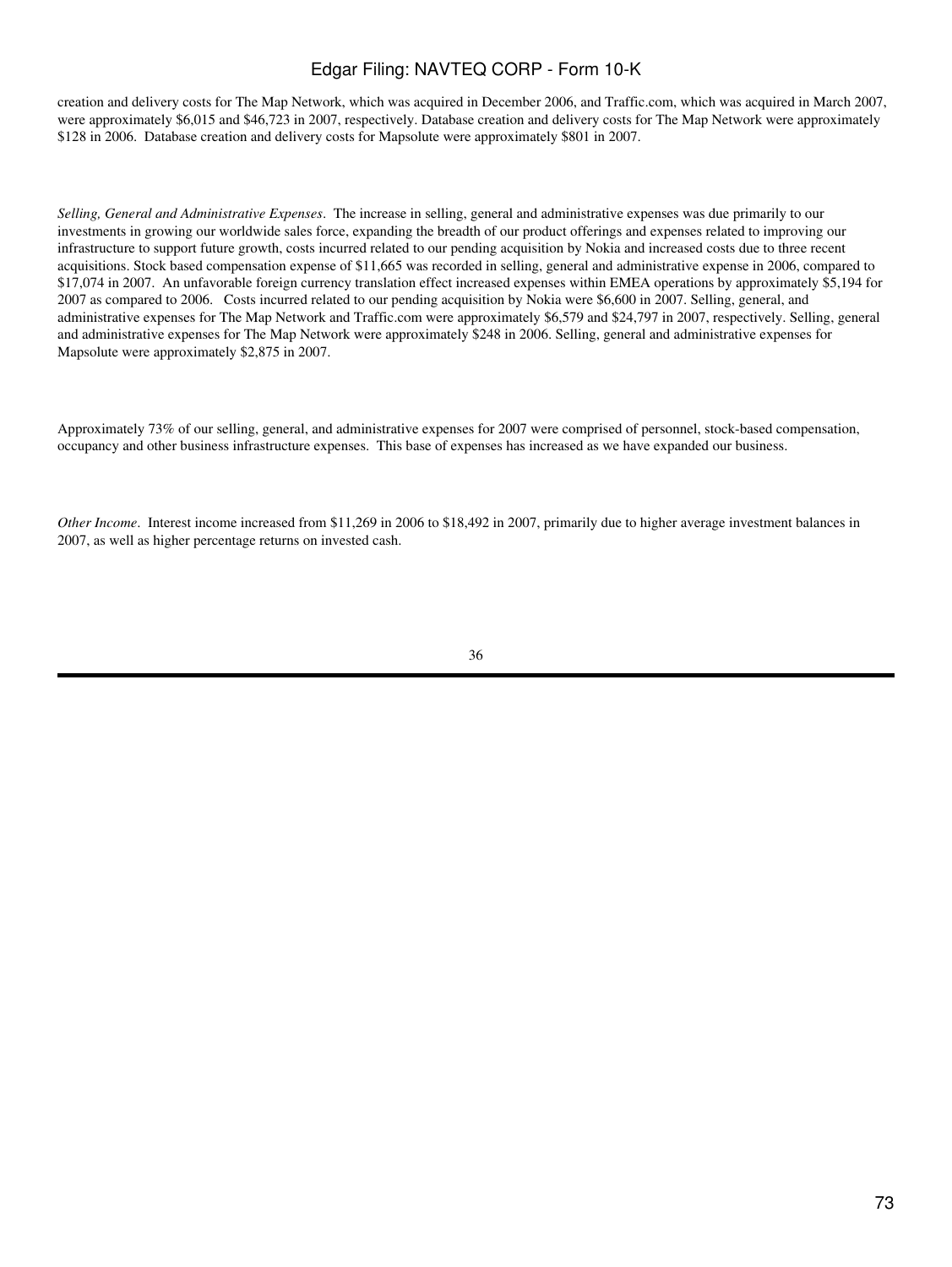*Income Tax Expense*. The increase in income tax expense is primarily due to an increase in operating income in 2007 compared to 2006, which is partially offset by a decrease in the effective tax rate. The effective tax rate in 2006 was 33.2%, as compared to 29.1% in 2007. The decrease in the effective tax rate was primarily due to legislation in the Netherlands that reduced the 2006 statutory corporate income tax rate from 29.60% to a 2007 statutory corporate income tax rate of 25.50%.

### *Comparison of Years Ended December 31, 2005 and 2006*

*Operating Income, Net Income and Net Income Per Share of Common Stock.* Our operating income increased from \$134,256 in 2005 to \$153,696 in 2006, due primarily to our revenue growth in 2006. Our net income decreased from \$170,830 in 2005 to \$109,970 in 2006 due to an income tax benefit of \$83,270 recorded in 2005 primarily related to the reversal of the valuation allowance on a portion of our deferred tax assets offset by higher operating income and a lower effective tax rate in 2006. Basic net income per share of common stock decreased from \$1.90 in 2005 to \$1.18 in 2006. Diluted net income per share of common stock decreased from \$1.81 in 2005 to \$1.15 in 2006.

The following table highlights changes in selected line items, which are material to our results of operations. An analysis of the factors affecting each line is provided in the paragraphs that appear after the table. In addition, the percentage change for income tax (benefit) expense as compared to the prior year is not specified below. We believe that this percentage is not meaningful since the change is unusually large due to a non-recurring item more fully described in the narrative section below.

|                                              |          |         |        | $\mathcal{O}_{\mathcal{O}}$ |
|----------------------------------------------|----------|---------|--------|-----------------------------|
|                                              | 2005     | 2006    | Change | Change                      |
| Net revenue                                  | 496.512  | 581,619 | 85,107 | 17.1%                       |
| Database creation and distribution costs     | 236,405  | 275,449 | 39,044 | 16.5%                       |
| Selling, general and administrative expenses | 125.851  | 152.474 | 26.623 | 21.2%                       |
| Other income                                 | 4.735    | 10.249  | 5.514  | 116.5%                      |
| Income tax (benefit) expense                 | (31,839) | 54.481  | 86,320 |                             |

*Net Revenue.* The increase in net revenue was due to an increase in database licensing, resulting primarily from increased unit sales to customers. Growth occurred in EMEA and Americas in 2006. EMEA revenue increased 13.9% from \$316,208 in 2005 to \$360,056 in 2006. Americas revenue increased 25.1% from \$172,789 in 2005 to \$216,150 in 2006. EMEA and Americas revenue both increased primarily due to the increase in unit sales to vehicle navigation systems vendors, automobile manufacturers and mobile device manufacturers. Differences in foreign currency translation increased revenue within the EMEA operations by approximately \$5,236 during 2006 as compared to 2005. Revenue related to sales of our database used in vehicle navigation systems as a percentage of our revenue decreased to 66% of our revenue in 2006 from 72% of our revenue in 2005. Excluding the effect of the foreign currency translation, EMEA revenue would have grown 12.2% in 2006 as compared to 2005. Approximately 13% and 12% of our revenues from 2005 and 2006, respectively, came from one customer.

*Database Creation and Distribution Costs.* The increase in database creation and distribution costs was due primarily to geographic expansion and quality improvements. The capitalization of \$12,369 and \$9,055 for 2005 and 2006, respectively, for internal-use software reduced our expenses in those periods. A favorable foreign currency translation effect decreased expenses within EMEA operations by approximately \$2,502 in 2006 as compared to 2005.

Approximately 53% of our database creation and distribution costs for 2006 were comprised of personnel, software amortization, stock-based compensation, occupancy, and other business infrastructure expenses. Our direct distribution costs were approximately 33% of database creation and distribution costs in 2006.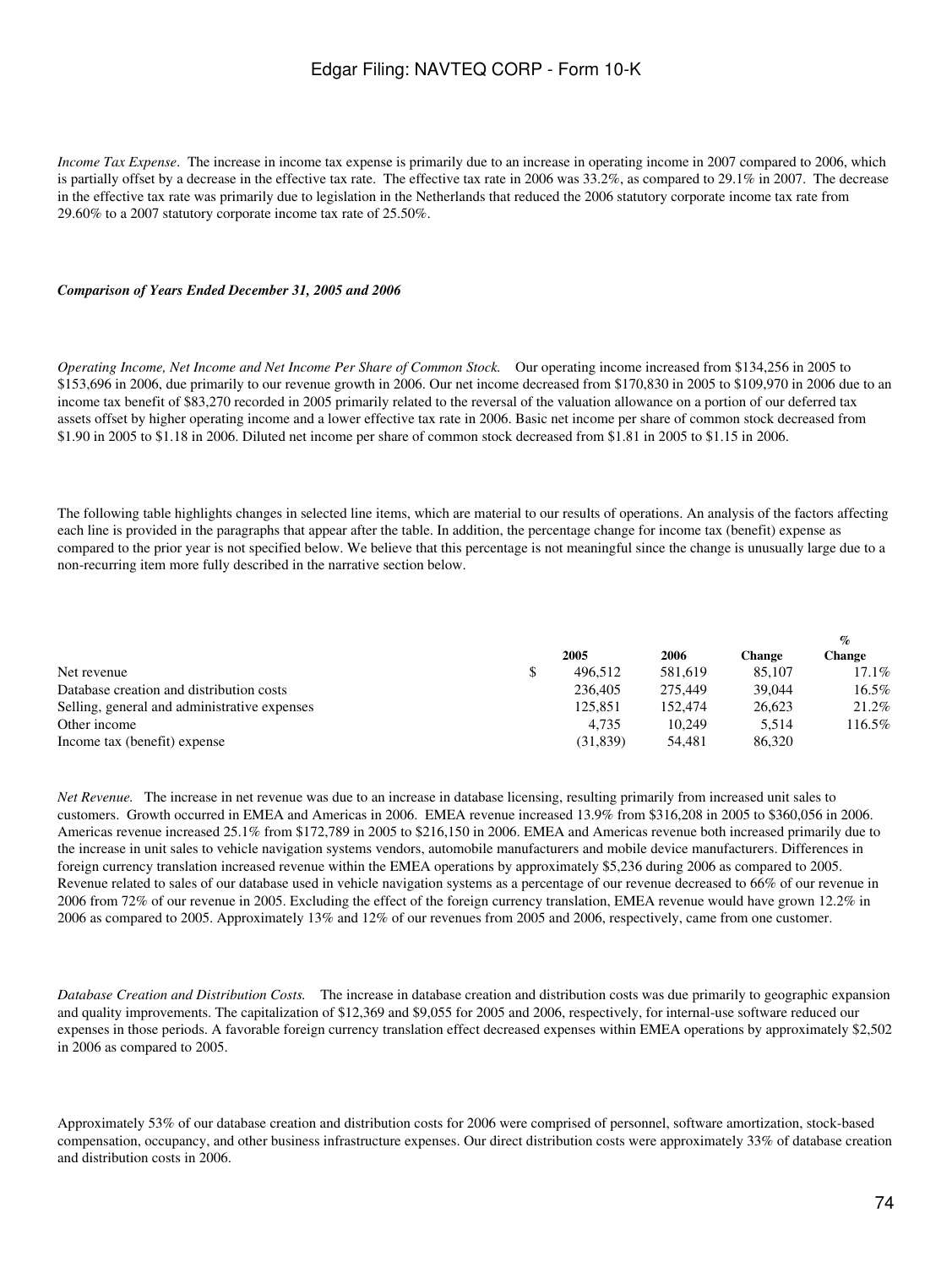*Selling, General and Administrative Expenses.* The increase in selling, general and administrative expenses was due primarily to our investments in growing our worldwide sales force and expanding the breadth of our product offerings and expenses related to improving our infrastructure to support future growth. Stock based compensation expense of \$8,236 was recorded in selling, general and administrative expense in 2005, compared to \$11,665 in 2006. A favorable foreign currency translation effect decreased expenses within EMEA operations by approximately \$977 for 2006 as compared to 2005.

Approximately 75% of our selling, general, and administrative expenses for 2006 were comprised of personnel, stock-based compensation, occupancy and other business infrastructure expenses.

*Other Income.* Interest income increased from \$4,262 in 2005 to \$11,269 in 2006 primarily due to higher average cash balances in 2006 as well as higher percentage returns on the invested cash.

*Income Tax (Benefit) Expense.* The increase in income tax expense is primarily due to the income tax benefit of \$83,270 recorded in the third quarter of 2005, as a result of the reversal of the valuation allowance on a portion of our deferred tax asset. Excluding the effects of the net income tax benefit, the effective tax rate in 2005 was 35.16% as compared to 33.2% in 2006. The decrease in the effective tax rate was primarily due to legislation in the Netherlands enacted during the fourth quarter of 2005 that reduced the 2006 statutory corporate income tax rate to 29.6%. The 2005 statutory corporate income tax rate in the Netherlands was 31.5%.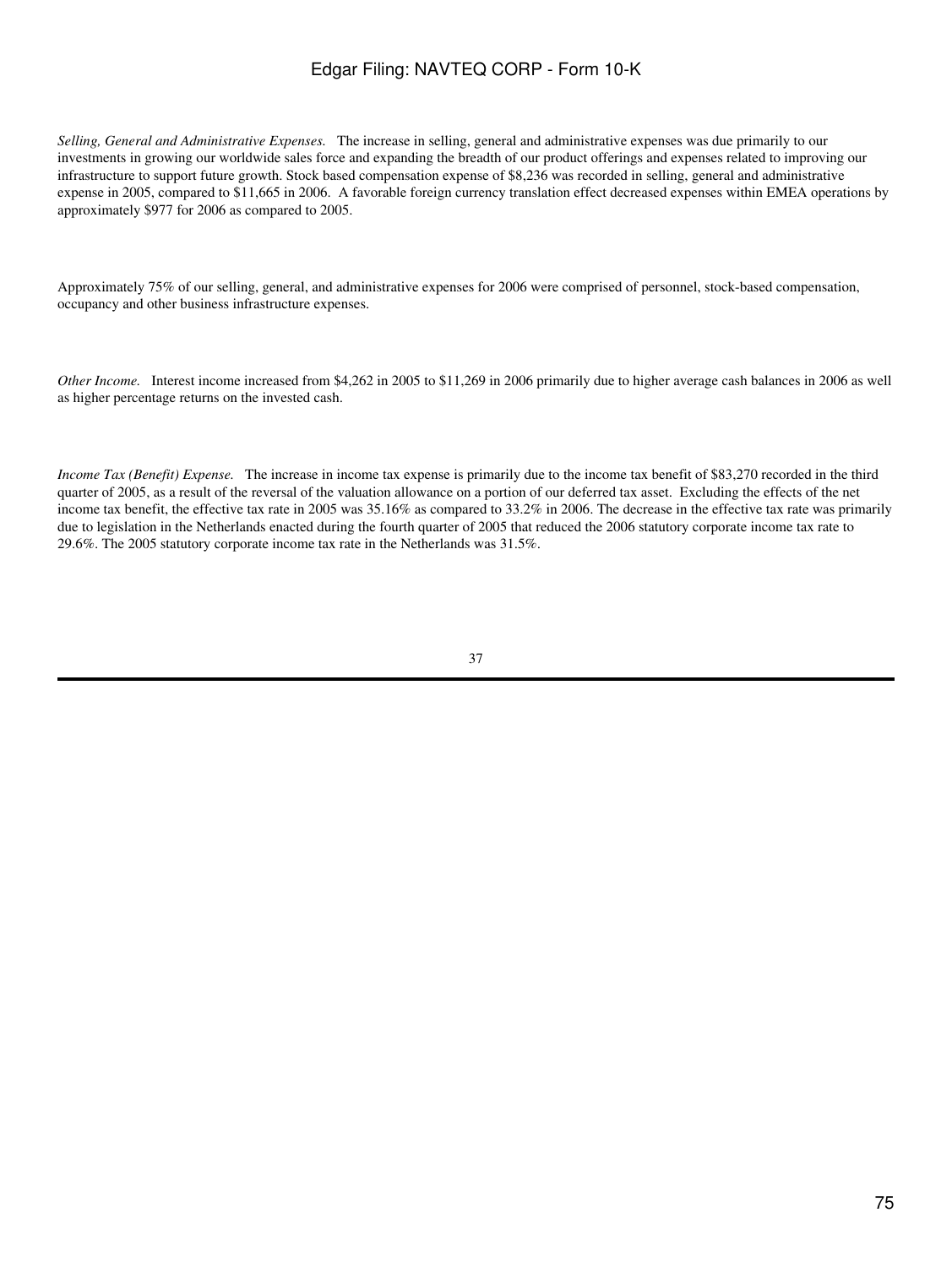### **Liquidity and Capital Resources**

Since 2002, we have financed our operations through cash generated from operating income. As of December 31, 2007, cash and cash equivalents and marketable securities totaled \$462,838 compared to cash and cash equivalents and marketable securities as of December 31, 2006 in the amount of \$322,531, which represents an increase of \$140,307.

On November 30, 2007, we extended through our operating subsidiary for North America, our revolving line of credit that was scheduled to mature on December 1, 2007. Pursuant to the terms of the line of credit, we may borrow up to \$50,000 at an interest rate of either U.S. LIBOR plus 0.5% or the greater of the prime rate or the Federal funds rate plus 0.5%. We are required to pay to the bank a quarterly facility fee of 7.5 basis points per annum on the average daily unused commitment. We have guaranteed our operating subsidiary s obligations under this facility. As of December 31, 2007, there were no outstanding borrowings against this line of credit. This line of credit expires on December 1, 2008.

We believe that our current cash resources on hand, temporary excess cash deposited in cash equivalents and marketable securities, and cash flows from operations, together with funds available from the revolving line of credit, will be adequate to satisfy our anticipated working capital needs and capital expenditure requirements at our current level of operations for at least the next twelve months. We do, however, consider additional debt and equity financing from time to time and may enter into these financings in the future.

During 2007, we utilized approximately \$90,490, net of the cash acquired, in cash to fund acquisitions, which primarily related to the acquisitions of Traffic.com and Mapsolute. The majority of the merger consideration for Traffic.com was paid in shares of our common stock and the conversion of outstanding Traffic.com stock options and warrants into options and warrants to purchase our common stock.

Since the first quarter of 2002, our operations have continued to produce positive cash flows. The cash flows have been driven by increased demand for our products and our ability to deliver these products profitably and collect receivables from our customers effectively. These funds have allowed us to make investments required to grow the business and have provided us excess cash. Since August 2004, we have invested cash balances in excess of our short-term operational needs in cash equivalents and marketable securities of high credit quality.

The following table presents our contractual cash obligations as of December 31, 2007:

### **Payments Due by Period**

|                                     |         | vear    |        | 4-5    | After 5 |
|-------------------------------------|---------|---------|--------|--------|---------|
| <b>Contractual Cash Obligations</b> | Total   | or less | vears  | vears  | vears   |
| <b>Operating leases</b>             | 166.242 | 23,081  | 38.134 | 21.110 | 83,917  |

We do not have any off-balance sheet arrangements other than the operating leases identified in the table above. The above table excludes the liability for unrecognized tax benefits as such are not contractual cash obligations by nature. We cannot determine with any degree of reliability the years in which these liabilities might ultimately settle.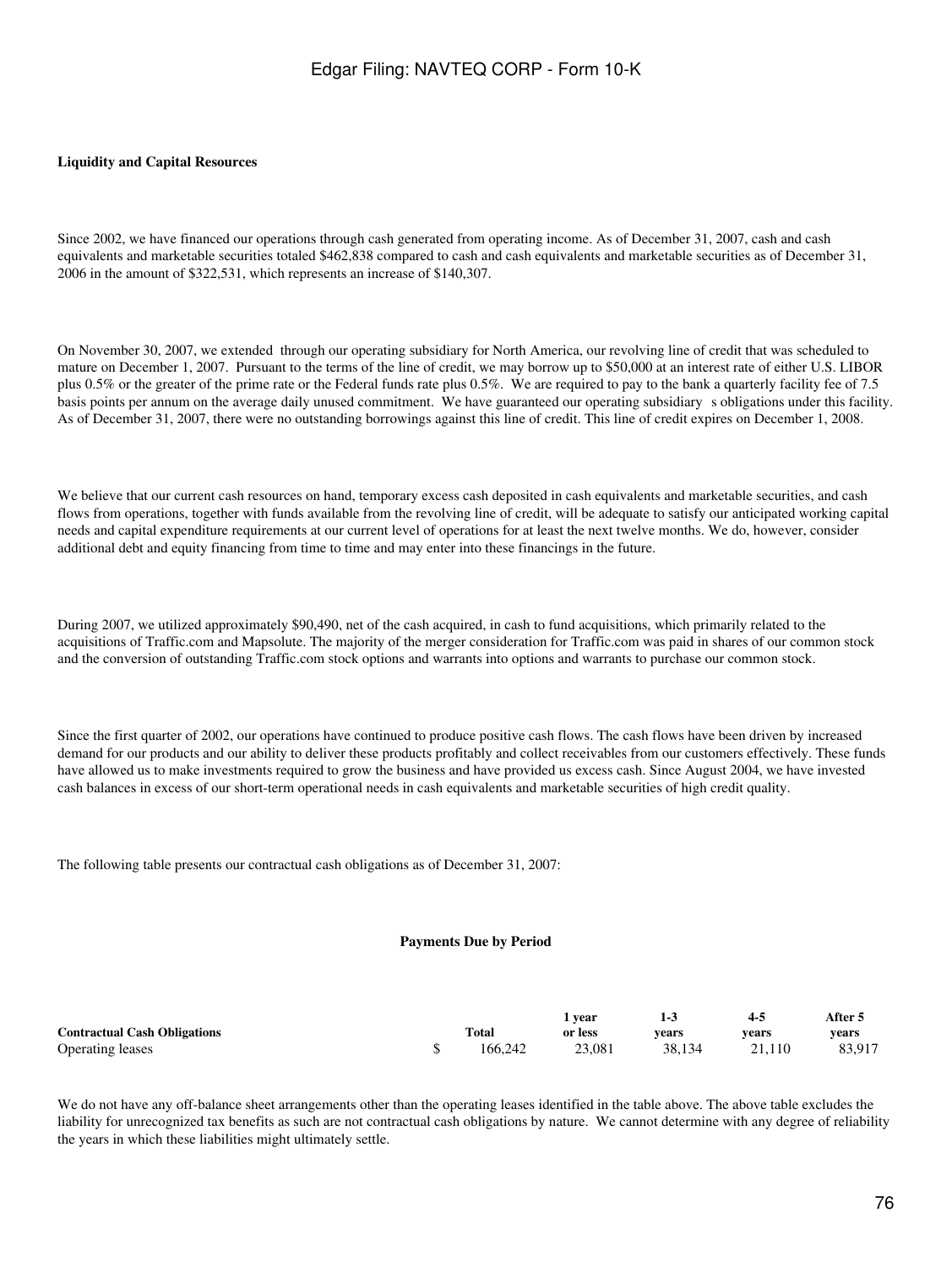Cash and cash equivalents increased by \$37,522 during the year ended December 31, 2007. The changes in cash and cash equivalents for the periods ended are as follows:

|                                       | Year Ended Dec. 31, |           |            |            |  |
|---------------------------------------|---------------------|-----------|------------|------------|--|
|                                       |                     | 2005      | 2006       | 2007       |  |
| Cash provided by operating activities |                     | 137.753   | 140,008    | 292,946    |  |
| Cash used in investing activities     |                     | (94, 530) | (134, 813) | (284, 020) |  |
| Cash provided by financing activities |                     | 14.190    | 26.256     | 19.579     |  |
| Effect of exchange rates on cash      |                     | (2,444)   | 5.814      | 9.017      |  |
| Increase in cash and cash equivalents |                     | 54,969    | 37,265     | 37.522     |  |

### *Operating Activities*

For each of the past three fiscal years, net cash provided by operating activities has improved significantly, primarily as a result of improved operating results driven by increased demand for our products. In general, the growth in our operating assets and liabilities has coincided with the profitable growth in our business. Accounts receivable increased \$29,693, \$40,213 and \$46,915 for the years ended December 31, 2005, 2006 and 2007, respectively, primarily due to the overall growth in our revenue. Prepaid expenses and other current assets increased by \$5,006 and \$13,527 for the years ended December 31, 2005 and 2007, respectively, due to the overall growth of our business and an increase in taxes receivable in 2007. Accounts payable increased \$6,057 during the year ended December 31, 2005 primarily due to expenses incurred related to the growth of our operations and the timing of the related payments. Accrued payroll and related liabilities increased \$11,103 during 2007 primarily due to the accrual of annual employee compensation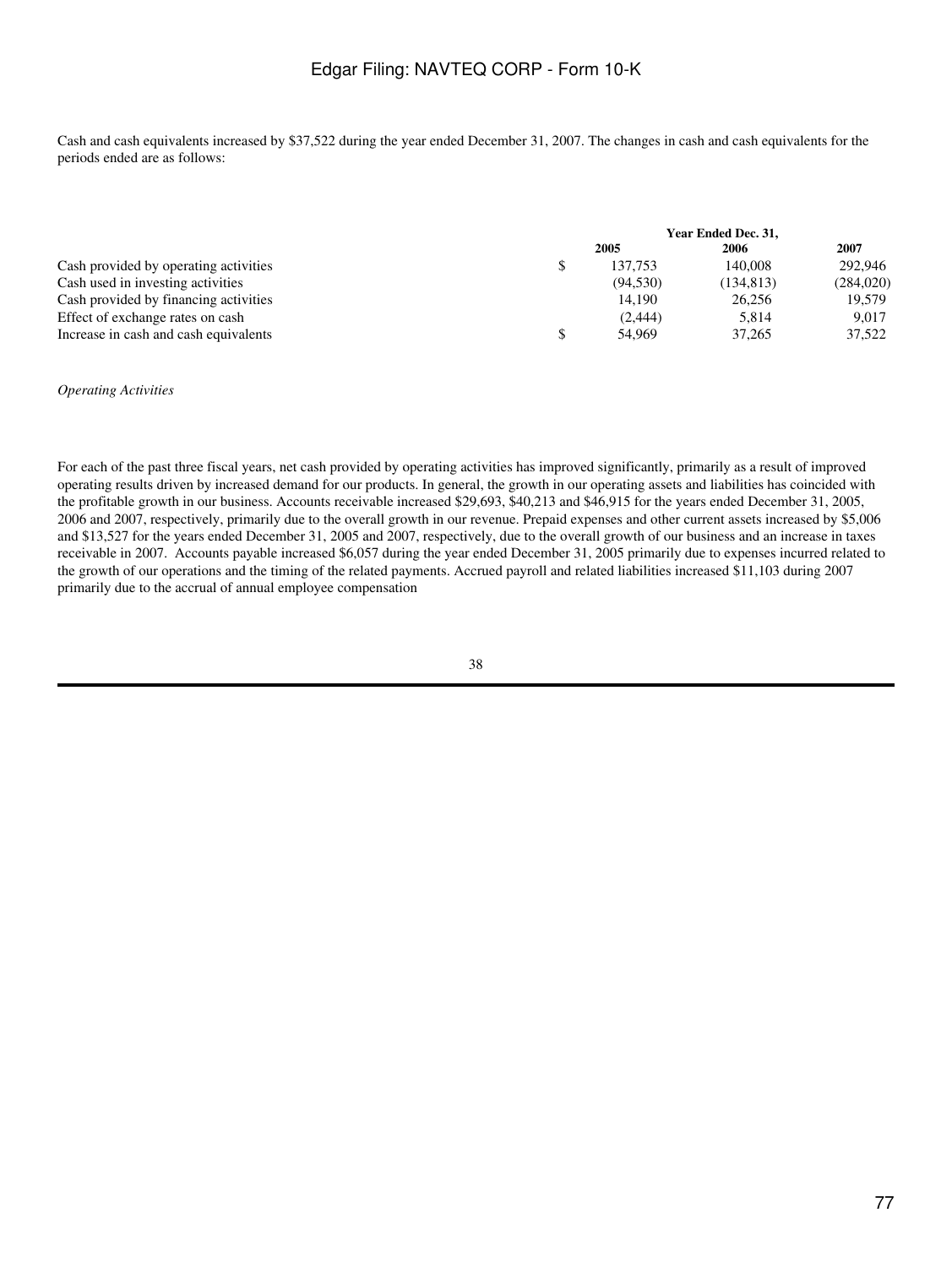programs that was paid in the first quarter of 2008. Accrued rebates increased \$11,993 and \$45,370 for the years ended December 31, 2006 and 2007, respectively, due to rebates earned by our customers, which are fulfilled during the year subsequent to their accrual. Deferred revenue decreased by \$10,442 and increased by \$14,961 for the years ended December 31, 2006 and 2007, respectively, primarily due to the timing of the receipt and the ability to recognize revenue related to customer prepayments. Other long-term obligations increased by \$24,915 during 2007 primarily due to an increase in a deferred lease liability related to leasehold incentives received in our new headquarters building in Chicago.

### *Investing Activities*

Cash used in investing activities has primarily consisted of capitalized costs related to software developed for internal use, investments in marketable securities and capital expenditures, and acquisitions. We experienced temporary excess funds that were provided from operations in 2005, 2006, and 2007. We invested those excess funds in cash equivalents and marketable securities. During 2005, 2006 and 2007, we invested \$62,260, \$65,408 and \$98,372, respectively, in marketable securities.

In 2005, we paid \$8,234, net of the cash received, for the acquisition of our Korean subsidiary. In 2006, we paid \$42,216, net of the cash received, for the acquisitions of The Map Network, Inc. and a digital mapping business from gedas Mexico, S.A. de C.V. In 2007, we paid, net of the cash acquired, \$90,490 primarily for the acquisitions of Traffic.com and Mapsolute.

Costs for software developed for internal use have been capitalized in accordance with SOP 98-1 and are related to applications used internally to improve the effectiveness of database creation and updating activities, enhancements to internal applications that enable our core database to operate with emerging technologies and applications to facilitate usage of our map database by customers. Capitalized costs totaled \$12,369, \$9,055 and \$20,552 for 2005, 2006, and 2007, respectively. We expect the capitalized costs related to software developed for internal use to be approximately \$25,000 to \$35,000 in 2008.

We have continued to invest in property and equipment to meet the demands of growing our business by expanding our facilities and providing the necessary infrastructure. Capital expenditures totaled \$10,466, \$17,834 and \$74,606 during 2005, 2006 and 2007, respectively. We expect capital expenditures to total approximately \$70,000 to \$85,000 in 2008.

#### *Financing Activities*

In 2006 and 2007, we received \$26,256 and \$19,579, respectively, related to the issuance of common stock pursuant to our stock incentive plans.

#### **Recent Accounting Pronouncements**

In December 2007, the Financial Accounting Standards Board (FASB) issued Statement of Financial Accounting Standards (SFAS) No. 141(R), Business Combinations. SFAS 141R improves financial reporting by creating greater consistency in the accounting and financial reporting of business combinations, resulting in more complete, comparable, and relevant information for investors and other users of financial statements. SFAS 141R requires the acquiring entity in a business combination to recognize all (and only) the assets acquired and liabilities assumed in the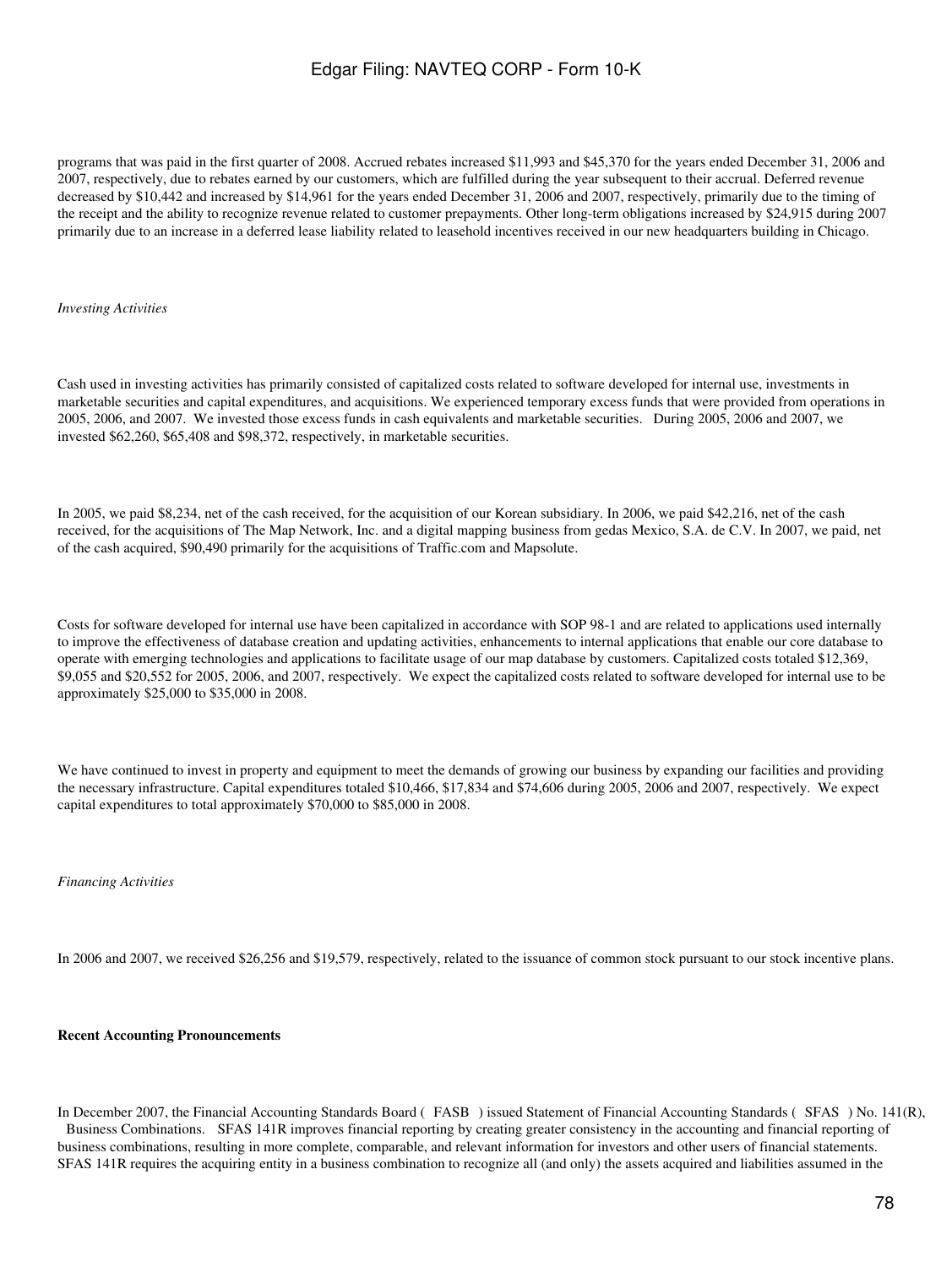transaction; establishes the acquisition-date fair value as the measurement objective for all assets acquired and liabilities assumed; and requires the acquirer to disclose to investors and other users all of the information they need to evaluate and understand the nature and financial effect of the business combinations. SFAS 141R includes both core principles and pertinent application guidance, eliminating the need for numerous Emerging Issues Task Force issues and other interpretive guidance. SFAS 141R is effective for fiscal years beginning after December 15, 2008. We are evaluating the effect SFAS 141R will have on our consolidated financial statements.

In December 2007, the FASB issued SFAS No. 160, Noncontrolling Interests in Consolidated Financial Statements. SFAS 160 improves the relevance, comparability, and transparency of financial information provided to investors by requiring all entities to report noncontrolling (minority) interests in subsidiaries in the same way as equity in the consolidated financial statements. Moreover, SFAS 160 eliminates the diversity that currently exists in accounting for transactions between an entity and noncontrolling interests by requiring they be treated as equity transactions. SFAS 160 is effective for fiscal years beginning after December 15, 2008. We are evaluating the effect SFAS 160 will have on our consolidated financial statements.

### **Item 7A. Quantitative and Qualitative Disclosures About Market Risk.**

We invest our cash in highly liquid cash equivalents and marketable securities. A percentage point change in interest rates would result in an approximately \$3,000 increase or decrease to interest income depending on the direction of the interest rate change.

Material portions of our revenue and expenses have been generated by our European operations, and we expect that our European operations will account for a material portion of our revenue and expenses in the future. In addition, substantially all of our expenses and revenue related to our international operations are denominated in foreign currencies, principally the euro.

### **Item 8. Financial Statements and Supplementary Data.**

See Financial Statements beginning on page F-1 following the Exhibit Index and the Financial Statement Schedule beginning immediately following the financial statements.

### **Item 9. Changes in and Disagreements With Accountants On Accounting and Financial Disclosure.**

Not applicable.

**Item 9A. Controls and Procedures.**

*Evaluation of Disclosure Controls and Procedures.*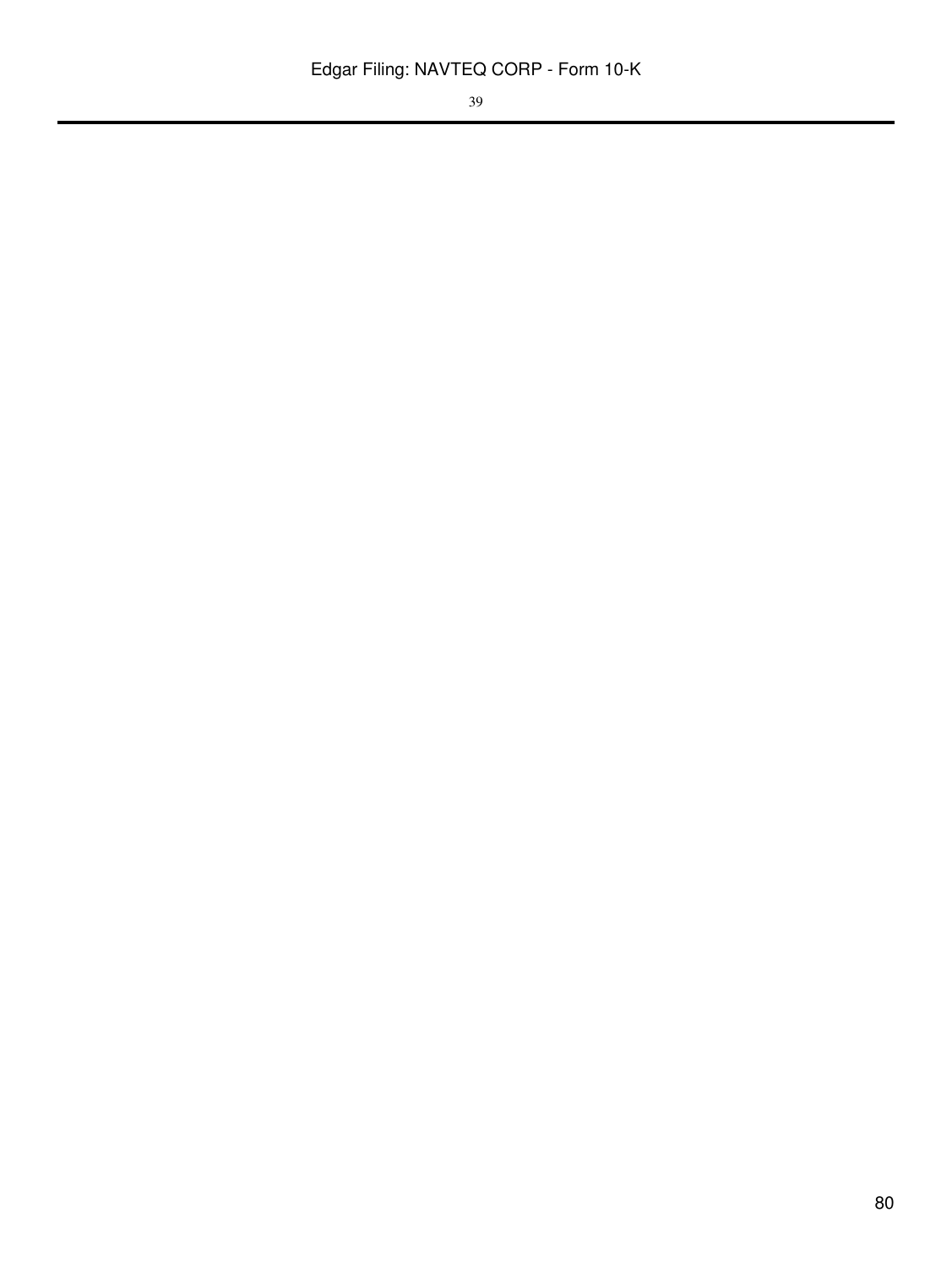Our disclosure controls and procedures (as defined in Rule 13a-15(e) under the Securities Exchange Act of 2004, as amended (the Exchange Act) are designed to provide reasonable assurance that information required to be disclosed by us in the reports we file or submit under the Exchange Act, is recorded, processed, summarized and reported within the time periods specified in the rules and forms of the Securities and Exchange Commission and that such information is accumulated and communicated to our management, including our principal executive officer and principal financial officer, as appropriate to allow timely decisions regarding required disclosure. As required by Rule 13a-15(b) under the Exchange Act, our management carried out an evaluation, with the participation of our Chief Executive Officer and Chief Financial Officer, of the effectiveness of our disclosure controls and procedures as of December 31, 2007. Based upon that evaluation, our Chief Executive Officer and Chief Financial Officer concluded that, as of December 31, 2007, our disclosure controls and procedures were effective in providing such reasonable assurance.

### *Management s Report on Internal Control over Financial Reporting.*

Our management is responsible for establishing and maintaining adequate internal control over financial reporting, as defined in Rule 13a-15(f) of the Exchange Act. Management has assessed the effectiveness of our internal control over financial reporting as of December 31, 2007 based on criteria established in Internal Control Integrated Framework issued by the Committee of Sponsoring Organizations of the Treadway Commission. We acquired Traffic.com, Inc. during 2007, and we excluded from our assessment of the effectiveness of our internal control over financial reporting as of December 31, 2007, Traffic.com Inc. s internal control over financial reporting associated with total assets of \$269,311 and total revenues of \$47,197 included in our consolidated financial statements as of and for the year ended December 31, 2007. As a result of this assessment, management concluded that, as of December 31, 2007, our internal control over financial reporting was effective in providing reasonable assurance regarding the reliability of financial reporting and the preparation of financial statements for external purposes in accordance with generally accepted accounting principles.

*Changes in Internal Control Over Financial Reporting.*

There have been no changes in our internal control over financial reporting identified in connection with management s evaluation that occurred during our last fiscal quarter (the fourth quarter of 2007) that have materially affected, or are reasonably likely to materially affect, our internal control over financial reporting.

### *Limitations on Controls.*

Management does not expect that our disclosure controls and procedures or our internal control over financial reporting will prevent or detect all errors and fraud. Any control system, no matter how well designed and operated, is based upon certain assumptions and can only provide reasonable, not absolute, assurance that its objectives will be met. Further, no evaluation of controls can provide absolute assurance that misstatements due to error or fraud will not occur or that all control issues and instances of fraud, if any, have been detected.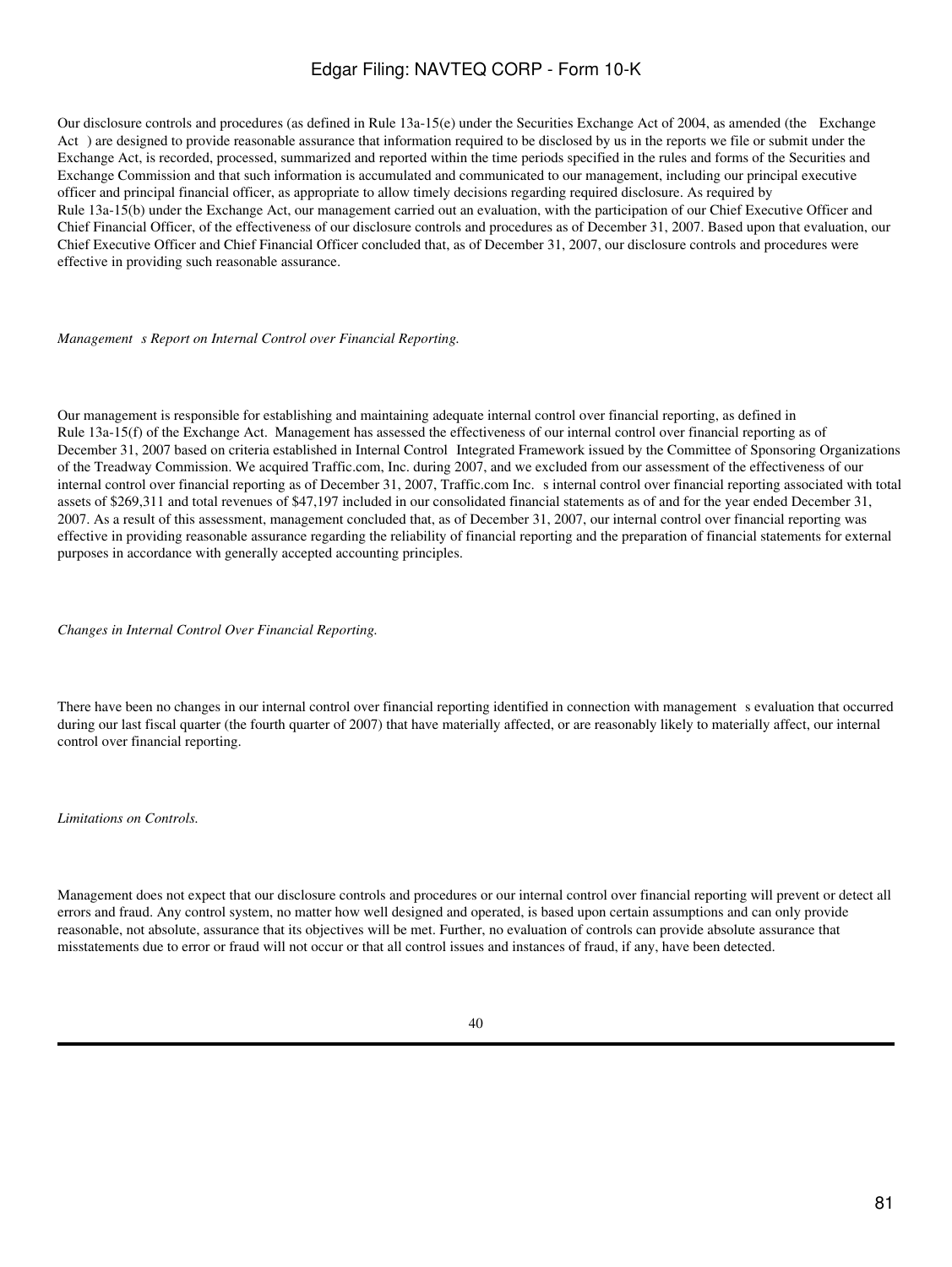### **Report of Independent Registered Public Accounting Firm**

The Board of Directors and Stockholders

NAVTEQ Corporation:

We have audited NAVTEQ Corporation s internal control over financial reporting as of December 31, 2007, based on criteria established in Internal Control Integrated Framework issued by the Committee of Sponsoring Organizations of the Treadway Commission (COSO). NAVTEQ Corporation s management is responsible for maintaining effective internal control over financial reporting and for its assessment of the effectiveness of internal control over financial reporting, included in the accompanying Management s Report on Internal Control over Financial Reporting. Our responsibility is to express an opinion on the Companys internal control over financial reporting based on our audit.

We conducted our audit in accordance with the standards of the Public Company Accounting Oversight Board (United States). Those standards require that we plan and perform the audit to obtain reasonable assurance about whether effective internal control over financial reporting was maintained in all material respects. Our audit included obtaining an understanding of internal control over financial reporting, assessing the risk that a material weakness exists, and testing and evaluating the design and operating effectiveness of internal control based on the assessed risk. Our audit also included performing such other procedures as we considered necessary in the circumstances. We believe that our audit provides a reasonable basis for our opinion.

A companys internal control over financial reporting is a process designed to provide reasonable assurance regarding the reliability of financial reporting and the preparation of financial statements for external purposes in accordance with generally accepted accounting principles. A companys internal control over financial reporting includes those policies and procedures that (1) pertain to the maintenance of records that, in reasonable detail, accurately and fairly reflect the transactions and dispositions of the assets of the company; (2) provide reasonable assurance that transactions are recorded as necessary to permit preparation of financial statements in accordance with generally accepted accounting principles, and that receipts and expenditures of the company are being made only in accordance with authorizations of management and directors of the company; and (3) provide reasonable assurance regarding prevention or timely detection of unauthorized acquisition, use, or disposition of the company s assets that could have a material effect on the financial statements.

Because of its inherent limitations, internal control over financial reporting may not prevent or detect misstatements. Also, projections of any evaluation of effectiveness to future periods are subject to the risk that controls may become inadequate because of changes in conditions, or that the degree of compliance with the policies or procedures may deteriorate.

In our opinion, NAVTEQ Corporation maintained, in all material respects, effective internal control over financial reporting as of December 31, 2007, based on criteria established in *Internal Control - Integrated Framework* issued by the Committee of Sponsoring Organizations of the Treadway Commission.

NAVTEQ Corporation acquired Traffic.com, Inc. during 2007, and management excluded from its assessment of the effectiveness of NAVTEQ Corporation s internal control over financial reporting as of December 31, 2007, Traffic.com Inc. s internal control over financial reporting associated with total assets of \$269,311 and total revenues of \$47,197 included in the consolidated financial statements of NAVTEQ Corporation as of and for the year ended December 31, 2007. Our audit of internal control over financial reporting of NAVTEQ Corporation also excluded an evaluation of the internal control over financial reporting of Traffic.com, Inc.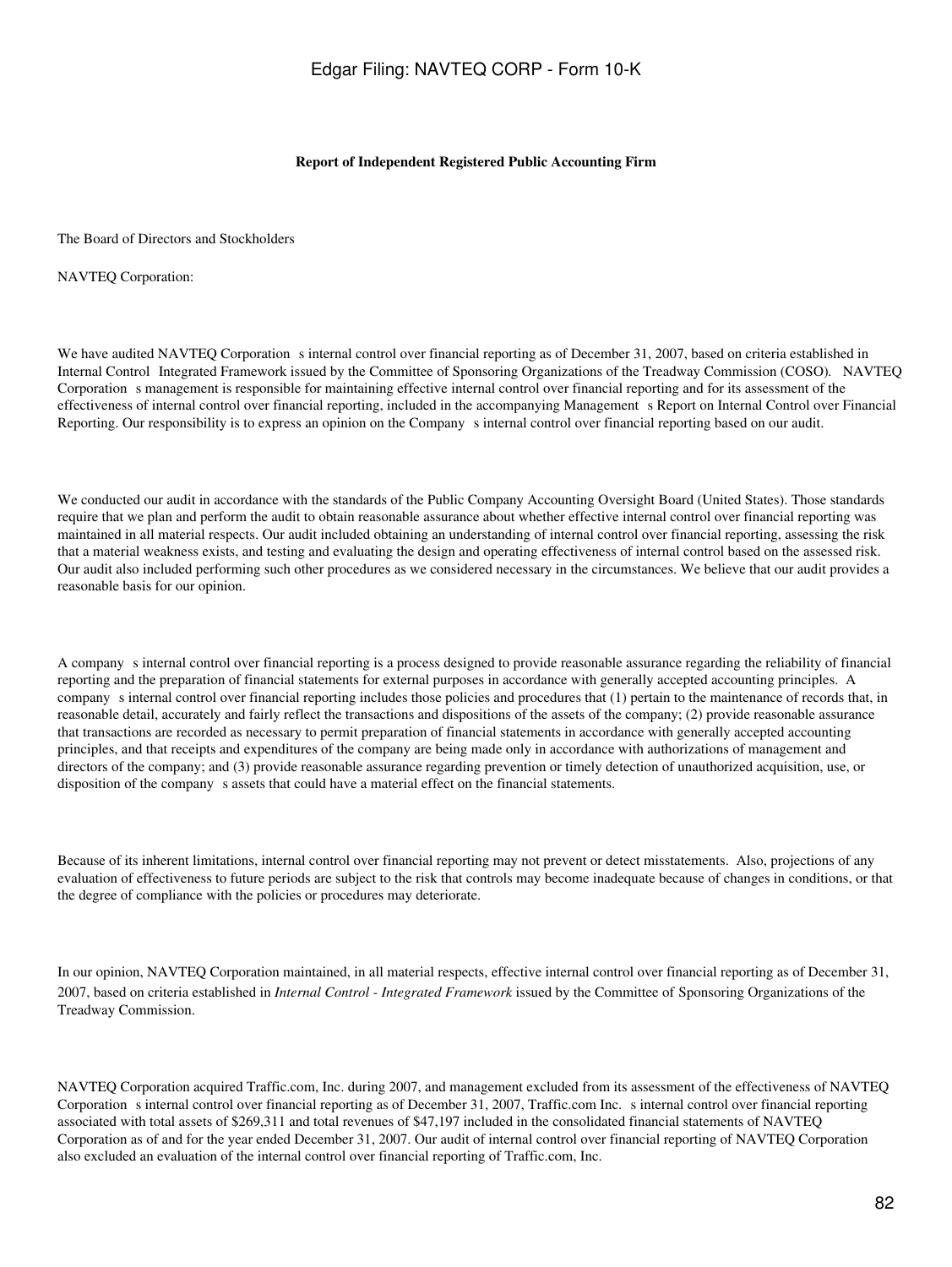We also have audited, in accordance with the standards of the Public Company Accounting Oversight Board (United States), the consolidated balance sheets of NAVTEQ Corporation and subsidiaries as of December 31, 2006 and 2007, and the related consolidated statements of operations, stockholders equity and comprehensive income, and cash flows for each of the years in the three-year period ended December 31, 2007, and our report dated February 29, 2008 expressed an unqualified opinion on those consolidated financial statements.

/s/ KPMG LLP

Chicago, Illinois

February 29, 2008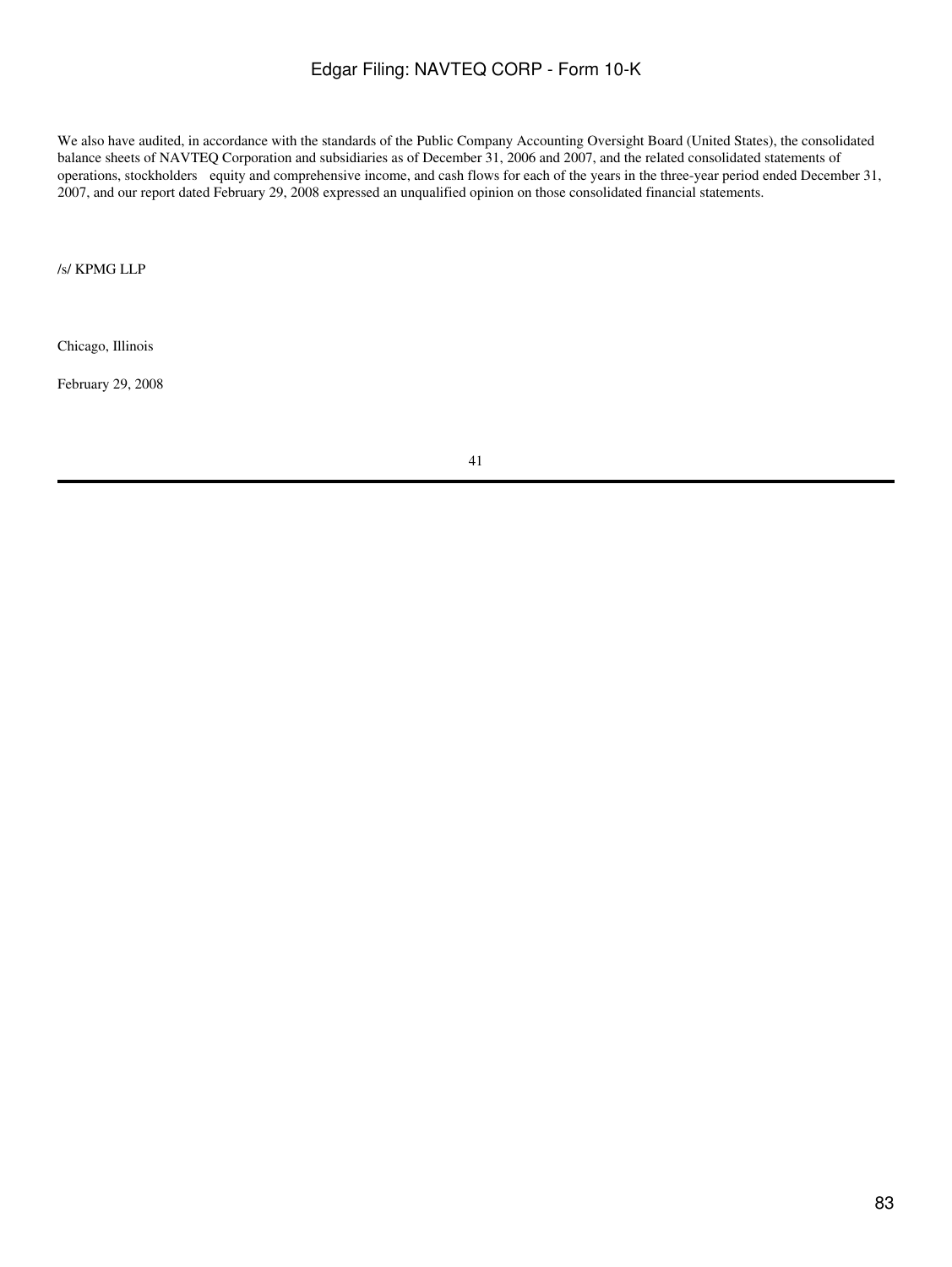### **Item 9B. Other Information**

None.

### **PART III**

### **Item 10. Directors and Executive Officers.**

### **Executive Officers and Directors.**

The information required by this item relating to our directors and nominees, and compliance with Section 16(a) of the Securities Act of 1934 is included under the captions Proposal No. 1 Election of Directors, Information About the Board of Directors and Other Matters - Section 16(a) Beneficial Ownership Reporting Compliance, in our Proxy Statement related to the 2008 Annual Meeting of Stockholders to be filed within 120 days after the end of the fiscal year covered by this Annual Report on Form 10-K and is incorporated herein by reference. If the Proxy Statement is not filed within this 120 day period, we will file an amendment to this Annual Report on Form 10-K to provide the required information.

The information required by this item relating to our executive officers is included under the caption Executive Officers of the Registrant in Part I of this report and is incorporated by reference into this section.

### **Code of Ethics**

The Company has adopted a code of ethics, known as our Code of Ethics and Business Conduct, that applies to all employees including the Companys principal executive officer, principal financial officer, principal accounting officer and controller and persons performing similar functions. This code of ethics can be found on our web site at www.navteq.com by completing the following steps:

- First, click on Investor Relations;
- Click on Corporate Governance; and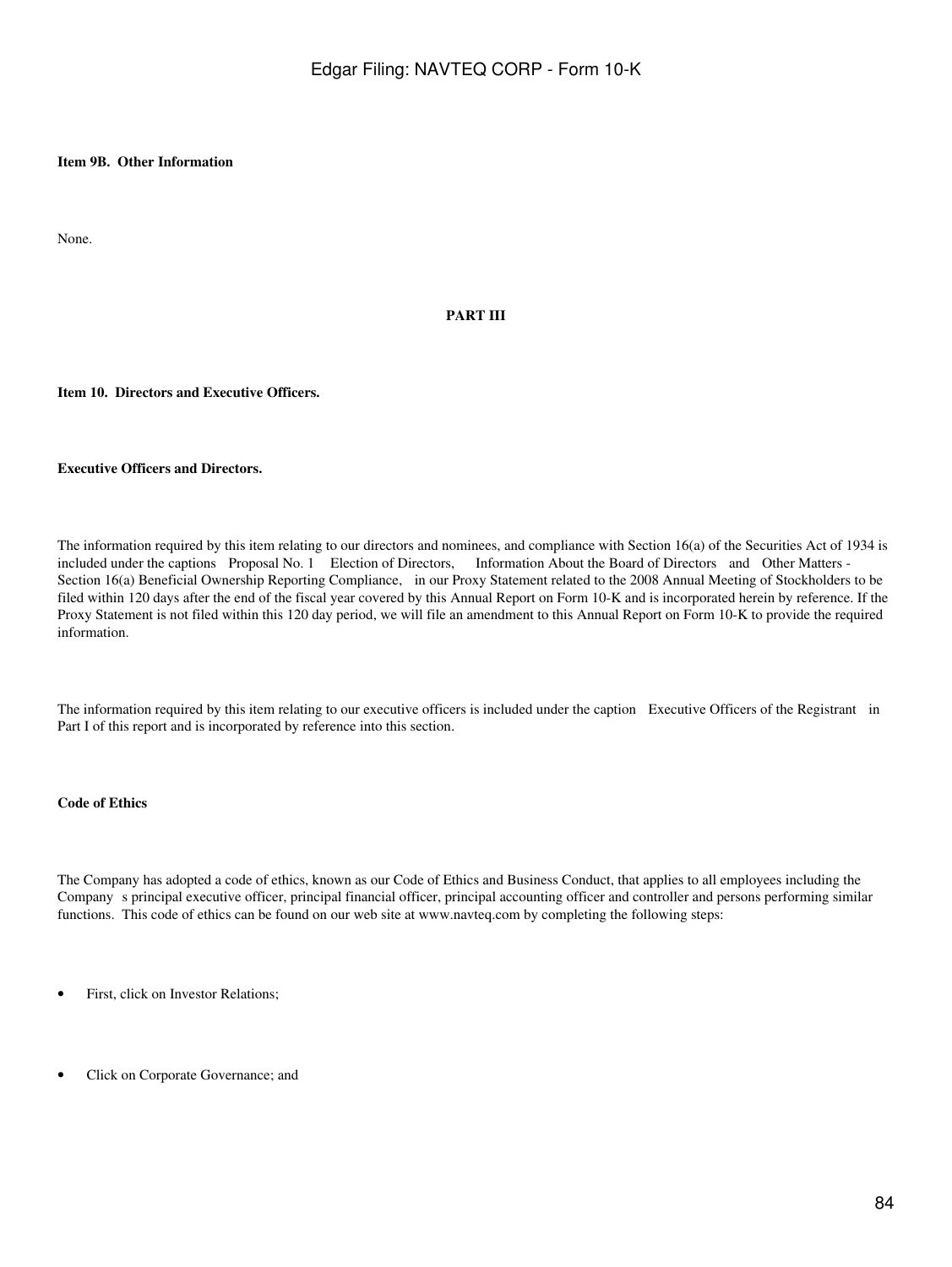• Finally, click on either Code of Conduct NA, Code of Conduct EU or Code of Conduct - Korea, for our North America, European and Korean codes of ethics, respectively.

Stockholders may also obtain a copy of the Code of Ethics and Business Conduct by submitting a request for such copy to NAVTEQ, c/o Corporate Secretary, 425 W. Randolph Street, Chicago, Illinois 60606.

### **Committee Charters and Corporate Governance Guidelines**

A copy of the charters for the Audit Committee, the Compensation Committee and the Nominating and Corporate Governance Committee as well as our Corporate Governance Guidelines are available on our web site at *www.navteq.com* under Investor Relations Corporate Governance. Stockholders may also obtain copies of these charters and our Corporate Governance Guidelines by submitting a request for any such copy to NAVTEQ, c/o Corporate Secretary, 425 W. Randolph Street, Chicago, Illinois 60606.

### **Procedures to Recommend Nominees**

There has not been any material change to the procedures by which security holders may recommend nominees to our board of directors that were implemented since the description of such policy in our Proxy Statement related to the 2007 Annual Meeting of Stockholders.

#### **Audit Committee**

The Board of Directors has adopted a written charter that outlines the duties of the Audit Committee. A copy of this charter is available on our web site at *www.navteq.com* under Investor Relations Corporate Governance. A hard copy of the charter is also available upon written request to the Corporate Secretary, 425 W. Randolph Street, Chicago, Illinois 60606. The Audit Committee is primarily concerned with the accuracy and effectiveness of the audits conducted by our internal audit staff and the audits of our financial statements by our independent auditors. Its duties include:

- selecting independent auditors;
- reviewing the scope of the audit to be conducted by the independent auditors and the results of their audit;
- approving non-audit services provided to us by the independent auditor;
- reviewing the integrity, adequacy and effectiveness of our financial reporting process and internal controls;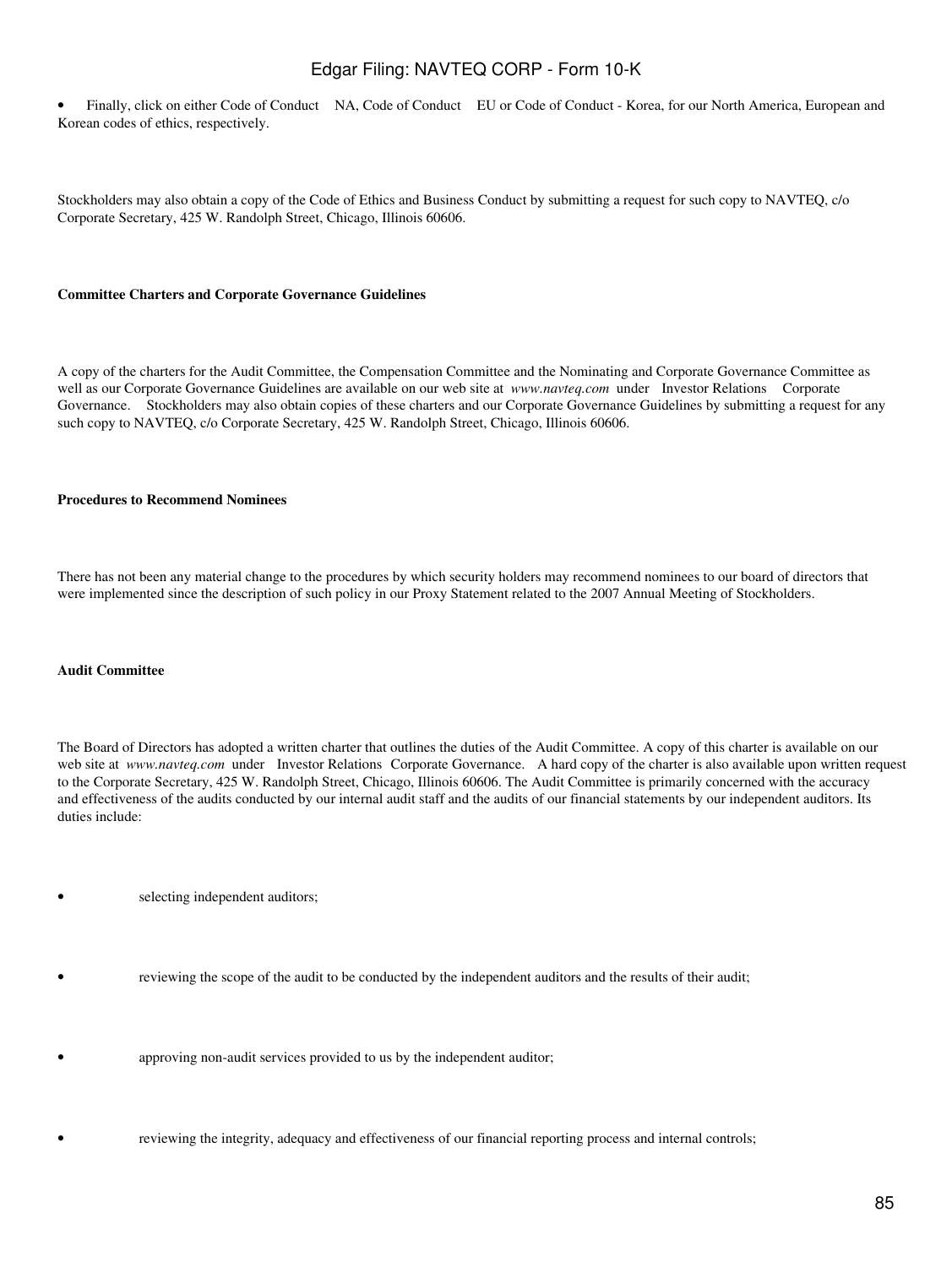• reviewing and discussing our financial reporting practices, including the disclosures in our annual and quarterly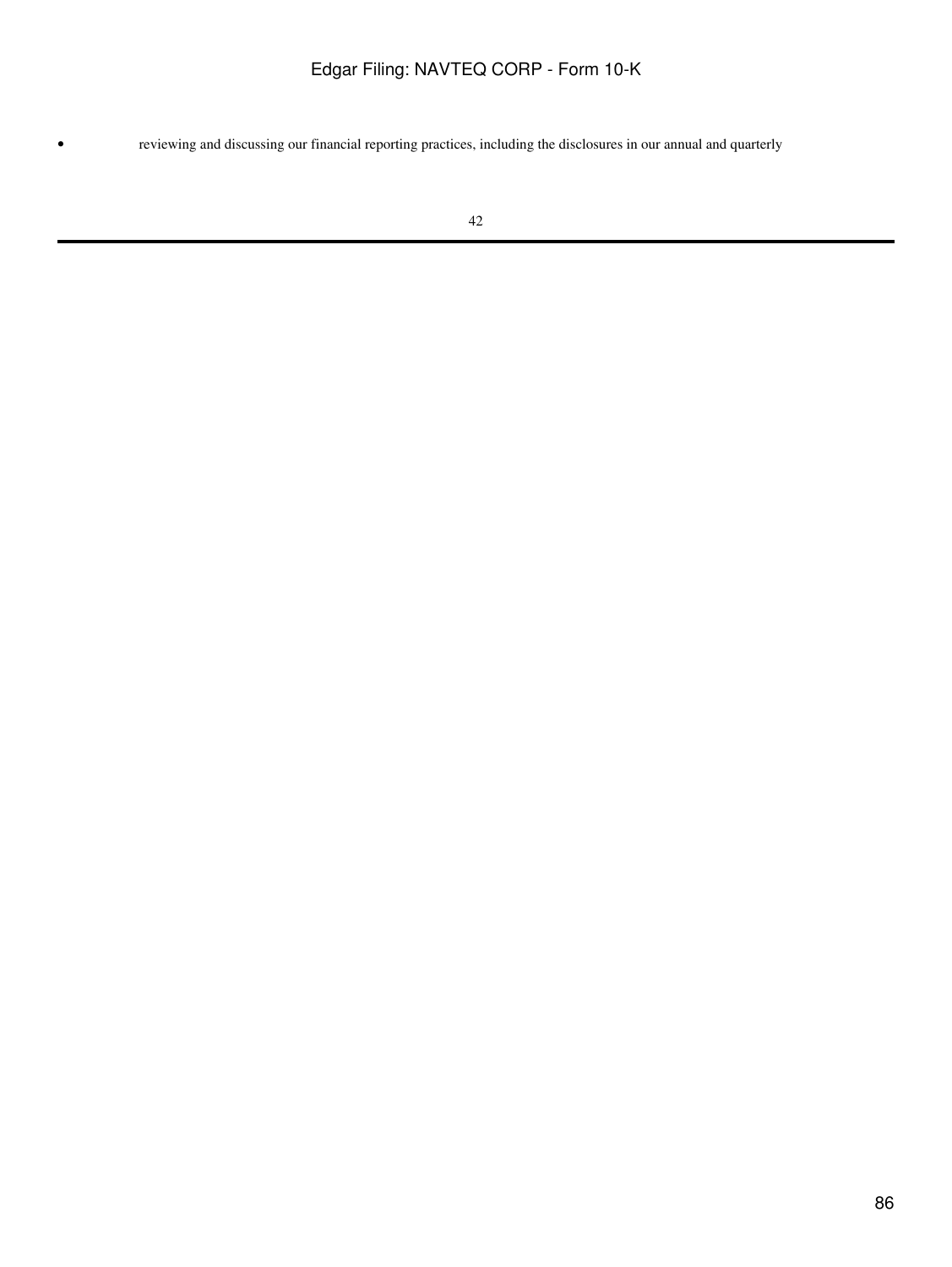reports and the accounting standards and principles followed;

• reviewing the scope and results of the work performed by our internal audit staff; and

• conducting other reviews relating to compliance by our employees with our policies and applicable laws.

*Members:* Mr. Kimsey (Chairman), Mr. Miller and Mr. van Ommeren. The Board of Directors has determined that all of the members of the Audit Committee are independent as defined by the applicable rules and regulations of the New York Stock Exchange and the Securities and Exchange Commission and that Mr. Kimsey and Mr. van Ommeren are each audit committee financial experts as that term is defined in the Securities and Exchange Commission s rules and regulations. In addition, in accordance with the New York Stock Exchange listed company requirements, the Board has determined that Mr. Kimsey s service on the audit committees of three other public companies will not impair Mr. Kimsey s ability to serve on our Audit Committee.

### **Item 11. Executive Compensation**

The information required by this item is included under the caption Information about the Board of Directors Board of Directors Compensation, Executive Compensation Compensation Committee Interlocks and Insider participation and Compensation Committee Report in our Proxy Statement related to the 2008 Annual Meeting of Stockholders to be filed within 120 days after the end of the fiscal year covered by this Annual Report on Form 10-K and is incorporated herein by reference. If the Proxy Statement is not filed within this 120 day period, we will file an amendment to this Annual Report on Form 10-K to provide the required information.

### **PART IV**

#### **Item 12. Security Ownership of Certain Beneficial Owners and Management and Related Stockholder Matters.**

The information required by this item related to security ownership of certain beneficial owners and management is included under the caption Security Ownership of NAVTEQ in our Proxy Statement related to the 2008 Annual Meeting of Stockholders to be filed within 120 days after the end of the fiscal year covered by this Annual Report on Form 10-K and is incorporated herein by reference. If the Proxy Statement is not filed within this 120 day period, we will file an amendment to this Annual Report on Form 10-K to provide the required information.

#### **Securities Authorized for Issuance under Equity Compensation Plans**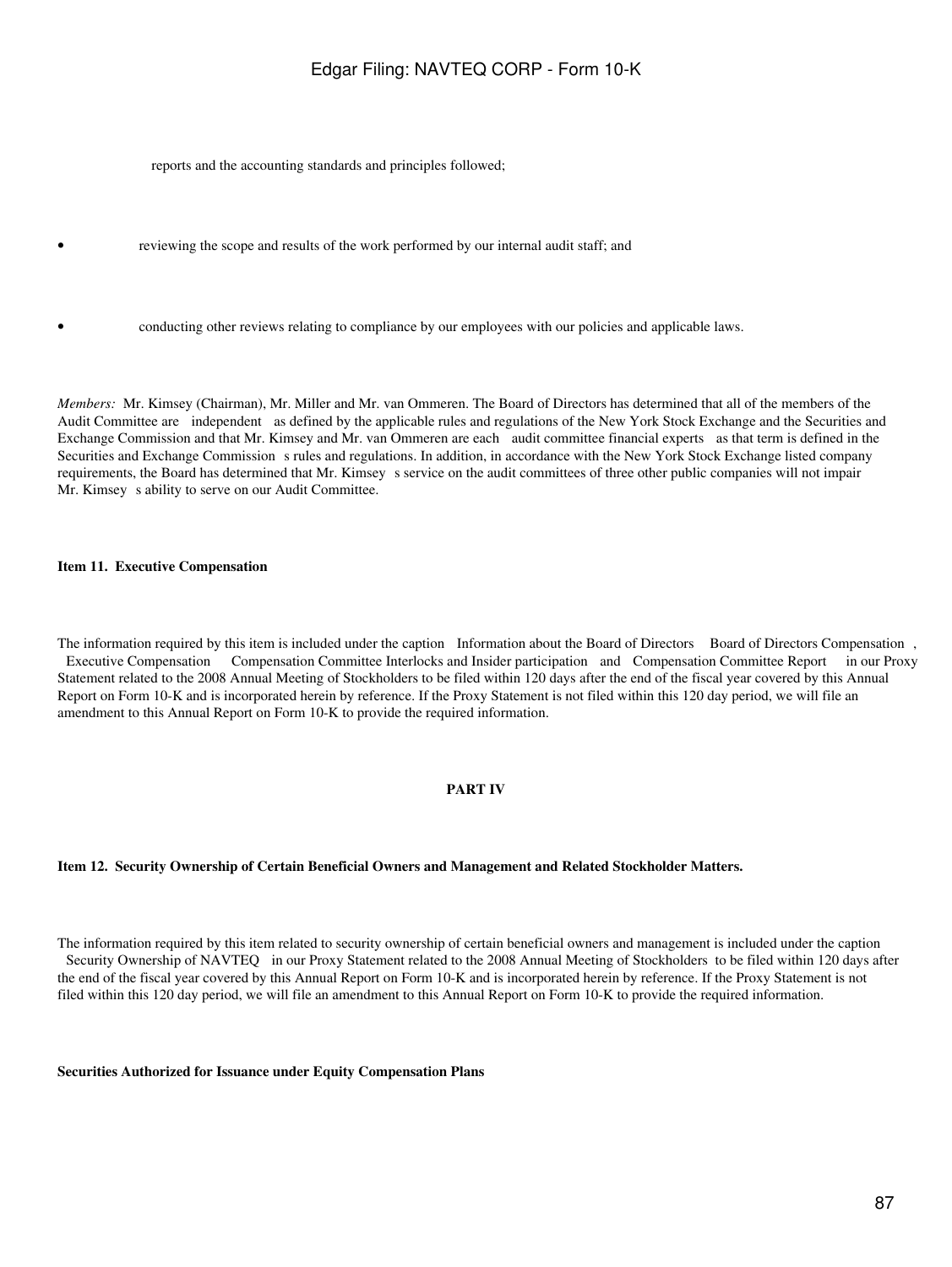The following table provides information as of December 31, 2007, regarding the number of shares of common stock that may be issued under the Company s equity compensation plans.

| <b>Plan Category</b>                                                                                   | Number of securities<br>to be issued upon<br>exercise of<br>outstanding options,<br>warrants and rights | Weighted-average<br>exercise price of<br>outstanding options,<br>warrants and rights | <b>Number of securities</b><br>remaining available<br>for future issuance under<br>equity compensation plans<br>(excluding securities reflected<br>in the first column) |  |  |
|--------------------------------------------------------------------------------------------------------|---------------------------------------------------------------------------------------------------------|--------------------------------------------------------------------------------------|-------------------------------------------------------------------------------------------------------------------------------------------------------------------------|--|--|
| Equity compensation plans approved by<br>security holders<br>Equity compensation plans not approved by | 6,813,327 \$                                                                                            |                                                                                      | 16.95<br>7,010,768                                                                                                                                                      |  |  |
| security holders<br>Total                                                                              | 6,813,327 \$                                                                                            |                                                                                      | 7,010,768<br>16.95                                                                                                                                                      |  |  |

The number of securities remaining available for future issuance under equity compensation plans set forth above represents shares available for issuance under the Company s Amended and Restated 2001 Stock Incentive Plan.

### **Item 13. Certain Relationships and Related Transactions.**

The information required by this item related to director independence and certain transactions with related persons is included under the captions Information about the Board of Directors Independence and Transactions with Related Persons, Promoters and Certain Control Persons, respectively, in our Proxy Statement related to the 2008 Annual Meeting of Stockholders to be filed within 120 days after the end of the fiscal year covered by this Annual Report on Form 10-K and is incorporated herein by reference. If the Proxy Statement is not filed within this 120 day period, we will file an amendment to this Annual Report on Form 10-K to provide the required information.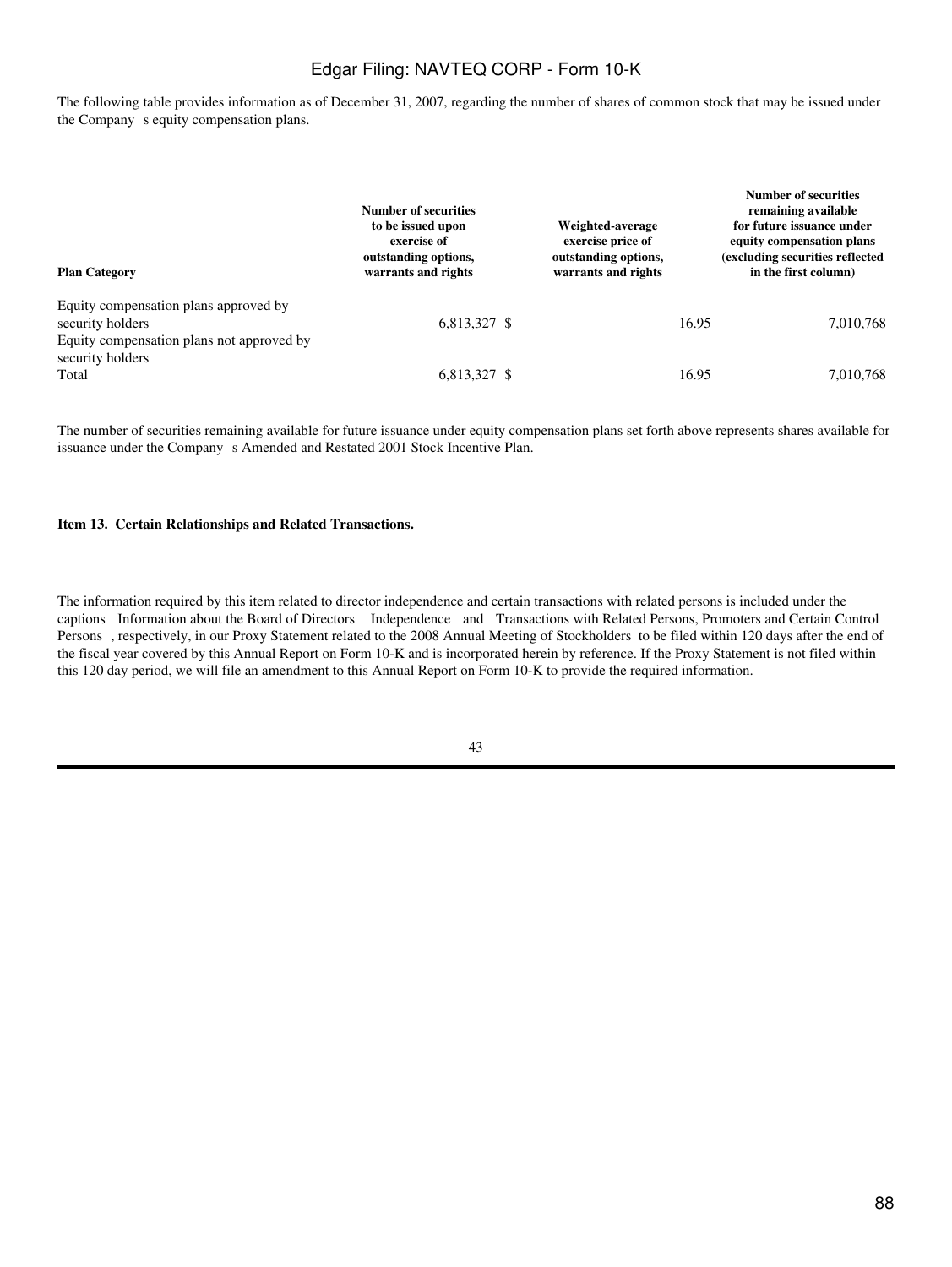### **Item 14. Principal Accountant Fees and Services.**

The information required by this item is set forth under the caption Other Matters in our Proxy Statement related to our 2008 Annual Meeting of Stockholders to be filed within 120 days after the end of the fiscal year covered by this Annual Report on Form 10-K and is incorporated herein by reference. If the Proxy Statement is not filed within this 120 day period, the Company will file an amendment to this Annual Report on Form 10-K, to provide the required information.

### **PART V**

### **Item 15. Exhibits, Financial Statement Schedules and Reports on Form 8-K.**

- $(a)(1)$  See Item 8.
- $(a)(2)$  See Item 8.
- (a)(3) Exhibits. See Exhibit Index immediately following the Signature Page.
- (b) Exhibits. See Exhibit Index immediately following the Signature Page.
- (c) Additional financial statement schedules. Schedule II Valuation and Qualifying Accounts.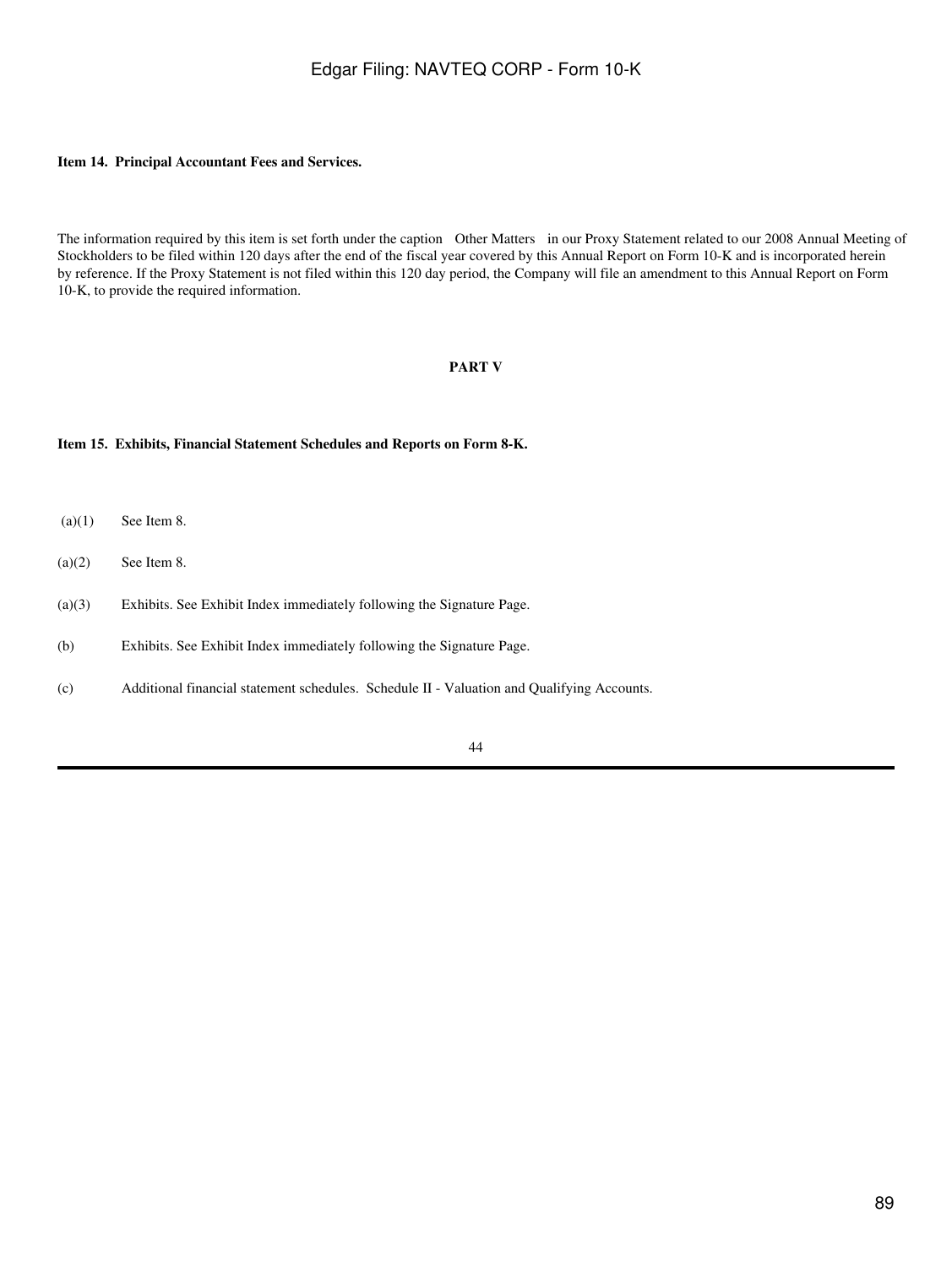90

/s/ James D. Murphy February 29, 2008 James D. Murphy Vice President and Corporate Controller

**Signatures Date** 

President, Chief Executive Officer and a Director (Principal Executive Officer)

Judson C. Green

David B. Mullen Executive Vice President and Chief Financial Officer (Principal Financial Officer)

registrant and in the capacities and on the dates indicated.

Judson C. Green *President and Chief Executive Officer*

# Pursuant to the requirements of Section 13 or 15(d) of the Securities Exchange Act of 1934, the registrant has duly caused this report to be signed on its behalf by the undersigned, thereunto duly authorized.

**SIGNATURES**

Edgar Filing: NAVTEQ CORP - Form 10-K

Dated: February 29, 2008

## **NAVTEQ CORPORATION**

By:  $\frac{1}{s}$  Judson C. Green

/s/ Judson C. Green February 29, 2008

/s/ David B. Mullen February 29, 2008

(Principal Accounting Officer)

\* February 29, 2008

Pursuant to the requirements of the Securities Exchange Act of 1934, this report has been signed by the following persons on behalf of the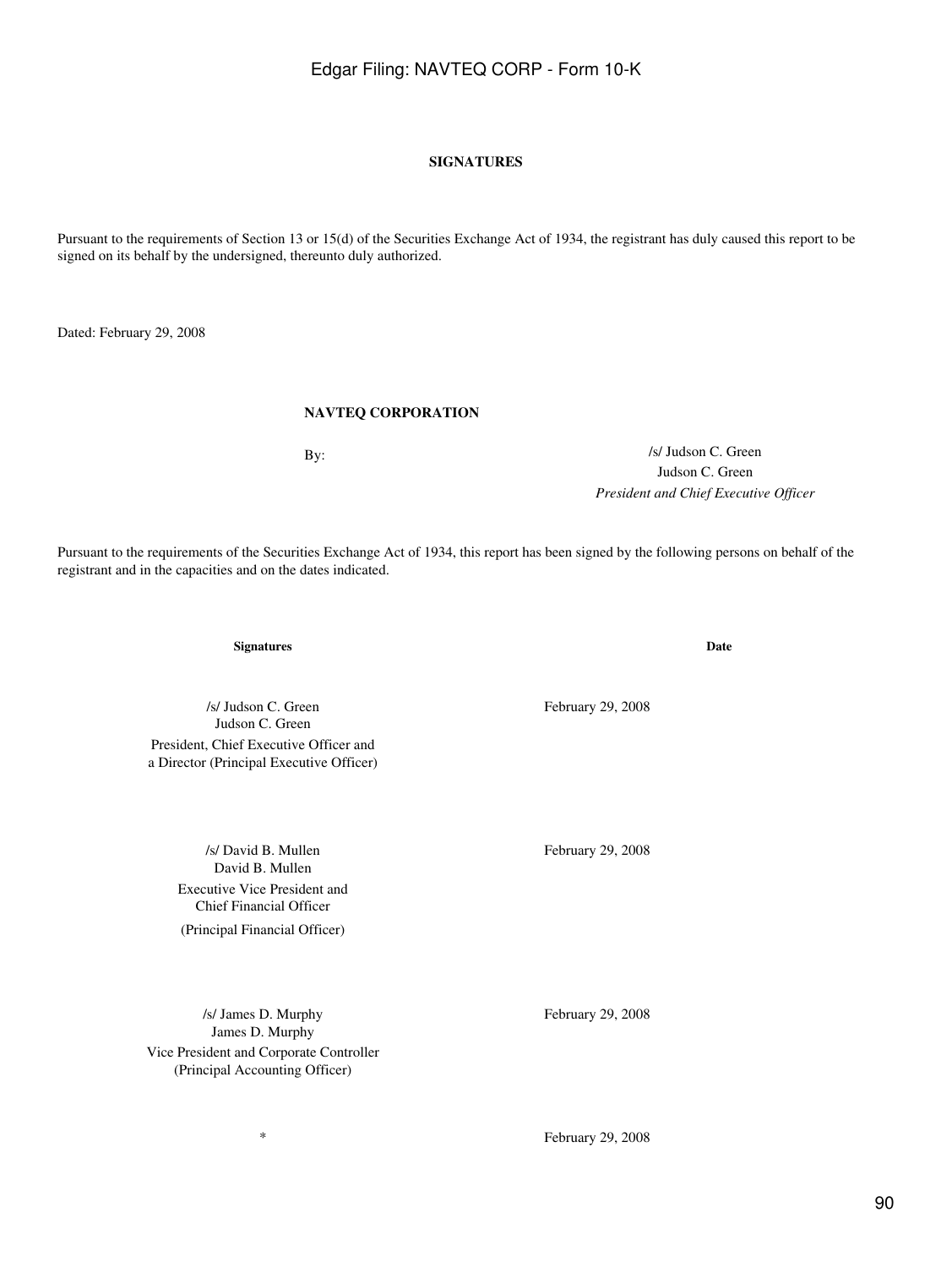Richard J.A. de Lange Director

Christopher Galvin Director

\* February 29, 2008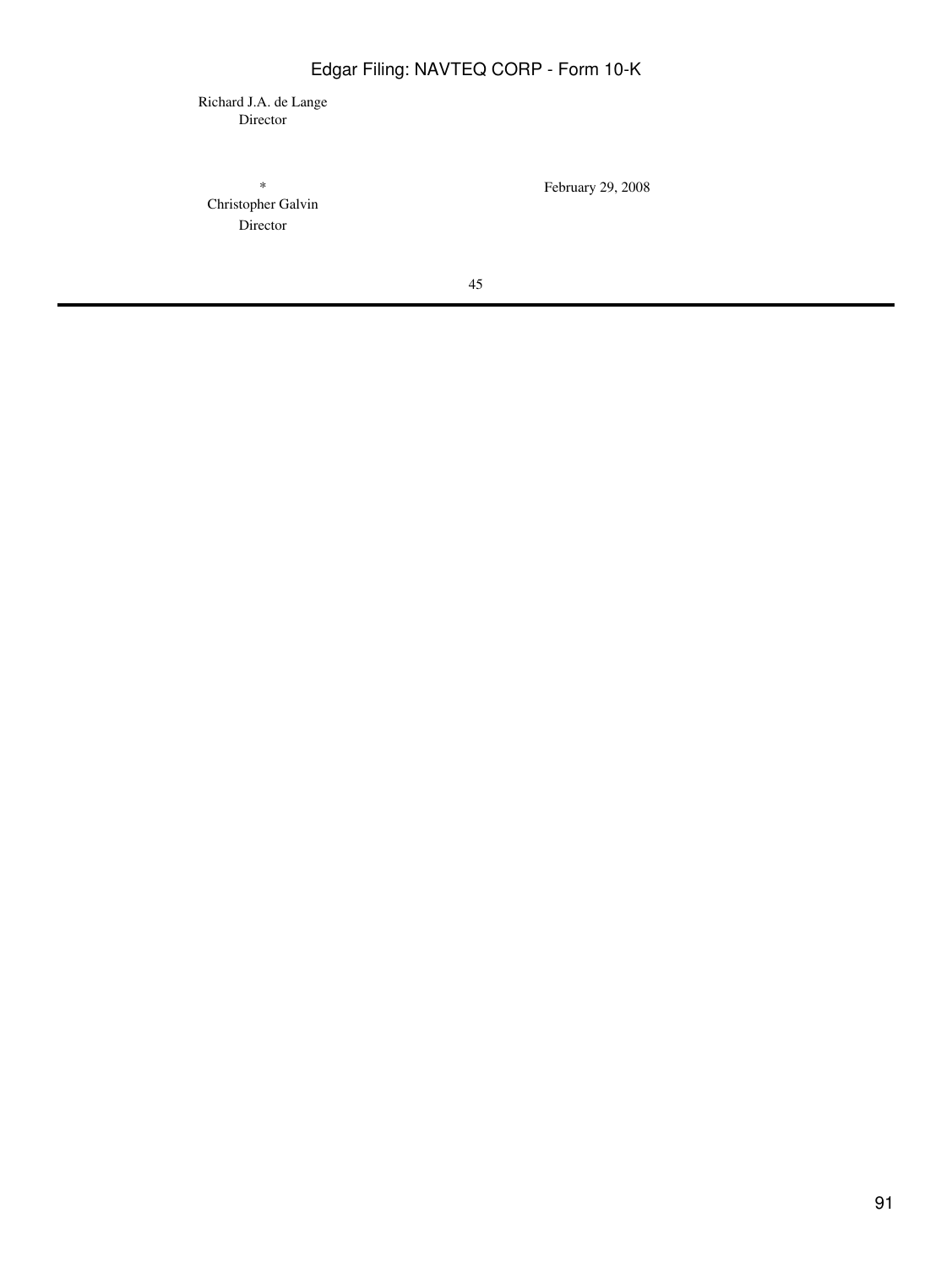Andrew J. Green Director

William L. Kimsey Director

> Scott D. Miller Director

Dirk-Jan van Ommeren Director

\* February 29, 2008

\* February 29, 2008

\* February 29, 2008

\* February 29, 2008

\*By: /s/ Judson C. Green February 29, 2008 *Judson C. Green, as Attorney-in-Fact*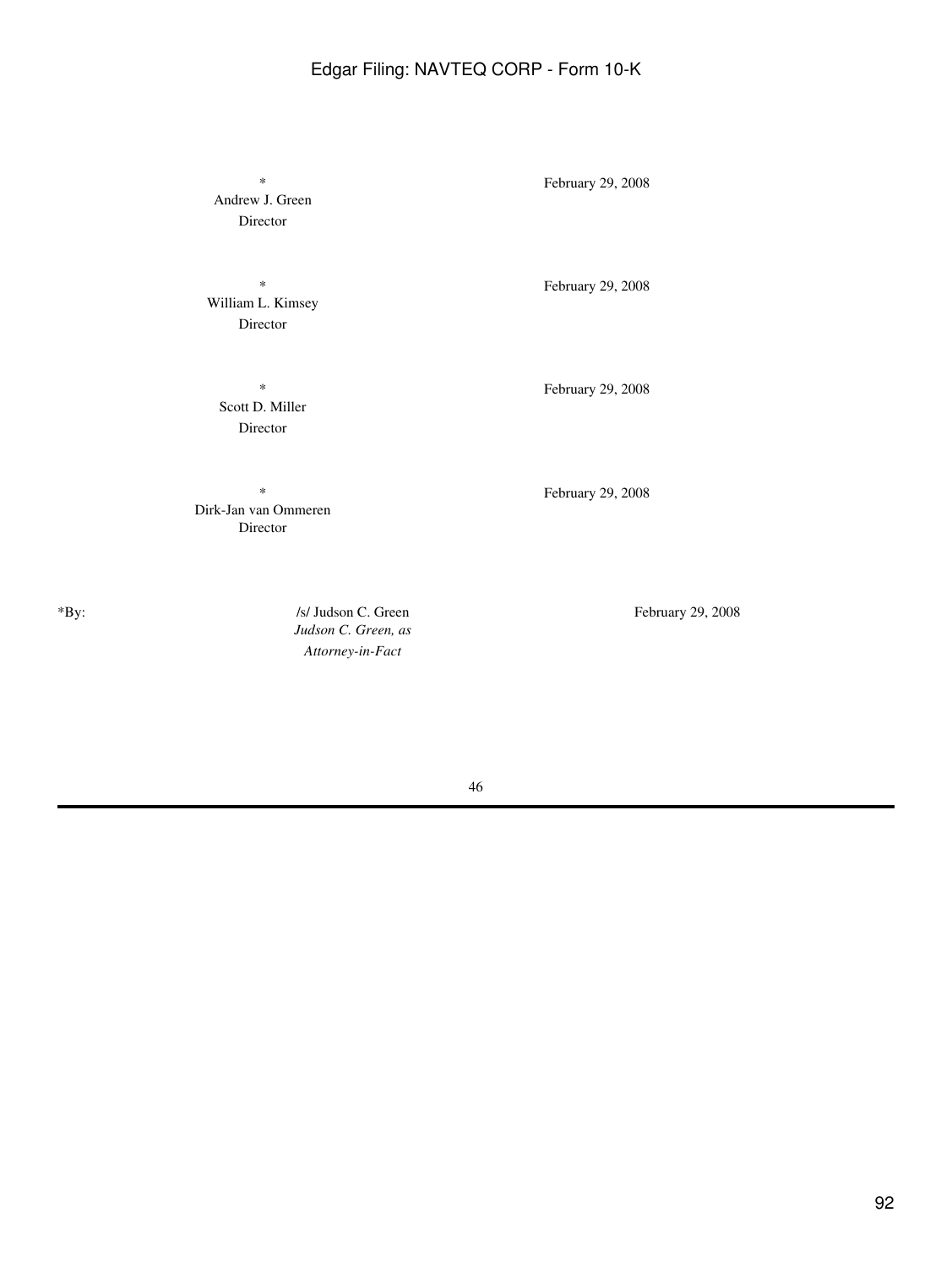### **EXHIBIT INDEX**

# **Exhibit**

### **Description**

- 2.1 Agreement and Plan of Merger by and among NAVTEQ Corporation, NAVTEQ Holdings, B.V., NAVTEQ Holdings Delaware, Inc. and Traffic.com, Inc. dated as of November 5, 2006. (1)
- 2.2 Agreement and Plan of Merger by and among NAVTEQ Corporation, NAVTEQ Holdings, B.V., NAVTEQ Holdings Delaware II, Inc., The Map Network, Inc. and Gannett Satellite Information Network, Inc. dated as of December 5, 2006. (2)
- 2.3 Agreement and Plan of Merger by and among Nokia Inc., North Acquisition Corp. and NAVTEQ Corporation dated as of October 1, 2007. (3)
- 3.1 Amended and Restated Certificate of Incorporation. (4)
- 3.2 Amended and Restated Bylaws. (4)
- 4.1 Specimen Common Stock Certificate. (4)
- 4.2 Stock Option Agreement dated as of May 15, 2002 between Navigation Technologies and Judson C. Green. (\*)(5)
- 4.3(a) Stock Option Agreement dated as of May 15, 2002 between Navigation Technologies and John K. MacLeod. (\*)(5)
- 4.3(b) Stock Option Agreement dated as of May 15, 2002 between Navigation Technologies and John K. MacLeod. (\*)(5)
- 4.4 Form of Subscription and Registration Rights Agreement by and between NAVTEQ Corporation and the Shareholders of Picture Map International Co., Ltd. (6)
- 4.5 Warrant to Purchase Shares of Common Stock of NAVTEQ Corporation issued to Hearst Communications, Inc. (7)
- 4.6 Warrant to Purchase Shares of Common Stock of NAVTEQ Corporation issued to National Electric Benefit Fund (7)
- 4.7 Warrant to Purchase Shares of Common Stock of NAVTEQ Corporation issued to PNC Bank, National Association (7)
- 10.1 Amended and Restated Employment Agreement dated as of April 30, 2004 between NAVTEQ Corporation and Judson C. Green. (\*)(4)
- 10.2 Employment Agreement dated as of September 18, 2000 between Navigation Technologies and John K. MacLeod.(\*)(8)
- 10.3 Employment Agreement dated as of December 1, 2002 between Navigation Technologies Corporation and David B. Mullen.  $(*)(5)$
- 10.4 Form of Indemnification Agreement. (4)
- 10.5(i) BMW Group International Terms and Conditions for the Purchase of Production Materials and Automotive Components dated September 24, 2001. (9)
- 10.5(ii) Purchasing Terms and Conditions between BMW North America, Inc. and Navigation Technologies. (c)(10)
- 10.5(iii) Agreement between BMW (South Africa) (Proprietary) Limited and Navigation Technologies B.V. commencing June 1, 1999 (the South Africa Agreement). (c)(10)
- 10.5(iv) Amendment to South Africa Agreement. (c)(9)
- 10.5(v) Warranty Agreement dated August 8, 1998 between Bayerische Motoren Werke and Navigation Technologies BV (the Warranty Agreement ). (c)(9)
- 10.5(vi) Letter regarding Warranty Agreement dated May 22, 2002 from Bayerische Motoren Werke to Navigation Technologies BV. (9)
- 10.5(vii) Addendum to BMW Group International terms and conditions for the purchase of production materials and automotive components by and between BMW of North America (Buyer) and NAVTEQ (Seller). (c)(11)
- 10.5(viii) Digital Roadmap License Agreement between Bayerische Motoren Werke Aktiengesellschaft (BMW) and NAVTEQ Europe B.V. dated May 8, 2007. (c)(12)
	- 10.6 Credit Agreement dated as of November 9, 2004 between NAVTEQ North America, LLC and LaSalle Bank, National Association. (13)
	- 10.7 Guaranty by NAVTEQ Corporation dated as of November 9, 2004 in favor of LaSalle Bank, National Association. (13)
	- 10.8 Amendment No. 1 dated as of November 30, 2005 to Credit Agreement between NAVTEQ North America, LLC, NAVTEQ Corporation and LaSalle Bank, National Association. (14)
	- 10.9 Amendment No. 2 dated as of November 30, 2006 to Credit Agreement between NAVTEQ North America, LLC, NAVTEQ Corporation and LaSalle Bank, National Association. (15)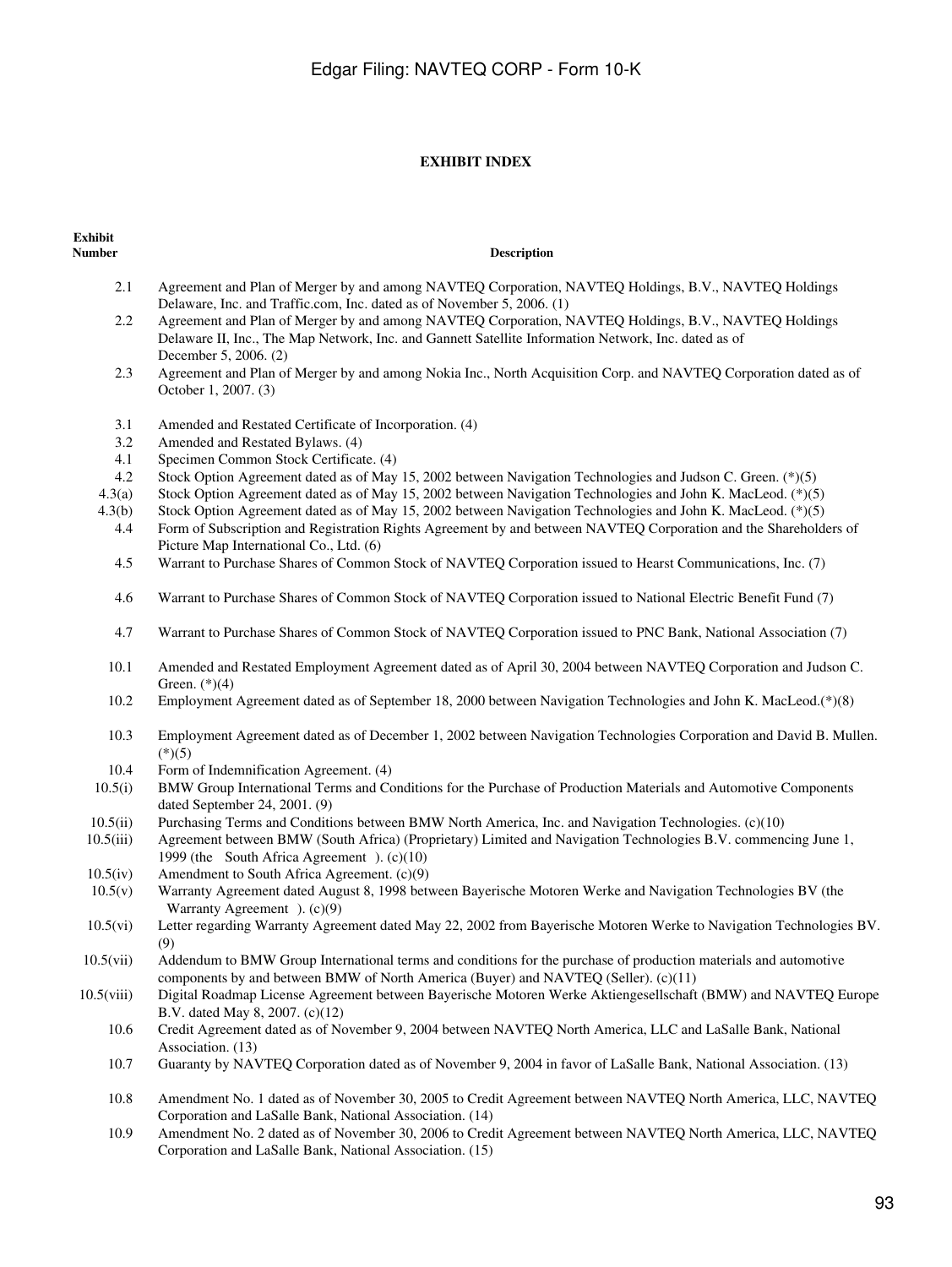10.10 Consent and Amendment No. 3 dated as of November 30, 2007 to Credit Agreement between NAVTEQ North America, LLC, NAVTEQ Corporation and LaSalle Bank, National Association. (16)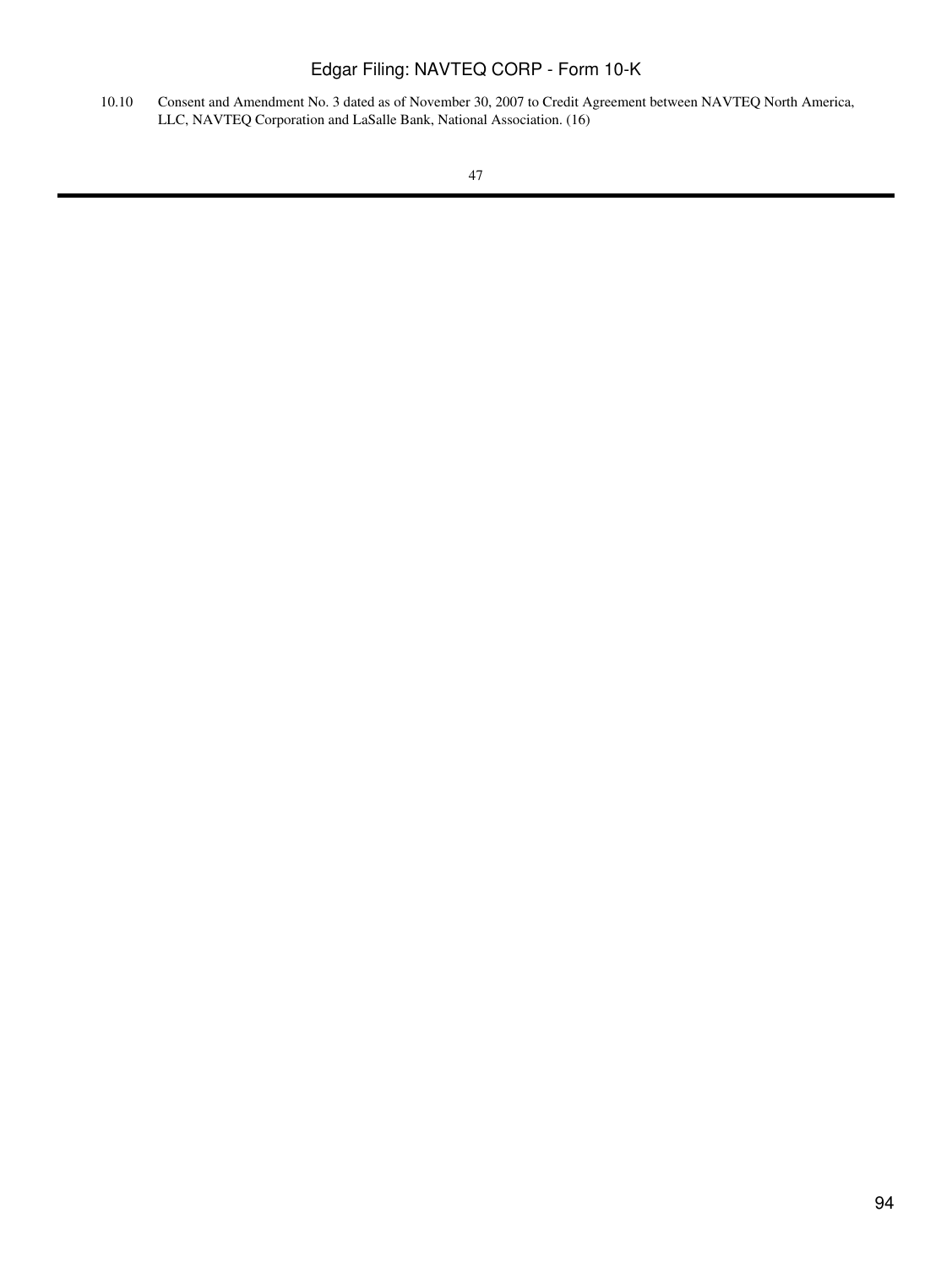- 10.11 Memorandum regarding Director Compensation.\* (17)
- 10.12 Form of Stock Option Agreement under NAVTEQ Corporation s Amended and Restated 2001 Stock Incentive Plan.\* (17)
- 10.13 Form of Restricted Stock Unit Agreement (Not Performance-Based) under NAVTEQ Corporations Amended and Restated 2001 Stock Incentive Plan.\* (17)
- 10.14 Form of Restricted Stock Unit Agreement (Qualified Performance-Based Compensation under Section 162(m) of the Internal Revenue Code) under NAVTEO Corporation s 2001 Stock Incentive Plan.\* (17)
- 10.15 Form of Restricted Stock Unit Agreement (Performance-Based) under NAVTEQ Corporations Amended and Restated 2001 Stock Incentive Plan.\* (17)
- 10.16 Stock Purchase Agreement by and among NAVTEQ B.V., NAVTEQ Corporation, Picture Map International Co., Ltd. and All Shareholders of Picture Map International Co., Ltd. dated as of July 8, 2005. (6)
- 10.17 Amended and Restated 2001 Stock Incentive Plan\*(18)
- 10.18 Amendments to stock option agreements between NAVTEQ Corporation and Denis Cohen dated August 17, 2006\*(18)
- 10.19(a) Stockholder Voting Agreement dated as of November 6, 2006 by and among NAVTEQ Corporation, NAVTEQ Holdings B.V., NAVTEQ Holdings Delaware, Inc., Traffic.com, Inc. and the person whose name appears on the signature page hereto as a Stockholder. (1)
- 10.19(b) Stockholder Voting Agreement dated as of November 6, 2006 by and among NAVTEQ Corporation, NAVTEQ Holdings BV., NAVTEQ Holdings, Inc., Traffic.com, Inc. and the person whose name appears on the signature page hereto as a Stockholder (1)
	- 10.20 Amended and Restated 2001 Stock Incentive Plan Restricted Stock Unit Agreement (Form for Directors)\*(12)
	- 10.21 Employment Agreement dated February 26, 2001 between Navigation Technologies Corporation and Jeffery L. Mize.\*(7) 10.22 International Assignment Agreement dated March 2003 between Navigation Technologies Corporation and Jeffery L. Mize.\*(7)
	- 10.23 Traffic.com, Inc. Amended and Restated 1999 Long-Term Incentive Plan (Incorporated herein by reference to Exhibit 10.1 to Traffic.com, Inc. s Registration Statement on Form S-1 (No. 333-127973) filed on August 31, 2005)
	- 10.24 Traffic.com, Inc. 2005 Long-Term Incentive Plan (Incorporated herein by reference to Exhibit 10.2 to Traffic.com, Inc. s Registration Statement on Form S-1 (No. 333-127973) filed on January 24, 2006)
	- 10.25 Amendment to Employment Agreement between NAVTEQ Corporation and Judson Green dated September 28, 2007\*(19)
	- 10.26 Amendment to Employment Agreement between NAVTEQ Corporation and David Mullen dated September 27, 2007\*(19)
	- 10.27 Amendment to Employment Agreement between NAVTEQ Corporation and John MacLeod dated September 26, 2007\*(19)
	- 10.28 Amendment to Letter of Employment between NAVTEQ Corporation and Jeffrey Mize dated September 27, 2007\*(19)
	- 10.29 NAVTEQ Deferred Executive Compensation Plan (Incorporated herein by reference to Exhibit 4.1 to NAVTEQ Corporations Registration Statement on Form S-8 (No. 333-146553) filed on October 5, 2007.)
	- 10.30 Amendment No. 1 to the NAVTEQ Deferred Executive Compensation Plan (Incorporated herein by reference to Exhibit 4.2 to NAVTEQ Corporation s Registration Statement on Form S-8 (No. 333-146553) filed on October 5, 2007.
	- 10.31 Stock Purchase Agreement, dated as of November 6, 2007, by and among NAVTEQ German Holdings B.V., Mapsolute GbmH and the individuals listed on an exhibit thereto. (20)
	- 10.32 (a) Data License Agreement between NAVTEQ Corporation (formerly known as Navigation Technologies Corporation) and Garmin International Incorporated effective July 1, 1999. (b) Sixth Amendment to Data License Agreement between Garmin Corporation and Garmin International Inc., and NAVTEQ North America, LLC and NAVTEQ Europe B.V. effective March 1, 2004. (c) (c) Seventh Amendment to Data License Agreement between Garmin Corporation and Garmin International Inc., and NAVTEQ North America, LLC and NAVTEQ Europe B. effective March 1, 2004 (c) (d) Twentieth Amendment to Data License Agreement between Garmin Corporation and Garmin International Inc., and NAVTEQ North America, LLC and NAVTEQ B.V. effective July 2, 2007. (e) Twenty-First Amendment to Data License Agreement between Garmin Corporation and Garmin International Inc., and NAVTEQ North America, LLC and NAVTEQ B.V. effective October 1, 2007. (c)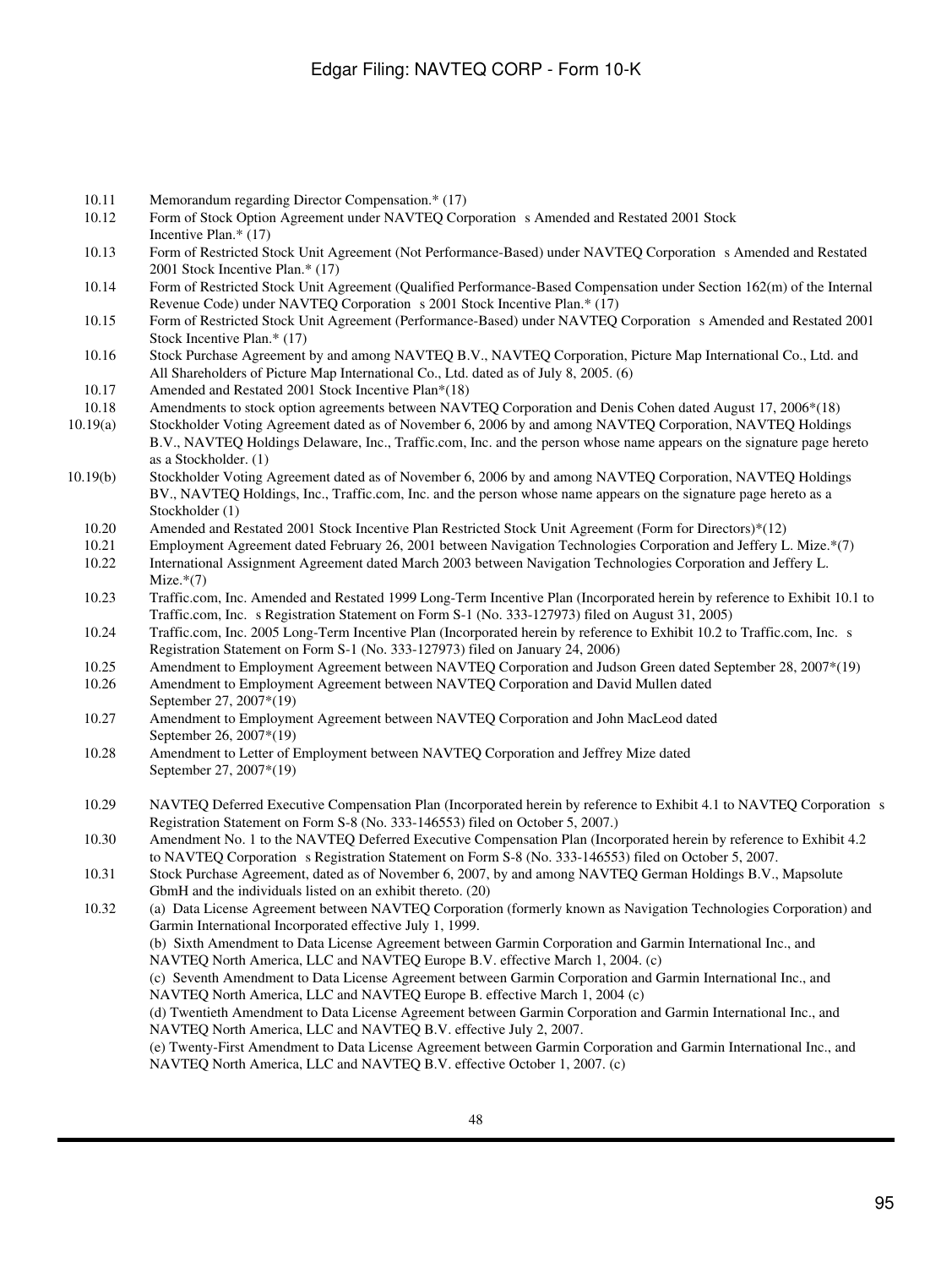(f) Twenty-Second Amendment to Data License Agreement between Garmin Corporation and Garmin International Inc., and NAVTEQ North America, LLC and NAVTEQ B.V. effective October 1, 2007. (c)

(g) Twenty-Third Amendment to Data License Agreement between Garmin Corporation and Garmin International Inc., and NAVTEQ North America, LLC and NAVTEQ B.V. effective October 1, 2007. (c)

(h) Twenty-Fourth Amendment to Data License Agreement between Garmin Corporation and Garmin International Inc., and NAVTEQ North America, LLC and NAVTEQ B.V. effective October 1, 2007. (c)

(i) Twenty-Fifth Amendment to Data License Agreement between Garmin Corporation and Garmin International Inc., and NAVTEQ North America, LLC and NAVTEQ B.V. effective December 1, 2007(c)

(j) Twenty-Sixth Amendment to Data License Agreement between Garmin Corporation and Garmin International Inc., and NAVTEQ North America, LLC and NAVTEQ B.V. effective November 15, 2007(c).

(k) Twenty-Seventh Amendment to Data License Agreement between Garmin Corporation and Garmin International Inc., and NAVTEQ North America, LLC and NAVTEQ B.V. effective December 24, 2007(c)

(l) Amended and Restated Territory License No. 8 between Garmin Corporation and Garmin International Inc., and NAVTEQ North America, LLC and NAVTEQ Europe B.V. effective January 1, 2007(c).

(m) Amended and Restated Territory License No. 11 between Garmin Corporation and Garmin International Inc., and NAVTEQ North America, LLC and NAVTEQ Europe B.V. effective July 2, 2007(c)

(n) Territory License No. 15 between Garmin Corporation and Garmin International Inc., and NAVTEQ North America, LLC and NAVTEQ Europe B.V. effective January 1, 2007 (c)

(o) Territory License No. 16 between Garmin Corporation and Garmin International Inc., and NAVTEQ North America, LLC and NAVTEQ Europe B.V. effective May 25, 2007(c)

- 21 Subsidiaries of NAVTEQ.
- 23 Consent of KPMG LLP.
- 24 Power of Attorney by the Directors and Certain Officers.
- 31.1 Certification of Principal Executive Officer pursuant to Section 302 of the Sarbanes Oxley Act of 2002.
- 31.2 Certification of Principal Financial Officer pursuant to Section 302 of the Sarbanes Oxley Act of 2002.
- 32.1 Certification of Principal Executive Officer pursuant to Section 906 of the Sarbanes Oxley Act of 2002.<br>32.2 Certification of Principal Financial Officer pursuant to Section 906 of the Sarbanes Oxley Act of 2002.
- 32.2 Certification of Principal Financial Officer pursuant to Section 906 of the Sarbanes Oxley Act of 2002.

(\*) Indicates management employment contracts or compensatory plans or arrangements.

- (c) Portions omitted pursuant to a request for confidential treatment.
- (1) Filed with NAVTEQ s Current Report on Form 8-K dated November 6, 2006 and incorporated herein by reference.
- (2) Filed with NAVTEQ s Current Report on Form 8-K dated December 6, 2006 and incorporated herein by reference.
- (3) Filed with NAVTEQ s Current Report on Form 8-K dated October 1, 2007 and incorporated herein by reference.
- (4) Filed with NAVTEO s Registration Statement on Form S-1 (Registration No. 333-114637), as amended, and incorporated herein by reference.
- (5) Filed with NAVTEQ s Annual Report on Form 10-K for the year ended December 31, 2002 and incorporated herein by reference.
- (6) Filed with NAVTEQ s Current Report on Form 8-K filed on July 12, 2005 and incorporated herein by reference.
- (7) Filed with NAVTEQ s Quarterly Report on Form 10-Q for the quarter ended April 1, 2007 and incorporated herein by reference.
- (8) Filed with NAVTEQ s Registration Statement on Form 10, Registration No. 000-21323 and incorporated herein by reference.
- (9) Filed with NAVTEQ s Amendment No. 2 to Annual Report on Form 10-K/A for the fiscal year ended December 31, 2001 and incorporated herein by reference.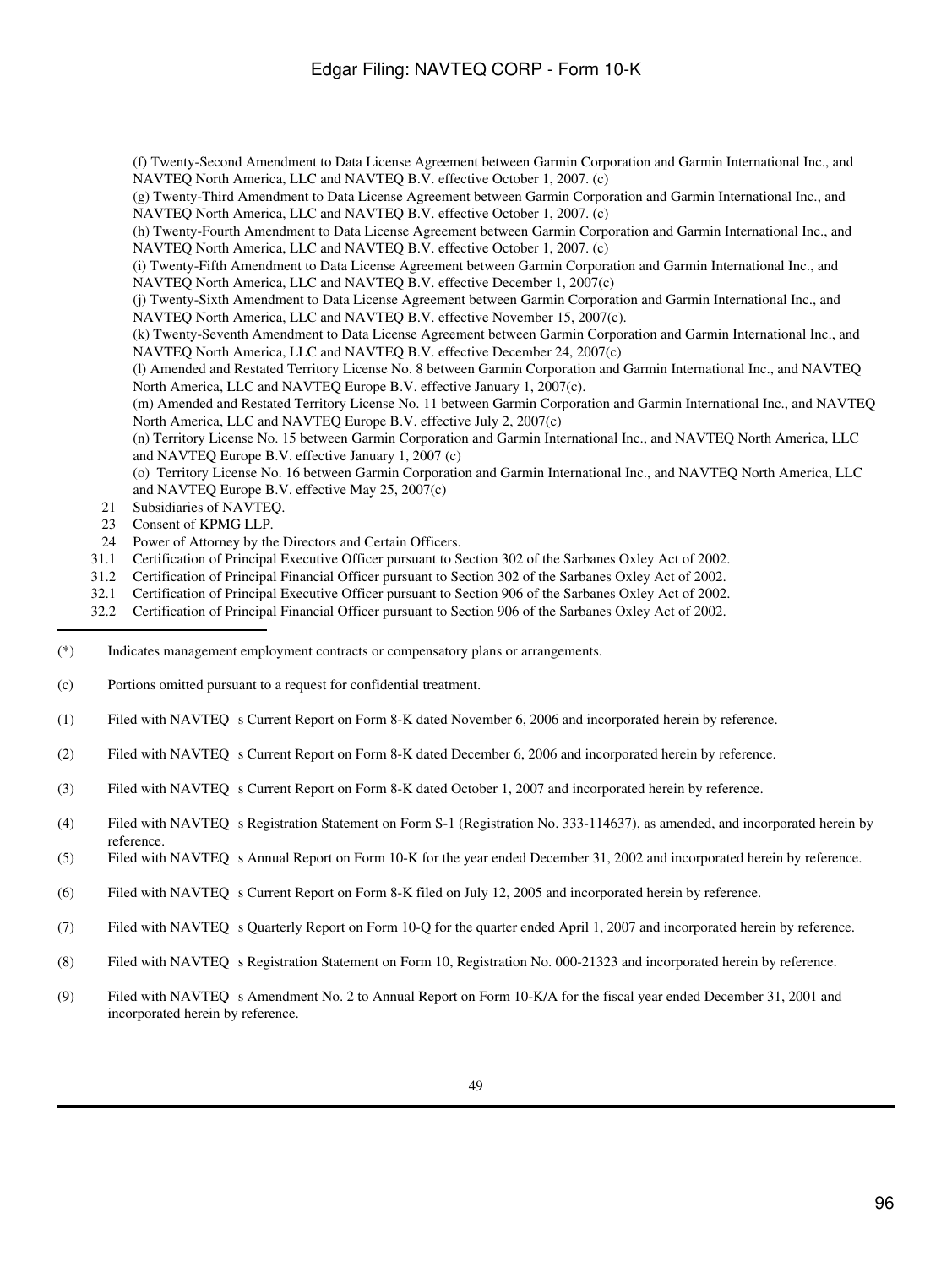- (10) Filed with NAVTEQs Amendment No. 3 to the Annual Report on Form 10-K/A for the fiscal year ended December 31, 2001 and incorporated herein by reference.
- (11) Filed with NAVTEQ s Quarterly Report on Form 10-Q for the quarter ended September 25, 2005 and incorporated herein by reference.
- $(12)$  Filed with NAVTEQ s Quarterly Report on Form 10-Q for the quarter ended July 1, 2007 and incorporated herein by reference
- (13) Filed with NAVTEQ s Current Report on Form 8-K filed on November 12, 2004 and incorporated herein by reference.
- (14) Filed with NAVTEQ s Current Report on Form 8-K filed on December 5, 2005 and incorporated herein by reference.
- (15) Filed with NAVTEQ s Current Report on Form 8-K dated December 4, 2006 and incorporated herein by reference.
- (16) Filed with NAVTEQ s Current Report on Form 8-K dated December 3, 2006 and incorporated herein by reference.
- (17) Filed with NAVTEQ s Annual Report on Form 10-K for the year ended December 31, 2006 and incorporated herein by reference.
- (18) Filed with NAVTEQ s Quarterly Report on Form 10-Q for the quarter ended October 1, 2006 and incorporated herein by reference.
- (19) Filed with NAVTEQ s Quarterly Report on Form 10-Q for the quarter ended September 30, 2007 and incorporated herein by reference.
- (20) Filed with NAVTEQ s Current Report on Form 8-K dated November 7, 2007 and incorporated herein by reference.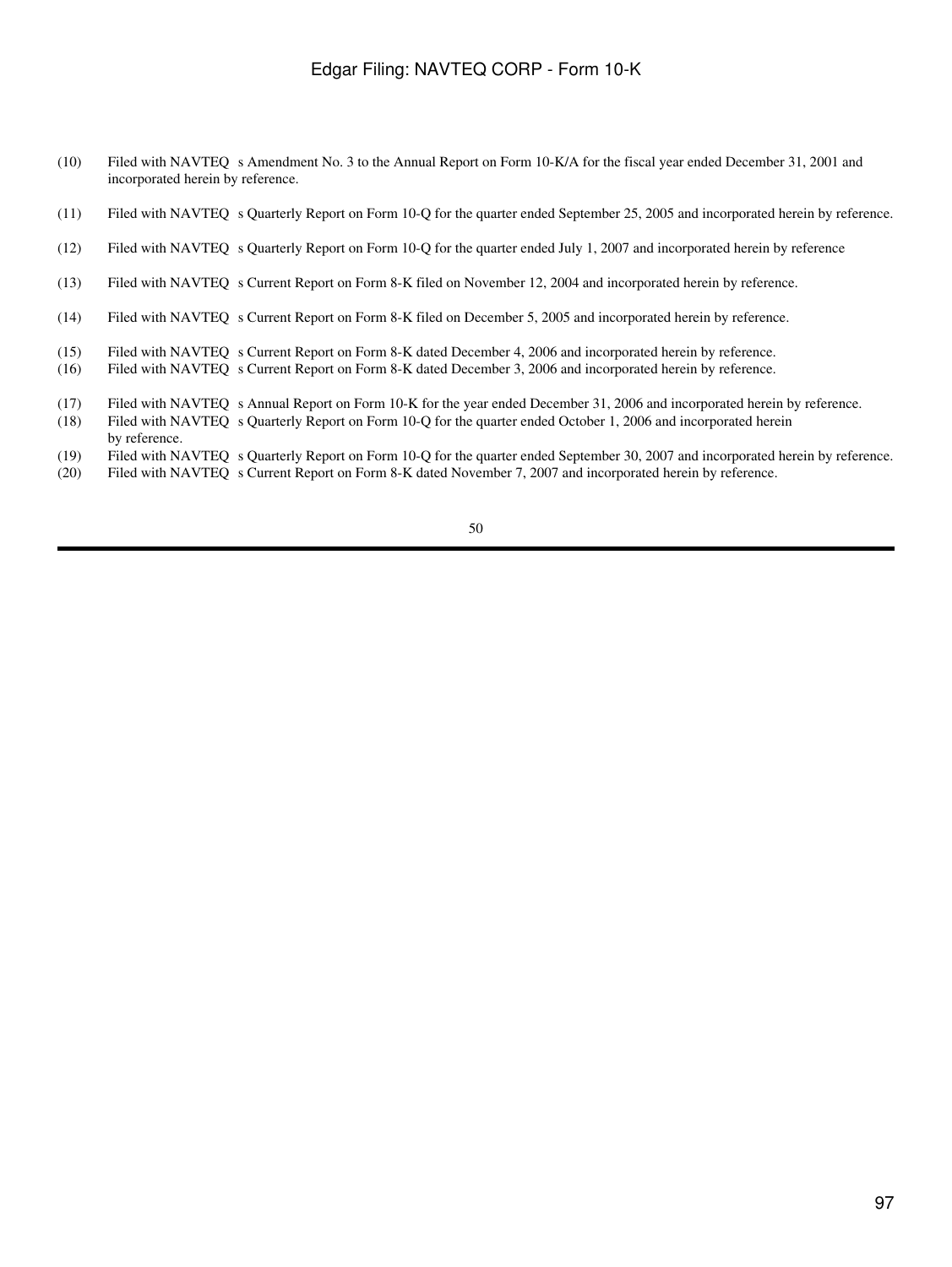## **NAVTEQ CORPORATION**

## **AND SUBSIDIARIES**

## **INDEX TO FINANCIAL STATEMENTS**

|                                                                                                                               | Page   |
|-------------------------------------------------------------------------------------------------------------------------------|--------|
| Report of Independent Registered Public Accounting Firm                                                                       | $F-2$  |
| Consolidated Balance Sheets as of December 31, 2006 and 2007                                                                  | $F-3$  |
| Consolidated Statements of Operations for the years ended December 31, 2005, 2006, and 2007                                   | $F-4$  |
| Consolidated Statements of Stockholders Equity and Comprehensive Income for the years ended December 31, 2005, 2006, and 2007 | $F-5$  |
| Consolidated Statements of Cash Flows for the years ended December 31, 2005, 2006, and 2007                                   | $F-6$  |
| Notes to Consolidated Financial Statements                                                                                    | $F-7$  |
| Schedule II Valuation and Oualifying Accounts                                                                                 | $F-25$ |

## F-1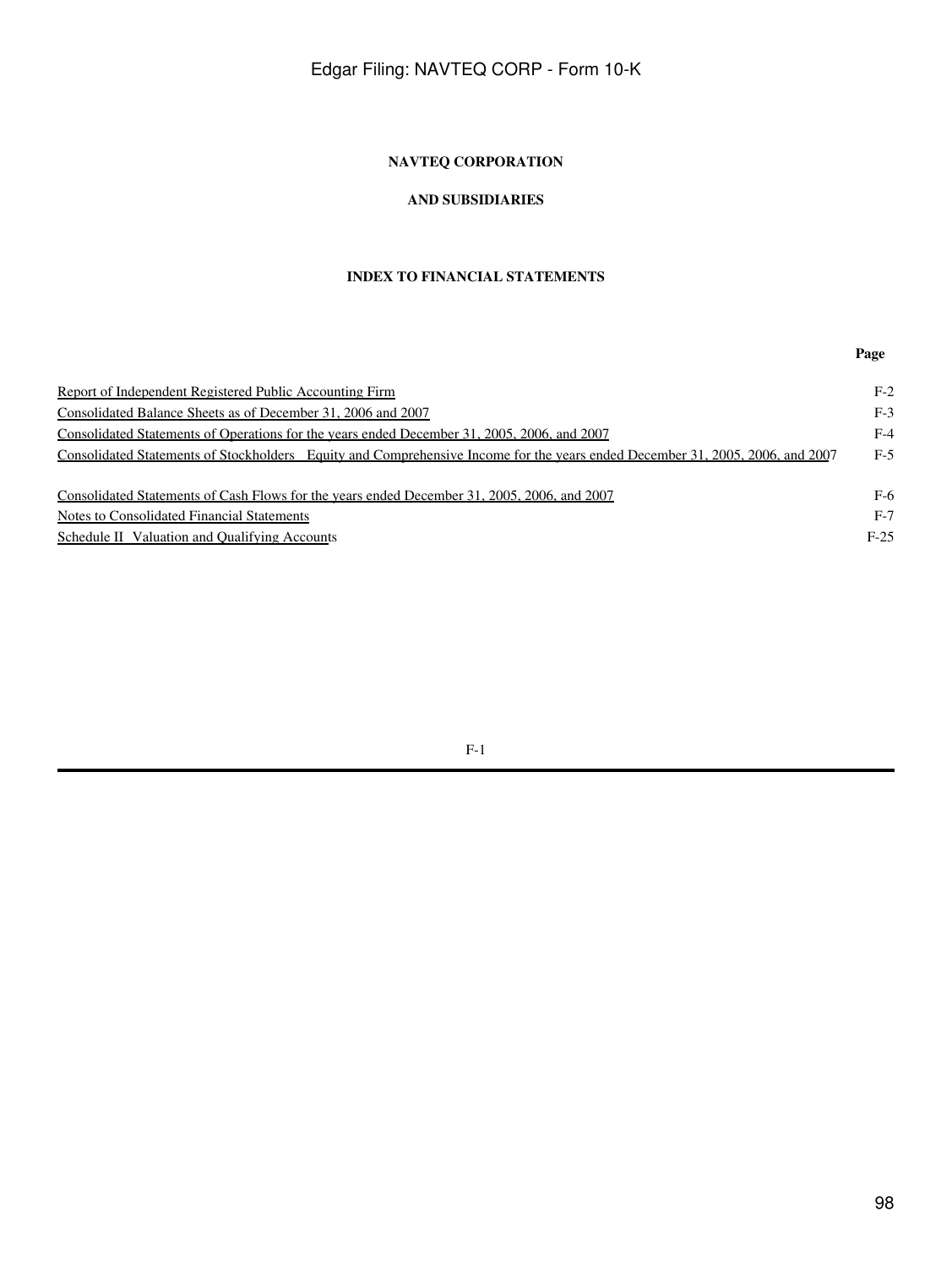### **Report of Independent Registered Public Accounting Firm**

The Board of Directors and Stockholders

NAVTEQ Corporation:

We have audited the accompanying consolidated balance sheets of NAVTEQ Corporation and subsidiaries (the Company) as of December 31, 2006 and 2007, and the related consolidated statements of operations, stockholders equity and comprehensive income, and cash flows for each of the years in the three-year period ended December 31, 2007. In connection with our audits of the consolidated financial statements, we have also audited the financial statement schedule as listed in the accompanying index. These consolidated financial statements and financial statement schedule are the responsibility of the Companys management. Our responsibility is to express an opinion on these consolidated financial statements and financial statement schedule based on our audits.

We conducted our audits in accordance with the standards of the Public Company Accounting Oversight Board (United States). Those standards require that we plan and perform the audit to obtain reasonable assurance about whether the financial statements are free of material misstatement. An audit includes examining, on a test basis, evidence supporting the amounts and disclosures in the financial statements. An audit also includes assessing the accounting principles used and significant estimates made by management, as well as evaluating the overall financial statement presentation. We believe that our audits provide a reasonable basis for our opinion.

In our opinion, the consolidated financial statements referred to above present fairly, in all material respects, the financial position of NAVTEQ Corporation and subsidiaries as of December 31, 2006 and 2007, and the results of their operations and their cash flows for each of the years in the three-year period ended December 31, 2007, in conformity with U.S. generally accepted accounting principles. Also, in our opinion, the related financial statement schedule, when considered in relation to the basic consolidated financial statements taken as a whole, presents fairly, in all material respects, the information set forth therein.

As discussed in Note 1 to the consolidated financial statements, during 2006 the Company adopted Statement of Financial Accounting Standards No. 123(R), Share-Based Payment.

We also have audited, in accordance with the standards of the Public Company Accounting Oversight Board (United States), the effectiveness of NAVTEQ Corporation s internal control over financial reporting as of December 31, 2007, based on criteria established in Internal Control Integrated Framework issued by the Committee of Sponsoring Organizations of the Treadway Commission (COSO), and our report dated February 29, 2008 expressed an unqualified opinion on the effectiveness of the Company s internal control over financial reporting.

/s/ KPMG LLP

Chicago, Illinois

February 29, 2008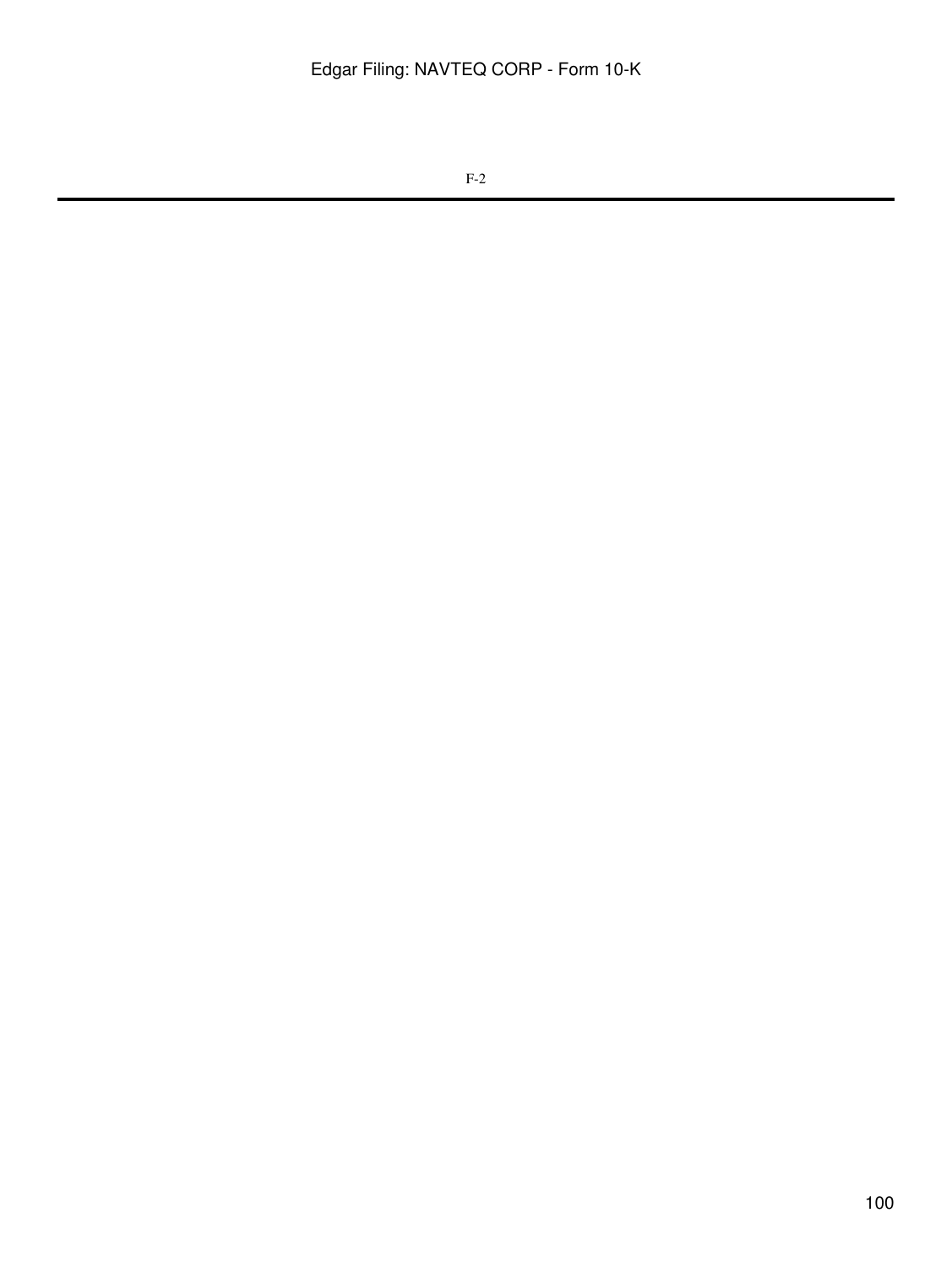## **NAVTEQ CORPORATION**

## **AND SUBSIDIARIES**

## **Consolidated Balance Sheets**

## **(In thousands, except per share amounts)**

|                                                                                                  | December 31,<br>2006 | December 31,<br>2007 |
|--------------------------------------------------------------------------------------------------|----------------------|----------------------|
| <b>Assets</b>                                                                                    |                      |                      |
| Current assets:                                                                                  |                      |                      |
| Cash and cash equivalents                                                                        | \$<br>122,335        | 159,857              |
| Short-term marketable securities                                                                 | 137,163              | 226,126              |
| Accounts receivable, net of allowance for doubtful accounts of \$6,637 and \$10,369 in 2006 and  |                      |                      |
| 2007, respectively                                                                               | 126,081              | 193,505              |
| Deferred income taxes, net                                                                       | 9,232                | 39,872               |
| Prepaid expenses and other current assets                                                        | 17,744               | 32,752               |
| Total current assets                                                                             | 412,555              | 652,112              |
| Property and equipment, net                                                                      | 27,462               | 111,687              |
| Capitalized software development costs, net                                                      | 18,844               | 27,084               |
| Long-term deferred income taxes, net                                                             | 187,391              | 198,620              |
| Long-term marketable securities                                                                  | 63,033               | 76,855               |
| Acquired intangible assets, net                                                                  | 27,035               | 71,353               |
| Goodwill                                                                                         | 45,779               | 176,603              |
| Deposits and other assets                                                                        | 12,602               | 7,503                |
| Total assets                                                                                     | \$<br>794,701        | 1,321,817            |
| Liabilities and Stockholders Equity                                                              |                      |                      |
| Current liabilities:                                                                             |                      |                      |
| Accounts payable                                                                                 | \$<br>22,874         | 32,175               |
| Accrued payroll and related liabilities                                                          | 33,571               | 48,935               |
| Accrued rebates                                                                                  | 16,909               | 62,279               |
| Other accrued expenses                                                                           | 38,439               | 52,362               |
| Deferred revenue                                                                                 | 28,618               | 45,582               |
| Total current liabilities                                                                        | 140,411              | 241,333              |
| Long-term deferred revenue                                                                       | 2,874                | 45,148               |
| Other long-term liabilities                                                                      | 2,035                | 28,762               |
| <b>Total liabilities</b>                                                                         | 145,320              | 315,243              |
| Stockholders equity:                                                                             |                      |                      |
| Common stock, \$0.001 par value; 400,000 shares authorized; 93,560 and 98,913 shares issued in   |                      |                      |
| 2006 and 2007, respectively; 93,560 and 98,554 shares outstanding in 2006 and 2007, respectively | 94                   | 99                   |
| Additional paid-in capital                                                                       | 853,197              | 1,019,085            |
| Accumulated other comprehensive loss:                                                            |                      |                      |
| Cumulative translation adjustment                                                                | (17, 486)            | 2,406                |
| Unrealized holding gain (loss) on available-for-sale marketable securities, net of tax           | 490                  | (1,052)              |
| Total accumulated other comprehensive loss                                                       | (16,996)             | 1,354                |
| Accumulated deficit                                                                              | (186, 914)           | (13,964)             |
| Total stockholders equity                                                                        | 649,381              | 1,006,574            |
| Total liabilities and stockholders equity                                                        | \$<br>794,701        | 1,321,817            |

See accompanying notes to consolidated financial statements.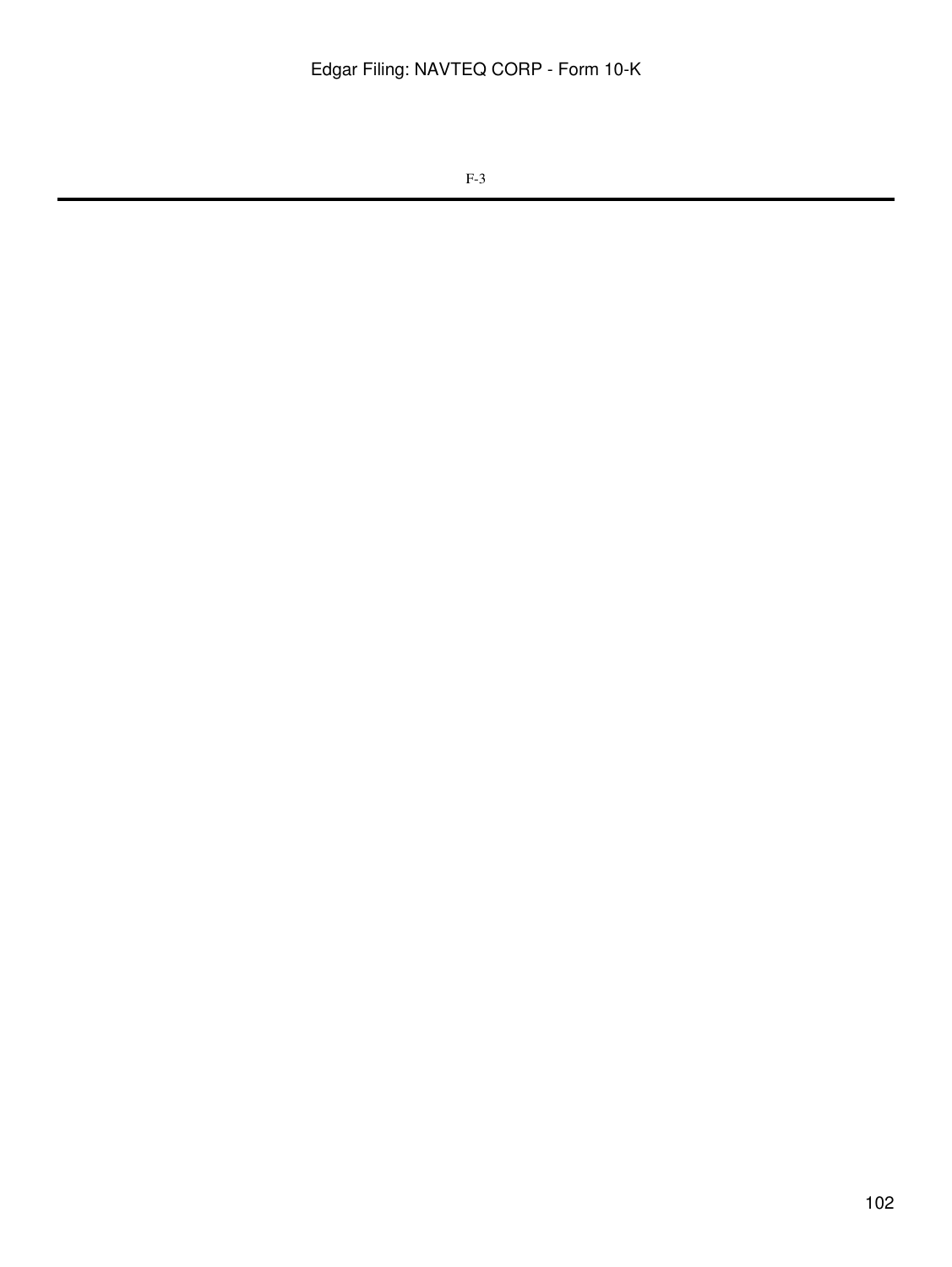## **NAVTEQ CORPORATION**

## **AND SUBSIDIARIES**

## **Consolidated Statements of Operations**

## **(In thousands, except per share amounts)**

|                                                                                 |               | <b>Years Ended December 31,</b> |         |
|---------------------------------------------------------------------------------|---------------|---------------------------------|---------|
|                                                                                 | 2005          | 2006                            | 2007    |
| Net revenue                                                                     | \$<br>496,512 | 581,619                         | 853,387 |
| Operating costs and expenses:                                                   |               |                                 |         |
| Database creation and delivery costs                                            | 236,405       | 275,449                         | 395,778 |
| Selling, general, and administrative expenses                                   | 125,851       | 152,474                         | 231,458 |
| Total operating costs and expenses                                              | 362,256       | 427,923                         | 627,236 |
| Operating income                                                                | 134,256       | 153,696                         | 226,151 |
| Other income (expense):                                                         |               |                                 |         |
| Interest income, net                                                            | 4,237         | 11,257                          | 18,223  |
| Foreign currency gain (loss)                                                    | 502           | (984)                           | (1,039) |
| Other income (expense)                                                          | (4)           | (24)                            | 700     |
| Income before income taxes                                                      | 138,991       | 163,945                         | 244,035 |
| Income tax (benefit) expense                                                    | (31,839)      | 54.481                          | 71,085  |
| Net income before cumulative effect of change in accounting principle           | 170,830       | 109,464                         | 172,950 |
| Cumulative effect of change in accounting principle, net of income tax of \$312 |               | 506                             |         |
| Net income                                                                      | \$<br>170,830 | 109,970                         | 172,950 |
| Earnings per share of common stock before cumulative effect of change in        |               |                                 |         |
| accounting principle:                                                           |               |                                 |         |
| <b>Basic</b>                                                                    | 1.90          | 1.18                            | 1.78    |
| Diluted                                                                         | \$<br>1.81    | 1.14                            | 1.73    |
| Cumulative effect of change in accounting principle per share of common         |               |                                 |         |
| stock:                                                                          |               |                                 |         |
| <b>Basic</b>                                                                    | \$            | 0.01                            |         |
| Diluted                                                                         | \$            | 0.01                            |         |
| Earnings per share of common stock:                                             |               |                                 |         |
| <b>Basic</b>                                                                    | \$<br>1.90    | 1.18                            | 1.78    |
| Diluted                                                                         | \$<br>1.81    | 1.15                            | 1.73    |
| Weighted average shares of common stock outstanding:                            |               |                                 |         |
| <b>Basic</b>                                                                    | 90,115        | 93,029                          | 97,350  |
| Diluted                                                                         | 94,198        | 95,713                          | 99,985  |
|                                                                                 |               |                                 |         |

See accompanying notes to consolidated financial statements.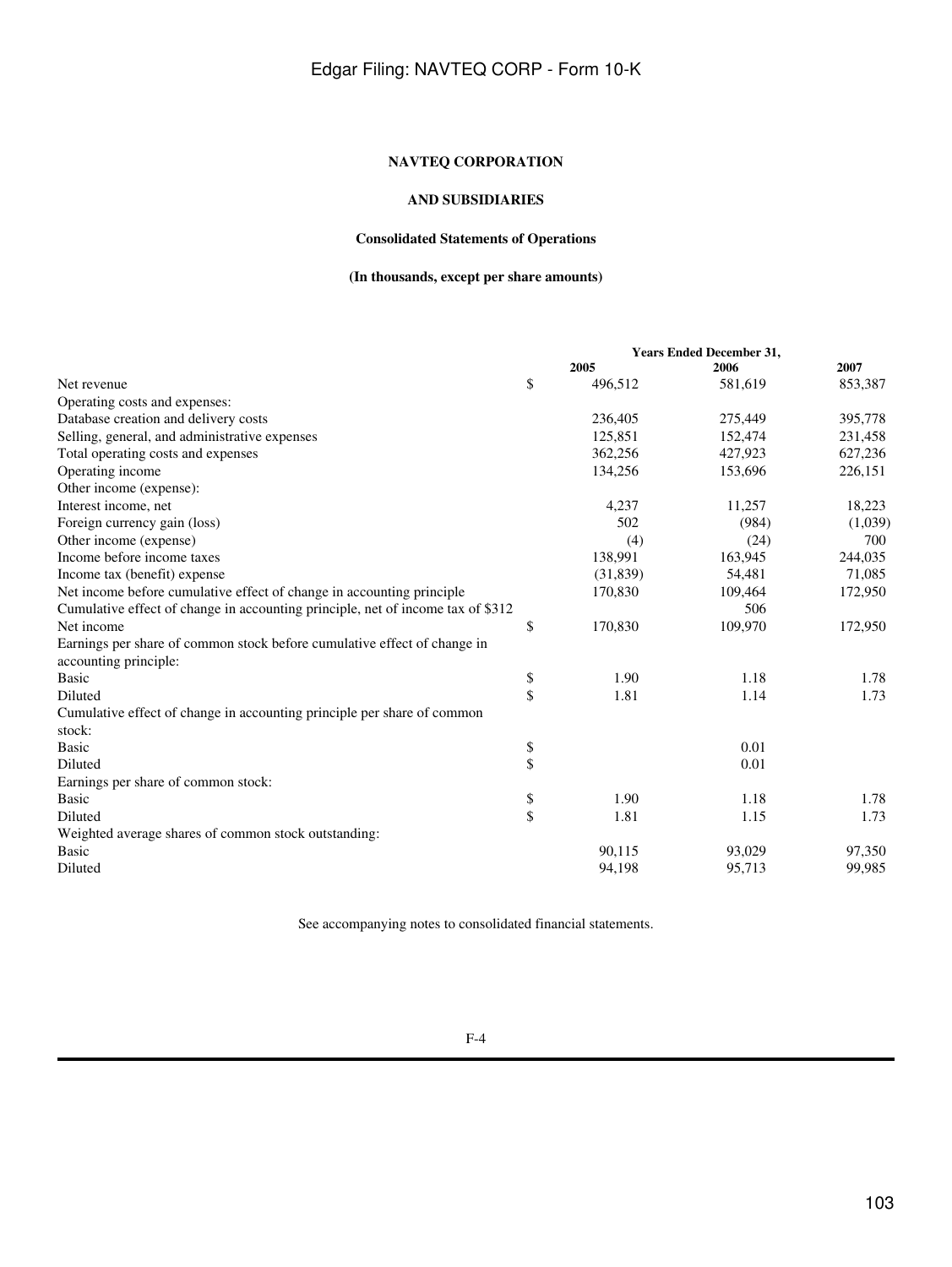## **NAVTEQ CORPORATION AND SUBSIDIARIES**

## **Consolidated Statements of Stockholders Equity and Comprehensive Income**

## **(In thousands)**

|                                                              |        | <b>Common stock</b> |                | <b>Additional</b><br>paid-in<br>capital | <b>Deferred</b><br>compensation<br>expense | Accumulated<br>other<br>comprehensive<br>income (loss) | Accumulated<br>deficit | <b>Total</b><br>stockholders<br>equity |
|--------------------------------------------------------------|--------|---------------------|----------------|-----------------------------------------|--------------------------------------------|--------------------------------------------------------|------------------------|----------------------------------------|
| Balances as of                                               |        |                     |                |                                         |                                            |                                                        |                        |                                        |
| December 31, 2004                                            | 87,741 | \$                  | 88             | 741,448                                 | (12, 403)                                  | (28, 601)                                              | (467, 714)             | 232,818                                |
| Common stock issued for                                      |        |                     |                |                                         |                                            |                                                        |                        |                                        |
| acquisition                                                  | 545    |                     | 1              | 19,976                                  |                                            |                                                        |                        | 19,977                                 |
| Exercise of stock options and                                |        |                     |                |                                         |                                            |                                                        |                        |                                        |
| vesting of restricted stock                                  |        |                     |                |                                         |                                            |                                                        |                        |                                        |
| units                                                        | 3,800  |                     | 3              | 55,122                                  |                                            |                                                        |                        | 55,125                                 |
| Stock compensation expense<br>Comprehensive income:          |        |                     |                | 5,810                                   | 3,307                                      |                                                        |                        | 9,117                                  |
| Foreign currency translation                                 |        |                     |                |                                         |                                            |                                                        |                        |                                        |
| adjustment                                                   |        |                     |                |                                         |                                            | 2,613                                                  |                        | 2,613                                  |
| Unrealized holding loss on                                   |        |                     |                |                                         |                                            |                                                        |                        |                                        |
| available-for-sale marketable                                |        |                     |                |                                         |                                            |                                                        |                        |                                        |
| securities (net of taxes of                                  |        |                     |                |                                         |                                            |                                                        |                        |                                        |
| \$256)                                                       |        |                     |                |                                         |                                            | (416)                                                  |                        | (416)                                  |
| Net income                                                   |        |                     |                |                                         |                                            |                                                        | 170,830                | 170,830                                |
| Total comprehensive income                                   |        |                     |                |                                         |                                            |                                                        |                        | 173,027                                |
| Balances as of December 31,                                  |        |                     |                |                                         |                                            |                                                        |                        |                                        |
| 2005                                                         | 92,086 |                     | 92             | 822,356                                 | (9,096)                                    | (26, 404)                                              | (296, 884)             | 490,064                                |
| Exercise of stock options and                                |        |                     |                |                                         |                                            |                                                        |                        |                                        |
| vesting of restricted stock                                  |        |                     |                |                                         |                                            |                                                        |                        |                                        |
| units                                                        | 1,474  |                     | 2              | 26,254                                  |                                            |                                                        |                        | 26,256                                 |
| Stock compensation expense                                   |        |                     |                | 14,501                                  |                                            |                                                        |                        | 14,501                                 |
| Cumulative effect of change in                               |        |                     |                |                                         |                                            |                                                        |                        |                                        |
| accounting principle                                         |        |                     |                | (818)                                   |                                            |                                                        |                        | (818)                                  |
| Reversal of deferred                                         |        |                     |                |                                         |                                            |                                                        |                        |                                        |
| compensation balance upon                                    |        |                     |                |                                         |                                            |                                                        |                        |                                        |
| adoption of SFAS 123R                                        |        |                     |                | (9,096)                                 | 9,096                                      |                                                        |                        |                                        |
| Comprehensive income:                                        |        |                     |                |                                         |                                            |                                                        |                        |                                        |
| Foreign currency translation                                 |        |                     |                |                                         |                                            |                                                        |                        |                                        |
| adjustment                                                   |        |                     |                |                                         |                                            | 8,404                                                  |                        | 8,404                                  |
| Unrealized holding gain on                                   |        |                     |                |                                         |                                            |                                                        |                        |                                        |
| available-for-sale marketable                                |        |                     |                |                                         |                                            |                                                        |                        |                                        |
| securities (net of taxes of                                  |        |                     |                |                                         |                                            |                                                        |                        |                                        |
| \$623)                                                       |        |                     |                |                                         |                                            | 1,004                                                  |                        | 1,004                                  |
| Net income                                                   |        |                     |                |                                         |                                            |                                                        | 109,970                | 109,970                                |
| Total comprehensive income                                   |        |                     |                |                                         |                                            |                                                        |                        | 119,378                                |
| Balances as of December 31,                                  |        |                     |                |                                         |                                            |                                                        |                        |                                        |
| 2006                                                         | 93,560 |                     | 94             | 853,197                                 |                                            | (16,996)                                               | (186,914)              | 649,381                                |
| Exercise of stock options and<br>vesting of restricted stock |        |                     |                |                                         |                                            |                                                        |                        |                                        |
| units<br>Common stock and stock                              | 1,054  |                     | $\mathbf{1}$   | 19,574                                  |                                            |                                                        |                        | 19,575                                 |
| options issued for acquisition                               | 3,940  |                     | $\overline{4}$ | 125,470                                 |                                            |                                                        |                        | 125,474                                |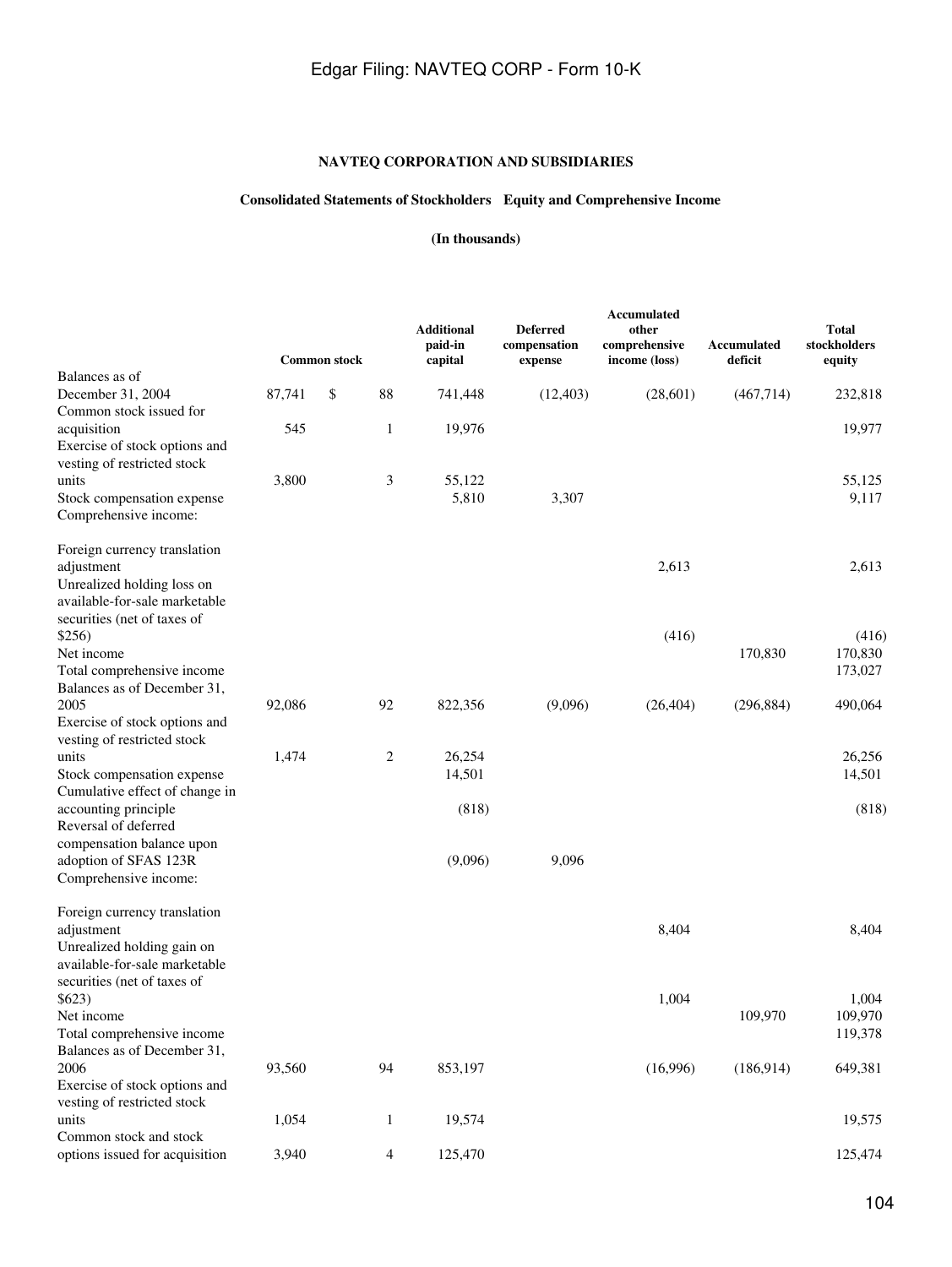| Stock compensation expense<br>Comprehensive income:                                                                                      |        |    | 20.844    |         |          | 20,844                        |
|------------------------------------------------------------------------------------------------------------------------------------------|--------|----|-----------|---------|----------|-------------------------------|
| Foreign currency translation<br>adjustment<br>Unrealized holding loss on<br>available for sale marketable<br>securities (net of taxes of |        |    |           | 19,892  |          | 19.892                        |
| \$957<br>Net income<br>Total comprehensive income<br>Balances as of December 31,                                                         |        |    |           | (1,542) | 172,950  | (1,542)<br>172,950<br>191,300 |
| 2007                                                                                                                                     | 98,554 | 99 | 1,019,085 | 1,354   | (13,964) | 1,006,574                     |

See accompanying notes to consolidated financial statements.

F-5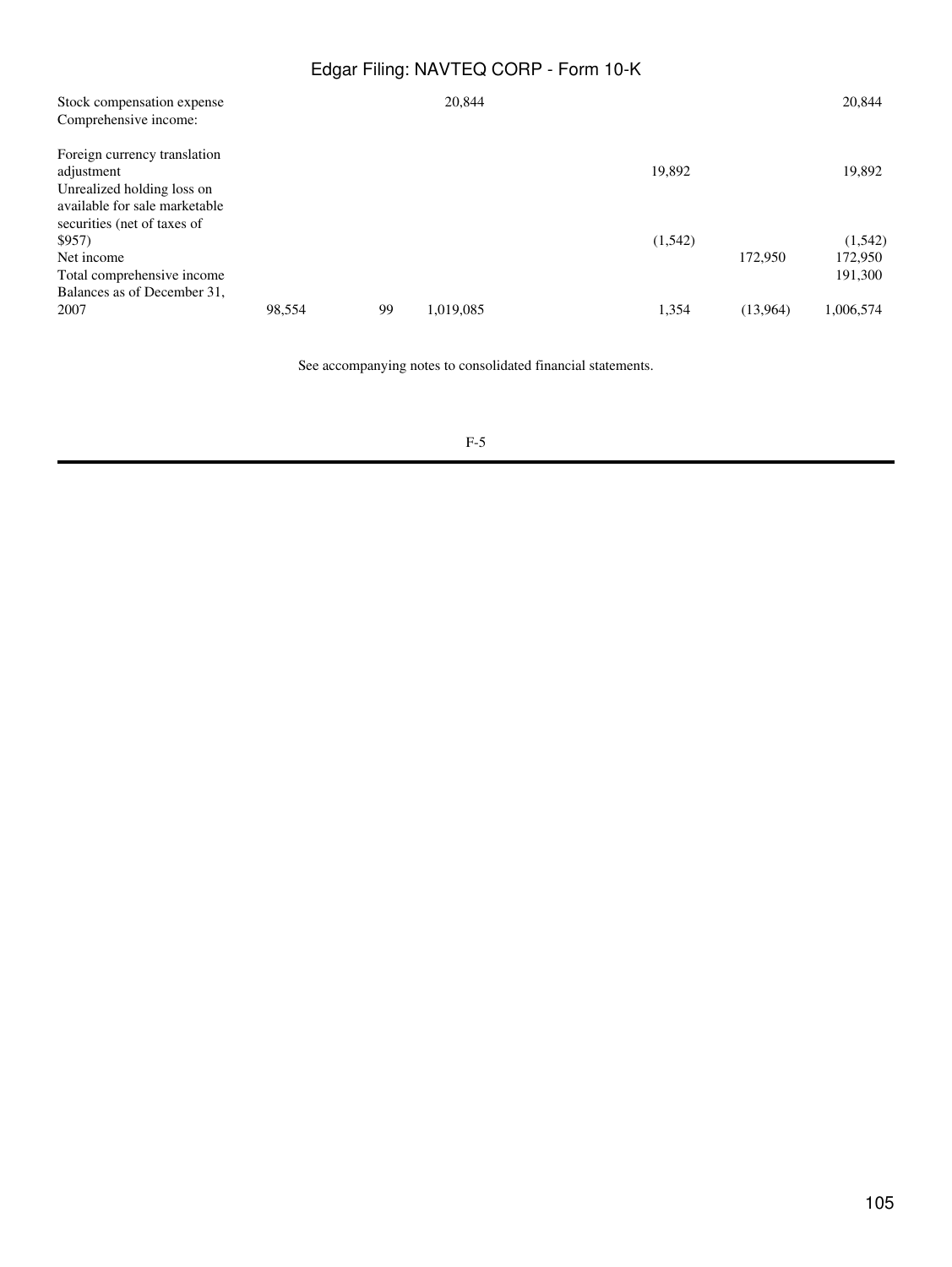## **NAVTEQ CORPORATION**

## **AND SUBSIDIARIES**

## **Consolidated Statements of Cash Flows**

## **(In thousands)**

|                                                                                   |               | <b>Years Ended December 31,</b> |            |
|-----------------------------------------------------------------------------------|---------------|---------------------------------|------------|
|                                                                                   | 2005          | 2006                            | 2007       |
| Cash flows from operating activities:                                             |               |                                 |            |
| Net income                                                                        | \$<br>170,830 | 109,970                         | 172,950    |
| Adjustments to reconcile net income to net cash provided by operating activities: |               |                                 |            |
| Cumulative effect of change in accounting principle                               |               | (506)                           |            |
| Deferred income taxes                                                             | (77, 737)     | 15,046                          | 10,693     |
| Depreciation and amortization                                                     | 8,717         | 11,663                          | 18,798     |
| Amortization of software development costs                                        | 12,851        | 14,460                          | 12,986     |
| Amortization of acquired intangible assets                                        | 1,502         | 3,577                           | 11,147     |
| Loss on foreign currency derivatives                                              | (660)         | (234)                           |            |
| Provision for bad debts                                                           | 2,303         | 2,548                           | 4,312      |
| Stock compensation expense                                                        | 9,117         | 14,501                          | 20,844     |
| Tax benefit on non-qualified stock options                                        | 40,936        |                                 |            |
| Noncash other                                                                     | 1,804         | 1,449                           | 344        |
| Changes in operating assets and liabilities, net of effect of acquisitions:       |               |                                 |            |
| Accounts receivable                                                               | (29,693)      | (40,213)                        | (46,915)   |
| Prepaid expenses and other current assets                                         | (5,006)       | (1,577)                         | (13,527)   |
| Deposits and other assets                                                         | (1,483)       | 904                             | (2,376)    |
| Accounts payable                                                                  | 6,057         | 1,612                           | 4,111      |
| Accrued payroll and related liabilities                                           | 2,100         | 3,215                           | 11,103     |
| Other accrued expenses                                                            | (3,687)       | 4,133                           | 3,230      |
| Accrued rebates                                                                   | 2,273         | 11,993                          | 45,370     |
| Deferred revenue                                                                  | (2,985)       | (10, 442)                       | 14,961     |
| Other long-term liabilities                                                       | 514           | (2,091)                         | 24,915     |
| Net cash provided by operating activities                                         | 137,753       | 140,008                         | 292,946    |
| Cash flows from investing activities:                                             |               |                                 |            |
| Acquisition of property and equipment                                             | (10, 466)     | (17, 834)                       | (74, 606)  |
| Capitalized software development costs                                            | (12,369)      | (9,055)                         | (20, 552)  |
| Purchases of marketable securities                                                | (198, 743)    | (327, 470)                      | (500, 729) |
| Sales of marketable securities                                                    | 136,483       | 262,062                         | 402,357    |
| Purchase of investments                                                           | (1,201)       |                                 |            |
| Payment for acquisitions, net of cash acquired                                    | (8,234)       | (42,216)                        | (90, 490)  |
| Note receivable                                                                   |               | (300)                           |            |
| Net cash used in investing activities                                             | (94, 530)     | (134, 813)                      | (284, 020) |
| Cash flows from financing activities:                                             |               |                                 |            |
| Issuance of common stock and related tax benefits                                 | 14,190        | 26,256                          | 19,579     |
| Net cash provided by financing activities                                         | 14,190        | 26,256                          | 19,579     |
| Effect of exchange rate changes on cash                                           | (2, 444)      | 5,814                           | 9,017      |
| Net increase in cash and cash equivalents                                         | 54,969        | 37,265                          | 37,522     |
| Cash and cash equivalents at beginning of year                                    | 30,101        | 85,070                          | 122,335    |
| Cash and cash equivalents at end of year                                          | \$<br>85,070  | 122,335                         | 159,857    |
| Supplemental disclosure of cash flow information:                                 |               |                                 |            |
| Cash paid during the year for interest                                            | \$<br>24      | 12                              | 204        |
| Cash paid during the year for income taxes                                        | \$<br>1,425   | 8,734                           | 64,904     |
| Non-cash transactions:                                                            |               |                                 |            |
| Value of common stock and stock options issued in connection with acquisitions    | \$<br>19,977  |                                 | 125,474    |
| Intangible assets acquired in non-cash exchanges                                  |               | 3,333                           |            |
|                                                                                   |               |                                 |            |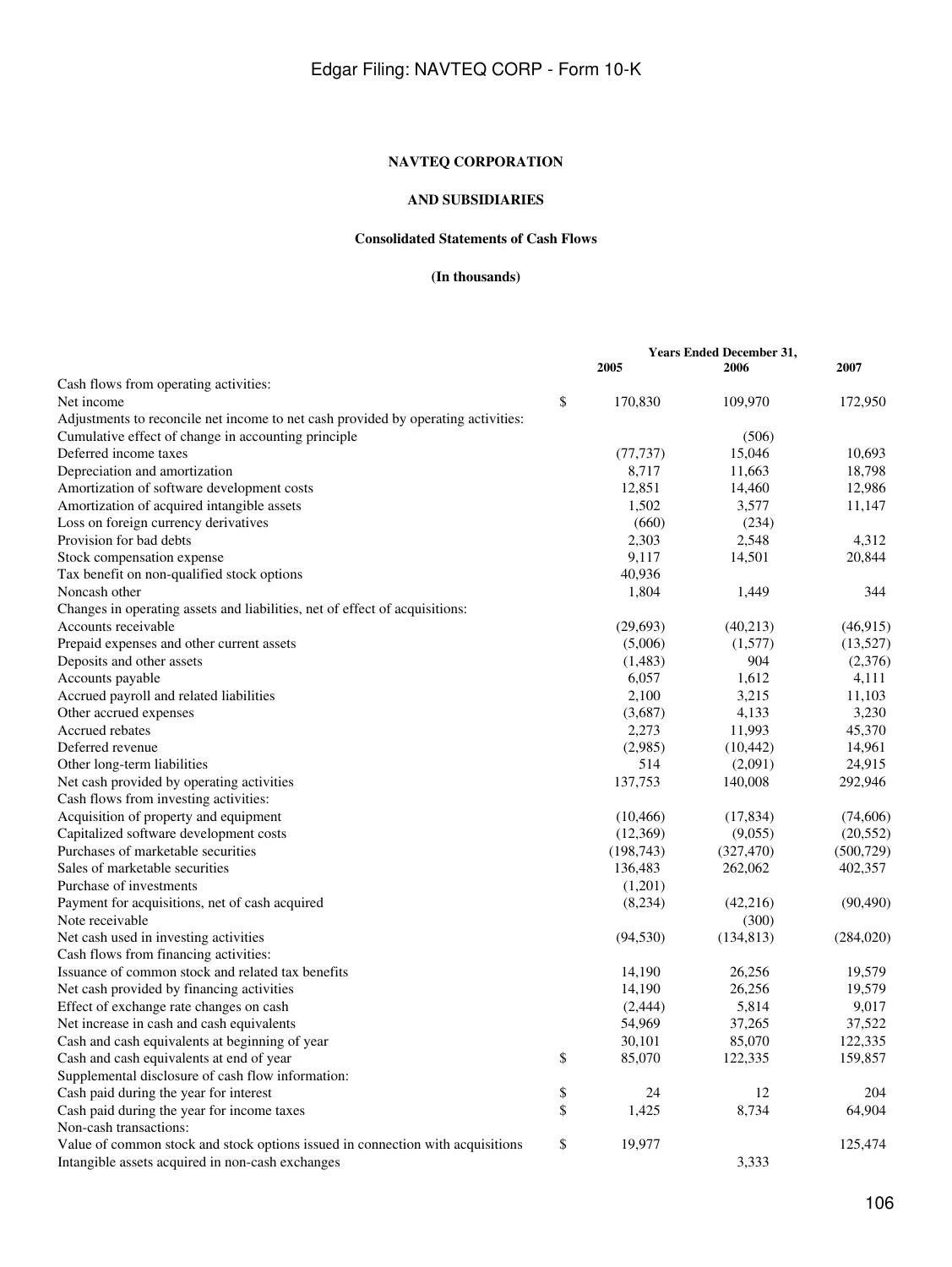See accompanying notes to consolidated financial statements.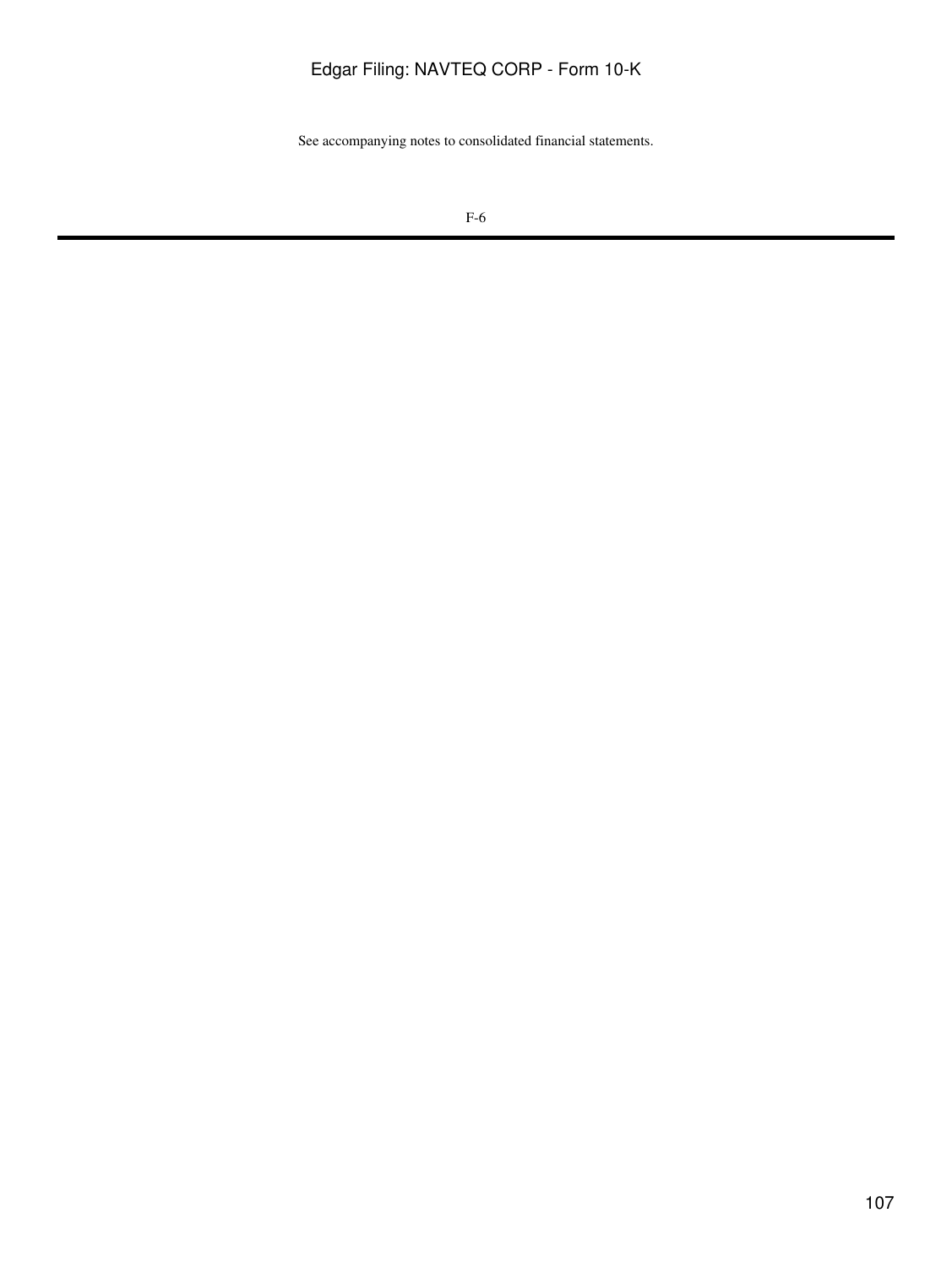### **Notes to Consolidated Financial Statements**

**(amounts in thousands, except per share amounts)**

### **(1)Description of the Business and Summary of Significant Accounting Policies**

### *(a) The Business*

NAVTEQ Corporation (the Company) is a leading provider of digital map data and other location-based content, including real-time traffic information, used in a wide range of navigation, mapping and geographic-related applications, including products and services that provide maps, driving directions, turn-by-turn route guidance, fleet management and tracking and geographic information systems. These products and services are provided to end users by our customers on various platforms, including: self-contained hardware and software systems installed in vehicles; personal computing devices, such as personal navigation devices (PNDs) and mobile phones; server-based systems, including internet and wireless services; and paper media. The Company s traffic information is also provided to traditional radio and television stations, and federal, state and local governmental entities.

The Company is engaged primarily in the creation, updating, enhancing, licensing and distribution of its geographic database and related location-based content for North America and Europe. The Company s geographic database is a digital representation of road transportation networks constructed to provide a high level of accuracy and the useful level of detail necessary to support route guidance products and similar applications. The Company s database is licensed to leading automotive electronics manufacturers, automotive manufacturers and dealers, mobile navigation device manufacturers, developers of advanced transportation applications, developers of geographic-based information products and services, location-based service providers and other product and service providers. The Company is currently realizing revenue primarily from license fees charged to customers who incorporate the Company s data into their products and services and from advertising revenue derived in connection with the licensing of real-time traffic information and online and media map solutions through the Companys Traffic.com, Mapsolute and The Map Network subsidiaries.

### *(b) Principles of Consolidation*

The accompanying consolidated financial statements include the accounts of the Company and its wholly-owned subsidiaries. All significant intercompany accounts and transactions have been eliminated in consolidation.

#### *(c) Use of Estimates*

The preparation of financial statements in conformity with accounting principles generally accepted in the United States of America (GAAP) requires management to make estimates and assumptions that affect the reported amounts of assets and liabilities and disclosure of contingent assets and liabilities at the date of the financial statements, and the reported amounts of revenue and expenses during the reporting period. Actual results could differ from those estimates.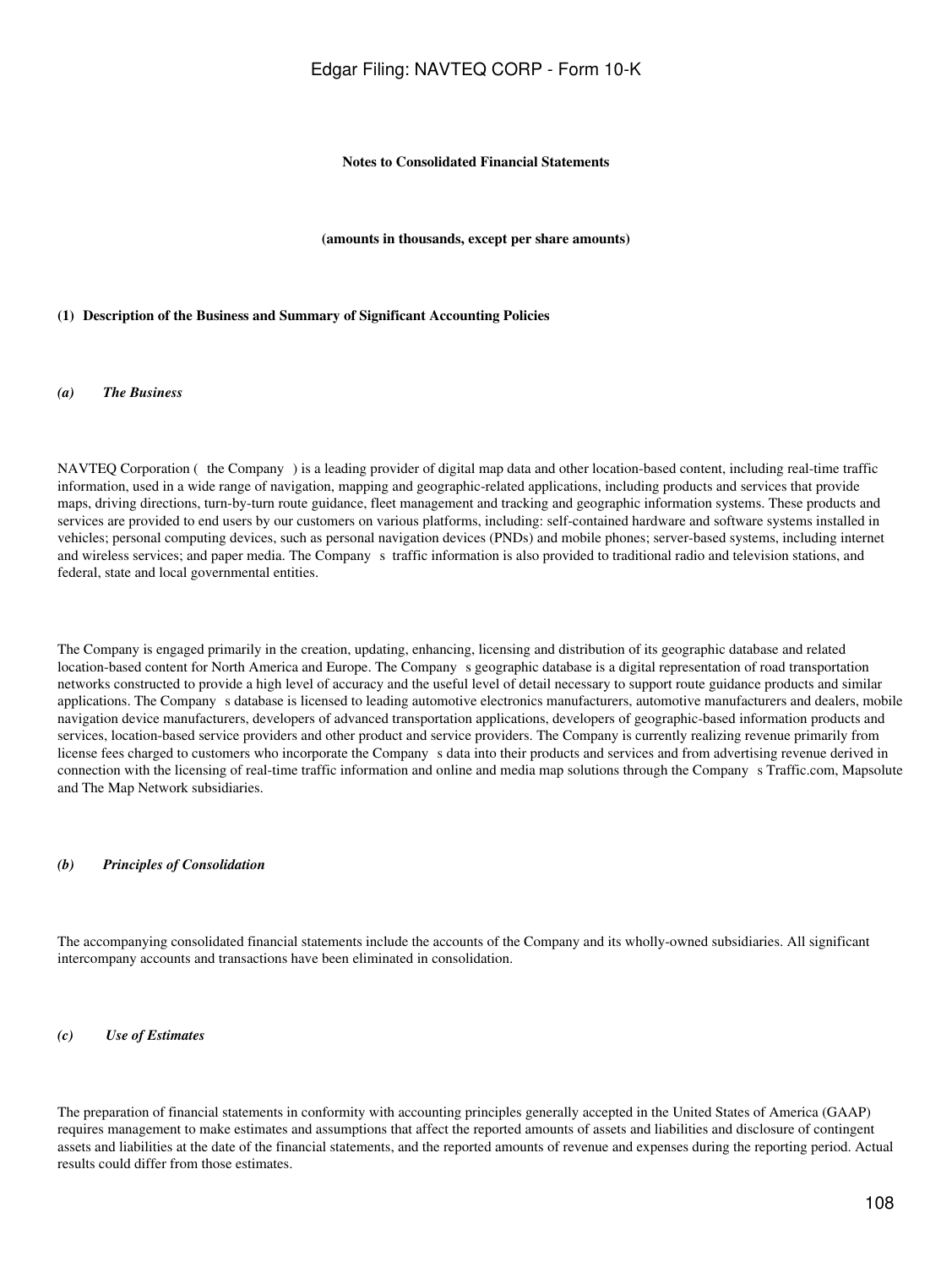### *(d) Cash Equivalents*

The Company considers all highly liquid debt instruments purchased with original maturities of three months or less to be cash equivalents.

#### *(e) Marketable Securities*

The Company invests in marketable securities and classifies the securities as available-for-sale under Statement of Financial Accounting Standards (SFAS) No. 115, Accounting for Certain Investments in Debt and Equity Securities. In accordance with SFAS 115, available-for-sale marketable securities are accounted for at market prices, with the unrealized gain or loss, less applicable deferred income taxes, shown as a separate component of stockholders equity.

#### *(f) Accounts Receivable*

Accounts receivable are recorded at the invoiced amounts and do not bear interest. The allowance for doubtful accounts is recorded to provide for estimated losses resulting from uncollectible accounts, and is based principally upon specifically identified amounts where collection is deemed doubtful. Additional non-specific allowances are recorded based on historical experience and management s assessment of a variety of factors related to the general financial condition and business prospects of the Company s customer base. The Company reviews the collectibility of individual accounts and assesses the adequacy of the allowance for doubtful accounts monthly. Account balances are charged off against the allowance after all means of collection have been exhausted and the potential for recovery is considered remote. The Company does not have any off-balance-sheet credit exposure related to its customers.

### *(g) Fair Value of Financial Instruments*

The carrying values of cash equivalents, cash on deposit with affiliate, receivables, payables and accrued expenses approximate their fair values due to the short maturity of these instruments.

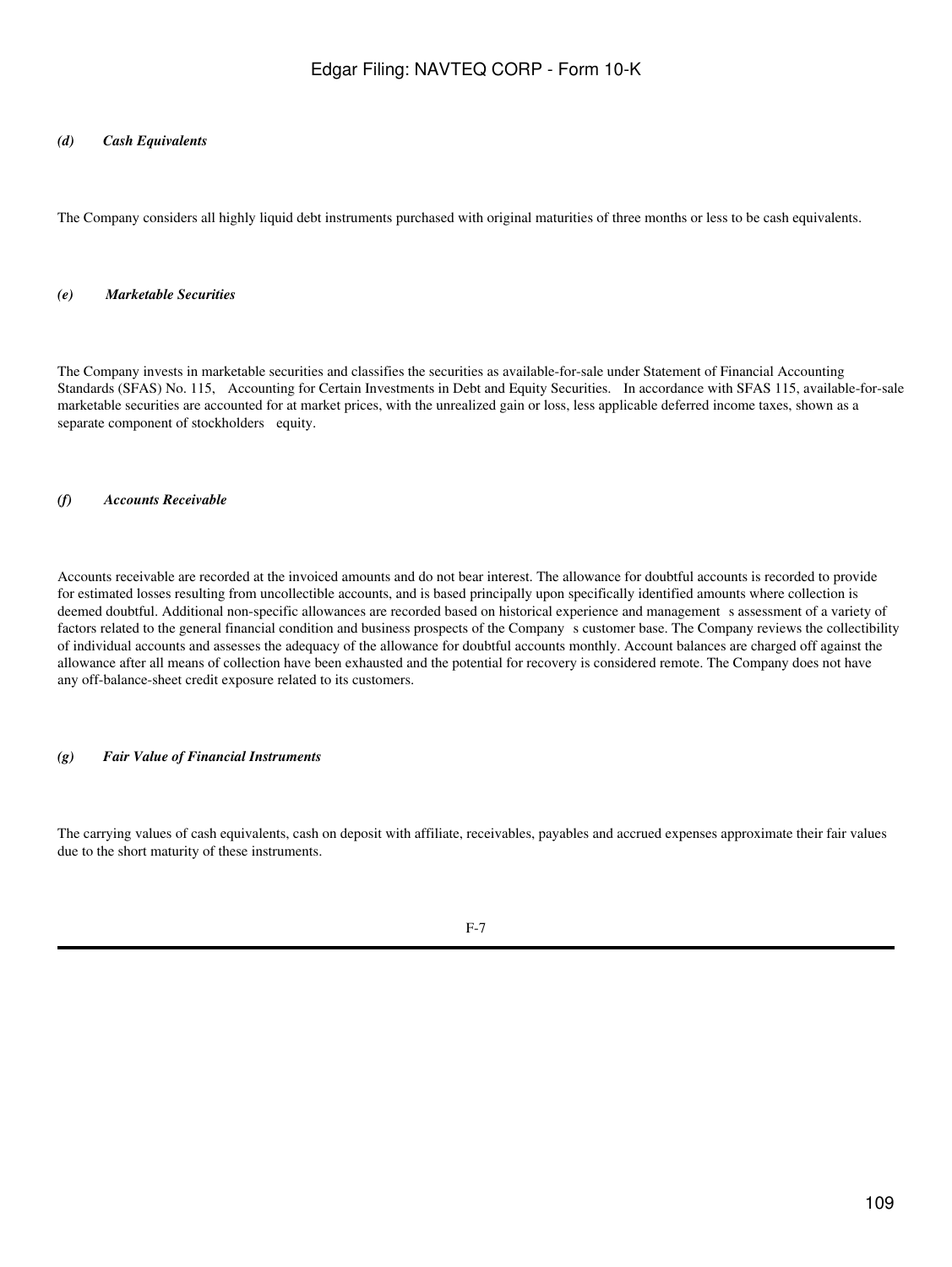#### *(h) Property and Equipment*

Property and equipment are stated at cost. Depreciation and amortization are computed using the straight-line method over the estimated useful lives of the assets. Computers and equipment and purchased software are amortized over three years. Furniture and fixtures are amortized over five years. Leasehold improvements are amortized over the lesser of their estimated useful lives or the remaining lease terms.

#### *(i) Derivatives*

The Company used a derivative financial instrument to manage foreign currency exchange rate risk. The Company did not designate the derivative as a hedge as defined by SFAS No. 133, Accounting for Derivative Instruments and Hedging Activities. Therefore, the changes in fair value of the derivative were recognized in the consolidated statements of operations.

#### *(j) Revenue Recognition*

Revenue is recognized when evidence of an arrangement exists, delivery has occurred, the fee is fixed or determinable and collection is probable, following the guidance in Securities and Exchange Commission (SEC) Staff Accounting Bulletin (SAB) 104, Revenue Recognition. Where arrangements have multiple elements, the Company applies the guidance prescribed by Emerging Issues Task Force (EITF) Issue No. 00-21, Revenue Arrangements with Multiple Deliverables.

The Company derives a substantial majority of its revenue from licensing its database. Revenue is recognized net of provisions for estimated uncollectible amounts and anticipated returns. Database licensing revenue includes revenue associated with nonrefundable minimum licensing fees, license fees from usage (including license fees in excess of nonrefundable minimum fees), prepaid licensing fees from distributors and customers and direct sales to end users. License fees from usage (including license fees in excess of nonrefundable minimum fees) are recognized in the period in which the customer reports them to the Company. Nonrefundable minimum licensing fees are recognized as revenue ratably over the period of the arrangement, until such time that cumulative license fees from usage exceeds the nonrefundable minimum licensing fee. At that time, the Company recognizes the additional licensing revenue. Prepaid licensing fees are recognized in the period in which the distributor or customer reports that they have shipped the database to the end user. Revenue for direct sales of licenses is recognized when the database is shipped to the end user. Licensing arrangements that entitle the customer to unspecified updates over a period of time are recognized as revenue ratably over the period of the arrangement.

For advertising related revenue on radio and television stations, revenue is recognized when the advertisements are aired. Revenue from Internet and wireless advertising is recognized over the period during which the advertisement is displayed or aired.

#### *(k) Database Creation and Distribution Costs*

Database creation and delivery costs include the costs of data collection and processing costs, direct distribution and other database-related costs. Data collection and processing costs of \$155,996, \$194,578 and \$281,904 for the years ended December 31, 2005, 2006 and 2007,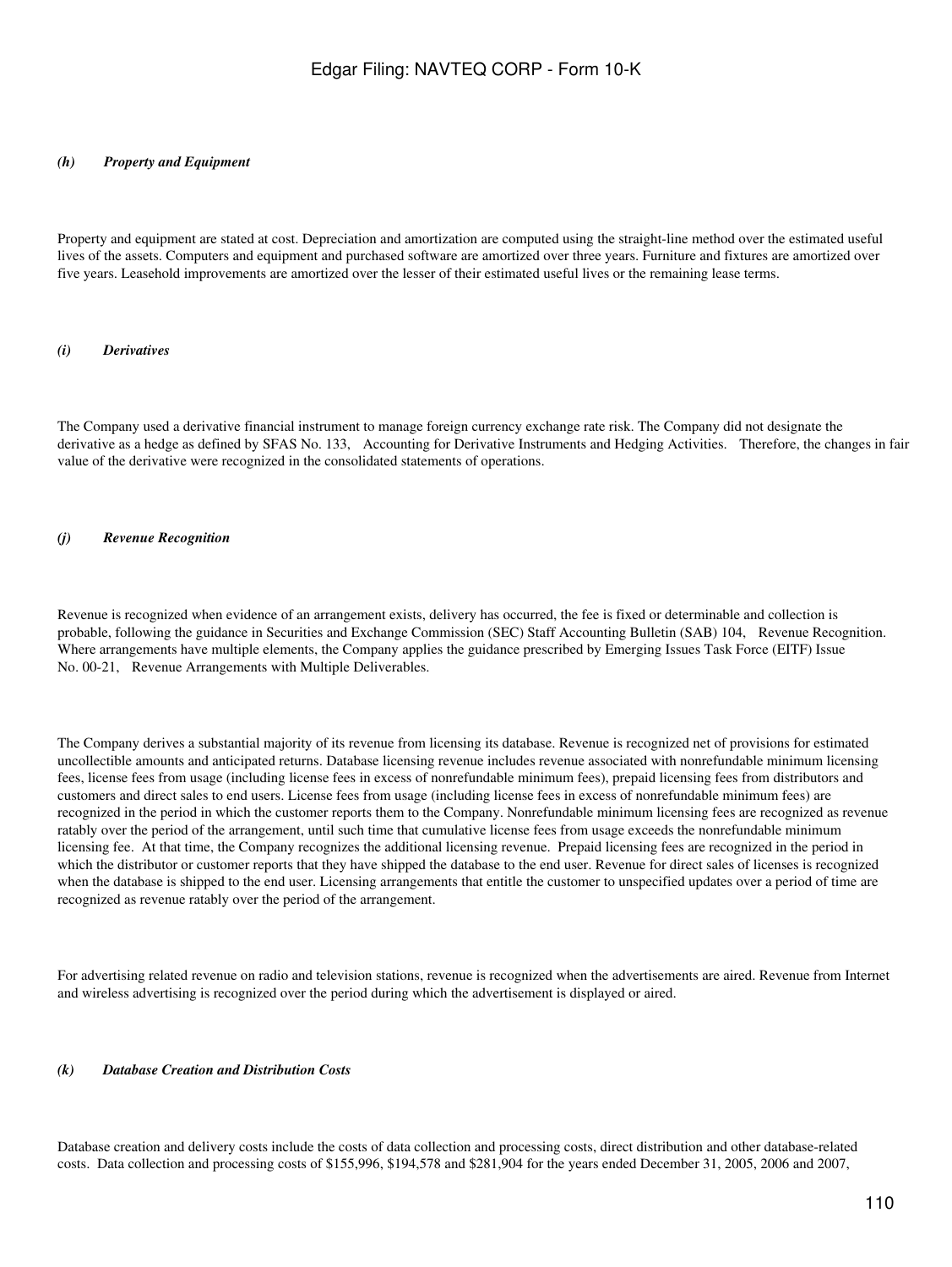respectively, consist of database creation and validation, costs to obtain information used to construct the database, ongoing costs for updating and enhancing the database content and costs related to the collection and processing of traffic data. Data collection and processing costs also include costs for the development of software as follows: (i) applications used internally to improve the effectiveness of database creation and updating activities, (ii) enhancements to internal applications that enable the Companys core database to operate with emerging technologies, and (iii) applications to facilitate usage of the Company s map database by customers. Data collection and processing costs are expensed as incurred, except costs of internal-use software, which are capitalized in accordance with American Institute of Certified Public Accountants (AICPA) Statement of Position No. 98-1 (SOP 98-1), Accounting for the Costs of Computer Software Developed or Obtained for Internal Use. Accordingly, certain application development costs relating to internal-use software have been capitalized and are being amortized on a straight-line basis over the estimated useful lives of the assets, generally three to four years. The Company capitalized \$12,369, \$9,055 and \$20,552 of internal-use software development costs during the years ended December 31, 2005, 2006 and 2007, respectively. Included in database creation and updating costs is the amortization of internal-use software costs of \$12,851, \$14,460 and \$12,986 for the years ended December 31, 2005, 2006 and 2007, respectively.

Direct distribution costs of \$72,442, \$71,725,and \$79,759 for the years ended December 31, 2005, 2006 and 2007, respectively, include direct costs related to reproduction of the database for licensing, professional services, and per copy sales. Database licensing and distribution costs are expensed as incurred.

Other database creation and delivery costs of \$7,967, \$9,146 and \$34,115 for the years ended December 31, 2005, 2006 and 2007, respectively, include hardware, software and advertising inventory purchased for resale.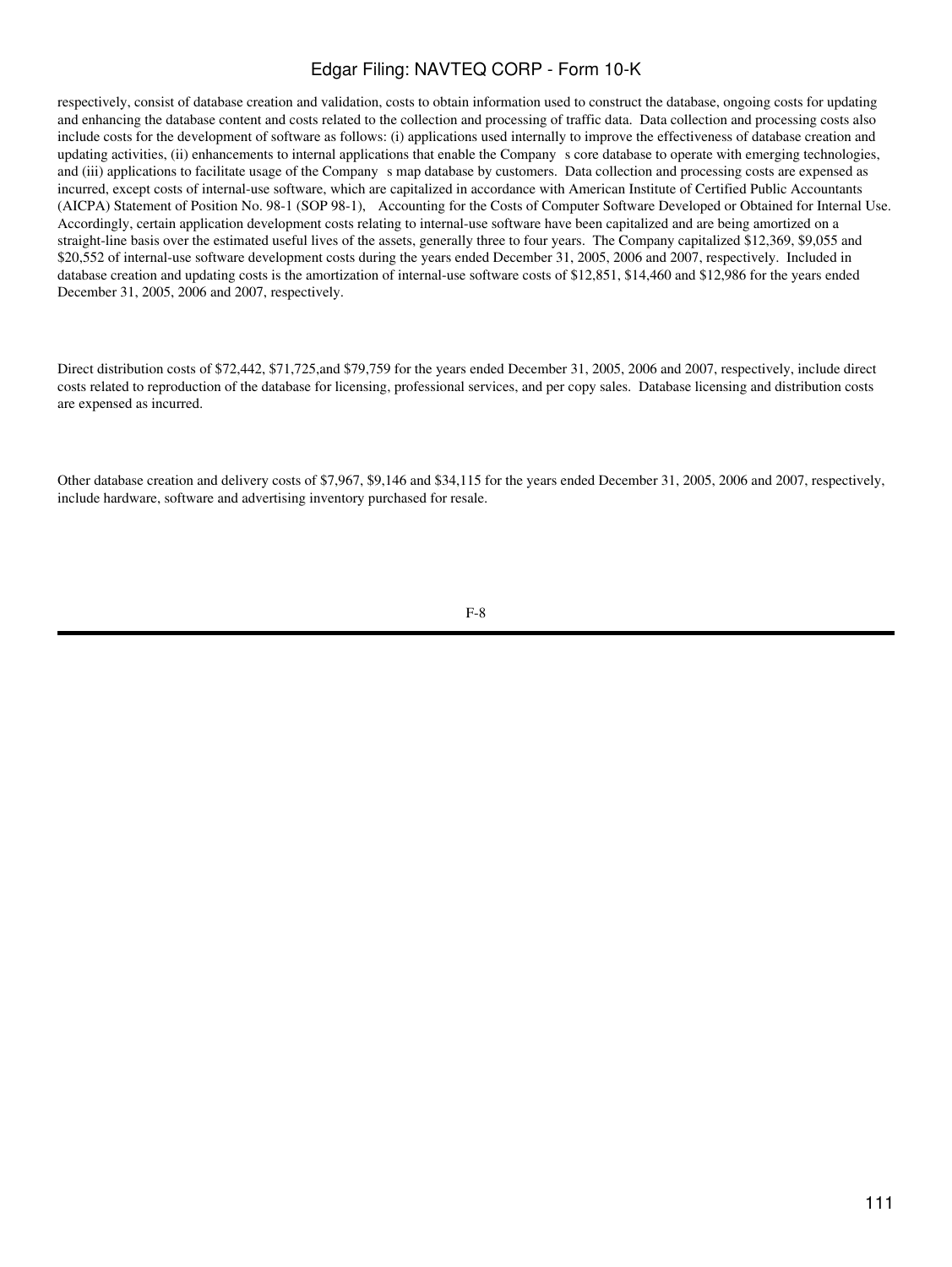#### *(l) Income Taxes*

Income taxes are accounted for under the asset and liability method. Deferred tax assets and liabilities are recognized for the future tax consequences attributable to differences between the financial statement carrying amounts of existing assets and liabilities and their respective tax bases and operating loss and tax credit carryforwards. Deferred tax assets and liabilities are measured using enacted tax rates expected to apply to taxable income in the years in which those temporary differences are expected to be recovered or settled. The effect on deferred tax assets and liabilities of a change in tax rates is recognized in operations in the period that includes the enactment date. A valuation allowance is recorded for deferred tax assets if it is more likely than not that some portion or all of the deferred tax assets will not be realized.

#### *(m) Foreign Currency Translation*

The financial statements of the Company s foreign subsidiaries are measured using the local currency as the functional currency. Foreign assets and liabilities in the accompanying consolidated balance sheets have been translated at the rate of exchange as of the balance sheet date. Revenue and expenses are translated at the average exchange rate for the year. Translation adjustments are reported as a component of accumulated other comprehensive income (loss) in stockholders equity. Foreign currency transaction gains and losses are included in the consolidated statements of operations.

#### *(n) Impairment of Long-lived Assets*

The Company accounts for long-lived assets in accordance with the provisions of SFAS No. 144, Accounting for Impairment or Disposal of Long-lived Assets. In accordance with SFAS No. 144, long-lived assets, such as property, plant, and equipment, capitalized software development costs and intangibles subject to amortization, are reviewed for impairment whenever events or changes in circumstances indicate that the carrying amount of an asset may not be recoverable. Recoverability of assets to be held and used is measured by a comparison of the carrying amount of an asset to estimated undiscounted future cash flows expected to be generated by the asset. If the carrying amount of an asset exceeds its estimated future cash flows, an impairment charge is recognized equal to the amount by which the carrying amount of the asset exceeds the fair value of the asset. Assets to be disposed of would be separately presented in the consolidated balance sheet and reported at the lower of the carrying amount or fair value less costs to sell, and are no longer depreciated.

#### *(o) Stock-Based Compensation*

In 2005, the Company applied the intrinsic value-based method of accounting prescribed by Accounting Principles Board (APB) Opinion No. 25, Accounting for Stock Issued to Employees, and related interpretations, including Financial Accounting Standards Board (FASB) Interpretation No. 44, Accounting for Certain Transactions involving Stock Compensation, an interpretation of APB Opinion No. 25, to account for its fixed plan stock options. Under this method, compensation expense is recorded on the date of grant only if the fair value of the underlying common stock exceeds the exercise price of the option.

On January 1, 2006, the Company adopted Financial Accounting Standards Board (FASB) Statement of Financial Accounting Standards (SFAS) No. 123(R), Share-Based Payment. SFAS No. 123(R) supersedes SFAS No. 123 and Accounting Principles Board (APB) Opinion No. 25 and requires all share-based payments to employees, including grants of employee stock options, to be recognized as an operating expense in the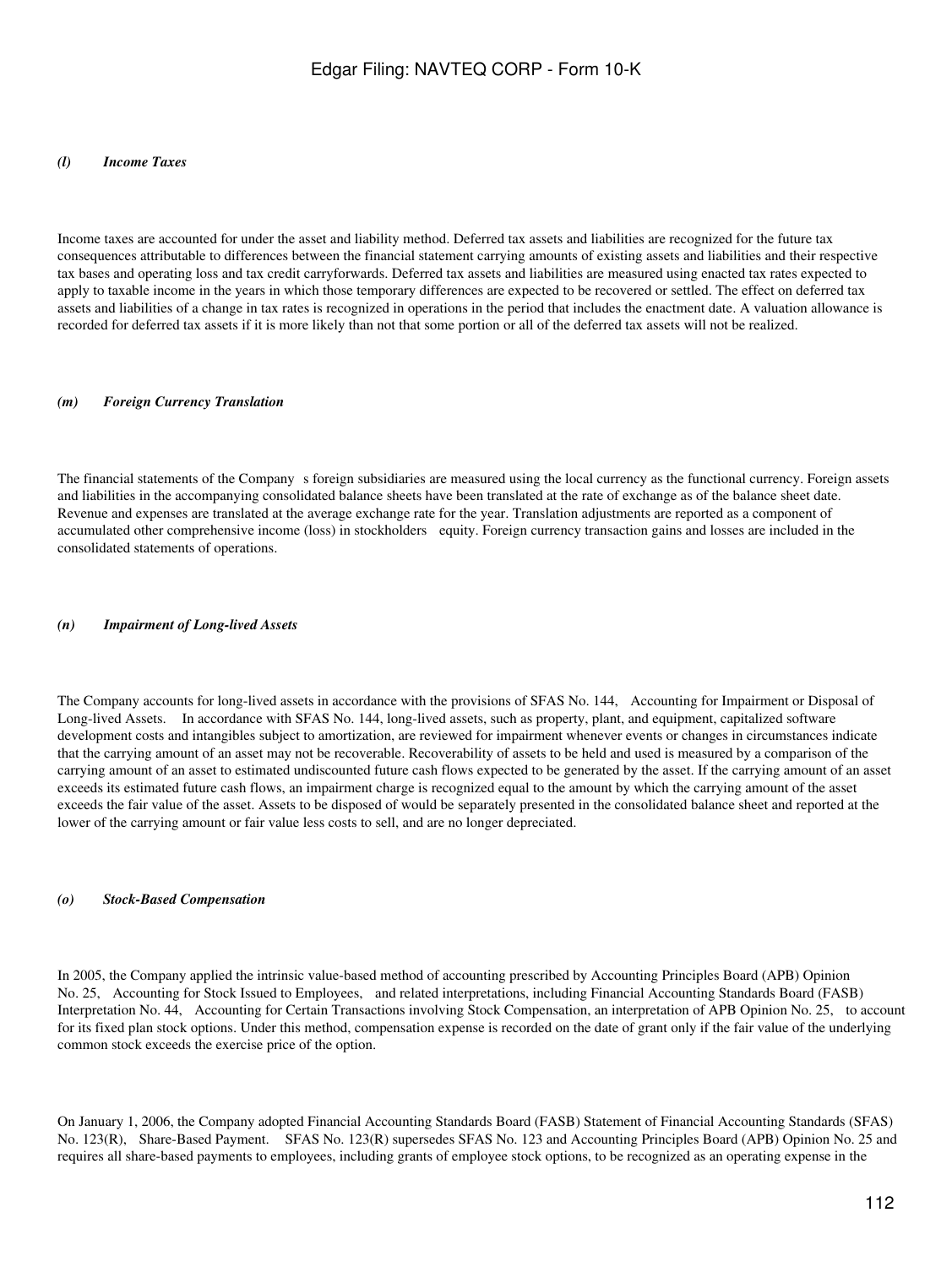income statement. The cost will be recognized over the requisite service period based on fair values measured on grant dates. The Company adopted the new standard using the modified prospective transition method. Accordingly, expense required under SFAS 123(R) has been recorded beginning January 1, 2006. As allowed by SFAS No. 123, the Company has elected to continue to apply the intrinsic value-based method of accounting described above and has furnished the pro forma disclosures required by SFAS No. 123, as amended by SFAS No. 148, Accounting for Stock Based Compensation Transition and Disclosure. The compensation expense for stock options included in the pro forma disclosures is recognized ratably over the vesting periods of each tranche of the stock options. See Footnote 7 for the disclosures related to SFAS No. 123(R).

#### *(p) Comprehensive Income (Loss)*

Accumulated other comprehensive loss is related to the Company s foreign currency translation adjustments and unrealized holding gains and (losses) on available-for-sale marketable securities.

#### *(q) Earnings Per Share*

Basic and diluted earnings per share is computed based on net income, divided by the weighted-average number of shares of common stock and dilutive common stock equivalents outstanding for the period, in accordance with SFAS No. 128, Earnings Per Share.

$$
F-9
$$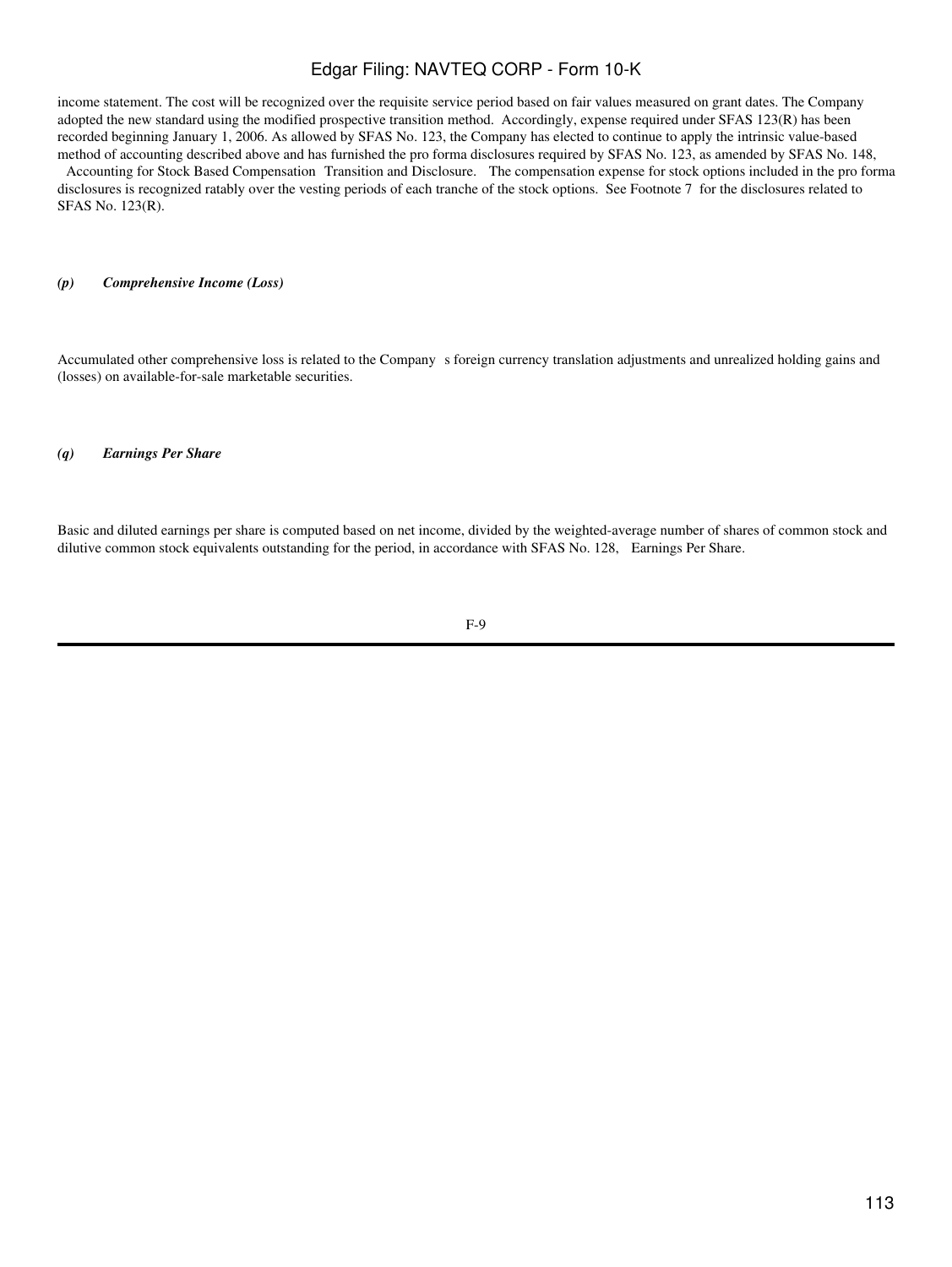The following table sets forth the computation of earnings per share for the years ended December 31:

|                                                                                                | 2005          | 2006    | 2007    |
|------------------------------------------------------------------------------------------------|---------------|---------|---------|
| Numerator:                                                                                     |               |         |         |
| Net income before cumulative effect of change in accounting principle                          | \$<br>170,830 | 109,464 | 172,950 |
| Cumulative effect of change in accounting principle                                            |               | 506     |         |
| Net income after cumulative change in accounting principle.                                    | \$<br>170,830 | 109,970 | 172,950 |
| Denominator:                                                                                   |               |         |         |
| Denominator for basic earnings per share weighted-average shares outstanding                   | 90,115        | 93,029  | 97,350  |
| Effect of dilutive securities:                                                                 |               |         |         |
| Employee stock options                                                                         | 3,722         | 2,373   | 2,346   |
| Restricted stock units                                                                         | 361           | 311     | 289     |
| Denominator for diluted earnings per share weighted-average shares outstanding and assumed     |               |         |         |
| conversions                                                                                    | 94,198        | 95,713  | 99,985  |
| Earnings per share of common stock before cumulative effect of change in accounting principle: |               |         |         |
| Basic                                                                                          | \$<br>1.90    | 1.18    | 1.78    |
| Diluted                                                                                        | \$<br>1.81    | 1.14    | 1.73    |
| Cumulative effect of change in accounting principle per share:                                 |               |         |         |
| Basic                                                                                          | \$            | 0.01    |         |
| Diluted                                                                                        | \$            | 0.01    |         |
| Earnings per share:                                                                            |               |         |         |
| Basic                                                                                          | \$<br>1.90    | 1.18    | 1.78    |
| Diluted                                                                                        | \$<br>1.81    | 1.15    | 1.73    |

Options to purchase 36, 1,321 and 13 shares of common stock were outstanding at December 31, 2005, 2006 and 2007, respectively, but were not included in the computation of diluted earnings per share because the effect would be antidilutive.

#### *(r) Reclassifications*

Certain 2006 amounts have been classified to conform to the 2007 presentation. Accrued rebates have been reported as a separate line item in the consolidated balance sheets.

#### *(s) Recent Accounting Pronouncements*

In December 2007, the FASB issued SFAS No. 141(R), Business Combinations. SFAS 141R improves financial reporting by creating greater consistency in the accounting and financial reporting of business combinations, resulting in more complete, comparable, and relevant information for investors and other users of financial statements. SFAS 141R requires the acquiring entity in a business combination to recognize all (and only) the assets acquired and liabilities assumed in the transaction; establishes the acquisition-date fair value as the measurement objective for all assets acquired and liabilities assumed; and requires the acquirer to disclose to investors and other users all of the information they need to evaluate and understand the nature and financial effect of the business combinations. SFAS 141R includes both core principles and pertinent application guidance, eliminating the need for numerous Emerging Issues Task Force issues and other interpretive guidance. SFAS 141R is effective for fiscal years beginning after December 15, 2008. The Company is evaluating the effect SFAS 141R will have on its consolidated financial statements.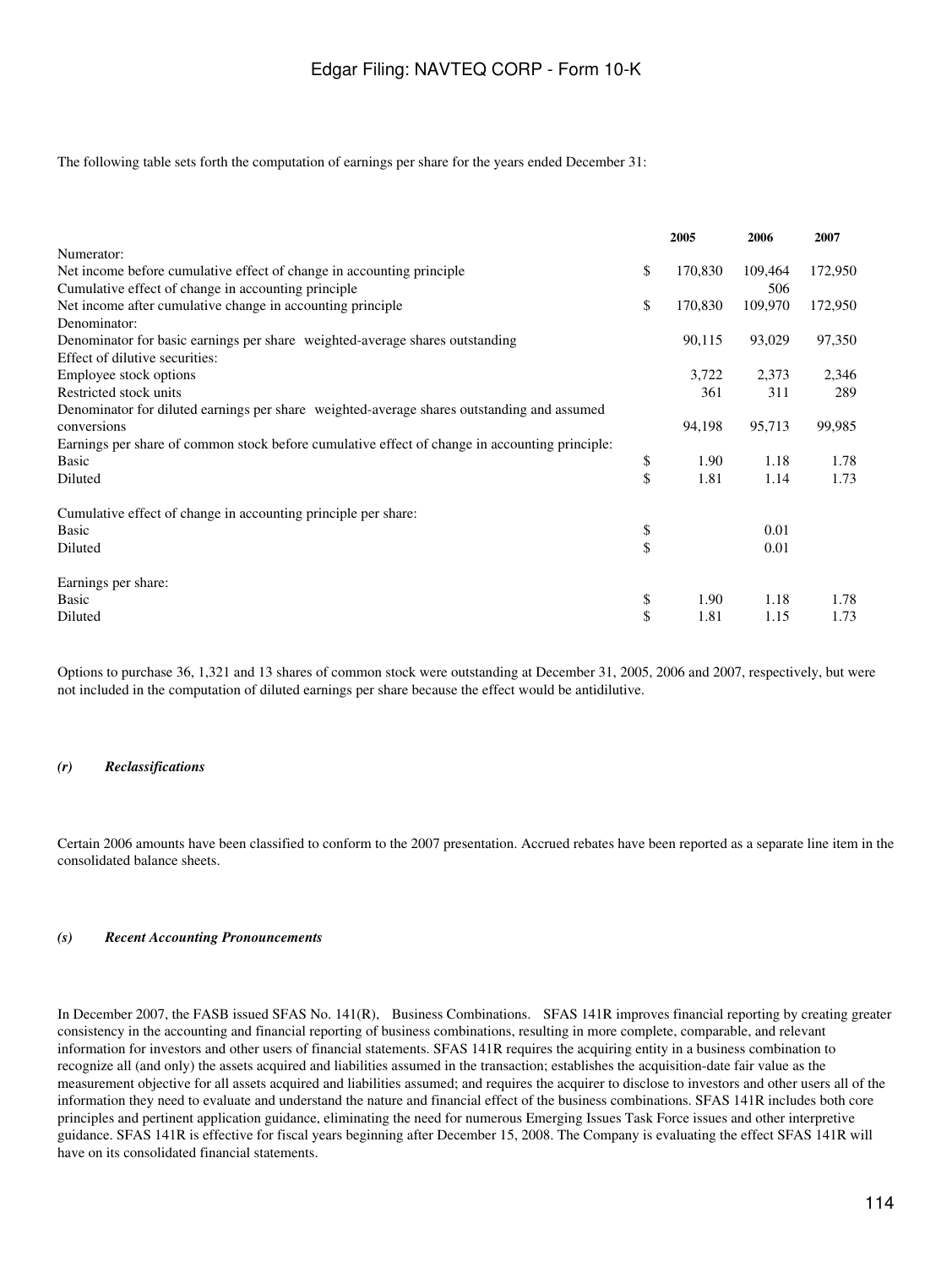In December 2007, the FASB issued SFAS No. 160, Noncontrolling Interests in Consolidated Financial Statements. SFAS 160 improves the relevance, comparability, and transparency of financial information provided to investors by requiring all entities to report noncontrolling (minority) interests in subsidiaries in the same way as equity in the consolidated financial statements. Moreover, SFAS 160 eliminates the diversity that currently exists in accounting for transactions between an entity and noncontrolling interests by requiring they be treated as equity transactions. SFAS 160 is effective for fiscal years beginning after December 15, 2008. The Company is evaluating the effect SFAS 160 will have on its consolidated financial statements.

### **(2)Marketable Securities**

At December 31, 2006 and 2007, available-for-sale marketable securities consisted of the following:

| 2006                                   | Amortized<br>Cost | <b>Unrealized</b><br>Loss | <b>Unrealized</b><br>Gain | <b>Market</b><br><b>Value</b> |
|----------------------------------------|-------------------|---------------------------|---------------------------|-------------------------------|
| Short-term marketable securities:      |                   |                           |                           |                               |
| Preferred stock                        | \$<br>17,975      |                           |                           | 17,975                        |
| U.S. Government and agency securities  | 29,472            | (121)                     |                           | 29,351                        |
| Municipal bonds                        | 68,900            |                           |                           | 68,900                        |
| Corporate bonds and notes              | 19.987            | (48)                      |                           | 19,939                        |
| Certificate of deposit                 | 999               | (1)                       |                           | 998                           |
| Total short-term marketable securities | 137,333           | (170)                     |                           | 137,163                       |
| Long-term marketable securities:       |                   |                           |                           |                               |
| Corporate bonds and notes              | 45,890            | (18)                      |                           | 45,872                        |
| Common stock                           | 2,000             |                           | 976                       | 2,976                         |
| U.S. Government and agency securities  | 14,179            | (9)                       | 15                        | 14,185                        |
| Total long-term marketable securities  | 62,069            | (27)                      | 991                       | 63,033                        |
|                                        | \$<br>199,402     | (197)                     | 991                       | 200,196                       |
|                                        |                   |                           |                           |                               |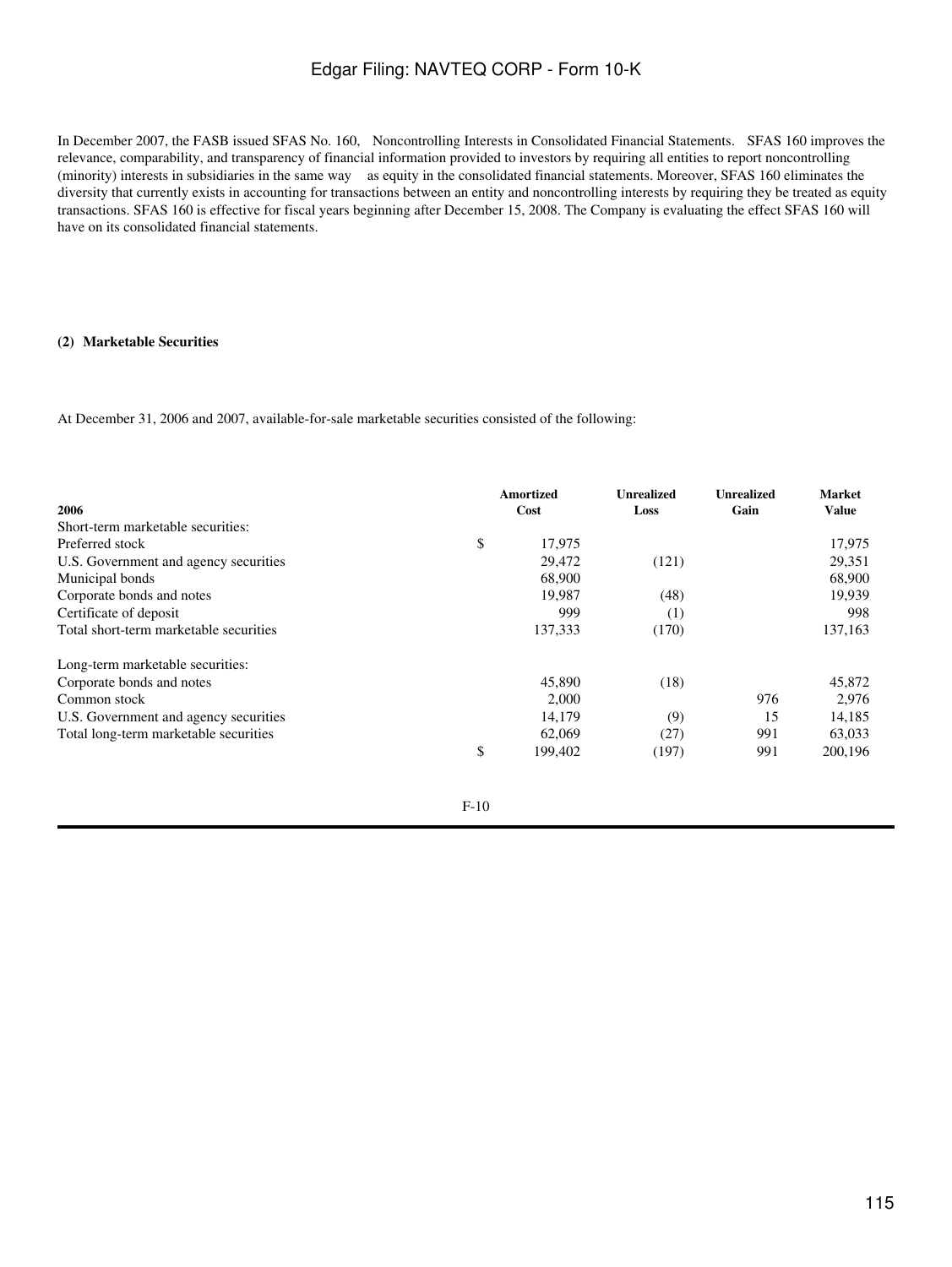|                                        | <b>Amortized</b> | <b>Unrealized</b> | <b>Unrealized</b> | <b>Market</b> |
|----------------------------------------|------------------|-------------------|-------------------|---------------|
| 2007                                   | Cost             | Loss              | Gain              | <b>Value</b>  |
| Short-term marketable securities:      |                  |                   |                   |               |
| Corporate bonds and notes              | \$<br>136,022    | (1,159)           | 62                | 134,925       |
| U.S. Government and agency securities  | 7.727            |                   | 21                | 7.748         |
| Municipal bonds                        | 54,875           |                   |                   | 54,875        |
| Mortgage bonds                         | 29,096           | (518)             |                   | 28,578        |
| Total short-term marketable securities | 227,720          | (1,677)           | 83                | 226,126       |
| Long-term marketable securities:       |                  |                   |                   |               |
| Corporate bonds and notes              | 69.633           | (78)              | 268               | 69,823        |
| Municipal bonds                        | 2,000            |                   | 12                | 2,012         |
| U.S. Government and agency securities  | 4.999            |                   | 21                | 5.020         |
| Total long-term marketable securities  | 76.632           | (78)              | 301               | 76,855        |
|                                        | \$<br>304.352    | (1,755)           | 384               | 302.981       |

The Company s marketable securities consist of marketable securities of high credit quality and have contractual maturities of up to eighty-eight years.

Other-than-temporary impairments are recognized if the market value of the investment is below its cost basis for an extended period of time or the issuer has experienced significant financial declines or difficulties in raising capital to continue operations. There were no other-than-temporary impairments for the years ended December 31, 2006 and 2007. As of December 31, 2006 and 2007, \$26 and \$1,720 of the unrealized loss was related to marketable securities that had a loss for less than twelve months. The remaining \$171 and \$35 of the unrealized loss as of December 31, 2006 and 2007, respectively, was related to marketable securities that had a loss for greater than twelve months.

As of December 31, 2007, the Company held auction-rate securities totaling \$54,875 which were reported as short-term marketable securities. The auction-rate securities represent interests in securities that have student loans as collateral that are guaranteed by the U.S. Department of Education under the Higher Education Act. Liquidity for these securities is provided by an auction process that resets the applicable interest rate at pre-determined intervals, usually 28 days. In the past, the auction process has allowed investors to roll over their holdings or obtain immediate liquidity by the selling the securities at par. During February 2008, the auctions for these securities failed to produce a sufficient number of bidders. The value of the underlying marketable securities was not permanently impaired as of December 31, 2007. However, the Company cannot be assured that these securities have the same liquidity. The Company will not be able to liquidate any of its remaining auction-rate securities until a future auction is successful, or until the Company is able to sell the securities in a secondary market. Therefore, in future periods, classification of the Company s auction-rate securities will be reassessed. The entire balance of auction-rate securities at December 31, 2007 has maturities greater than one year.

### **(3) Property and Equipment**

The components of the Company s property and equipment as of December 31, 2006 and 2007 are as follows:

|                         | 2006   | 2007   |
|-------------------------|--------|--------|
| Computers and equipment | 38.711 | 91,737 |
| Furniture and fixtures  | 5.019  | 9.249  |
| Purchased software      | 17.668 | 14,085 |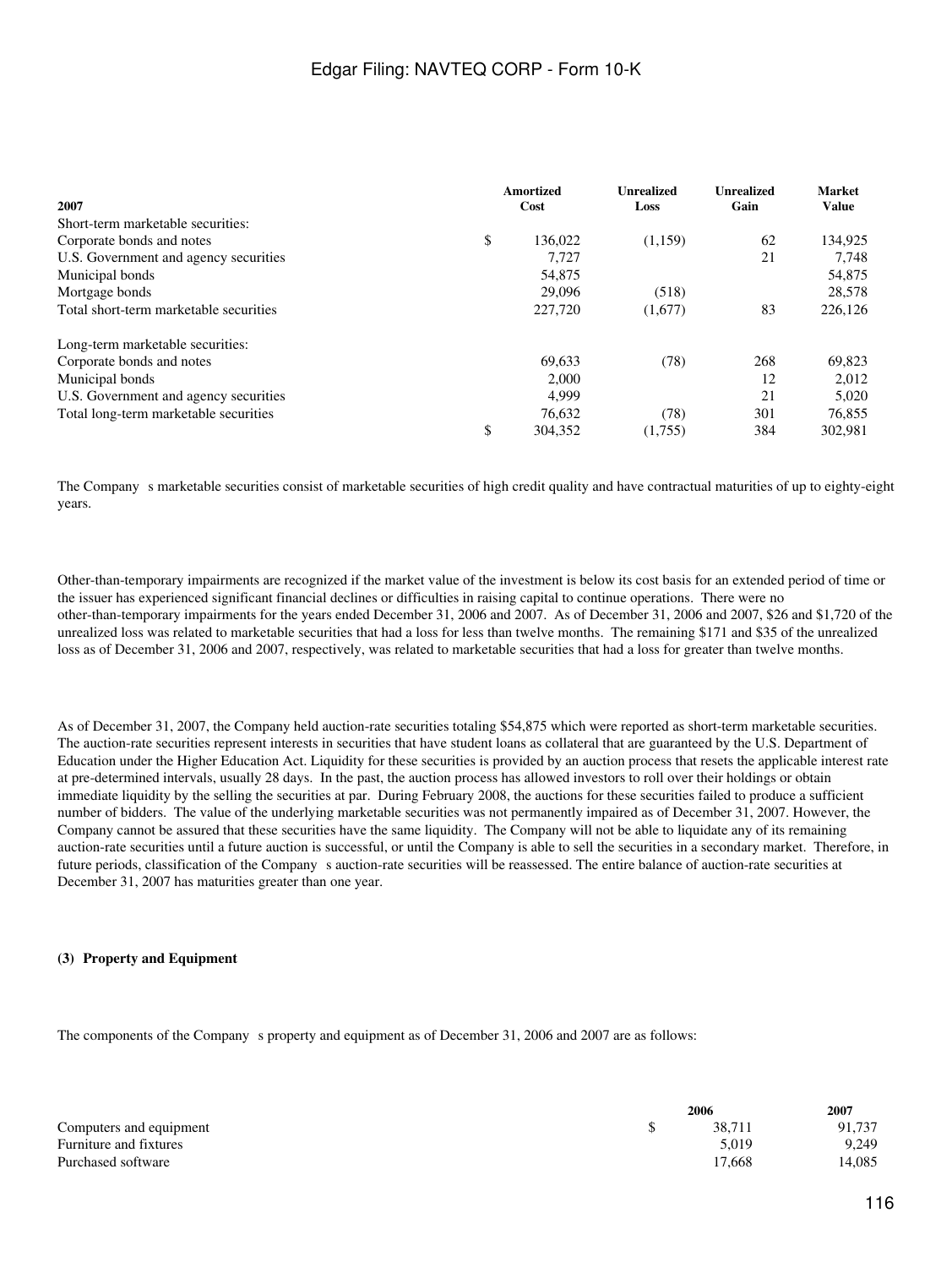| Leasehold improvements                         | 7.147    | 36,240   |
|------------------------------------------------|----------|----------|
|                                                | 68.545   | 151.311  |
| Less accumulated depreciation and amortization | (41.083) | (39,624) |
|                                                | 27.462   | 111.687  |

### **(4) Deferred Revenue**

During the first quarter of 2004, the Company entered into a five-year license agreement to provide map database information to a customer. Under the license agreement, the customer paid \$30,000 during the second quarter of 2004 related to license fees for the first three years of the agreement. The customer was entitled to use up to \$10,000 of the credits in each of 2004, 2005 and 2006. These credits had been completely used by the customer as of December 31, 2006. In addition, the customer paid \$20,000 in the first quarter of 2007 related to the license agreement and the customer is entitled to use up to \$10,000 of the credits in each of 2007 and 2008. As of December 31, 2007, the customer had used \$10,000 of the credits.

$$
F-11
$$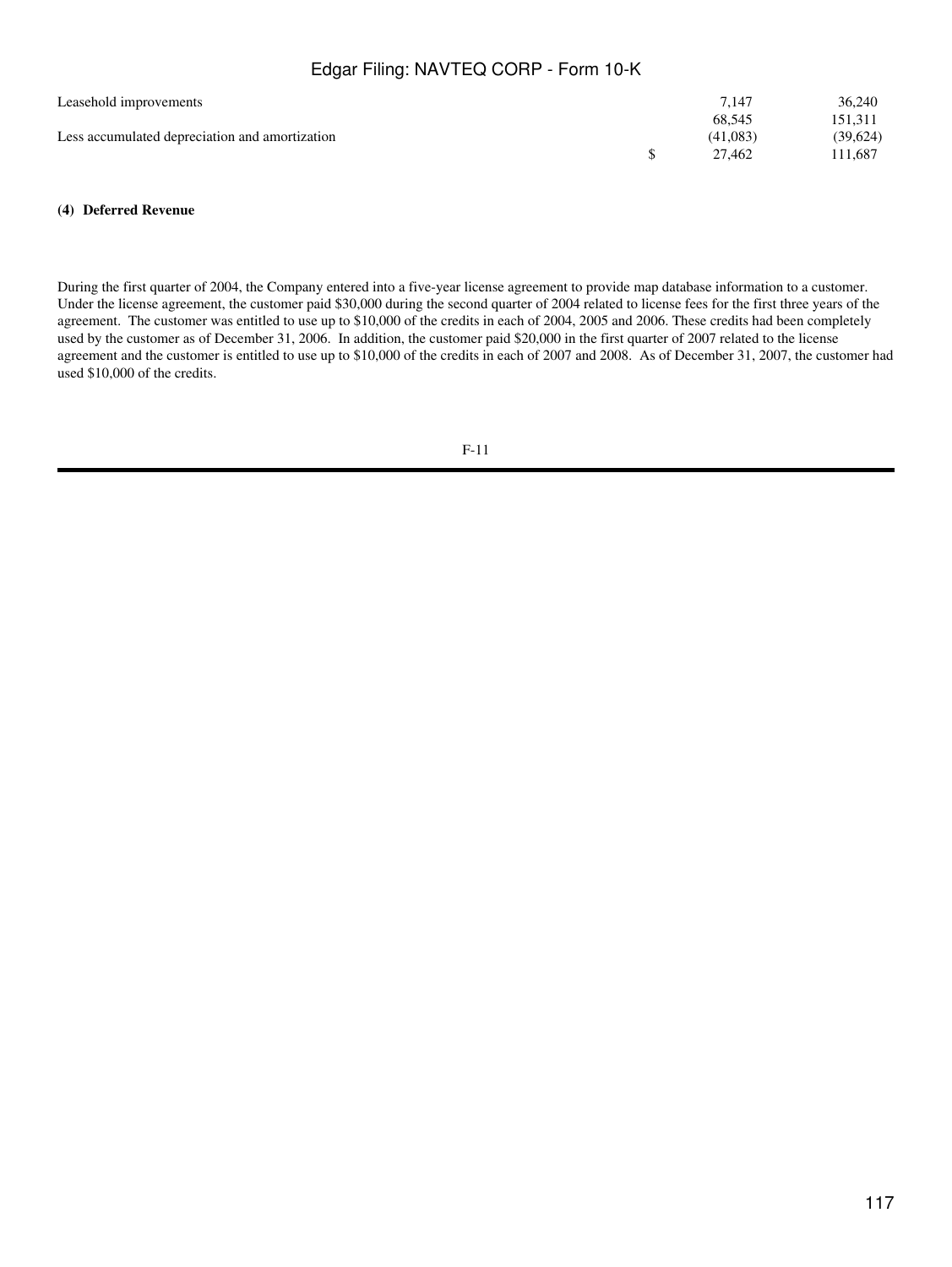### **(5)Line of Credit**

On November 30, 2007, the Company extended through its operating subsidiary for North America, its revolving line of credit that was scheduled to mature on December 1, 2007. Pursuant to the terms of the line of credit, the Company may borrow up to \$50,000 at an interest rate of either U.S. LIBOR plus 0.5% or the greater of the prime rate or the Federal funds rate plus 0.5%. The Company is required to pay to the bank a quarterly facility fee of 7.5 basis points per annum on the average daily unused commitment. The Company has guaranteed its operating subsidiary s obligations under this facility. As of December 31, 2007, there were no outstanding borrowings against this line of credit. This line of credit expires on December 1, 2008.

#### **(6)Income Taxes**

The domestic and foreign components of pretax income for the years ended December 31, 2005, 2006 and 2007 are as follows:

|                            | 2005    | 2006    | 2007    |
|----------------------------|---------|---------|---------|
| Domestic                   | 32.939  | 35,607  | 68.370  |
| Foreign                    | 106.052 | 128.338 | 175.665 |
| Income before income taxes | 138.991 | 163.945 | 244,035 |

The current and deferred components of income tax expense (benefit) for the years ended December 31, 2005, 2006,and 2007 are as follows:

|                              | 2005            | 2006   | 2007   |
|------------------------------|-----------------|--------|--------|
| Current:                     |                 |        |        |
| Federal                      | \$              | (20)   | 1,310  |
| <b>State</b>                 | 21              |        |        |
| Foreign                      | 1,871           | 24,394 | 50,823 |
| Total current                | 1,892           | 24,374 | 52,133 |
| Deferred:                    |                 |        |        |
| Federal                      | (63,699)        | 13,392 | 18,796 |
| State                        | (6,455)         | 1,950  | 809    |
| Foreign                      | 36,423          | 14,765 | (653)  |
| Total deferred               | (33, 731)       | 30,107 | 18,952 |
| Income tax expense (benefit) | \$<br>(31, 839) | 54,481 | 71,085 |

Total income tax expense (benefit) differed from the amount computed by applying the U.S. Federal statutory tax rate of 35% to income before income taxes for the years ended December 31, 2005, 2006 and 2007, respectively, due to the following:

|                                                                               | 2005    | 2006    | 2007     |
|-------------------------------------------------------------------------------|---------|---------|----------|
| Tax expense at U.S. Federal statutory rate                                    | 48.647  | 57.386  | 85.412   |
| State tax expense, net of Federal tax effect                                  | 1.053   | 1.267   | 1.388    |
| Deferred compensation                                                         | 3.347   | 988     | 658      |
| Impact of foreign rates                                                       | (4.362) | (5.956) | (16,317) |
| Impact of adjustments to deferred taxes due to changes in statutory tax rates | 720     | (390)   | (99)     |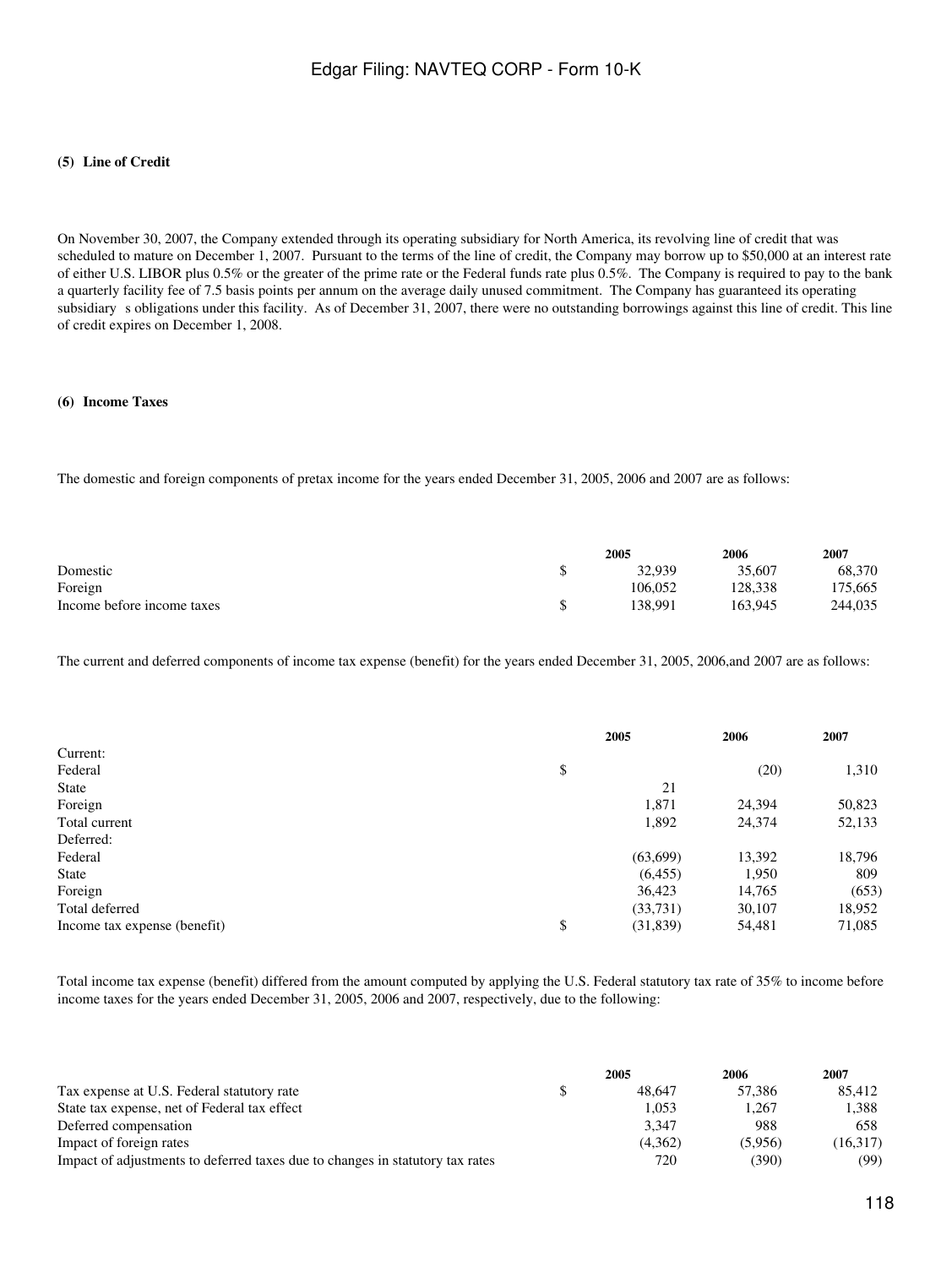| Increase (decrease) in valuation allowance | (83.290) | 206    | 836    |
|--------------------------------------------|----------|--------|--------|
| Other                                      | 2.046    | 980    | 793)   |
| Income tax expense (benefit)               | (31.839) | 54.481 | 71.085 |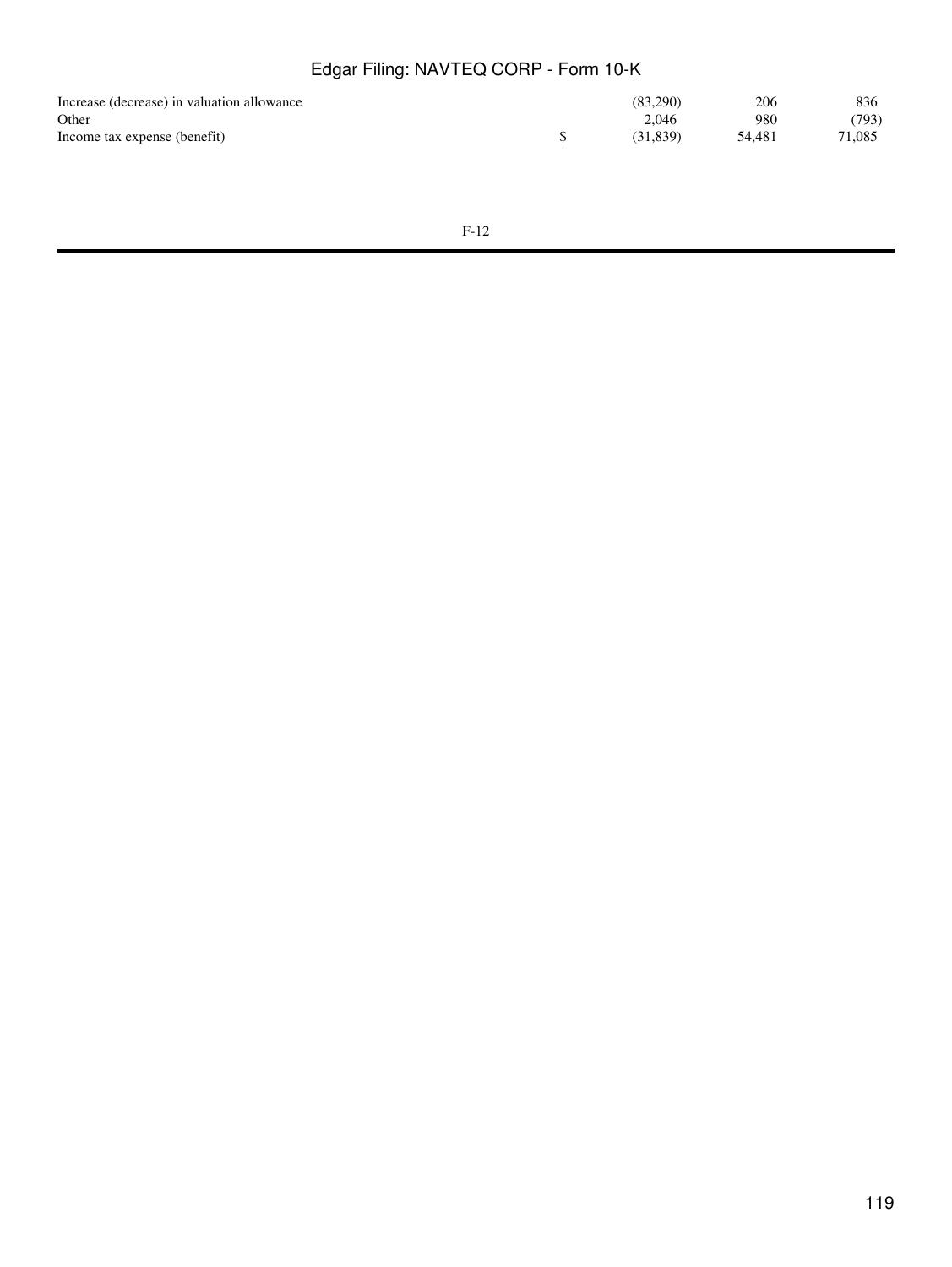Deferred tax assets and liabilities as of December 31, 2006 and 2007 are summarized as follows:

|                                               | 2006 |           | 2007      |  |
|-----------------------------------------------|------|-----------|-----------|--|
| Deferred tax assets:                          |      |           |           |  |
| Current:                                      |      |           |           |  |
| Net operating loss carryforwards              | \$   | 54        | 10,719    |  |
| Deferred revenue                              |      | 6,165     | 12,079    |  |
| Interest not currently deductible             |      | 54        | 10,719    |  |
| Other deductible temporary differences        |      | 3,405     | 6,826     |  |
| Total current deferred tax assets             |      | 9,678     | 40,343    |  |
| Non-current:                                  |      |           |           |  |
| Research and development credit carryforwards |      | 6,373     | 4,502     |  |
| Interest not currently deductible             |      | 78,584    | 60,495    |  |
| Net operating loss carryforwards              |      | 107,670   | 122,411   |  |
| Stock compensation                            |      | 4,676     | 8,386     |  |
| Deferred lease liability                      |      |           | 8,822     |  |
| Deferred revenue                              |      | 815       | 21,426    |  |
| Other deductible temporary differences        |      | 1,940     | 3,936     |  |
| Total non-current deferred tax assets         |      | 200,058   | 229,978   |  |
| Gross deferred tax assets                     |      | 209,736   | 270,321   |  |
| Less valuation allowance                      |      | (2,439)   | (3,190)   |  |
| Net deferred tax assets                       |      | 207,297   | 267,131   |  |
| Deferred tax liabilities:                     |      |           |           |  |
| Current:                                      |      |           |           |  |
| Other deductible temporary differences        |      | (351)     | (132)     |  |
| Total current deferred tax liabilities        |      | (351)     | (132)     |  |
| Non-current:                                  |      |           |           |  |
| Acquired intangible assets                    |      | (7,675)   | (24,516)  |  |
| Capitalized software development costs, net   |      | (2,648)   | (3,252)   |  |
| Other deductible temporary differences        |      |           | (739)     |  |
| Total non-current deferred tax liabilities    |      | (10, 323) | (28,507)  |  |
| Gross deferred tax liabilities                |      | (10,674)  | (28, 639) |  |
| Deferred income taxes                         | \$   | 196,623   | 238,492   |  |

In assessing the realizability of deferred tax assets, management considers whether it is more likely than not that some portion or all of the deferred tax assets will not be realized. The ultimate realization of deferred tax assets is dependent upon the generation of future taxable income during the periods in which those temporary differences become deductible. Management considers the scheduled reversal of deferred tax liabilities, projected future taxable income, and tax planning strategies in making this assessment.

During the third quarter of 2005, the Company made the determination that it was more likely than not that it would be able to realize the benefits of the deferred tax assets related to net operating loss carryforwards and deferred interest credits in the United States. In reaching the determination, the Company considered both positive and negative evidence. Positive evidence included the Company s strong recent revenue growth and operating performance, expectations regarding the generation of future taxable income, the length of available carryforward periods, the Companys market position and the expected growth of the market. Negative evidence included the Companys history of operating losses through 2001 and the likelihood of increased competition and loss of a significant customer. From that analysis, the Company determined that sufficient evidence existed to conclude that it was more likely than not that the benefits of certain of the deferred tax assets will be realized. Accordingly, the Company reversed the related valuation allowance and recorded an income tax benefit of \$83,270.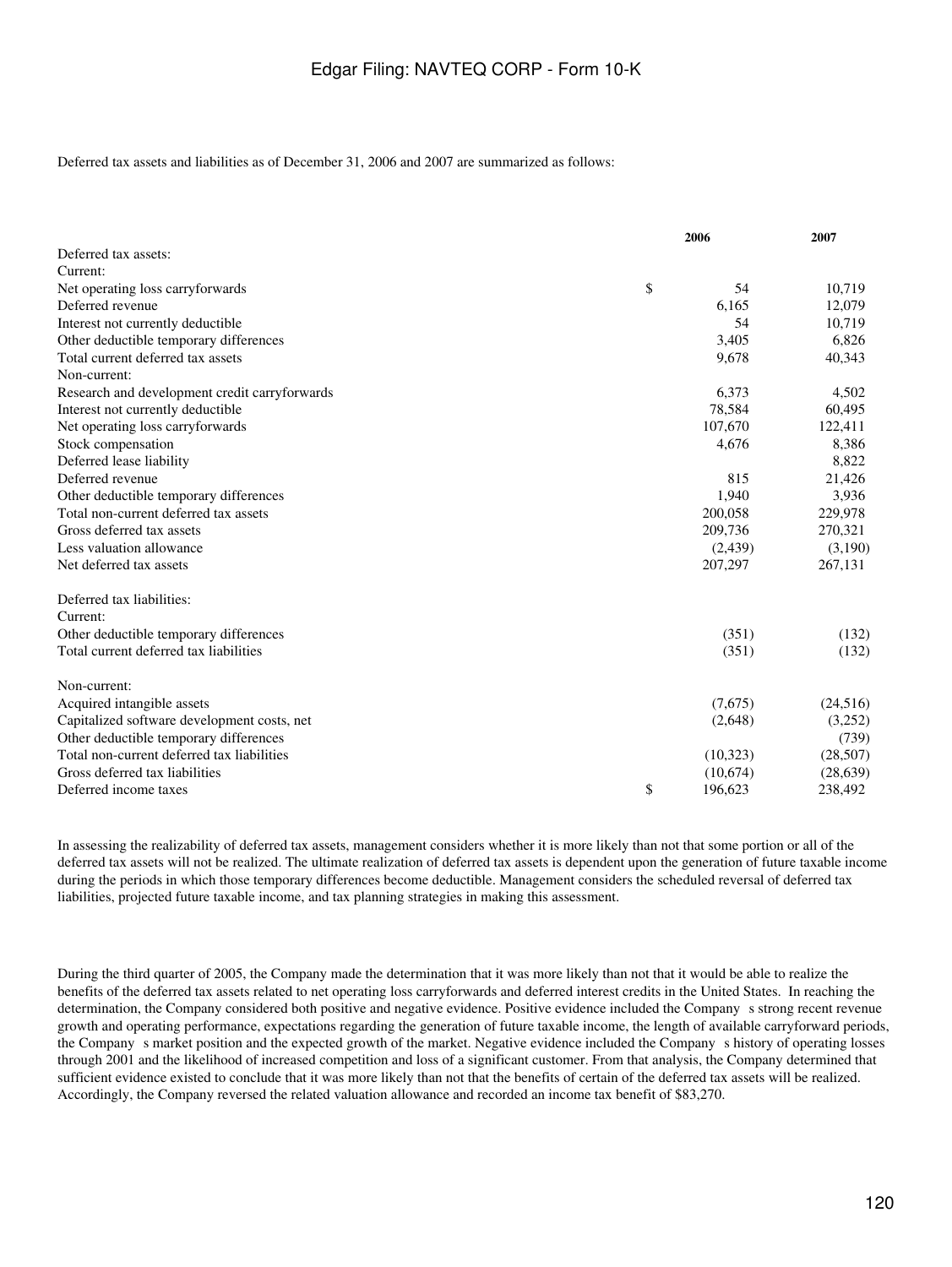During 2007, the deferred tax asset valuation allowance increased \$751 consisting of an increase of \$2,975 for U.S. state, Korean and Mexican net operating losses, offset by a decrease of \$2,224 for U.S. Federal and state credit carryforwards and Canadian net operating losses. As of December 31, 2007, the Company had a valuation allowance for deferred tax assets of \$3,190 related to U.S. state, Korean, and Mexican net operating loss carryforwards and U.S. Federal research and experimental tax credits.

As of December 31, 2007, the Company had net operating loss carryforwards for U.S. Federal and state income tax purposes of approximately \$374,309 and \$224,484, respectively. The Company also has available tax credit carryforwards of approximately \$4,217 and \$1,930 for U.S. Federal and state tax purposes, respectively.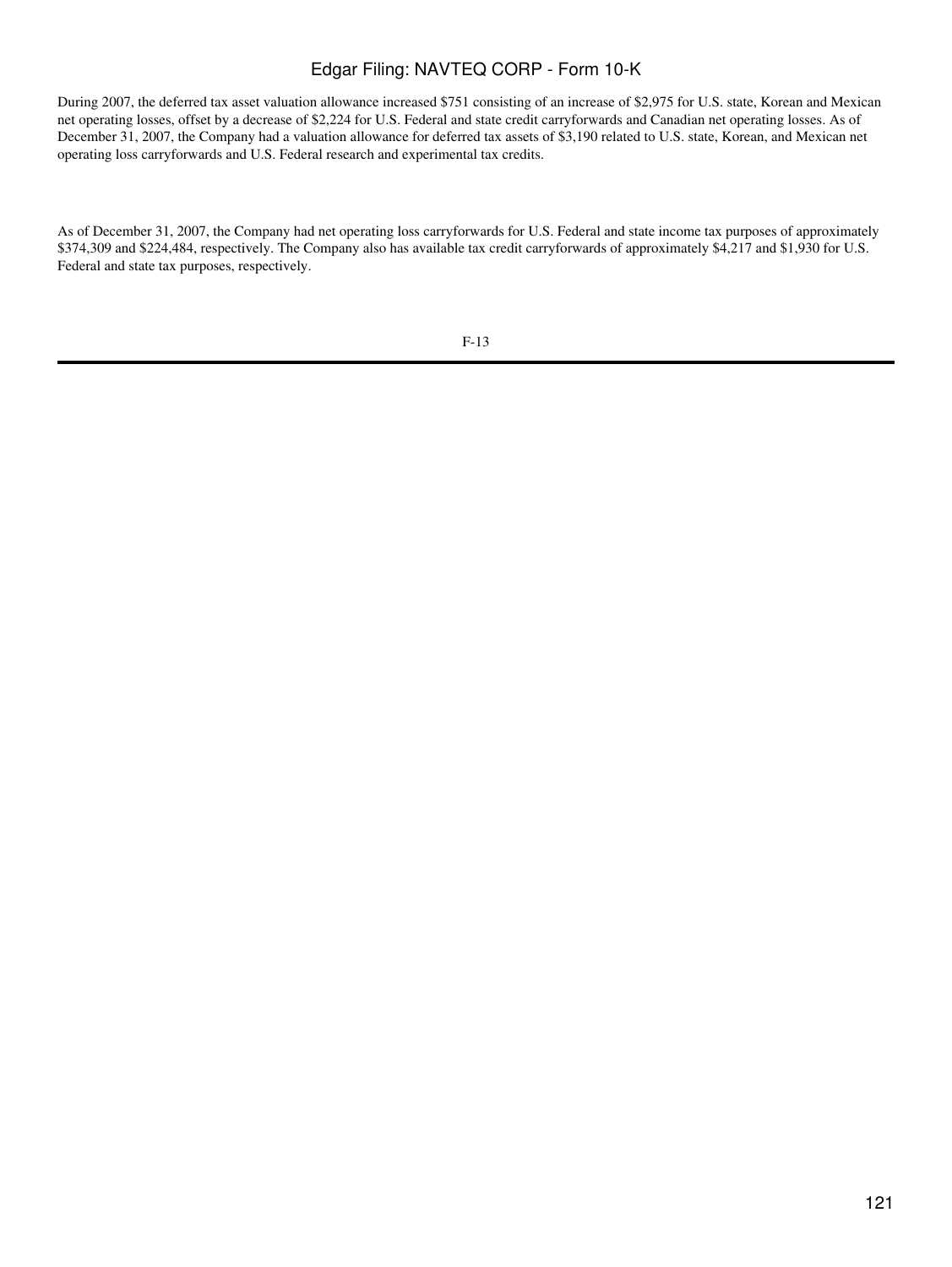If not utilized, U.S. Federal and state net operating loss carryforwards expire through 2027 and U.S. Federal tax credit carryforwards expire through 2022, as follows:

| <b>Year of expiration</b> | <b>Federal net</b><br>operating loss<br>carryforwards | <b>State net</b><br>operating loss<br>carryforwards | <b>Federal tax</b><br>credit<br>carryforwards |
|---------------------------|-------------------------------------------------------|-----------------------------------------------------|-----------------------------------------------|
| 2008                      | \$                                                    |                                                     | 114                                           |
| 2009                      |                                                       |                                                     | 28                                            |
| 2010                      |                                                       | 866                                                 | 102                                           |
| 2011                      | 12,268                                                | 298                                                 | 186                                           |
| 2012                      | 29,142                                                | 2,592                                               | 459                                           |
| Thereafter through 2027   | 332,899                                               | 220,721                                             | 3,328                                         |
|                           | \$<br>374,309                                         | 224,484                                             | 4,217                                         |

As of December 31, 2007, the Company had U.S. interest expense carryforwards for both U.S. Federal and state income tax purposes of approximately \$185,333. There is no expiration date for U.S. state tax credit carryforwards and U.S. Federal interest expense carryforwards.

In accordance with APB Opinion No. 23, Accounting for Income Taxes Special Areas, and SFAS No. 109, the Company has not provided for U.S. or foreign income taxes related to approximately \$221,044 of undistributed earnings from its foreign operations at December 31, 2007, as the Company considers these earnings to be permanently reinvested. Determination of the additional income taxes and applicable withholding that would be payable on the remittance of such undistributed earnings is not practicable because such liability, if any, is dependent upon circumstances existing if and when the Company no longer considers all or a portion of such undistributed earnings to be permanently reinvested.

In June 2006, the FASB issued Interpretation No. 48, Accounting for Uncertainty in Income Taxes an interpretation of FASB Statement No. 109 (FIN 48). This interpretation addresses the determination of whether tax benefits claimed or expected to be claimed on a tax return should be recorded in the financial statements. Under FIN 48, the Company may recognize the tax benefit from an uncertain tax position only if it is more likely than not that the tax position will be sustained on examination by the taxing authorities, based on the technical merits of the position. The tax benefits recognized in the financial statements from such a position should be measured based on the largest benefit that has a greater than fifty-percent likelihood of being realized upon ultimate settlement. FIN 48 also provides guidance on derecognition, classification, interest and penalties on income taxes, accounting in interim periods, and requires increased disclosures. The Company adopted the provisions of FIN 48 on January 1, 2007. The Company did not record any cumulative effect adjustments to accumulated deficit as a result of adopting FIN 48.

A reconciliation of the beginning and ending amount of unrecognized tax benefits is as follows:

| Balance at January 1, 2007                    | 6.342 |
|-----------------------------------------------|-------|
| Additions for Tax Positions of Current Period | 3.530 |
| Additions for Tax Positions of Prior Years    | 15    |
| Balance at December 31, 2007                  | 9.887 |

The amount of unrecognized tax benefits at December 31, 2007 and January 1, 2007 of \$8,366 and \$6,342, respectively, if recognized, would affect the Companys effective tax rate. Interest and penalties, if any, related to unrecognized tax benefits are recorded in income tax expense. As of December 31, 2007 and January 1, 2007, interest of \$27 and \$0, respectively, have been accrued related to unrecognized tax benefits. No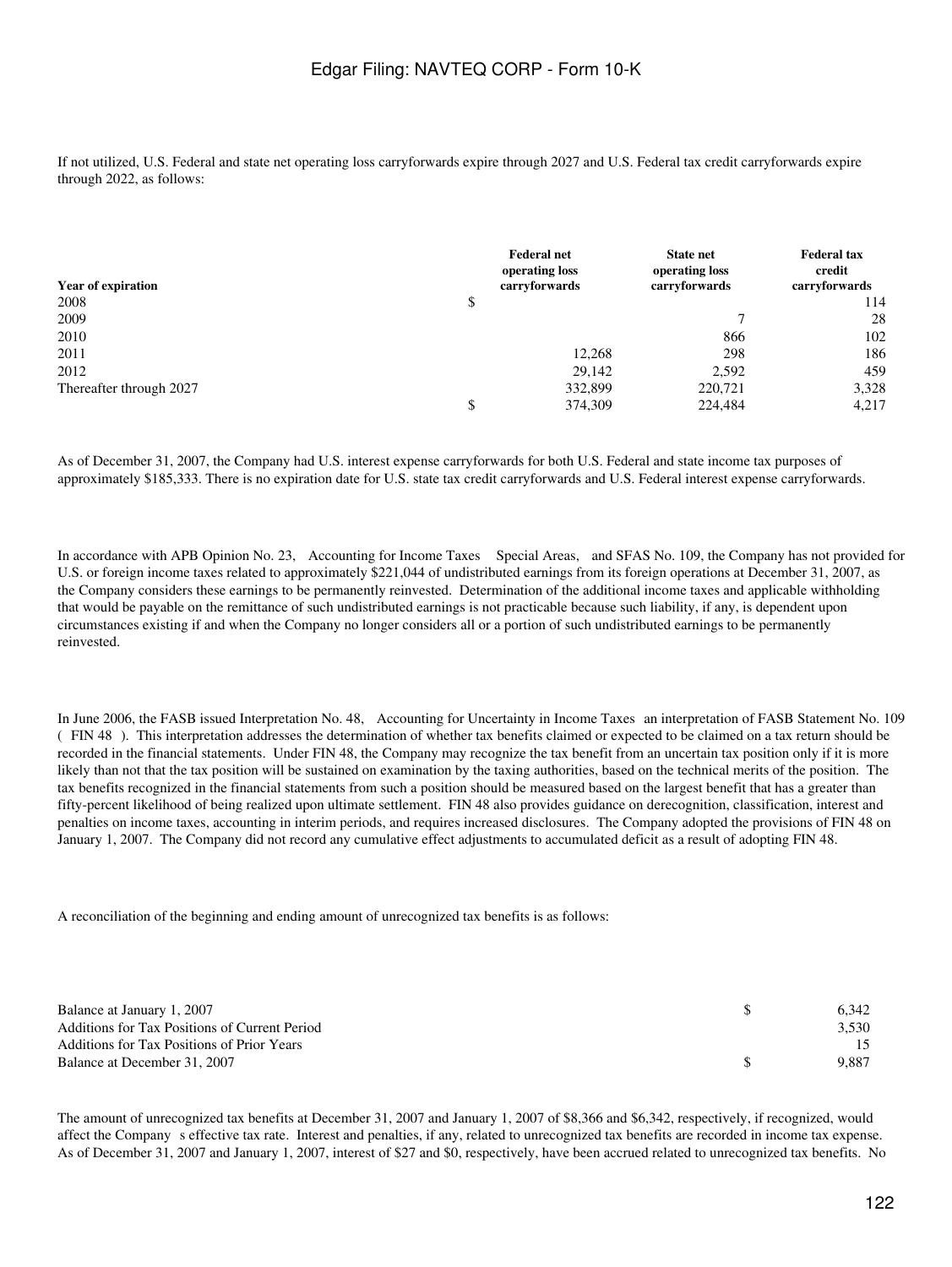penalties have been accrued related to unrecognized tax benefits. The Company does not anticipate the total amount of unrecognized tax benefits will materially change by December 31, 2008.

The Company files income tax returns in the U.S. Federal jurisdiction, and various U.S. states and foreign jurisdictions. The Company is no longer subject to income tax examinations by tax authorities from the following major tax jurisdictions for the years prior to: (i) 1994 with respect to the U.S. Federal jurisdiction; (ii) with few exceptions, 1996 for various U.S. state jurisdictions; and (iii) 2005 with respect to the Netherlands.

### **(7)Share-Based Payments**

On January 1, 2006, the Company adopted SFAS No. 123(R). SFAS No. 123(R) supersedes SFAS No. 123 and Accounting Principles Board (APB) Opinion No. 25 and requires all share-based payments to employees, including grants of employee stock options, to be recognized as an operating expense in the income statement. The cost will be recognized over the requisite service period based on fair values measured on grant dates. The Company adopted the new standard using the modified prospective transition method. Accordingly, expense required under SFAS No.123(R) has been recorded beginning January 1, 2006. In connection with the adoption of SFAS No. 123(R), the Company recorded a cumulative effect of a change in accounting principle resulting in income of \$506 (net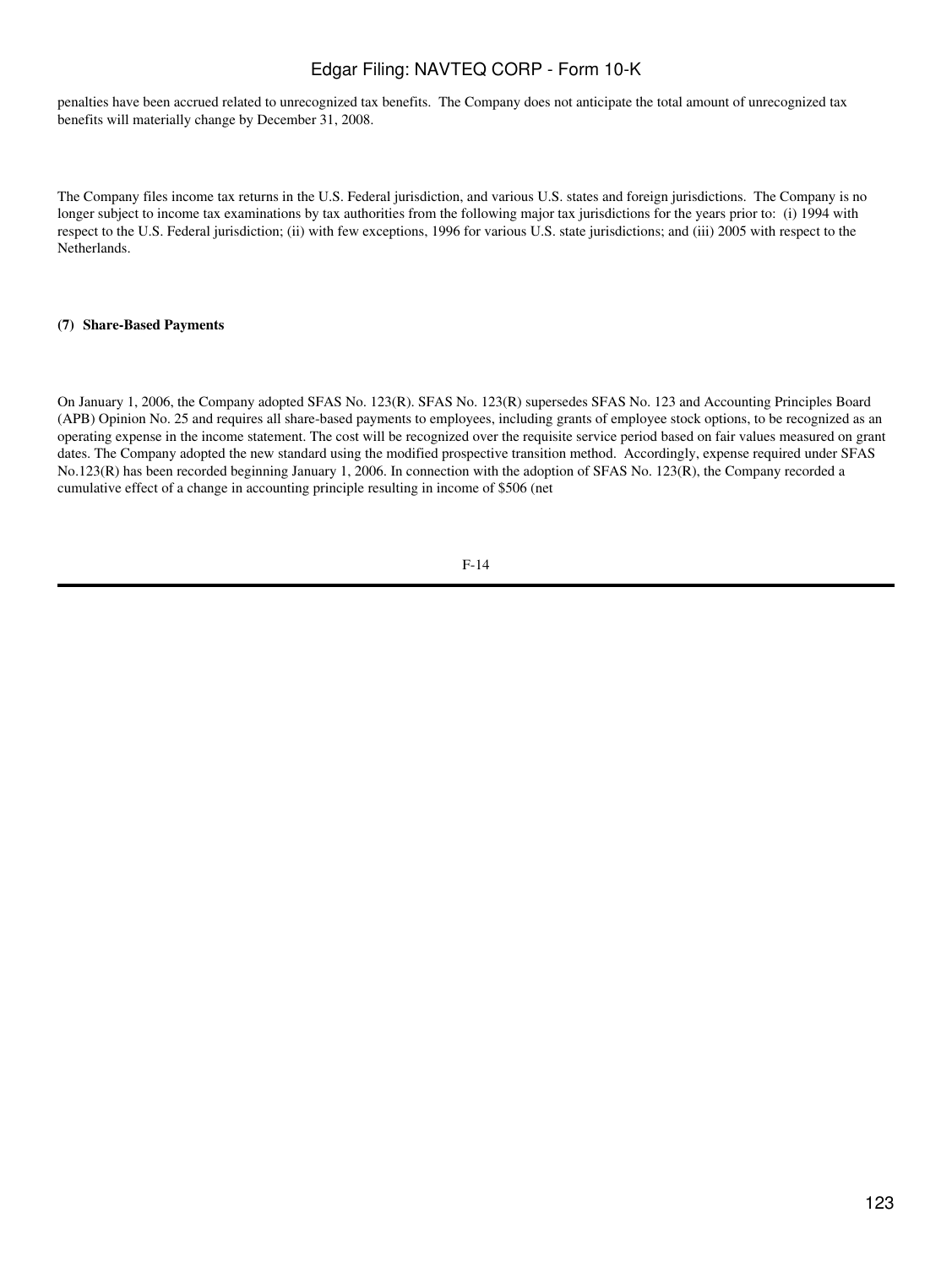of income tax expense of \$312). The Company also eliminated the December 31, 2005 balance of deferred compensation of \$9,096 by reducing additional paid-in capital.

The Company recognized compensation cost totaling \$9,117, \$14,501, and \$20,844 related to its share-based payment arrangements for the years ended December 31, 2005, 2006 and 2007, respectively, in the consolidated statements of operations. The total income tax benefit recognized in the consolidated statements of operations was \$1,498, \$3,996, and \$6,668 for the years ended December 31, 2005, 2006 and 2007, respectively.

The total income tax benefit recognized in additional paid in capital for the years ended December 31, 2006 and December 31, 2007 for share-based payment arrangements was \$23,902 and \$9,180, respectively. The Company has elected to use tax law ordering rules when calculating the income tax benefit associated with its share-based payment arrangements. In addition, the Company elected to use the simplified method of calculating the pool of excess tax benefits available to absorb tax deficiencies recognized subsequent to the adoption of SFAS No. 123(R) as prescribed by FASB Staff Position 123(R)-3, Transition Election related to Accounting for the Tax Effects of Share-Based Payment Awards. The Company records the realized income tax benefits related to fully vested share based payments as financing activities on the statement of cash flows. The total compensation cost related to nonvested awards not yet recognized as of December 31, 2007 was \$56,542 and will be recognized over a weighted-average period of 1.41 years.

In April 1996, the Company s Board of Directors approved the 1996 Stock Option Plan (1996 Plan). The 1996 Plan was amended and restated by the Company s Board of Directors in June 1996, and amended in August 2000. The 1996 Plan, as amended, provides for grants of incentive stock options, nonstatutory stock options, and stock purchase rights to employees (including employees who are officers) of the Company and its subsidiaries; provided, however, that no employee may be granted an option for more than 1,429 shares in any one fiscal year. The 1996 Plan also provides for grants of nonstatutory stock options and stock purchase rights to consultants. Stock options granted under the 1996 Plan prior to August 2000 generally have 10-year terms and vest monthly over 48 months. Stock options granted under the 1996 Plan after the amendment in August 2000 generally have 10-year terms and vest as follows: 25% of the options granted vest on the first day of the month following the employee s date of hire and the remaining options vest monthly in equal installments over the next 36 months.

In October 1998, the Company s Board of Directors approved the 1998 California Stock Option Plan (1998 Plan). The 1998 Plan was amended in August 2000. The 1998 Plan provides for grants of incentive stock options, nonstatutory stock options, and stock purchase rights to employees (including employees who are officers) of the Company and its subsidiaries. The 1998 Plan also provides for grants of nonstatutory stock options and stock purchase rights to consultants. Stock options granted under the 1998 Plan prior to August 2000 generally have 10-year terms and vest monthly over 48 months. Stock options granted under the 1998 Plan after the August 2000 amendment generally have 10-year terms and vest as follows: 25% of the options granted vest on the first day of the month following the anniversary of the date of grant or the employees date of hire and the remaining options vest monthly in equal installments over the next 36 months.

In August 2001, the Company s Board of Directors approved the 2001 Stock Incentive Plan (2001 Plan). The 2001 Plan provides for grants of incentive stock options, nonstatutory stock options, and stock purchase rights to employees (including employees who are officers) of the Company and its subsidiaries. The 2001 Plan also provides for grants of nonstatutory stock options and stock purchase rights to consultants. Stock options granted under the 2001 Plan prior to May 9, 2006 generally had 10-year terms and vest as follows: 25% of the options granted vest on the anniversary of the date of grant and the remaining options vest monthly in equal installments over the next 36 months.

In February 2006, the Companys Board of Directors approved the Amended and Restated 2001 Stock Incentive Plan (2001 Amended Plan) (i) to permit compensation payable to the Companys named executive officers under the 2001 Amended Plan to constitute qualified performance-based compensation and to therefore be deductible to the Company without regard to the limitations imposed by Section 162(m) of the Internal Revenue Code, (ii) to limit the number of shares of the Companys common stock that may be issued under the 2001 Amended Plan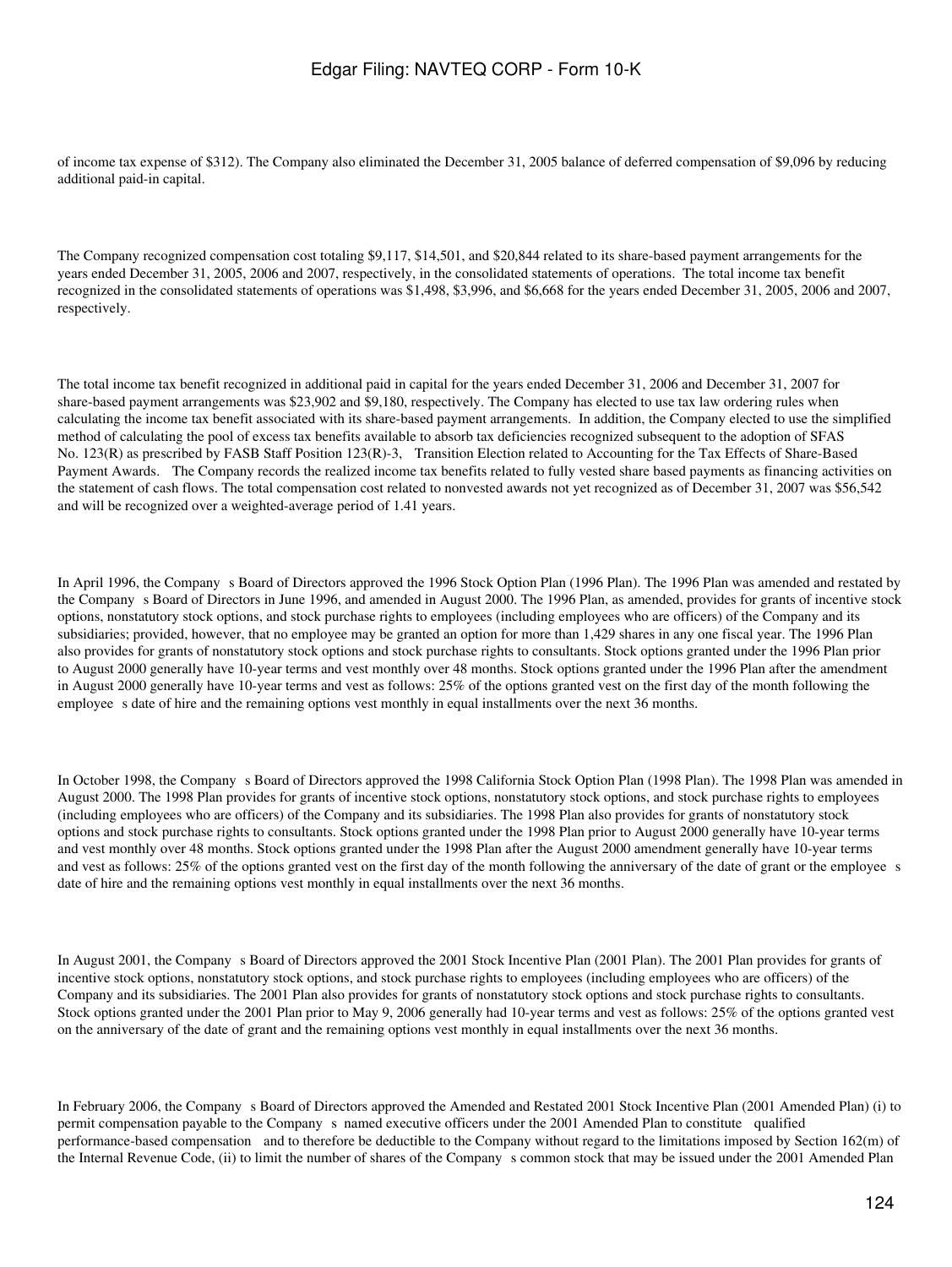in respect of restricted stock, restricted stock units or other similar full value: awards, (iii) to eliminate the automatic termination of the 2001 Amended Plan in 2011, (iv) to limit the terms of stock options and stock appreciation rights granted under the 2001 Amended Plan to eight years, (v) to prohibit the Company from repricing (without stockholder approval) stock options or stock appreciation rights granted under the 2001 Amended Plan, (vi) to prohibit the grant of stock options or stock appreciation rights with an exercise price less than the per share fair market value of our common stock on the date of grant, and (vii) to clarify certain existing provisions of the 2001 Plan. The Company s stockholders approved the 2001 Amended Plan in May 2006. Stock options granted under the 2001 Amended Plan generally have 8-year terms and vest as follows: 25% of the options granted vest on the anniversary of the date of grant and the remaining options vest monthly over the next 36 months. The Company has reserved 10,931 shares of common stock for issuance under the 2001 Amended Plan. All options issued under the 2001 Amended Plan are adjusted pro rata for any stock dividends, stock splits and reverse stock splits.

As of December 31, 2007, there were 7,011 shares available for grant under the 2001 Amended Plan, and there were no shares available for grant under the 1996 or 1998 Plans. The Company has reserved 7,360 and 3,571 shares of common stock for issuance under the 1996 and 1998 Plans, respectively. All options issued under the 1996 and 1998 Plans are adjusted pro rata for any stock dividends, stock splits and reverse stock splits.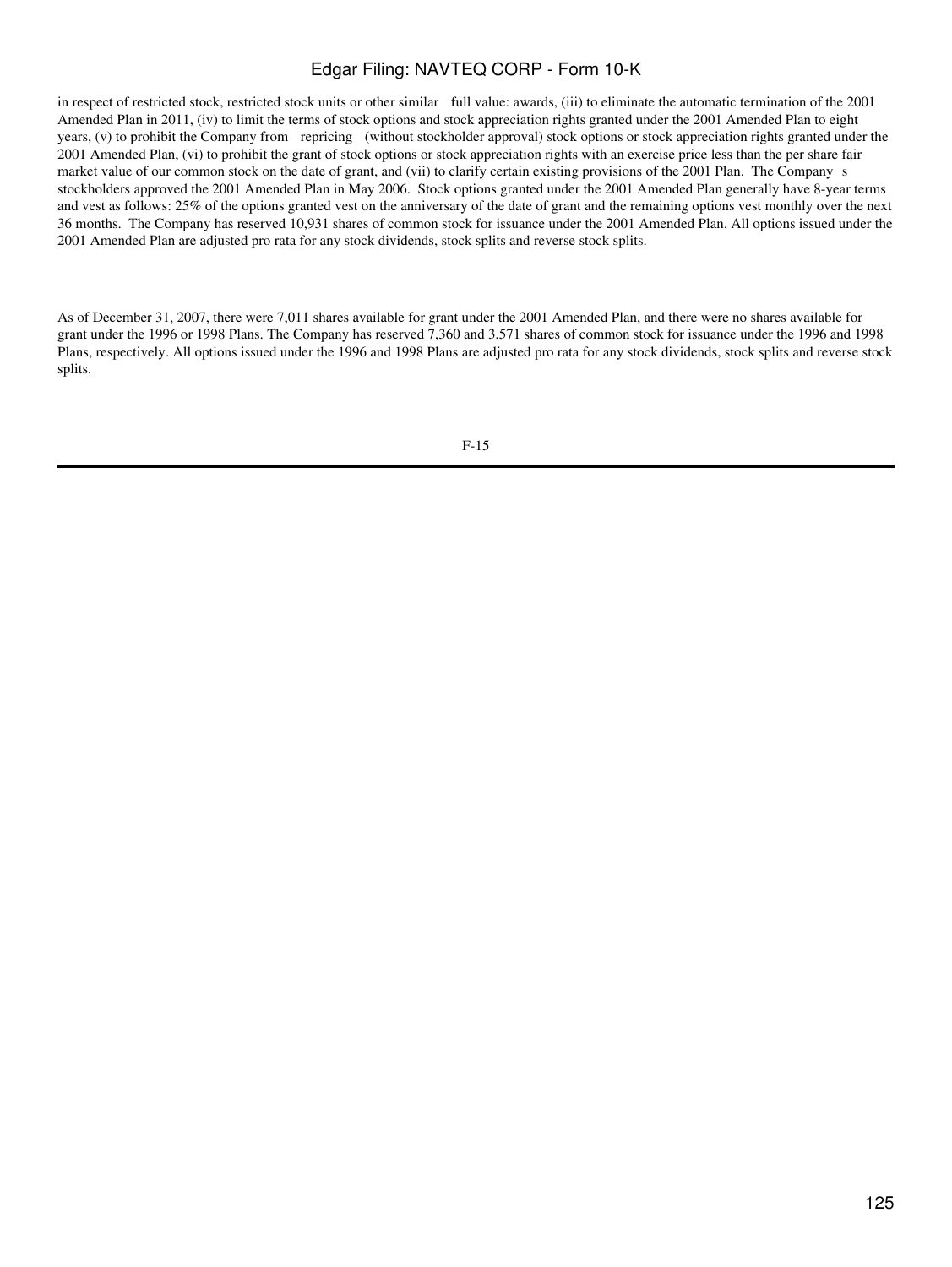#### *Stock Options*

For grants made prior to the adoption of SFAS No. 123(R), compensation expense is recognized ratably over the vesting periods of each tranche of the stock options using a fair value calculated as of the date of grant based on the Black-Scholes method with the following weighted-average assumptions for the year ended December 31, 2005: no dividends, 60% volatility, risk-free interest rate of 3.89%, and expected life of 4.9 years. The weighted-average fair value for grants made during the year ended December 31, 2005 was \$23.15 per share.

For grants made subsequent to the adoption of SFAS No. 123(R), compensation expense is recognized on a straight-line basis over the vesting period of the full award using a fair value calculated based on a binomial model. The binomial model utilizes expected volatility, risk-free interest rate, dividend yields, as well as early exercise multiples and post-vesting exit rates to determine an expected life of the option. The weighted-average assumptions for the year ended December 31, 2006 were as follows: no dividends, 45.0% expected volatility, risk-free interest rate of 4.74%, and an expected life of 5.3 years. The weighted-average assumptions for the year ended December 31, 2007 were as follows: no dividends, 38.3% expected volatility, risk-free interest rate of 4.55%, and an expected life of 5.3 years. The expected volatility was estimated by using the implied volatility derived from the Company s publicly traded stock options. The weighted-average fair value for grants made during the years ended December 31, 2006 and 2007 were \$20.47 per share and \$13.98 per share, respectively.

Stock option activity during the year ended December 31, 2007 is as follows:

|                                     | <b>Number</b><br>of<br>options |    | Weighted-<br>average<br>exercise<br>price | Weighted-average<br>remaining<br>contractual life<br>(vears) | <b>Aggregate intrinsic</b><br>value |
|-------------------------------------|--------------------------------|----|-------------------------------------------|--------------------------------------------------------------|-------------------------------------|
| Outstanding as of December 31, 2006 | 4.731                          | \$ | 15.35                                     |                                                              |                                     |
| Granted                             | 1.851                          |    | 32.47                                     |                                                              |                                     |
| Exercised                           | (882)                          |    | 15.41                                     |                                                              |                                     |
| Forfeited                           | (115)                          |    | 37.53                                     |                                                              |                                     |
| Outstanding as of December 31, 2007 | 5,585                          | S  | 20.56                                     | 6.01                                                         | 307,443                             |
| Exercisable as of December 31, 2007 | 3.226                          | \$ | 9.66                                      | 5.07                                                         | 212,737                             |

The total intrinsic value of all options exercised during the years ended December 31, 2005, 2006 and 2007 were \$142,965, \$51,934 and \$34,262, respectively.

A total of 107 options were granted related to the Traffic.com acquisition in 2007, which related to transferringTraffic.com stock options into NAVTEQ stock options.

#### *Restricted Stock Units*

The Company also grants restricted stock units (RSUs) to certain directors and employees under the Companys 2001Amended Plan. The RSUs are securities that require the Company to deliver one share of common stock to the holder for each vested unit. The RSUs vest 25% per year over a four-year period. For grants made prior to the adoption of SFAS No. 123(R), compensation expense is recognized ratably over the vesting periods of each tranche of the restricted stock units using a fair value equal to the fair market value of the Company s common stock on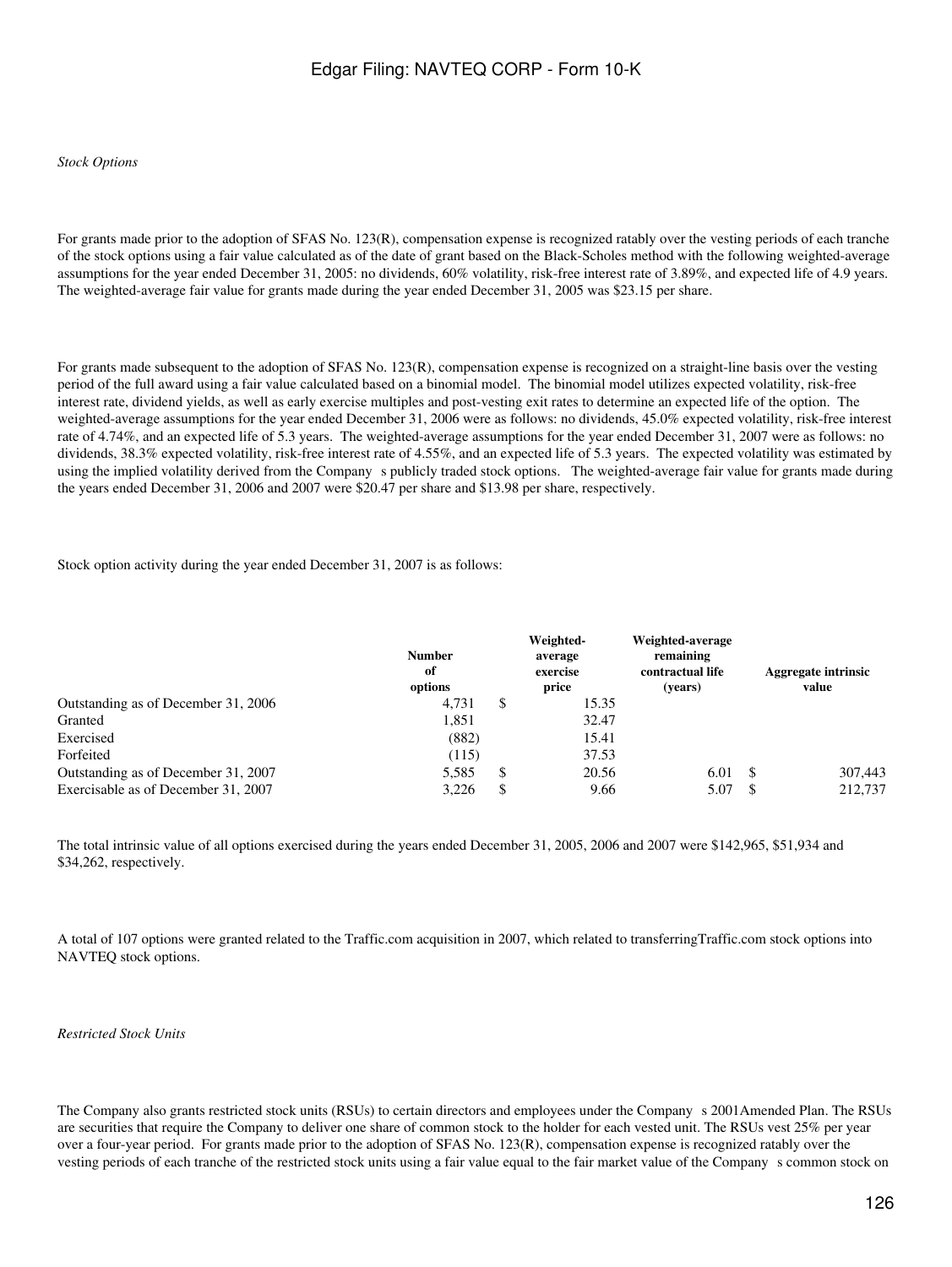the date of grant. For grants made subsequent to the adoption of SFAS No. 123(R), compensation expense is recognized on a straight-line basis over the vesting period of the full award using a fair value equal to the fair market value of the Companys common stock on the date of grant. The weighted-average fair value of grants made during 2005, 2006 and 2007 were \$42.77, \$44.00 and \$33.77, respectively.

In addition, the Company also granted performance-based RSUs to certain employees for the year ended December 31, 2007. The number of these RSUs that will be earned is dependent upon meeting revenue and net income goals for fiscal year 2007. The fair value of each RSU is based on the fair market value of the Company s stock on the date of grant. The total expense is determined each period during 2007 based on the expected number of RSUs that will be earned, which is 651 as of December 31, 2007. Restricted stock unit activity during the year ended December 31, 2007 is as follows:

|                                     | <b>Number</b><br>of<br>units |    | Weighted-average<br>grant date fair<br>value |  |
|-------------------------------------|------------------------------|----|----------------------------------------------|--|
| Outstanding as of December 31, 2006 | 655                          |    | 31.28                                        |  |
| Granted                             | 864                          |    | 33.20                                        |  |
| Vested                              | (264)                        |    | 28.33                                        |  |
| Forfeited                           | (32)                         |    | 36.79                                        |  |
| Outstanding as of December 31, 2007 | 1.223                        | \$ | 33.13                                        |  |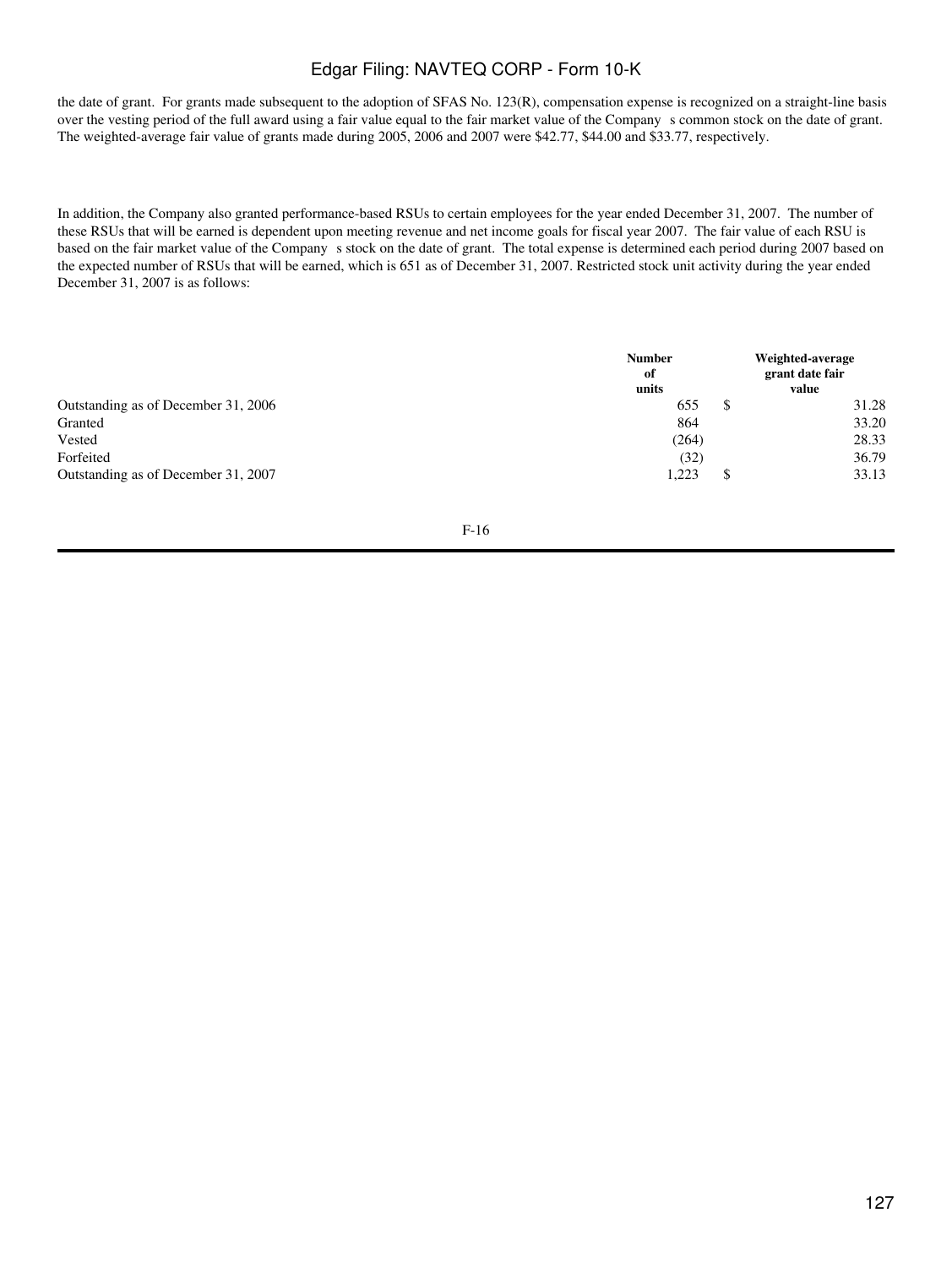The total fair value of all restricted stock units that vested during the years ended December 31, 2005, 2006 and 2007 were \$7,099, \$9,507 and \$9,671, respectively.

#### *Pre-Adoption Pro Forma Information*

Prior to adopting SFAS No.123(R), the Company applied the intrinsic value-based method of accounting prescribed by APB Opinion No. 25, Accounting for Stock Issued to Employees, and related interpretations, including FASB Interpretation No. 44, Accounting for Certain Transactions involving Stock Compensation, an interpretation of APB Opinion No. 25, to account for its fixed plan stock-based awards to employees.

The following table illustrates the effect on net income and earnings per share if the fair value based method had been applied for the year ended December 31, 2005:

| Information as Reported:                                                                 |    |         |
|------------------------------------------------------------------------------------------|----|---------|
| Stock-based employee compensation expense included in net income, net of tax             |    | 5.911   |
| Net income                                                                               | ۰D | 170,830 |
| Basic earnings per share                                                                 |    | 1.90    |
| Diluted earnings per share                                                               |    | 1.81    |
| Information calculated as if fair value method had applied to all awards:                |    |         |
| Stock-based employee compensation expense determined under fair value method, net of tax |    | 11.468  |
| Pro forma net income                                                                     |    | 165,273 |
| Pro forma basic earnings per share                                                       |    | 1.83    |
| Pro forma diluted earnings per share                                                     |    | 1.75    |

#### **(8)Foreign Currency Derivatives**

On April 22, 2003, the Company entered into a U.S. dollar/euro currency swap agreement (the Swap) with Philips N.V. to minimize the exchange rate exposure between the U.S. dollar and the euro on the expected repayment of an intercompany obligation. The Swap was subsequently assigned to an unaffiliated third party in the third quarter of 2004. Under the terms of the Swap, the Company s European subsidiary made payments to the other party to the Swap in euros in exchange for the U.S. dollar equivalent at a fixed exchange rate of \$1.0947 U.S. dollar/euro. The U.S. dollar proceeds obtained under the Swap were utilized to make payments of principal on the intercompany loan. The outstanding principal balance under the intercompany loan was \$187,136 at April 22, 2003. The Swap had a maturity date of December 22, 2006 and provided for settlement on a monthly basis in proportion to the repayment of the intercompany obligation; however, the Swap was settled in the second quarter of 2006. As of December 31, 2007, the outstanding intercompany obligation was \$0 and the fair value of the Swap was a liability of \$0.

The intercompany loan incurred interest at one-month U.S. LIBOR. The Swap also provided that the European subsidiary of the Company was required to pay interest due in euros on a monthly basis to the other party to the Swap in exchange for U.S. dollars at the one-month U.S. LIBOR rate.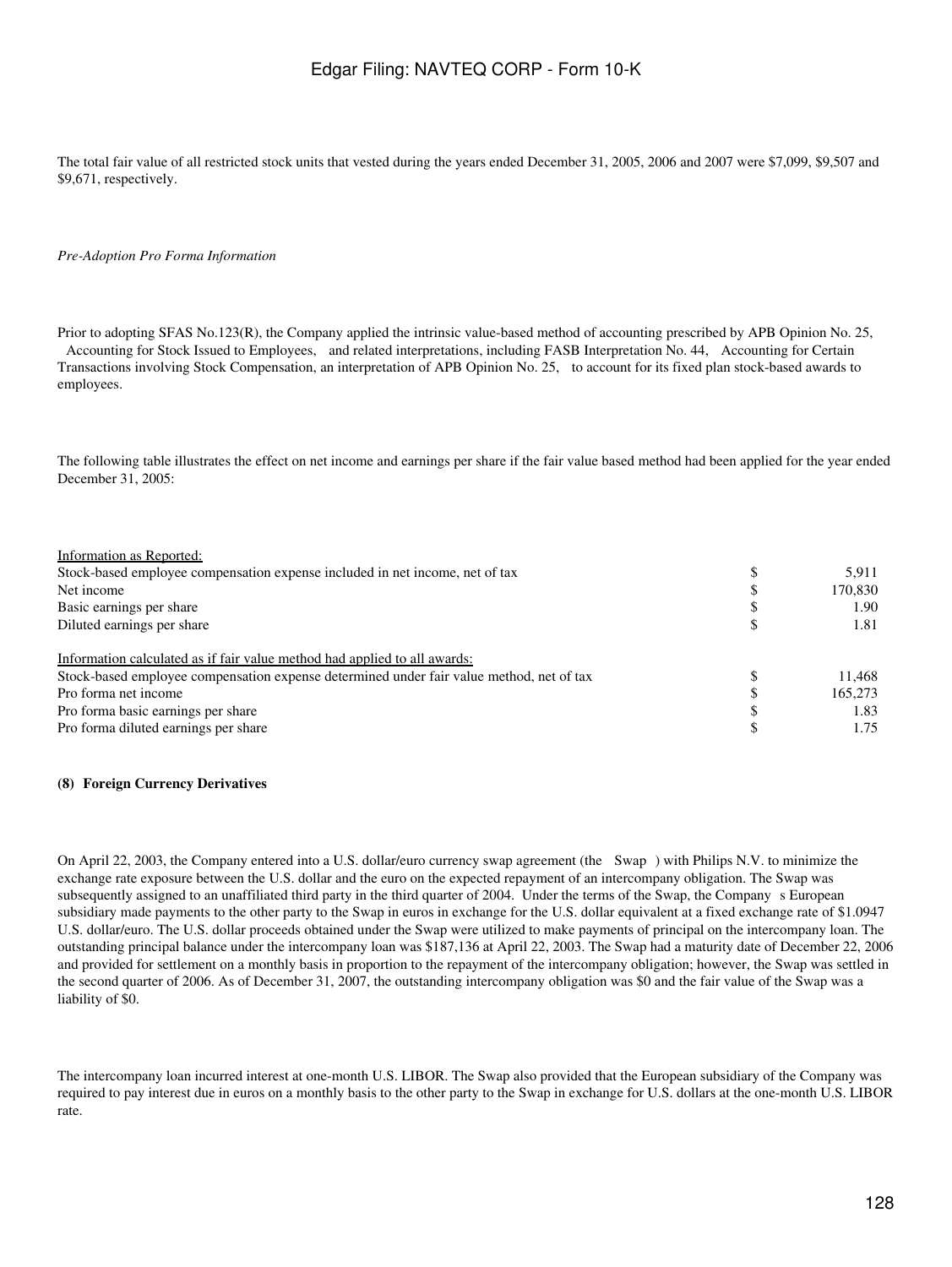The Swap was not designated for hedge accounting and therefore changes in the fair value of the Swap were recognized in current period earnings. Gains on the fair value of the Swap of \$3,508 were recorded for the year ended December 31, 2006. The Company recorded a gain of \$2,128 as a result of the remeasurement of the outstanding intercompany obligation for the year ended December 31, 2006. The Company recorded foreign currency transaction losses of \$5,656 during the year ended December 31, 2006 resulting from foreign currency exchange differences arising on the repayments of the intercompany obligation.

### **(9)Employee Benefit Plans**

The Company sponsors a Savings and Investment Plan (the Plan) that qualifies as a thrift plan under Section 401(k) of the Internal Revenue Code. All of the Company s U.S. employees who have completed three months of service are eligible to participate in the Plan. The Plan allows participants to contribute up to 20% of eligible compensation, subject to the maximum amount allowable under Internal Revenue Service regulations. The Plan permits, but does not require, additional matching contributions by the Company. In addition, the Company has sponsored savings and investment plans in its European subsidiaries. The Company contributed \$2,688, \$3,909 and \$5,351 to these defined contribution employee benefit plans for the years ended December 31, 2005, 2006 and 2007, respectively.

#### **(10)Enterprise-wide Disclosures**

The Company operates in one business segment and therefore does not report operating income, identifiable assets and/or other resources related to business segments. Revenues for geographic data of Europe, North America and Korea are attributed to Europe,

$$
F-17
$$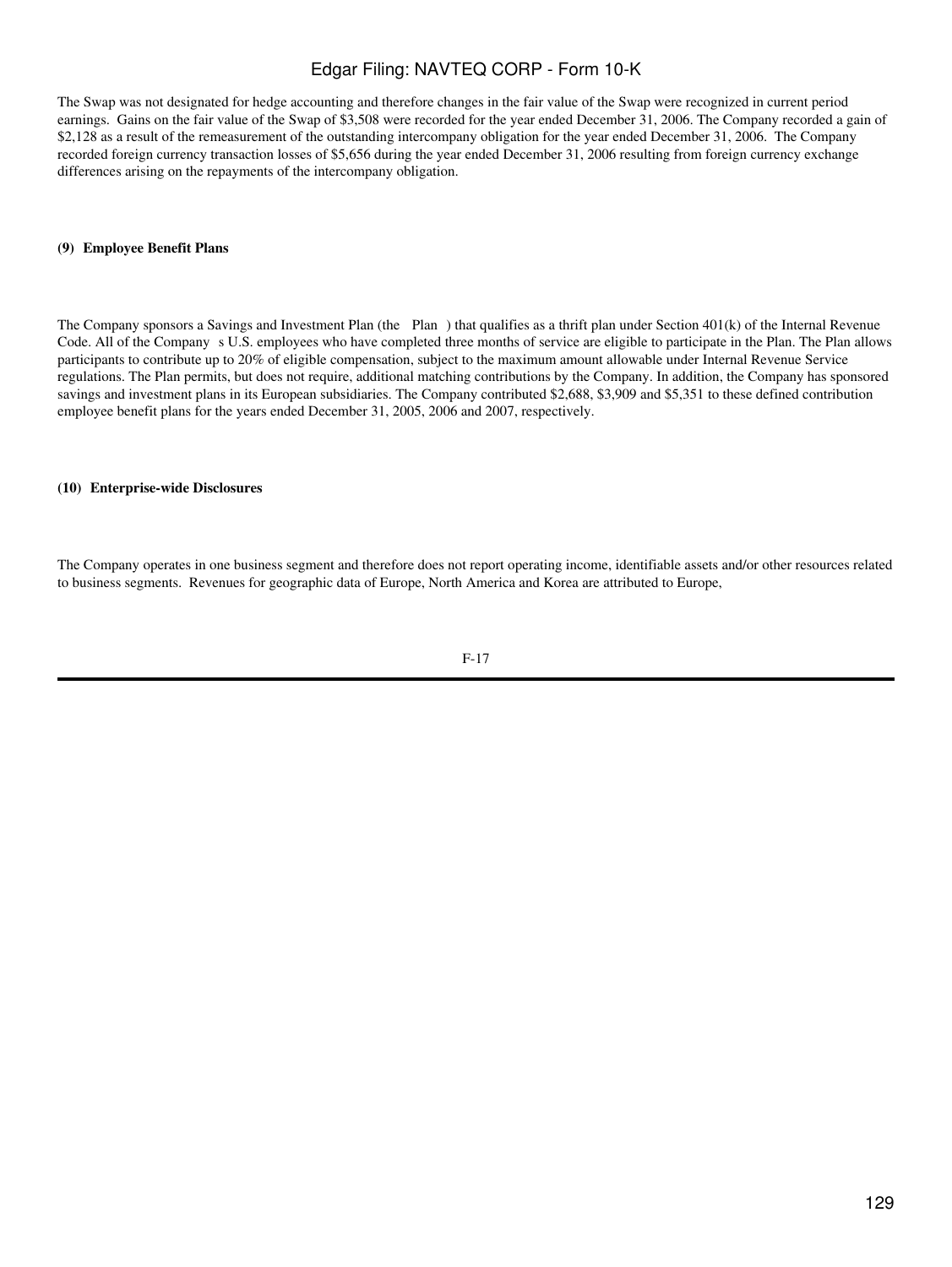Middle East, and Africa (EMEA), Americas and Asia Pacific. Revenues for geographic data for Central and South America are attributed to Americas. Revenues for geographic data for countries outside of Europe, the Americas and Korea are attributed to EMEA, and are not material.

The following summarizes net revenue on a geographic basis for the years ended December 31, 2005, 2006 and 2007 (in thousands):

|                   | <b>Years Ended December 31,</b> |         |         |         |
|-------------------|---------------------------------|---------|---------|---------|
|                   |                                 | 2005    | 2006    | 2007    |
| Net revenue:      |                                 |         |         |         |
| <b>EMEA</b>       | \$                              | 316,208 | 360,056 | 472,523 |
| Americas          |                                 | 172,789 | 216,150 | 373,303 |
| Asia Pacific      |                                 | 7.515   | 5,413   | 7.561   |
| Total net revenue | \$                              | 496.512 | 581,619 | 853,387 |

The following summarizes long-lived assets on a geographic basis as of December 31, 2006 and 2007 (in thousands):

|                                                   | December 31, |        |         |
|---------------------------------------------------|--------------|--------|---------|
|                                                   |              | 2006   | 2007    |
| Property and equipment, net:                      |              |        |         |
| <b>EMEA</b>                                       | \$           | 7.077  | 10,220  |
| Americas                                          |              | 19,810 | 100,834 |
| Asia Pacific                                      |              | 575    | 633     |
| Total property and equipment, net                 | \$           | 27,462 | 111,687 |
| Capitalized software development costs, net:      |              |        |         |
| EMEA                                              | \$           | 1,454  | 9,255   |
| Americas                                          |              | 17,390 | 17,829  |
| Asia Pacific                                      |              |        |         |
| Total capitalized software development costs, net | \$           | 18,844 | 27,084  |

#### **(11)Concentrations of Risk**

For the year ended December 31, 2007, one customer accounted for 15% of total revenue. For the year ended December 31, 2006, one customer accounted for 12% of total revenue. For the year ended December 31, 2005, one customer accounted for 13% of total revenue. The customer that accounted for more than 10% of revenue in 2005 and 2006 was a different customer from the one that accounted for more than 10% of revenue in 2007. No other customer accounted for 10% or more of total revenue for the years ended December 31, 2005, 2006 and 2007.

#### **(12)Lease Obligations**

The Company leases its facilities, automobiles, and certain equipment under operating leases expiring through 2022. Monthly payments under certain facility leases are subject to fixed increases. For accounting purposes, rent expense is based on a straight-line amortization of the total payments required over the lease term. The leases require the Company to pay property taxes, insurance, maintenance, and repair costs.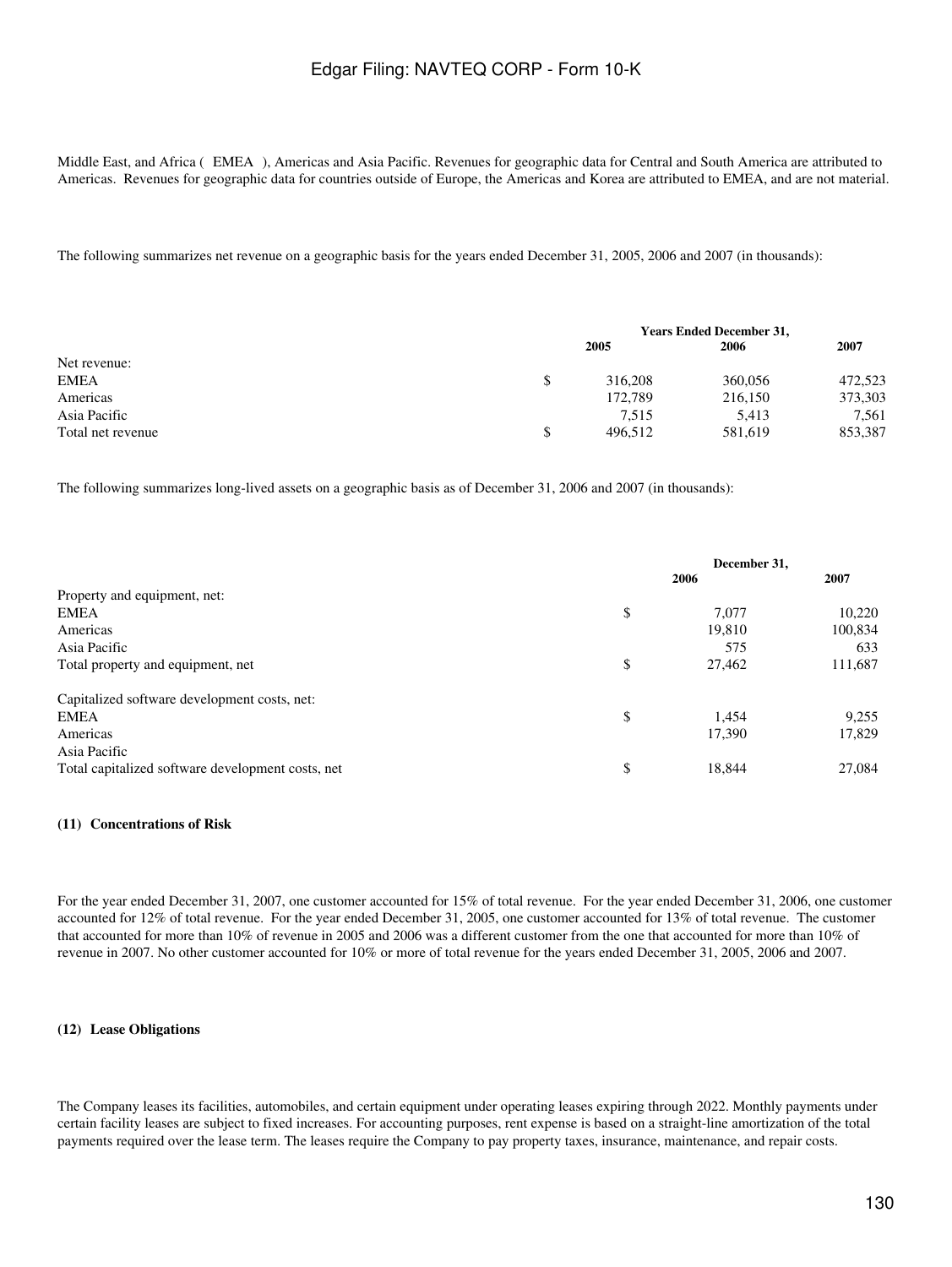The Company s aggregate future minimum lease obligations as of December 31, 2007 are as follows:

| <b>Year ending December 31:</b> |    |         |
|---------------------------------|----|---------|
| 2008                            | \$ | 23,081  |
| 2009                            |    | 20,742  |
| 2010                            |    | 17,392  |
| 2011                            |    | 11,820  |
| 2012                            |    | 9,290   |
| Thereafter                      |    | 83,917  |
|                                 | S  | 166,242 |

Total rent expense under operating leases for facilities and equipment was \$11,449, \$13,589 and \$18,393 for the years ended December 31, 2005, 2006 and 2007, respectively.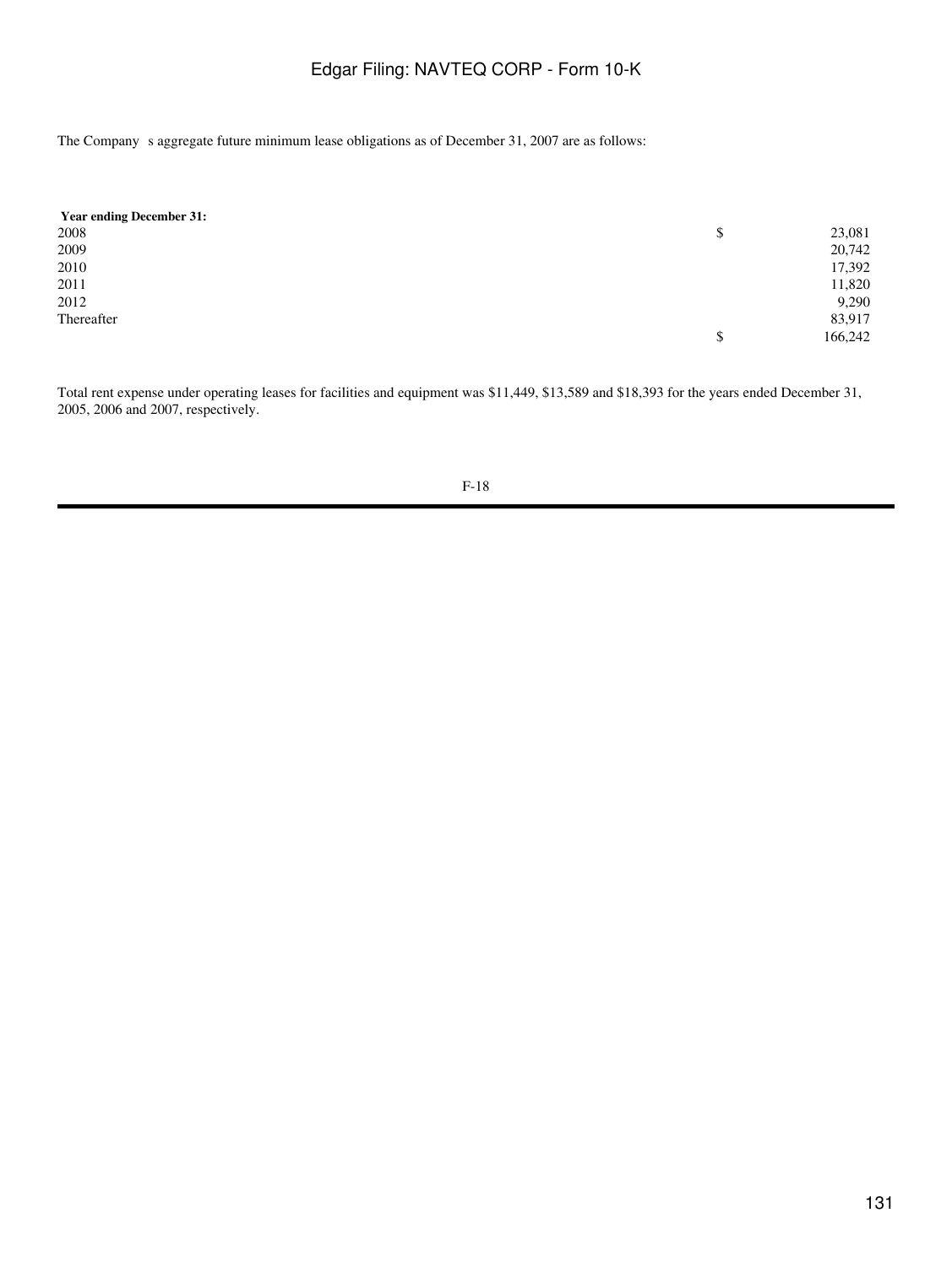### **(13) Business Combinations**

On March 6, 2007, the Company completed its previously announced acquisition of Traffic.com, Inc., a Delaware corporation (Traffic.com), pursuant to an Agreement and Plan of Merger (the Traffic.com Merger Agreement) dated November 5, 2006 by and among the Company, Traffic.com, NAVTEQ Holdings B.V., a corporation organized under the laws of the Netherlands, and NAVTEQ Holdings Delaware, Inc., a Delaware corporation (Merger Subsidiary), under which Traffic.com was merged with and into Merger Subsidiary (the Traffic.com Merger). Merger Subsidiary continued as the surviving corporation under the name Traffic.com, Inc. Under the Traffic.com Merger Agreement, each share outstanding of Traffic.com common stock was converted into the right to receive, at the election of the holder thereof (subject to certain conditions, including those pertaining to pro-ration): (i) \$8.00 in cash, without interest or (ii) 0.235 shares of the Company s common stock, par value \$0.001 per share. The election of cash or stock was subject to a limit on total cash consideration of approximately \$49,000 (minus the cash value of dissenting shares, if any) and a total stock consideration equal to approximately 4,300 shares of the Company s common stock (less the shares of the Company s common stock issued to holders of warrants to purchase Traffic.com stock that were exchanged for NAVTEQ common stock based on the per share stock consideration).

This acquisition was made to diversify the Company s product portfolio and customer base and to expand the data content the Company is able to provide. The total purchase price for Traffic.com was \$186,720, which included the cost basis of previously owned shares of Traffic.com of \$1,998. Additionally, at the time of the acquisition, Traffic.com had a liability related to deferred license fees to the Company of approximately \$9,015. To complete the acquisition, the Company issued 3,940 shares, including 57 shares related to a sale bonus paid to the former Chief Executive Officer of Traffic.com. These shares were valued at \$124,712, which was based on the average stock price of the Company s common stock for a period beginning two days before the announcement of the merger and ending two days after the announcement of the merger. The Company also paid \$49,008 in cash and assumed options and warrants that were converted into the right to purchase 139 shares of NAVTEQ stock, which were valued at \$763. In addition, the Company paid \$10,239 in direct costs to acquire the shares of Traffic.com, including \$2,125 to the former Chief Executive Officer of Traffic.com for a sale bonus and severance. As part of the preliminary purchase price allocation, the Company recorded \$267,901 in assets and \$81,181 in liabilities. The operating results of Traffic.com are included in the Companys results beginning from the acquisition date of March 6, 2007. Included in the total assets are the following intangible assets.

|                         |        | <b>Estimated</b> |
|-------------------------|--------|------------------|
| <b>Intangible Asset</b> | Value  | useful life      |
| Customer relationships  | 22.568 | 10 years         |
| Tradename               | 11.011 | 8 years          |
| Software                | 7.926  | s years          |

The acquired intangible assets are being amortized on a straight-line basis over their estimated useful lives. In addition, the Company has recorded \$102,194 in goodwill. The goodwill is not tax-deductible.

The condensed balance sheet of Traffic.com at the date of the acquisition is as follows:

| <b>Assets</b>                       |               |
|-------------------------------------|---------------|
| Current assets:                     |               |
| Cash and cash equivalents           | \$<br>11,659  |
| Accounts receivable, net            | 15,172        |
| Other current assets                | 231           |
| Total current assets                | 27,062        |
| Property and equipment, net         | 26,725        |
| Acquired intangible assets          | 41,505        |
| Goodwill                            | 102,194       |
| Long-term deferred tax assets, net  | 52,177        |
| Other assets                        | 661           |
| Total assets                        | \$<br>250,324 |
| Liabilities and Stockholders Equity |               |
| Total current liabilities           | \$<br>15,385  |
| Long-term deferred revenue          | 39,995        |
| Other long-term liabilities         | 10.223        |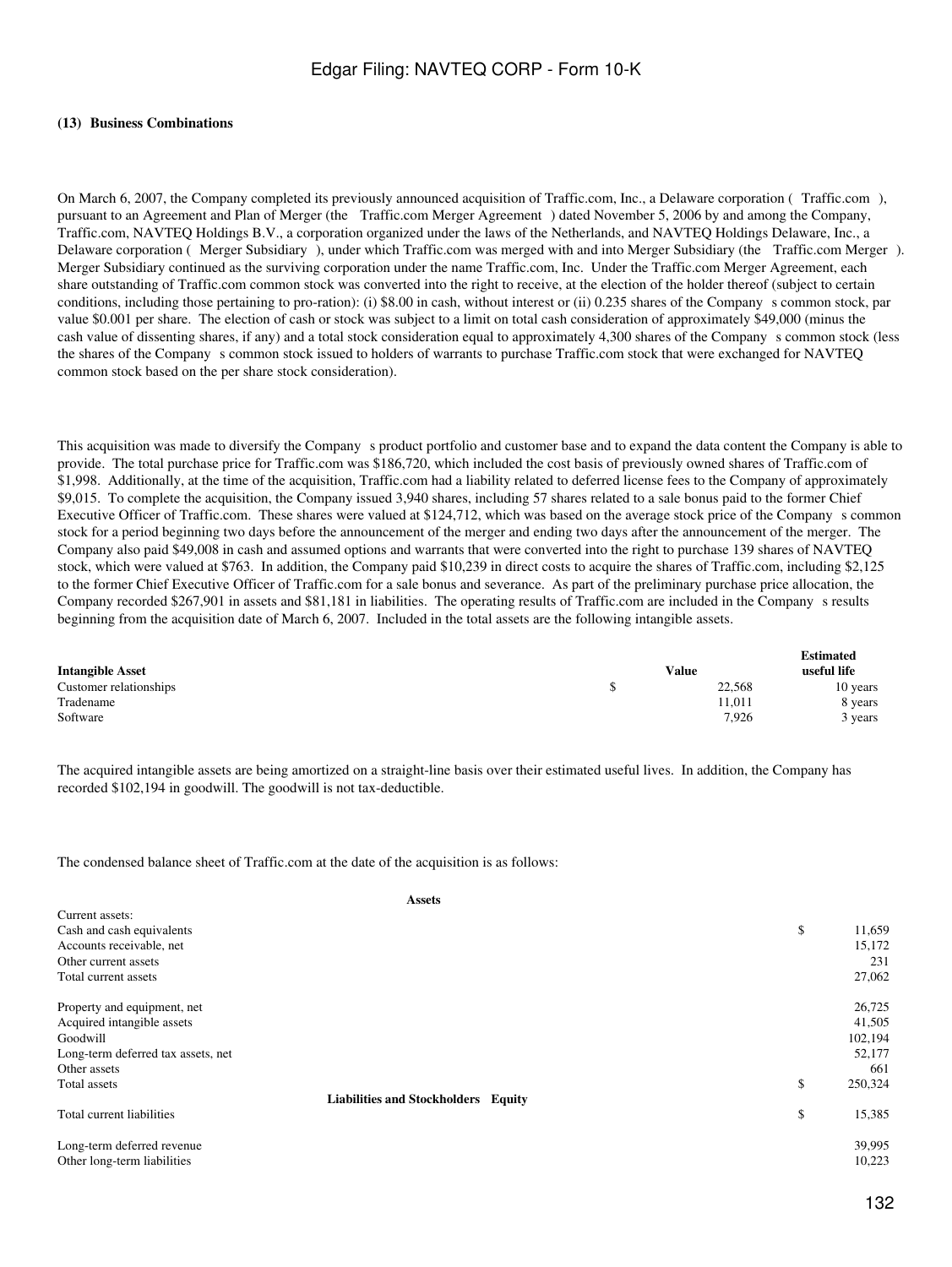Total liabilities 65,603 Total stockholders equity 184,721<br>
Total liabilities and stockholders equity 250,324<br>
Total liabilities and stockholders equity Total liabilities and stockholders equity

**Estimated**

On November 6, 2007, NAVTEQ German Holdings B.V., a private company with limited liability organized under the laws of The Netherlands (NAVTEQ Germany), Mapsolute GmbH, a limited liability company organized under the laws of Germany (Mapsolute) and each of the stockholders of Mapsolute entered into a Stock Purchase Agreement pursuant to which NAVTEQ Germany acquired all of the outstanding capital stock of Mapsolute for a total purchase price of approximately \$42,000, subject to certain potential purchase price adjustments. Mapsolute is one of the leading suppliers of geographic software for interactive mapping applications. Mapsolute s unique technology provides a foundation for serving accurate and up-to-date digital map data on a variety of platforms, including internet, enterprise applications, desktops, and mobile devices. As a result, Mapsolute s flexible product suite is used in various vertical markets, such as fleet tracking, telematics, logistics, geo-marketing, CRM software, and Internet portals. Mapsolute also operates Map24.com, which is one of Germanys most visited consumer mapping portals.

The purchase price of Mapsolute was \$42,347. In addition to the aforementioned consideration, the Company paid \$572 in direct costs to purchase Mapsolute to bring the total purchase price to \$42,919. As part of the preliminary purchase price allocation, the Company recorded \$48,428 in assets and \$5,509 in liabilities. The results of Mapsolute are included in the Company s Statement of Operations starting on November 6, 2007.and was made to increase the Company s technical capabilities. Included in the total assets were the following intangible assets:

|                         |       |       | <b>Esumated</b> |
|-------------------------|-------|-------|-----------------|
| <b>Intangible Asset</b> | Value |       | useful life     |
| Software                |       | 6.913 | vears           |
| Customer relationships  |       | 4.638 | 10 years        |
| Tradename               |       | .383  | 10 years        |
| Contract asset          |       | 352   | vears           |

The acquired intangible assets are being amortized on a straight-line basis over their estimated useful lives. In addition, the Company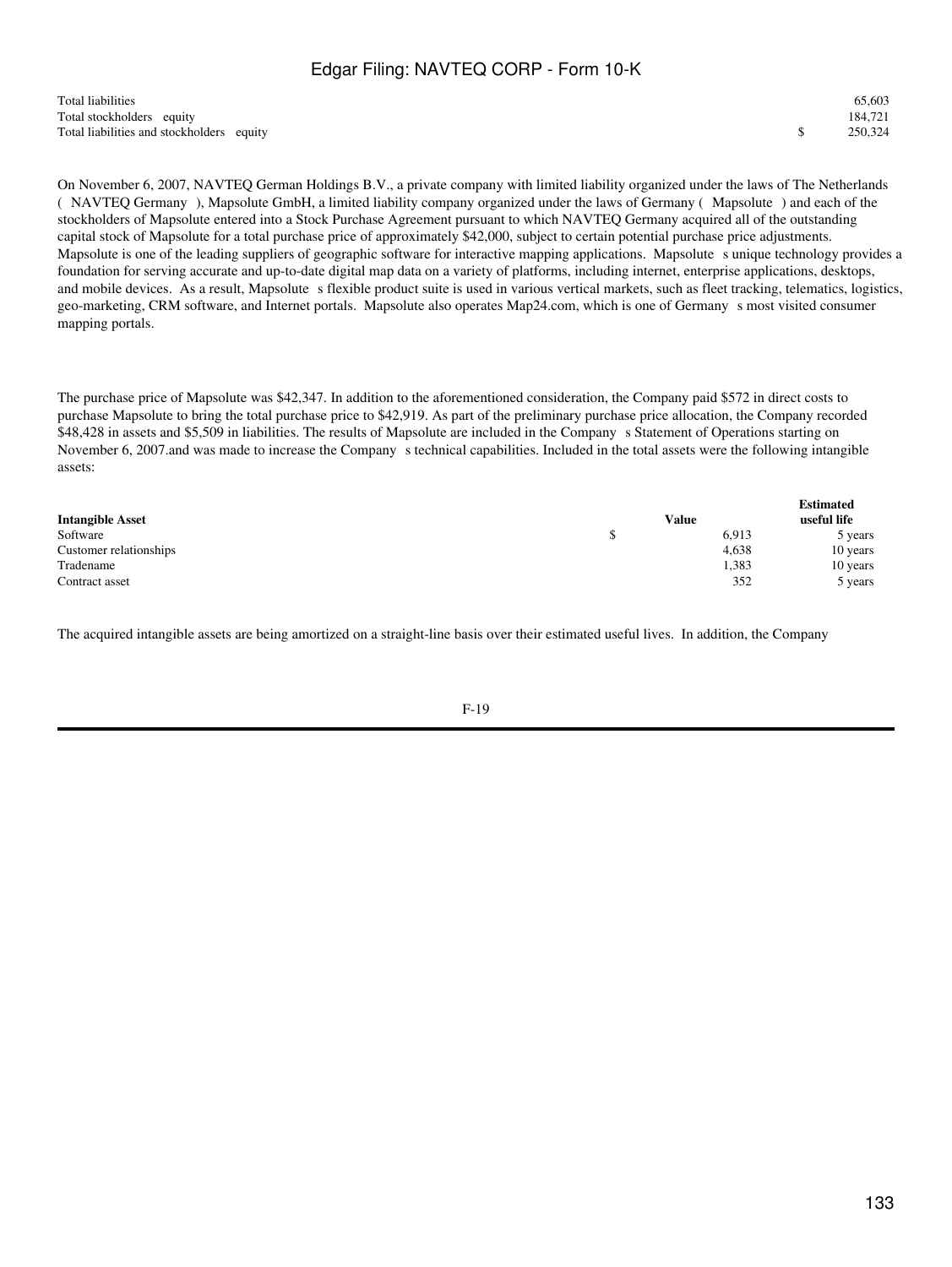has recorded \$28,081 in goodwill. The goodwill is not tax-deductible.

On December 15, 2006, the Company acquired The Map Network (TMN), through its wholly owned subsidiary, NAVTEQ Holdings B.V., to increase its portfolio of localized map content and ability to efficiently map destinations and events. TMN produces detailed, accurate maps, in both print and online form, for a number of leading convention centers, stadiums, and hotels. Map content includes detailed building layouts (interior and exterior), robust event listings and locally relevant community and business points of interest and information.

Pursuant to the merger agreement, each TMN stockholder and holder of TMN convertible securities received his, her or its allocable portion of the total consideration, subject to certain purchase price adjustments. In addition, to secure the indemnification obligations, including any purchase price adjustments, \$7,500 of the merger consideration was deposited in escrow; any amount remaining in escrow at the end of 24 months will be released to the participating stockholders to the extent not subject to pending indemnification claims by the Company and its related parties.

The purchase price for TMN was \$36,854. In addition to the aforementioned consideration, the Company paid \$416 in direct costs to purchase TMN to bring the total purchase price to \$37,270. As part of the purchase price allocation, the Company recorded \$41,926 in assets and \$4,656 in liabilities. In 2007, purchase price allocation adjustments were made to increase direct costs by \$108, net assets by \$222 and net liabilities by \$114. Included in the total assets were the following intangible assets:

|       | <b>Estimated</b> |
|-------|------------------|
| Value | useful life      |
| 672   | 10 years         |
| 2,863 | 7 years          |
| 2,412 | 10 years         |
| 166   | l year           |
| 1,011 | 5 years          |
|       |                  |

The acquired intangible assets are being amortized on a straight-line basis over their estimated useful lives. In addition, the Company recorded \$27,726 in goodwill as of the acquisition date, which includes the purchase price allocation adjustments made in 2007. The largest of the purchase price allocation adjustments in 2007 related to a decrease in goodwill of \$2,865 with the corresponding increase to deferred tax assets. The goodwill is not tax-deductible.

In January 2006, the Company acquired a digital map business from gedas Mexico, S.A. de C.V. for \$5,044, including the direct costs of the acquisition. In connection with the acquisition, the Company recorded purchase price allocation adjustments of \$267 during 2006. Included in the total assets of this business were the following intangible assets:

| <b>Intangible Asset</b> |        | Value | <b>Estimated</b><br>useful life |
|-------------------------|--------|-------|---------------------------------|
| Database                | ₼<br>ъ | 1,751 | 10 years                        |
| Software                |        | 86    | 3 years                         |
| Customer relationships  |        | 74    | 5 years                         |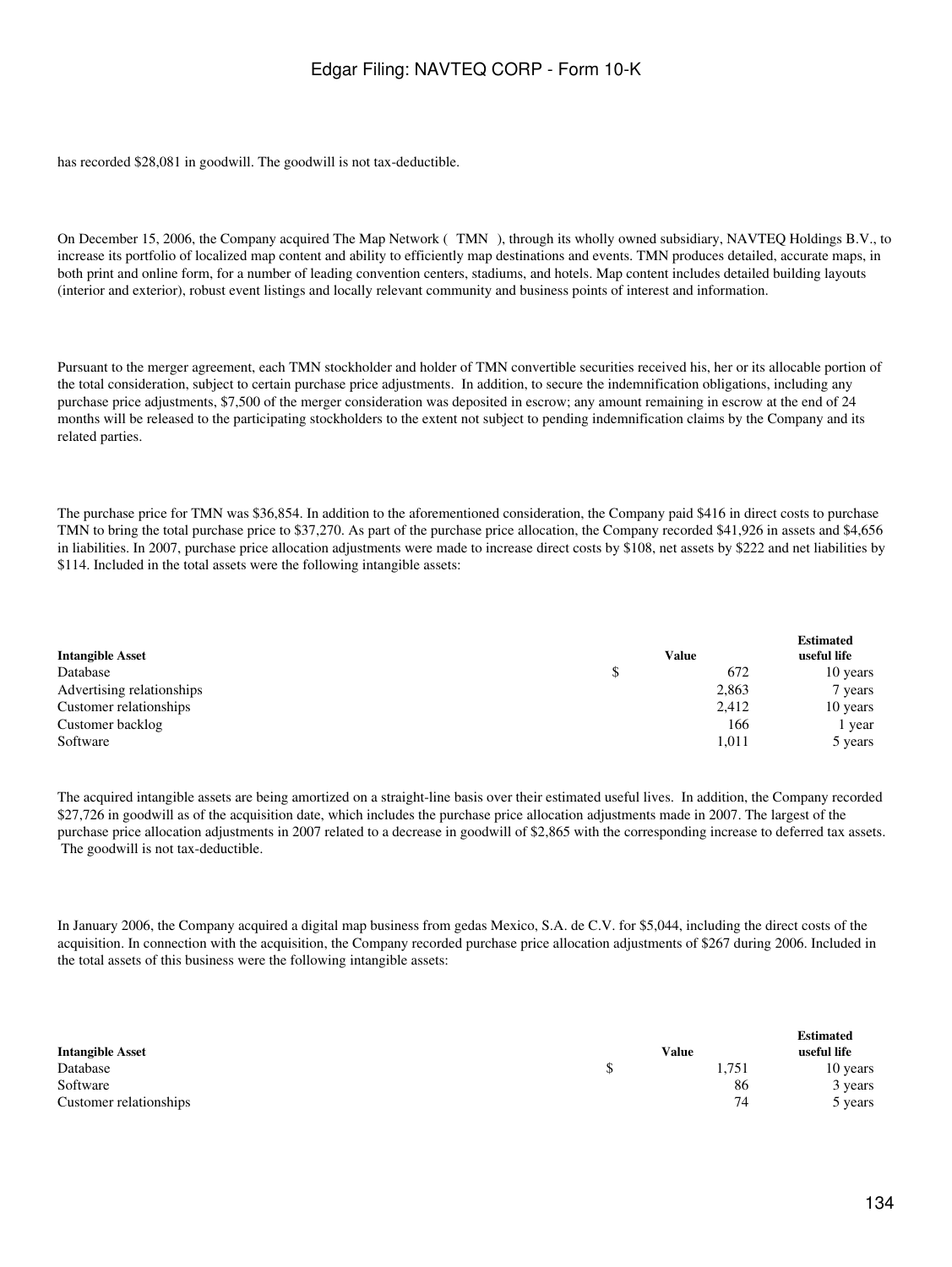The acquired intangible assets are being amortized on a straight-line basis over their estimated useful lives. In addition, the Company has recorded \$2,407 in goodwill.

The following unaudited pro forma financial information presents the combined results of operations of NAVTEQ and Traffic.com as if the acquisition had occurred as of January 1, 2006. The unaudited pro forma financial information is not necessarily indicative of what consolidated results of operations actually would have been had the acquisition been completed at the date indicated. In addition, the unaudited pro forma financial information does not purport to project the future results of operations of the combined company. Pro forma financial information related to the other acquisitions in this note has not been included as such acquisitions do not require Pro forma disclosure.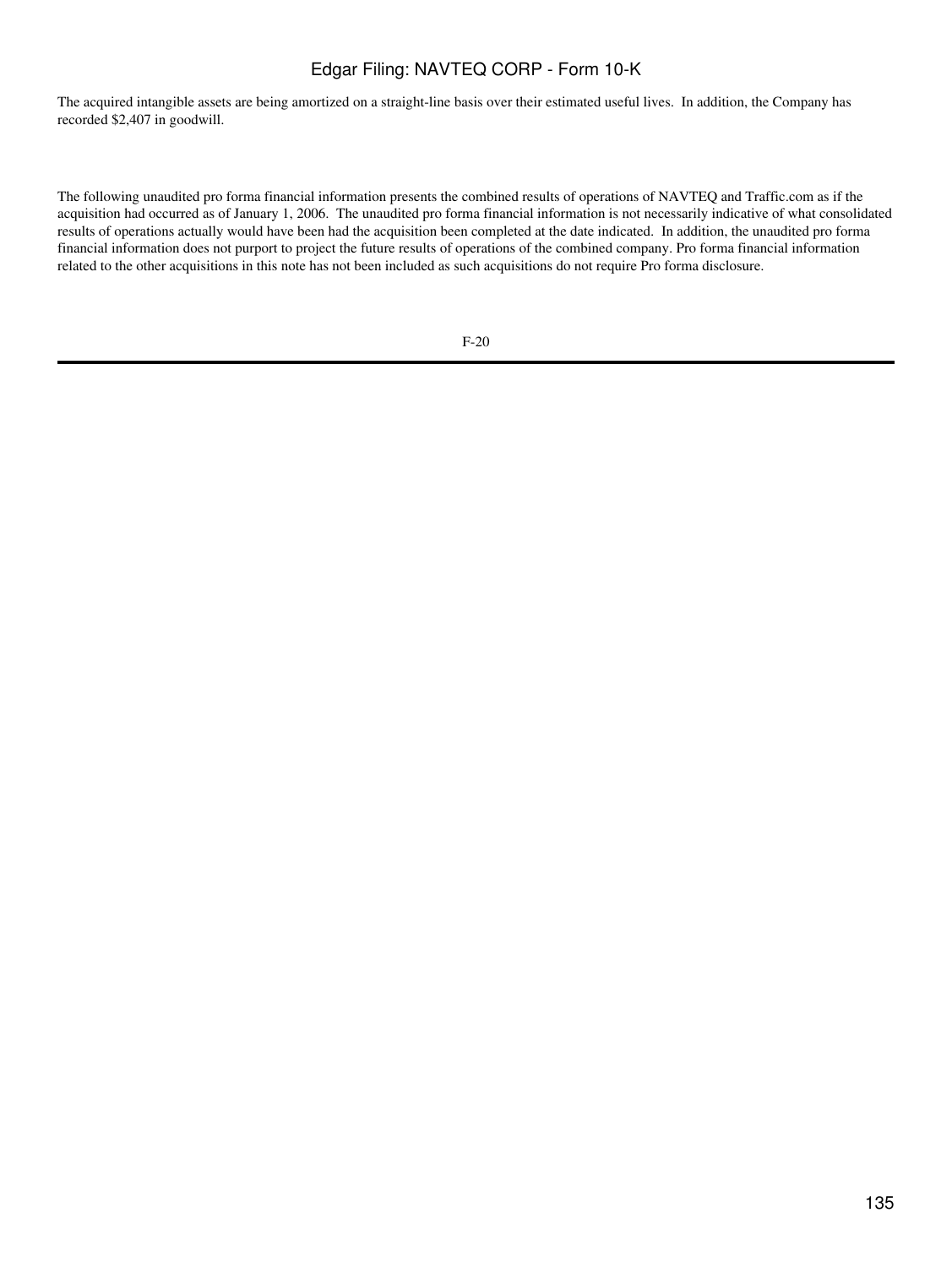|                                                                                                | <b>Year Ended</b>    |                      |
|------------------------------------------------------------------------------------------------|----------------------|----------------------|
|                                                                                                | December 31,<br>2006 | December 31,<br>2007 |
| Revenue                                                                                        | \$<br>634,079        | 861,791              |
| Net income before cumulative effect of change in accounting principle                          | 91,171               | 167,253              |
| Net income                                                                                     | \$<br>91,677         | 167,253              |
| Earnings per share of common stock before cumulative effect of change in accounting principle: |                      |                      |
| Basic                                                                                          | \$<br>0.94           | 1.71                 |
| Diluted                                                                                        | \$<br>0.91           | 1.66                 |
| Cumulative effect of change in accounting principle per share:                                 |                      |                      |
| Basic                                                                                          | \$<br>0.01           |                      |
| Diluted                                                                                        | \$<br>0.01           |                      |
| Net income per share of common stock:                                                          |                      |                      |
| Basic                                                                                          | \$<br>0.95           | 1.71                 |
| Diluted                                                                                        | \$<br>0.92           | 1.66                 |

### **(14)Intangible Assets**

The gross carrying amount and accumulated amortization of intangible assets subject to amortization as of December 31, 2006 are:

|                           | Gross<br>assets | Accumulated<br>amortization | <b>Net assets</b> |
|---------------------------|-----------------|-----------------------------|-------------------|
| Databases                 | \$<br>11,514    | (1,573)                     | 9,941             |
| Customer relationships    | 10.214          | (1,400)                     | 8,814             |
| Software                  | 5,643           | (2,310)                     | 3,333             |
| Service contract          | 1,969           | (33)                        | 1,936             |
| Customer backlog          | 166             | (7)                         | 159               |
| Advertising relationships | 2,863           | (11)                        | 2,852             |
| Total                     | \$<br>32,369    | (5,334)                     | 27,035            |

The gross carrying amount and accumulated amortization of intangible assets subject to amortization as of December 31, 2007 are:

|                           | Gross<br>assets | Accumulated<br>amortization | <b>Net assets</b> |
|---------------------------|-----------------|-----------------------------|-------------------|
| Databases                 | \$<br>11.366    | (2,693)                     | 8,673             |
| Customer relationships    | 37.459          | (4,987)                     | 32,472            |
| Software                  | 21,161          | (6,509)                     | 14,652            |
| Service contracts         | 2.321           | (450)                       | 1,871             |
| Tradename                 | 12,394          | (1,152)                     | 11,242            |
| Advertising relationships | 2.863           | (420)                       | 2,443             |
| Total                     | \$<br>87,564    | (16,211)                    | 71,353            |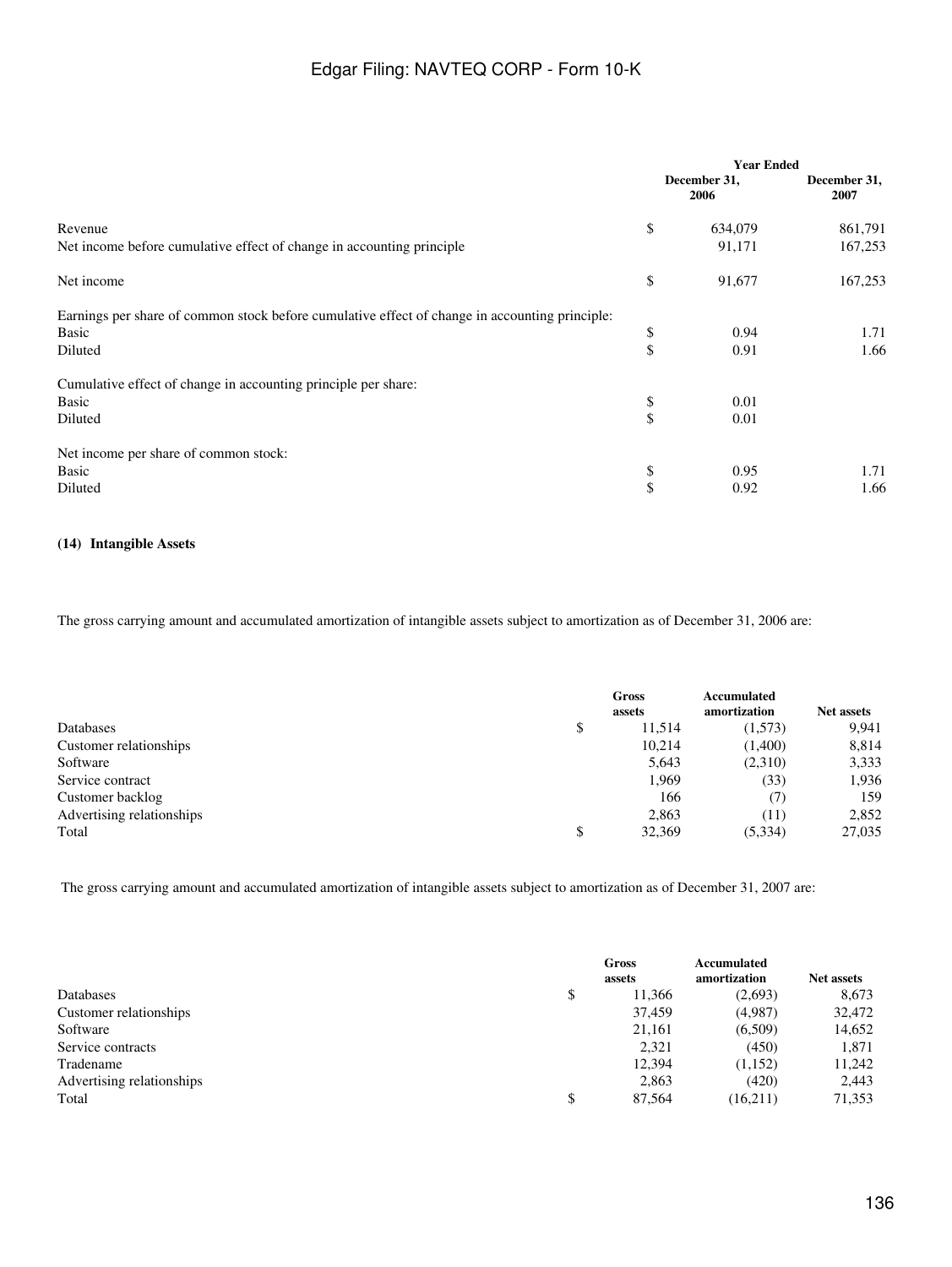During 2006, the Company recorded an asset of \$1,969 related to a service contract in an exchange transaction. Additionally, in 2006, the Company recorded an asset of \$1,364 related to customer relationships in a separate exchange transaction.

The estimated amortization expense for each of the next five years is as follows:

| 2008 | \$<br>13,150 |
|------|--------------|
| 2009 | 12,359       |
| 2010 | 9,588        |
| 2011 | 8,923        |
| 2012 | 7,669        |
|      |              |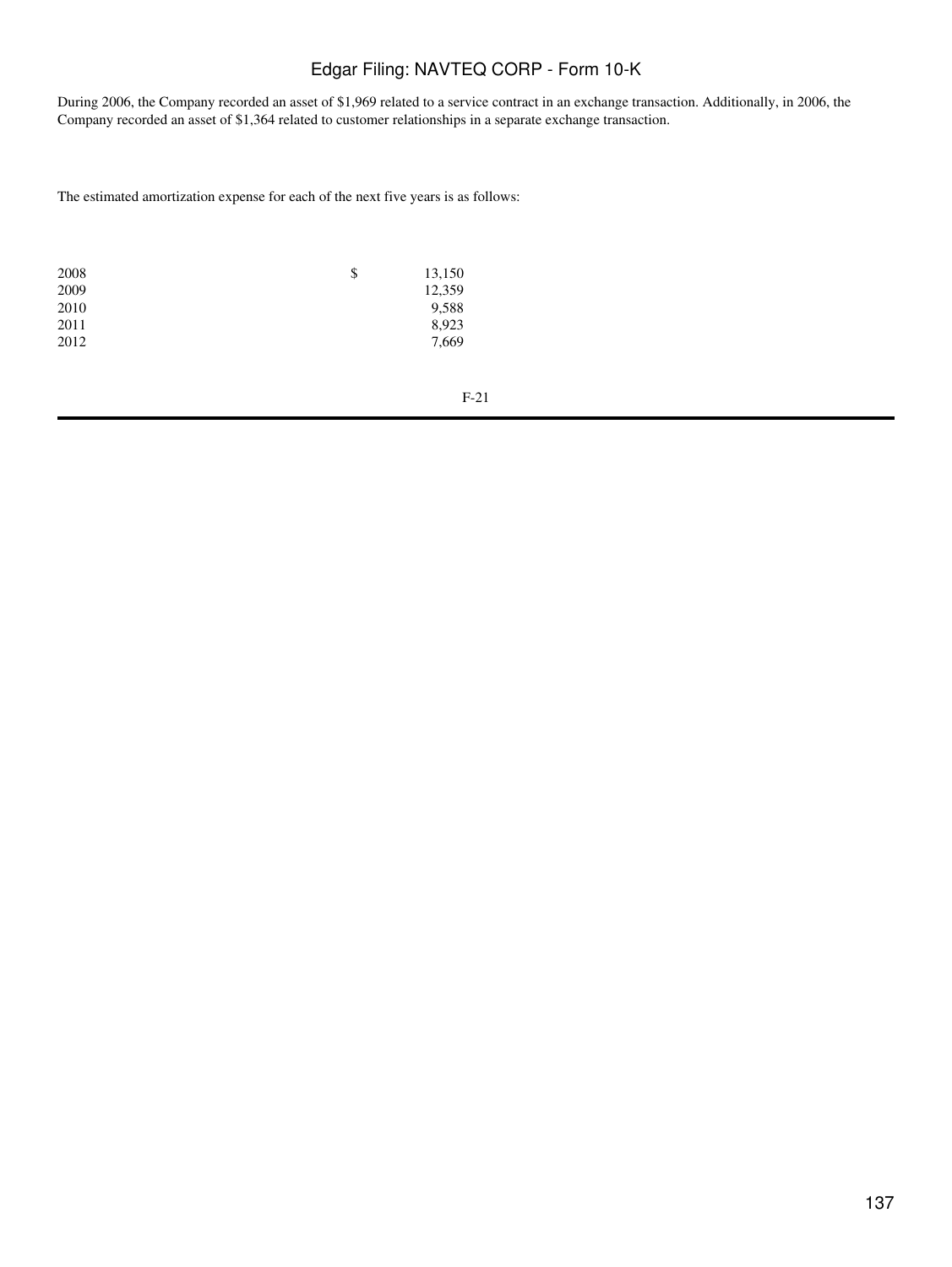Goodwill balances and the changes therein are as follows:

|                                 | Total |         |  |
|---------------------------------|-------|---------|--|
| Balance as of December 31, 2006 |       | 45,779  |  |
| Acquisitions                    |       | 131,057 |  |
| Purchase price adjustments      |       |         |  |
| Foreign currency change         |       | (344)   |  |
| Balance as of December 31, 2007 |       | 176.603 |  |

#### **(15)Litigation**

On April 22, 2005, Tele Atlas N.V. and Tele Atlas North America (Tele Atlas) filed a complaint against the Company in the United States District Court for the Northern District of California. The complaint alleges that the Company violated Sections 1 and 2 of the Sherman Act, Section 3 of the Clayton Act, and Sections 16720, 16727 and 17200 of the California Business and Professions Code, and that the Company intentionally interfered with Tele Atlas s contractual relations and prospective economic advantage with third parties, by allegedly excluding Tele Atlas from the market for digital map data for use in navigation system applications in the United States through exclusionary and predatory practices. On August 16, 2005, Tele Atlas filed an amended complaint based on these same causes of action. Specifically, in its amended complaint, Tele Atlas alleges that the Company controls a predominant share of variously defined markets for digital map data and has entered into exclusive contracts with digital map data customers for the purpose of acquiring or maintaining an illegal monopoly in these alleged markets. Tele Atlas also contends that these allegedly exclusive contracts have interfered with Tele Atlas current and prospective business relationships and amount to unfair competition under California state law. In addition, Tele Atlas alleges that the Company, through its license under U.S. Patent No. 5,161,886, control a predominant share of the alleged relevant technology market consisting of methods for displaying portions of a topographic map from an apparent perspective view outside and above a vehicle in the United States, and allegedly have entered into patent licenses and/or other arrangements in a manner that violates the aforesaid laws. On November 2, 2005, the Court dismissed some, but not all, of Tele Atlas claims for failure to state valid causes of action. On November 22, 2005, Tele Atlas filed a second amended complaint based on the same causes of actions and essentially the same allegations as in its first amended complaint and the Company filed an answer denying Tele Atlas claims. On February 19, 2007, Tele Atlas filed a Motion for Leave to Amend and Supplement Second Amended Complaint, seeking to file a third amended complaint based on the same causes of action and allegations as in its second amended complaint. Tele Atlas s proposed third amended complaint adds allegations regarding an additional defined market for digital map data and regarding the Companys control, through the Companys U.S. Patent No. 6,735,515, of a technology market consisting of methods and systems designed to continuously provide driver assistance systems with updated data about paths along roads onto which a motor vehicle can travel from its current position, and use of such control to enter into a patent licenses and/or other agreements in a manner that violates federal and state antitrust laws. Tele Atlas seeks preliminary and permanent injunctive relief, unspecified monetary, exemplary and treble damages, and costs and attorneys fees of suit. The court granted Tele Atlas s Motion for Leave and Tele Atlas s Third Amended Complaint was filed under seal on May 11, 2007. Fact and expert discovery has closed and the period for filing summary judgment motions has ended. The Company filed summary judgment motions seeking decisions in the Company s favor on all of Tele Atlas claims. This action is scheduled to begin a jury trial on July 14, 2008. The Company believes that Tele Atlas claims are without merit. The Company intends to take all necessary steps to vigorously defend itself against this action; however, the Company cannot predict its outcome or potential effect, if any, on the Company s business, financial position or results of operations. A negative outcome could adversely affect the Companys business, results of operations and financial condition. Even if the Company prevails in this matter, the Company may incur significant costs in connection with its defense, experience a diversion of management time and attention, realize a negative impact on its reputation with its customers and face similar governmental and private actions based on these allegations.

On August 22, 2006, Traffic.com, a subsidiary of the Company as of March 6, 2007, formally notified Road Runner Planning & Consulting Inc. (RRPC) that RRPC was in breach of its agreement with Traffic.com concerning its role as construction manager for deployment of Traffic.coms electronic highway traffic sensor equipment. The breaches Traffic.com cited included failure to adhere to contractually allotted time frames; failure to obtain necessary permits and licenses; providing defective parts and materials; refusing to provide valid lien wavers; and threatening to cease performance. On August 23, 2006, Traffic.com commenced an arbitration proceeding against RRPC, seeking damages, based principally on such breaches. Based upon their failure to cure the breaches, on September 12, 2006 Traffic.com terminated the agreement. In lieu of filing counterclaims in connection with the arbitration Traffic.com filed, RRPC filed a separate arbitration matter on August 23, 2006 claiming, among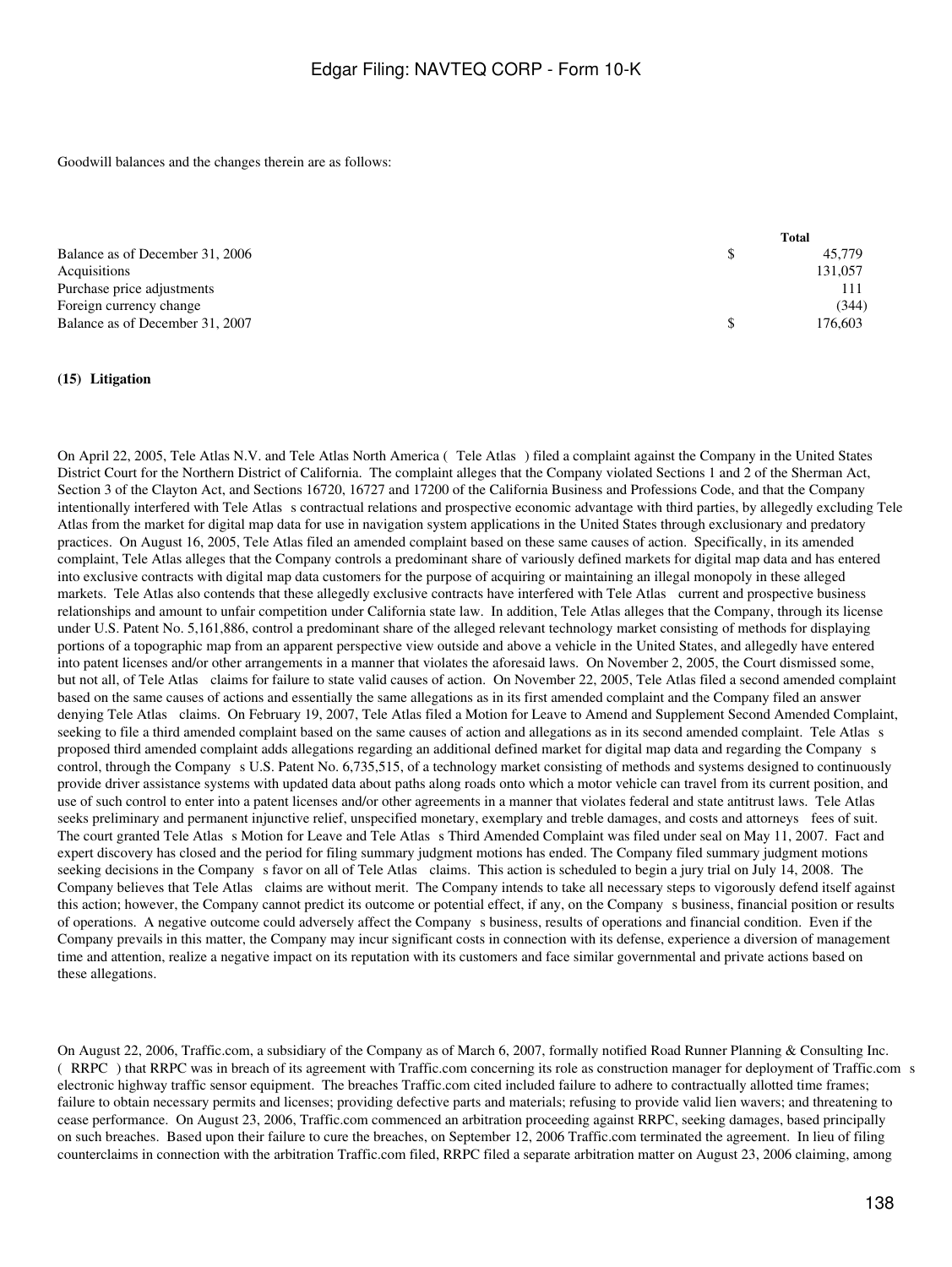other things, that Traffic.com breached the agreement by terminating the agreement, and seeking damages. Both arbitration matters were filed with American Arbitration Association (AAA) in Pittsburgh, Pennsylvania and were consolidated into one action. On July 17, 2007, the parties agreed upon terms of settlement and a definitive settlement agreement was executed effective September 5, 2007. Under such settlement terms, Traffic.com was obligated to make a payment of \$2,650 to RRPC and RRPC was obligated to deliver certain equipment and materials to Traffic.com with a value of approximately \$1,350. RRPC completed its delivery of such materials to Traffic.com, and Traffic.com completed making such payments to RRPC, on October 31, 2007. The Company recorded the liability for the settlement and the asset for the acquired equipment in the third quarter of 2007 as adjustments to the preliminary purchase price allocation.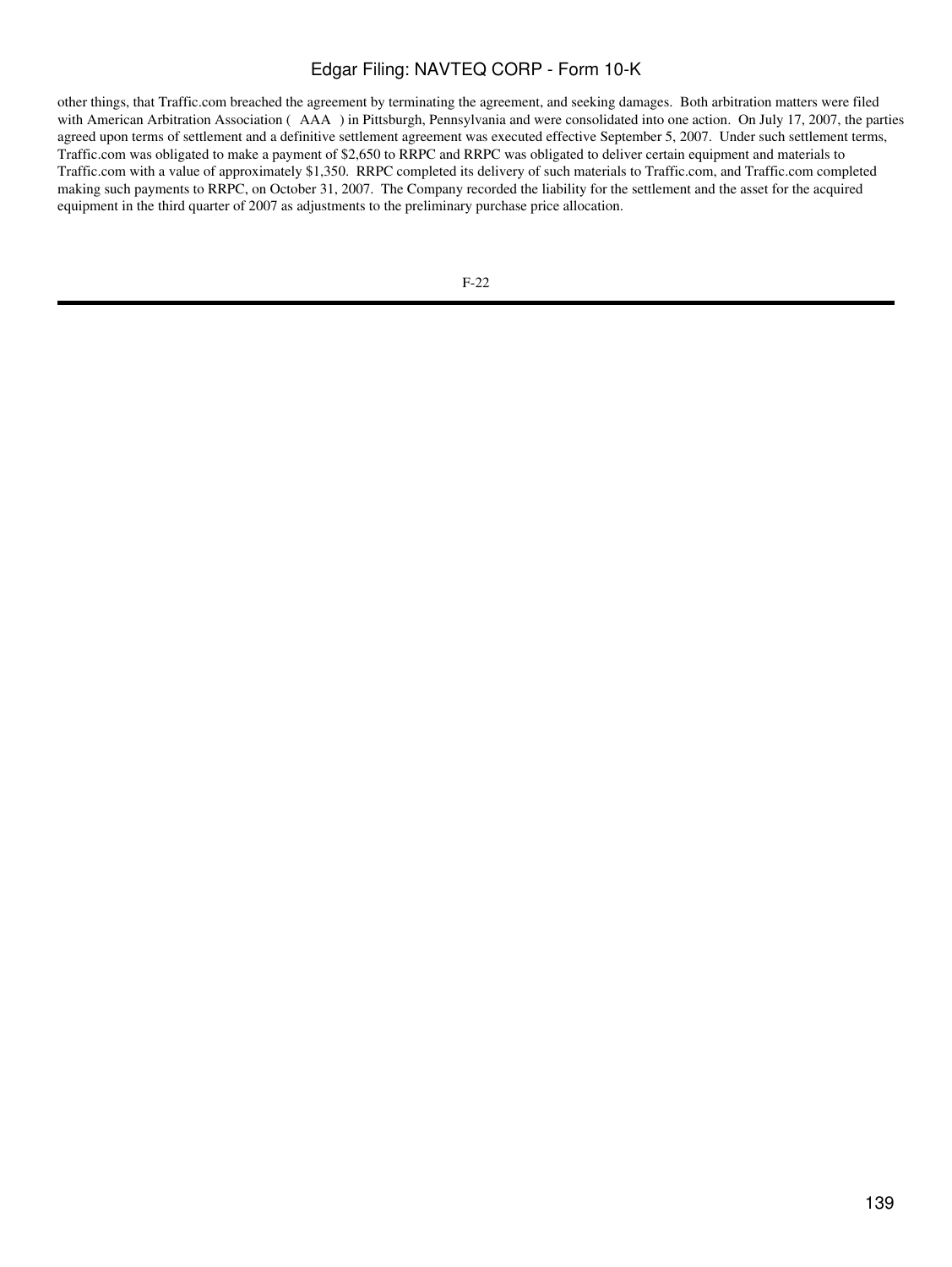On October 4, 2007, a shareholder class action and derivative complaint was filed by Monroe County Employees Retirement System in the United States District Court for the Northern District of Illinois. This lawsuit purported to be brought on behalf of all NAVTEQ stockholders and derivatively on behalf of NAVTEQ and named the members of the NAVTEQ Board of Directors and NAVTEQ as defendants. On October 9, 2007, a second shareholder class action complaint was filed by Karen Rosenberg in the Circuit Court of Cook County, Illinois. This lawsuit also purported to be brought on behalf of all NAVTEQ stockholders and named the members of the NAVTEQ Board of Directors, NAVTEQ, and Nokia Inc. as defendants. Both complaints alleged, among other things that the NAVTEQ Board of Directors violated its fiduciary duties to NAVTEQ stockholders by entering into the merger agreement. The second complaint also alleged that Nokia Inc. aided and abetted the NAVTEQ Board of Directors in its alleged violation of fiduciary duties. Both complaints sought to enjoin the merger and monetary relief. NAVTEQ denies all of the allegations in these lawsuits, including any allegation its current disclosures with regard to the merger are false, misleading, or incomplete in any way. Nevertheless, without admitting any liability or wrongdoing, NAVTEQ and the other defendants have agreed to settle the lawsuits in order to avoid the potential cost and distraction of continued litigation and to eliminate any risk of delay to the closing of the merger posed by these lawsuits. On January 25, 2008, the parties in both actions entered into a memorandum of understanding for settlement of the claims under which NAVTEQ agreed, without any admission of liability or wrongdoing, to (1) modify the appraisal rights of NAVTEQ s shareholders, (2) make certain additional disclosures regarding the merger transaction in a Form DEFA14A, (3) make certain additional confirmatory discovery available to the plaintiffs to confirm the fairness and adequacy of the settlement, and (4) pay the sum of \$1,000,000 to plaintiffs counsel for their fees and reimbursement of expenses and costs. This payment will not affect the merger consideration to be paid to NAVTEQ s shareholders in connection with the merger. The details to the settlement will be set forth in a notice to be sent to NAVTEQ s shareholders prior to a hearing before the court to consider the settlement. The settlement is subject to the parties agreeing upon and executing appropriate stipulations of settlement and such other documentation as may be required to obtain approval of the settlement from the Federal Court and dismissal of both the Federal and State actions, which stipulation will provide, among other things: (i) for the certification as an opt-out class for settlement purposes of all persons who owned NAVTEQ common stock as of July 30, 2007 through and including the sale of NAVTEQ as contemplated in the merger, and their successors in interest and transferees, under Rule 23 of the Federal Rules of Civil Procedure or its State Court rule equivalent; (ii) for entry of a judgment of dismissal with prejudice in both the Federal and State actions; and (iii) for a release and settlement of all known and unknown claims against defendants, including Nokia, and their respective various related persons, which have been or could have been asserted by any member of the proposed class, based upon, arising from, or related to any matter discussed in the November 13, 2007 Proxy or any disclosure related thereto or the actual or alleged acts or omissions of defendants relating to the merger. The stipulation will further provide that defendants have denied and continue to deny that they have committed or attempted to commit any violations of law or breached any duty owed to NAVTEQ or its stockholders or otherwise. The settlement is subject to: (a) the drafting and execution of the definitive settlement documents; (b) final approval from the Federal Court of the settlement and dismissal of both the Federal and State Actions with prejudice and without awarding costs to any party (except for NAVTEQ s payment of \$1,000,000 as discussed above); and (c) consummation of the merger.

We are subject to various other legal proceedings and claims arising in the ordinary course of our business. We do not believe that any of these other legal proceedings or claims will materially affect our business, financial position or results of operations.

#### **(16)Guarantees**

In November 2002, the FASB issued Interpretation (FIN) 45, Guarantors Accounting and Disclosure Requirements for Guarantees, Including Indirect Guarantees of Indebtedness of Others. FIN 45 requires that the Company recognize the fair value for guarantee and indemnification arrangements issue or modified by the Company after December 22, 2002, if these arrangements are within the scope of the Interpretation. In addition, the Company must continue to monitor the conditions that are subject to the guarantees and indemnifications, as required under previously existing GAAP, in order to identify if a loss has occurred. If the Company determines it is probable that a loss has occurred then any such estimable loss would be recognized under those guarantees and indemnifications. Under its standard database licensing agreements, the Company agrees to indemnify, defend and hold harmless its licensees from and against certain losses, damages and costs arising from claims alleging the licensees use of Company data infringes copyrights, and in some cases, other intellectual property rights, of a third party. Historically, the Company has not been required to pay any amounts in connection with claims asserted under these provisions, and, accordingly, the Company has not recorded a liability relating to such provisions.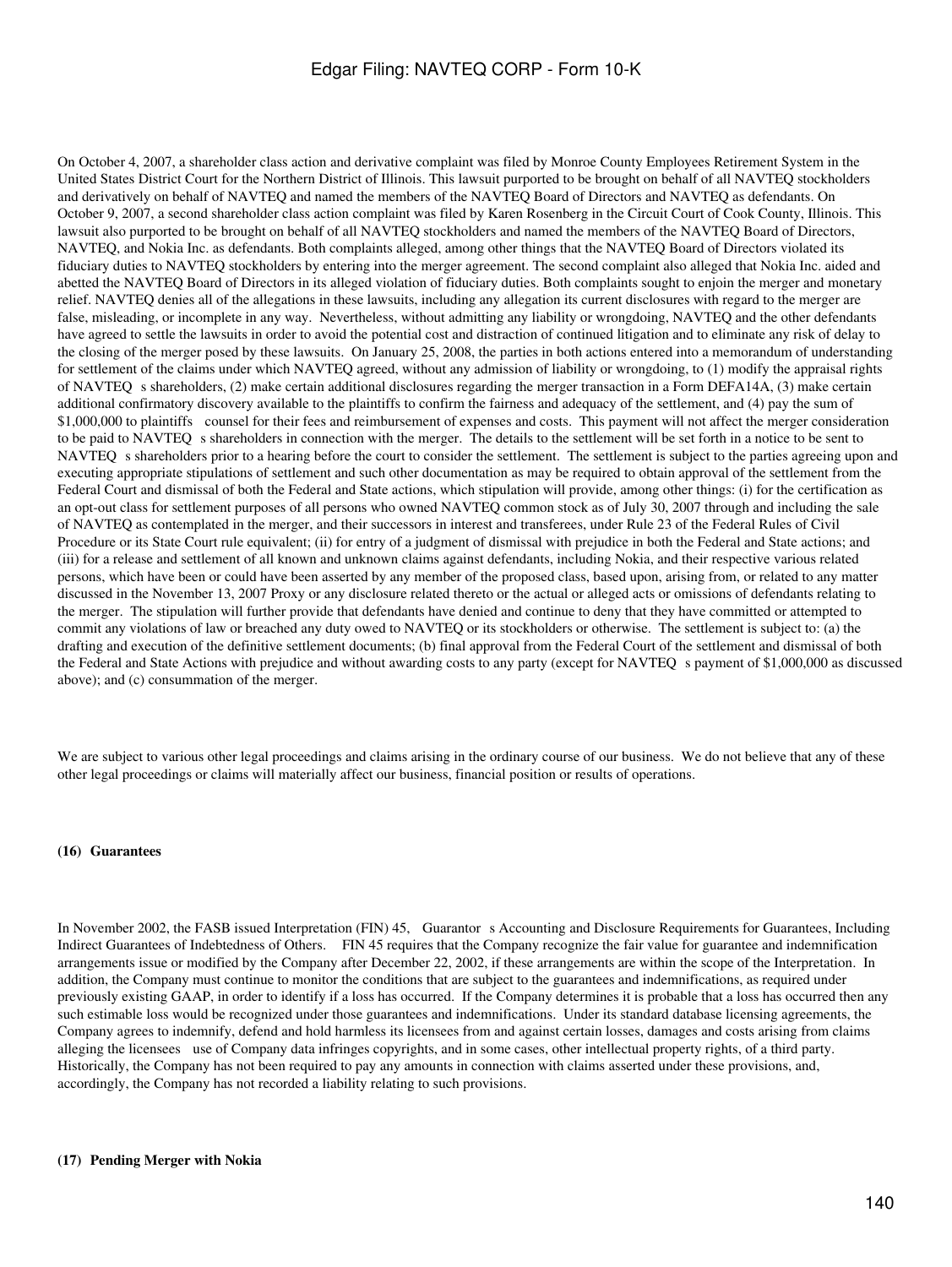On October 1, 2007, the Company entered into an Agreement and Plan of Merger (Nokia Merger Agreement) with Nokia Inc., a Delaware corporation (Parent), North Acquisition Corp., a Delaware corporation and a wholly-owned subsidiary of Parent (Purchaser) and, for certain purposes set forth in the Nokia Merger Agreement, Nokia Corporation, a corporation organized and existing under the laws of the Republic of Finland. Subject to the terms and conditions of the Nokia Merger Agreement, Purchaser will be merged with and into us (the Nokia Merger), each outstanding share of the Company s common stock, par value \$0.001 per share, will be converted into the right to receive \$78.00 in cash, without interest, and the Company will survive the Nokia Merger as a wholly-owned subsidiary of Parent. All unvested options to purchase common stock will accelerate and vest in full immediately prior to the consummation of the Nokia Merger. Option holders will receive a cash payment for each option held equal to the excess of \$78.00 over the applicable option exercise price, less taxes.

The Nokia Merger Agreement includes customary representations, warranties and covenants of the parties and is subject to customary closing conditions, including certain regulatory reviews and approvals. The Nokia Merger Agreement also contains certain termination rights for both the Company and Parent and further provides the Company will be required to pay Parent a termination fee of \$250 million if the Nokia Merger Agreement is terminated under certain specified circumstances. The Nokia Merger Agreement was approved and adopted by the Companys stockholders at a special meeting of stockholders on December 12, 2007.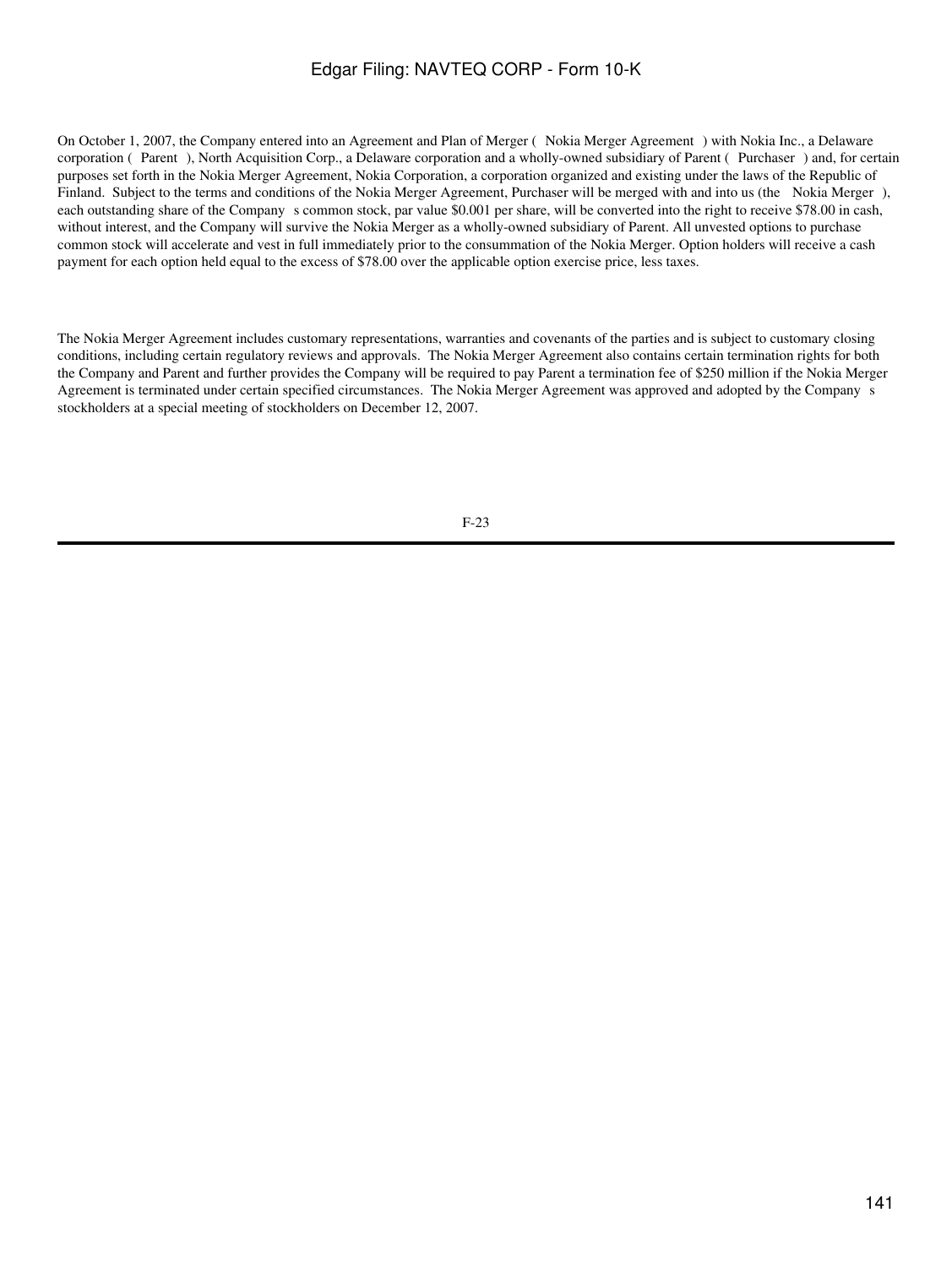### **(18) Quarterly Results (unaudited)**

The following table presents the Company s selected unaudited quarterly results:

|                                             | First<br><b>Ouarter</b> |         | Second<br><b>Ouarter</b> | <b>Third</b><br><b>Ouarter</b> | Fourth<br>Quarter |
|---------------------------------------------|-------------------------|---------|--------------------------|--------------------------------|-------------------|
| For the year ended December 31, 2006        |                         |         |                          |                                |                   |
| Net revenue                                 | \$                      | 122,325 | 135,945                  | 142,658                        | 180.691           |
| Operating income                            |                         | 20.723  | 33,126                   | 37,044                         | 62,803            |
| Net income                                  |                         | 16.184  | 23.764                   | 27,079                         | 42,943            |
| Basic earnings per share of common stock*   |                         | 0.18    | 0.26                     | 0.29                           | 0.46              |
| Diluted earnings per share of common stock* |                         | 0.17    | 0.25                     | 0.28                           | 0.45              |
| For the year ended December 31, 2007        |                         |         |                          |                                |                   |
| Net revenue                                 | \$                      | 159.951 | 202,304                  | 214,775                        | 276,357           |
| Operating income                            |                         | 38.343  | 54,030                   | 50.492                         | 83,286            |
| Net income                                  |                         | 30.249  | 40.894                   | 39,895                         | 61.912            |
| Basic earnings per share of common stock*   |                         | 0.32    | 0.42                     | 0.41                           | 0.63              |
| Diluted earnings per share of common stock* |                         | 0.31    | 0.41                     | 0.40                           | 0.61              |

*\** The earnings per share computation for the year is a separate, annual calculation. Accordingly, the sum of the quarterly earnings per share amounts does not necessarily equal the earnings per share for the year.